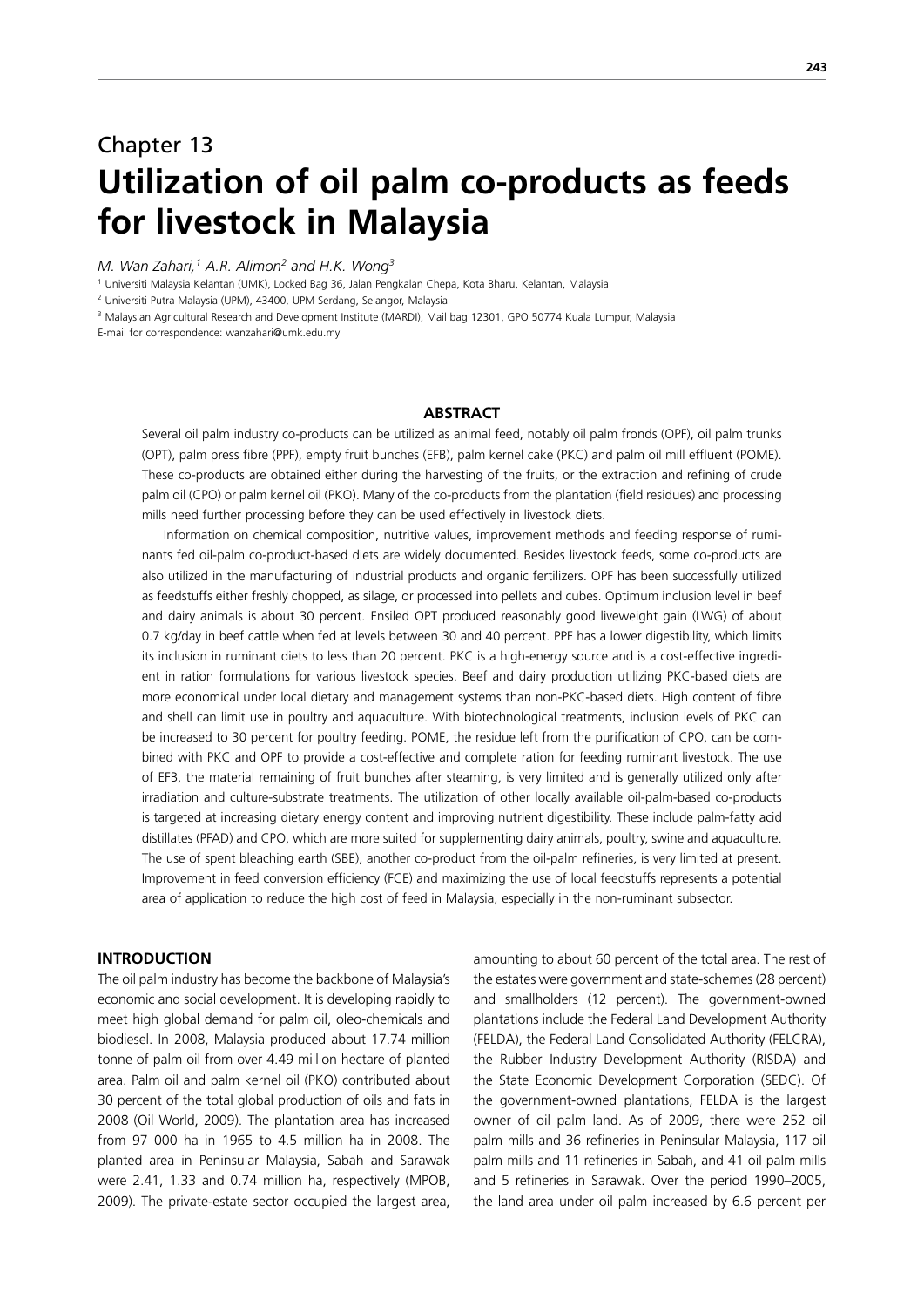## **MAIN MESSAGES**

- **• A large percentage of available palm kernel cake (PKC) should be efficiently used for domestic use as the main energy and protein sources for feeding ruminant and non-ruminant animals.**
- **• Oil palm frond (OPF) is a good fibre source for ruminant feeding, and it is available in Malaysia throughout the year.**
- **• Complete diets based on oil-palm co-products can be produced for various livestock species, including for aquaculture. Recommended levels of PKC feeding are 30–80 percent for growing beef cattle and 20–50 percent for goats, while for lactating dairy cattle it is**

year, compared with negative growth for rubber, cocoa and coconut areas (MPOA, 2005).

Oil palm, *Elaeis guinensis* Jacq, has an economic life of 20 to 25 years and annually bears 8 to 12 fruit bunches, each weighing between 15 and 25 kg. Each fruit bunch carries 1000 to 3000 fruits, and each palm tree produces about 40 kg of palm oil annually. In palm oil milling, when the fresh fruit bunches (FFB) are processed, the economic end products are crude palm oil (CPO) and palm kernel oil (PKO). In the oil palm industry, the co-products are obtained from two sources, namely from residues in the plantations (field residues) and from palm oil milling. The former produces two major coproducts: oil palm trunks (OPT) and oil palm fronds (OPF), while the latter produces empty fruit bunches (EFB), palm kernel cake (PKC), palm oil mill effluent (POME), palm press fibre (PPF), and shell. After processing some of the co-products are suitable for use as animal feed ingredients. The availability of various type of biomass and wastes in the oil palm environment has been intensively reviewed (Zin, 2000). A more recent paper estimated yields of 0.62, 0.04, 0.96 and 0.23 t/ha/year for OPF, PKC, POME and PPF, respectively (Devendra, 2006).

This present paper describes the utilization of the biomass from plantation and milling activities as feeds for livestock. Emphasis is placed on resources with abundant supply and easy to collect and utilize for livestock feeding. Selected products from refining activities that are used as high-energy sources for dairy animals, poultry, swine and aquaculture are also highlighted.

## **CO-PRODUCTS FROM OIL PALM PLANTATIONS (FIELD RESIDUES) Oil palm fronds** *Availability*

Oil palm fronds (OPF) are obtained during harvesting or pruning and felling of palms for replanting. As such, it is available throughout the year. On an annual basis, about 24 fronds are pruned per palm tree, and the weight of fronds **20–50 percent. Recommended levels of PKC in feed for poultry and freshwater fish are no more than 10 percent. The optimum level of OPF in feed for ruminant animals is 30 percent.**

- **• Use of various oil-palm co-products as sources of feed for ruminants raised on the plantation itself is to be encouraged and maximized in order to reduce production costs.**
- **• There is a huge potential currently underestimated for developing integrated oil palm-based ruminant production in Malaysia.**

varies considerably with age of the palm, with an average annual pruning of 82.5 kg of fronds per palm (Chan, 1999; Chan, Watson and Kim, 1981). At the time of felling during land clearing for replanting, each crown gives approximately 115 kg of dry fronds. It is estimated that about 30 million tonne of OPF is produced on a dry matter (DM) basis annually during the pruning and replanting operations (Ma, 2000) . Traditionally, most OPF is left to rot between the rows of palm trees, mainly for soil conservation, erosion control and ultimately for the long-term benefit of nutrient recycling. However, due to the need to increase the net return per hectare, OPF has been used as resource material for extraction of vitamin E, paper pulp and animal feed. The large quantity of fronds produced by a plantation each year makes this biomass a very promising source of roughage for ruminants.

#### *Nutritive value*

OPF comprises three main components: a petiole, rachis and leaflets. About 70 percent of the DM in the OPF is from the petiole, and the rest from leaves and rachis. The leaves contain a higher percentage of crude protein (CP) and ether extract (EE) than the petioles. The DM content of OPF is about 31.0 percent and *in vitro* digestibility of DM of leaves and petioles is uniform throughout the length of the fronds, with a mean value of 35.6 percent (Ishida and Abu Hassan, 1992). OPF also contains between 15 and 26 percent hemicellulose, depending on its age. The moisture contents of chopped fresh OPF, solar-dried chopped OPF, steam-dried ground OPF and OPF pellets were 58.6 percent, 44.6 percent, 12.7 percent and 14.7 percent, respectively, with respective density values of 0.27, 0.08, 0.12 and 0.53 (Oshibe *et al.*, 2001). The chemical composition of OPF in comparison with other oil-palm co-products is shown in Table 1.

Rumen degradability is an appropriate assessment of the nutritive value of a fibrous feed for ruminants because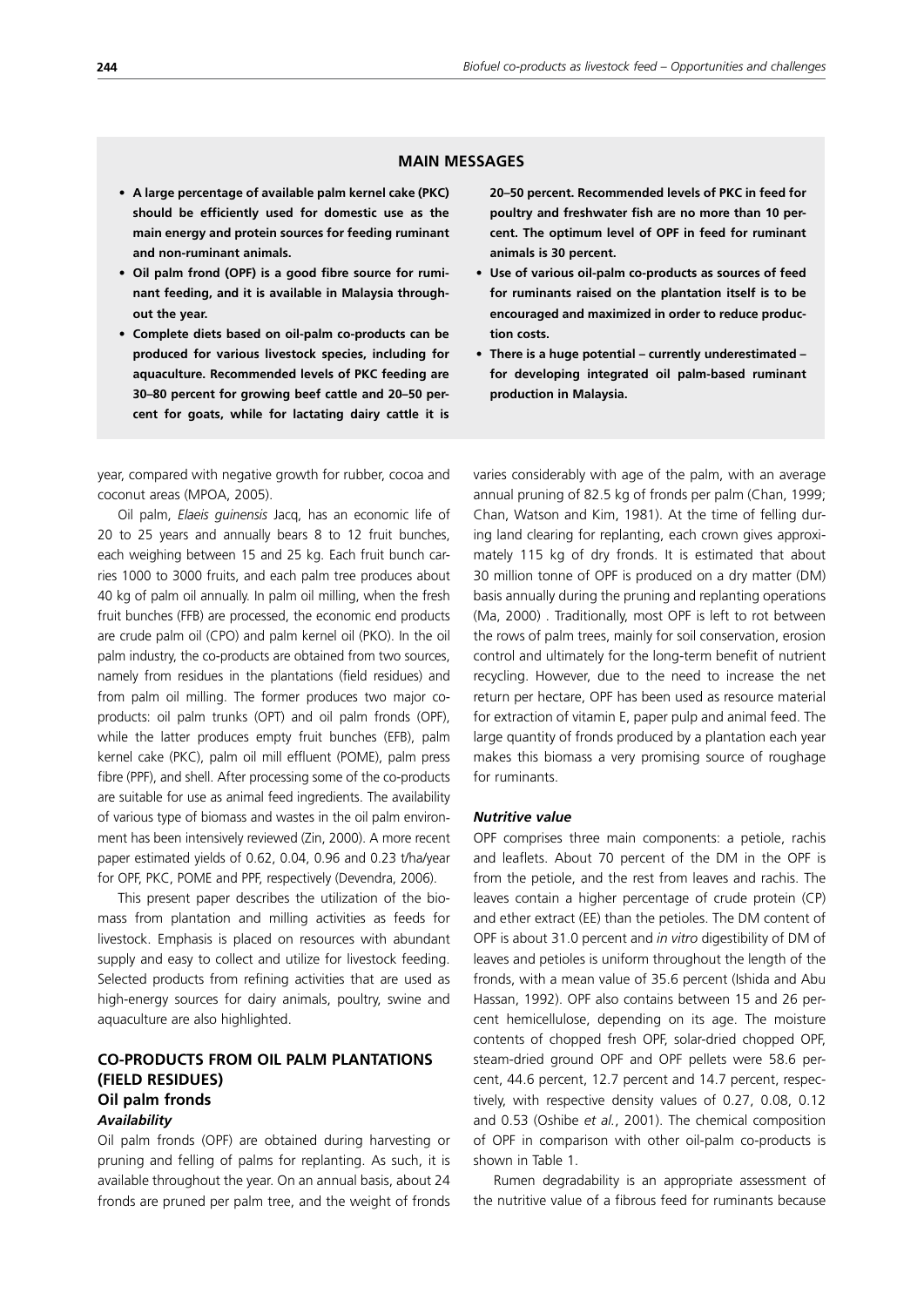| w-prouucu                     |           |           |            |            |           |      |            |
|-------------------------------|-----------|-----------|------------|------------|-----------|------|------------|
| Co-products                   | <b>CP</b> | <b>CF</b> | <b>NDF</b> | <b>ADF</b> | <b>EE</b> | Ash  | ME (MJ/kg) |
| Palm kernel cake (PKC)        | 17.2      | 17.1      | 74.3       | 52.9       | 1.5       | 4.3  | 11.13      |
| Palm oil mill effluent (POME) | 12.5      | 20.1      | 63.0       | 51.8       | 11.7      | 19.5 | 8.37       |
| Palm press fibre (PPF)        | 5.4       | 41.2      | 84.5       | 69.3       | 3.5       | 5.3  | 4.21       |
| Oil palm fronds (OPF)         | 4.7       | 38.5      | 78.7       | 55.6       | 2.1       | 3.2  | 5.65       |
| Oil palm trunks (OPT)         | 2.8       | 37.6      | 79.8       | 52.4       | 1.1       | 2.8  | 5.95       |
| Empty fruit bunches (EFB)     | 3.7       | 48.8      | 81.8       | 61.6       | 3.2       |      |            |

**Mean chemical composition (percent in dry matter, except for ME) and nutritive value of oil palm frond and other oil palm co-products**

*Notes:* CP = crude protein; CF = crude fibre; NDF = neutral-detergent fibre; ADF = acid-detergent fibre; EE = ether extract; ME = metabolizable energy. *Sources:* Wong and Wan Zahari, 1992; Wan Zahari *et.al.,* 2000.

#### TABLE 2

TABLE 1

**Rumen degradation parameters of whole and different fractions of oil palm frond (OPF) on incubation in nylon**  bags and using the equation  $p = a + b(1-e^{-ct})$ 

| Incubation (hours) | Petiole | Leaflet | Midrib | <b>OPF</b> |
|--------------------|---------|---------|--------|------------|
| a (g/kg)           | 21.2    | 21.7    | 14.4   | 18.4       |
| $b$ (q/kg)         | 24.7    | 46.1    | 28.3   | 38.3       |
| $c$ (% per h)      | 2.8     | 1.2     | 1.5    | 2.5        |
| (a+b)              | 45.8    | 67.8    | 42.7   | 56.7       |

*Notes:*  $p = actual degradation at time t$ :  $a = intercepts$ :  $b = insoluble but$ potentially degradable component at time  $t$ ;  $c$  = rate of constant of  $b$ ; (a+b) = total degradability. *Source:* Islam *et al.,* 1997.

it relates to the availability of nutrients. Table 2 shows the degradation characteristics of different fractions of OPF. A degradability value of 40 percent or more at 48 hours incubation indicates that OPF could be fed directly to ruminants. However, some improvement in terms of nutritive value is needed to increase the degradability level further. The characteristics of rumen degradation, digestibility, voluntary intake and palatability of several types of processed OPF have been reported by Kawamoto, Wan Zahari and Oshio (1999).

### *Nutritive value improvement*

Several processing techniques have been developed to improve the feeding qualities of OPF. These include urea and molasses treatments, preservation as silage, alkali treatment, and steaming under high temperature and high pressure

(Table 3), pelletizing and enzymatic degradation. Urea- and molasses-treated OPF can almost meet the maintenance requirements of ruminants for energy and protein. The optimum level of urea inclusion in the OPF based diet was 30 g/ kg ration, and steaming was reported to increase OPF digestibility. Increasing the level of urea in the steamed OPF resulted in reduced dry matter intake (DMI) and dry matter digestibility (DMD). A recent study revealed that microbial fermentation of OPF mixed with rice bran and rice husk through microbial fermentation of Japanese koji (*Aspergillus oryzae*) enhanced the feeding value by improving the CP content, reducing the NDF and improving the DMD of the feed, particularly with *Aspergillus awamori* (Ramli *et al*., 2010).

#### *Freshly chopped*

Freshly chopped OPF has been extensively used by local farmers for feeding to beef and dairy cattle in Malaysia. The growth performance and carcass composition of Brahman-Australian Commercial Cross (ACC) beef cattle fed iso-nitrogenous diets based on a freshly chopped OPF and PKC-based mixture is shown in Table 4. Diet 3 (40% OPF + 60% PKC) was the most economical as indicated by feed cost per weight gain value. Better feed conversion efficiency (FCE) and average daily gain (ADG) were obtained by diet 5 (20% OPF + 80% PKC), but it was not economical in terms of cost. Moreover, there were higher percentages of fat in the carcass. Carcass weight and dressing percentage improved with increasing levels of OPF in the diet.

TABLE 3

**Chemical composition of oil palm fronds (OPF), untreated and steam-processed at various pressures (% in DM)**

| <b>Treatment</b>        | <b>NDF</b> | <b>ADF</b> | HC   | <b>ADL</b> | <b>NDS</b> | Ash | <b>CP</b> |
|-------------------------|------------|------------|------|------------|------------|-----|-----------|
| Untreated               | 70.9       | 44.1       | 26.8 | 8.5        | 29.1       | 4.5 | 4.3       |
| Fresh, steamed          |            |            |      |            |            |     |           |
| 10 kg/cm <sup>2</sup>   | 60.7       | 52.2       | 8.5  | 18.9       | 39.3       | 4.4 | 4.3       |
| 12.5 kg/cm <sup>2</sup> | 59.8       | 49         | 10.8 | 15.7       | 40.2       | 4.6 | 4.5       |
| 15 kg/cm <sup>2</sup>   | 65.8       | 51.2       | 14.6 | 17.7       | 34.3       | 4.7 | 4.5       |
| Pre-dried, steamed      |            |            |      |            |            |     |           |
| 10 kg/cm <sup>2</sup>   | 59.8       | 50.1       | 9.7  | 19.9       | 40.2       | 4.7 | 4.2       |
| 12.5 $kg/cm2$           | 58.3       | 48.3       | 10   | 18         | 41.7       | 4.7 | 4.3       |
| 15 $kg/cm2$             | 56.1       | 53.3       | 2.8  | 20.9       | 43.9       | 4.8 | 4.3       |
|                         |            |            |      |            |            |     |           |

*Notes:* DM of the untreated and treated materials were almost similar, between 93.2 and 94.0; NDF = neutral-detergent fibre; ADL = acid-detergent fibre; HC = hemicellulose; ADL = acid-detergent lignin; NDS = neutral-detergent solubles (%NDS = 100 - %NDF); CP = crude protein. *Source:* Bengaly *et al*., 2000.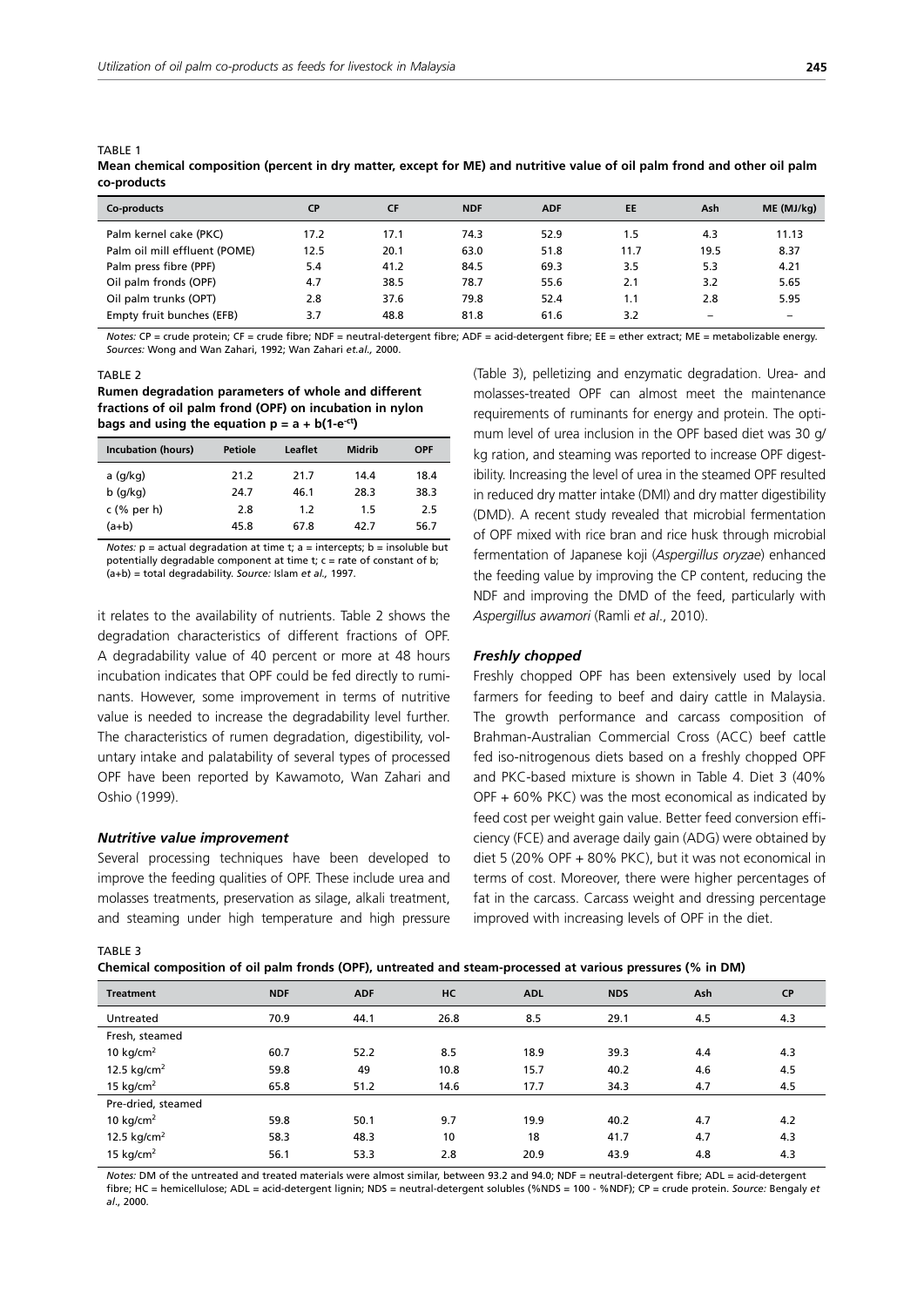| <b>Parameter</b>         | Diet 1 | Diet 2 | Diet 3 | Diet 4 | Diet 5 |
|--------------------------|--------|--------|--------|--------|--------|
| <b>OPF</b>               | 60%    | 50%    | 40%    | 30%    | 20%    |
| <b>PKC-based mixture</b> | 40%    | 50%    | 60%    | 70%    | 80%    |
| Number of animals        | 24     | 24     | 24     | 24     | 24     |
| Initial LW (kg)          | 289.8  | 279    | 284.4  | 279    | 278.9  |
| Final LW (kg)            | 340.2  | 327.5  | 343    | 343.5  | 356.9  |
| ADG (kg/day)             | 0.64   | 0.61   | 0.67   | 0.75   | 0.85   |
| DMI (kg/head/day)        | 6.12   | 6.02   | 6.5    | 7.08   | 7.56   |
| <b>FCR</b>               | 9.56   | 9.87   | 9.7    | 9.44   | 8.89   |
| Feed cost                | 3.09   | 3.11   | 3.04   | 3.45   | 3.23   |
| Carcass composition      |        |        |        |        |        |
| Dressing %               | 54     | 56.3   | 54.8   | 57.8   | 57.2   |
| Meat to bone ratio       | 2.9    | 2.57   | 2.88   | 3.03   | 2.85   |
| Meat (% carcass weight)  | 66.6   | 57     | 59.3   | 55.7   | 55.6   |
| Bone (% carcass weight)  | 22.7   | 21.9   | 20.9   | 18.7   | 19.5   |
| Fat (% carcass weight)   | 9.6    | 14.2   | 14.7   | 17.2   | 17.2   |

TARI F 4

**Growth performance and carcass composition of Brahman-Australian Commercial Cross beef cattle fed mixtures with varying ratios of fresh chopped oil palm frond (OPF) and palm kernel cake (PKC)**

*Notes:* The diets were iso-nitrogenous diet (with about 16.4% CP). The PKC-based mixture contained soybean meal, vitamin-mineral premix and urea. All animals were fed palm fatty acid distillates (PFAD) at 3% of DMI as an energy source. Feed cost is based on Ringgit/kg gain over an 86-day experimental period (US\$ 1 = Ringgit 3.8). CF percentages in diets 1 to 5 were 31.5, 28.6, 25.6, 22.2 and 19.2, respectively. The respective percentage total digestible nitrogen (TDN) values were 58.2, 60.2, 62.3, 65.3 and 67.3. CP = Crude protein; CF = Crude fibre; LW = Live weight; ADG = Average daily gain; DMI = Dry matter intake; FCR = Feed conversion ratio. *Source:* Mohd. Sukri *et al.,* 1999.

It is evident that the demand for processed OPF began to increase after the ensilation and pelletizing processes were introduced, especially when storage and ease of handling became necessary for commercial farms. However, in some locations, there was no urgent requirement to conserve OPF for silage as fresh OPF is abundantly available throughout the year.

#### *Preservation as silage*

Whole OPF can be chopped (to about 2–3 cm in length) and conserved as silage, and can be kept for several years when properly stored. Many trials were carried out to study the effect of additives on silage quality. These include treatment with water, molasses and urea (Table 5). The results indicate that good quality silage could be produced without no additives, provided that OPF was ensiled under anaerobic conditions. Urea addition at the rate of 1–2 percent prevented mould growth, and delayed the initiation of heat production by 28 hours. Inclusion of more than 3 percent of urea reduced the nutritive value of the silage. However, no adverse effect on animals was observed when urea was used at 3 percent (Table 6). Current research shows that *Lactobacillus plantarum,* heterofermentative lactic acid bacteria, is the best isolate for OPF silage, based on its ability to decrease pH faster and attain the lowest pH compared with other isolates (Hussin and Wan Mohtar, 2010).

#### *Processing of pellet and cube*

Digestibility studies conducted using mature Kedah-Kelantan (KK) bulls indicated a DMD value of about 45 percent for OPF silage. It was significantly reduced when urea TABLE 5

**Effect of water, molasses and urea addition at ensiling on the fermentation characteristics of oil palm frond silage**

|                      | <b>Treatment</b>  |                   |                   |          |  |
|----------------------|-------------------|-------------------|-------------------|----------|--|
| Parameter            | Control           | Water             | <b>Molasses</b>   | Urea     |  |
| pH value             | 4.02 b            | 3.93 b            | 3.93 <sub>b</sub> | 7.38a    |  |
| Organic acids (% DM) |                   |                   |                   |          |  |
| Lactic acid          | 1.89 bc           | 2.30 h            | 3.55a             | 1.51 $c$ |  |
| Acetic acid          | 0.89 <sub>b</sub> | 0.65 <sub>b</sub> | 0.78 <sub>b</sub> | 8.99a    |  |
| <b>Butyric acid</b>  | 1.07 <sub>b</sub> | 0.99h             | 1.04h             | 1.66a    |  |
| Percentage spoilage  | 13.9a             | 9.0a              | 1.6 a             | 0.0 b    |  |

*Notes:* Control had no additives. a, b, c = means with different letters in a row differ (*P* <0.05).

*Source*: Abu Hassan and Ishida, 1992.

was included at 6 percent of the total diet (Ishida and Abu Hassan, 1992). Further long-term feeding trials were conducted with growing and finishing beef cattle and with lactating cows (Abu Hassan *et al.,* 1993; Ishida *et al*., 1994). In the trial without urea, the feed required for LWG and lean meat production was reduced with higher inclusion levels of OPF silage (Table 7). This is reflected in reduced feed cost.

The potential of OPF silage as a source of roughage for lactating dairy cows is shown in Table 8. The cows fed 30 percent OPF silage produced more milk than those fed 50 percent OPF silage. There were no adverse effects on the animals, milk yield or flavour, even when the level of OPF silage was increased to 50 percent. In a separate study, the LWG of swamp buffaloes fed 30 percent OPF silage was comparable to those fed 50 percent sago meal (Shamsudin, Mohd. Sukri and Abdullah Sani, 1993). Studies with sheep indicated that OPF silage was better utilized compared with nipa palm (*Nypa fruticans*) frond silage. Additionally,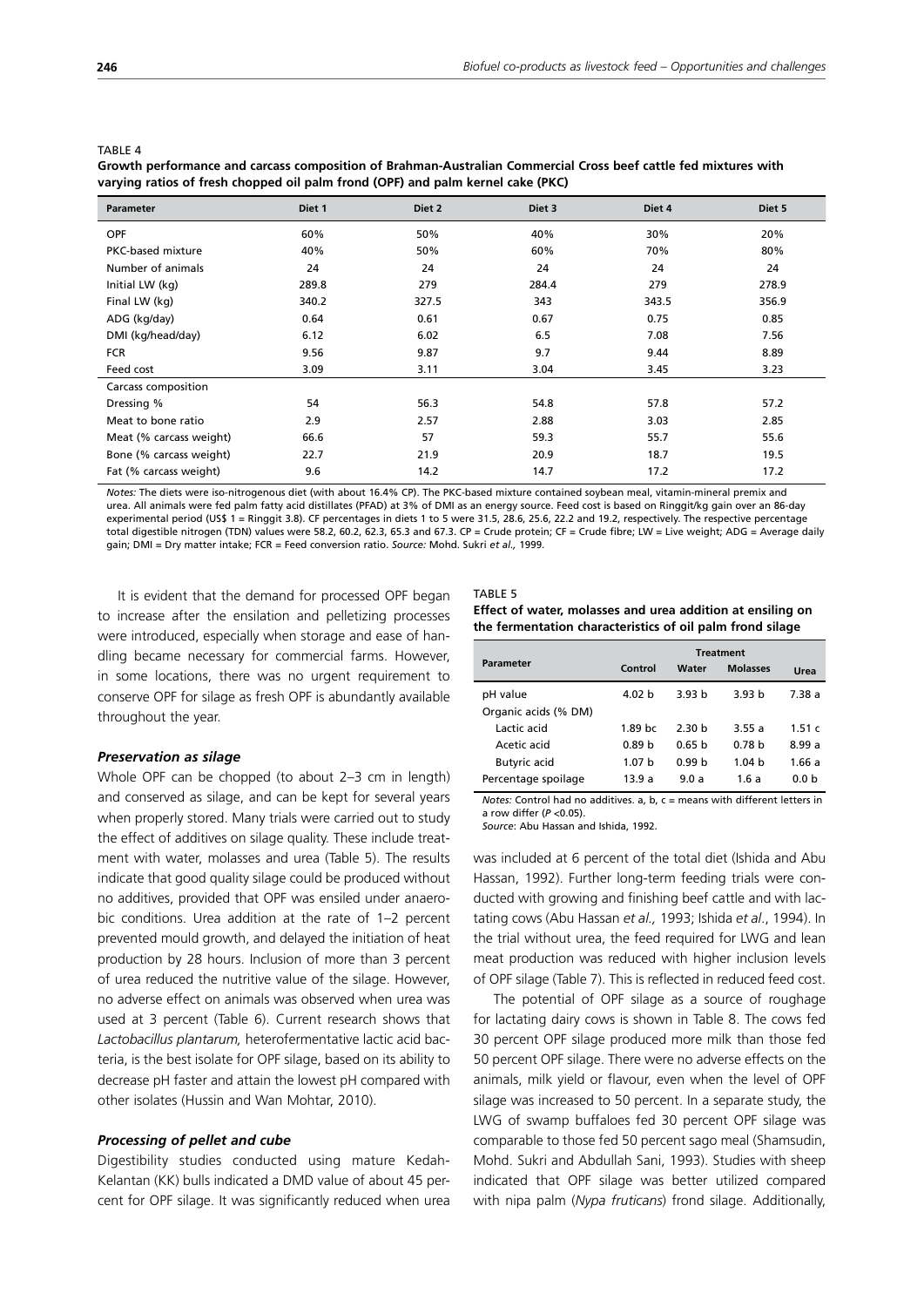#### TABLE 6

#### **Effect of urea level at ensiling on chemical composition, fermentation characteristics, voluntary intake and digestibility of oil palm frond silage**

|                                     | Urea level (% in DM) |                   |                   |  |
|-------------------------------------|----------------------|-------------------|-------------------|--|
| <b>Parameter</b>                    | $\Omega$             | з                 | 6                 |  |
| <b>Chemical composition</b>         |                      |                   |                   |  |
| Dry matter (%)                      | $30.1$ ab            | 30.7 a            | 28.6 b            |  |
| Percentage of dry matter            |                      |                   |                   |  |
| Crude protein                       | 6.7c                 | 11.4 <sub>b</sub> | 17.2              |  |
| Organic cell contents               | 20.8a                | 20.0ab            | 13.0c             |  |
| <b>NDF</b>                          | 73.2 b               | 73.9 b            | 80.3a             |  |
| <b>Fermentation characteristics</b> |                      |                   |                   |  |
| pH value                            | 3.78a                | 4.89 b            | 7.81c             |  |
| Total acids (DM percent)            | 3.68 <sub>b</sub>    | 4.76 b            | 8.96a             |  |
| Composition of acids (%)            |                      |                   |                   |  |
| Lactic acid                         | 91.0a                | 37.4 h            | 13.0c             |  |
| Acetic acid                         | 6.1c                 | 25.8 h            | 72.9a             |  |
| Propionic acid                      | 0.1 <sub>b</sub>     | 3.8a              | 0.8 <sub>b</sub>  |  |
| <b>Butyric acid</b>                 | 0.9c                 | 30.9a             | 6.7 <sub>b</sub>  |  |
| Ammonia (% DM)                      | 0.0c                 | 0.6 <sub>b</sub>  | 1.1a              |  |
| Voluntary DM intake (g/day)         |                      |                   |                   |  |
| Digestibility (%)                   | 39.9a                | 32.1a             | 24.0 <sub>b</sub> |  |
| Dry matter                          | 45.3                 | 46.8              | 35.7              |  |
| <b>Organic cell contents</b>        | 100                  | 91.7              | 86.1              |  |
| <b>NDF</b>                          | 29.1                 | 37.5              | 30.2              |  |
| TDN (DM%)                           | 45.5                 | 49.2              | 37.5              |  |

*Notes*: DM = dry matter; NDF = neutral-detergent fibre; TDN = total digestible nutrient;  $a, b, c$  = means with different letters in a row differ (*P* <0.05). *Source*: Ishida and Abu Hassan, 1992.

### TABLE 7

#### **Effect of oil palm frond levels on growth performance and carcass characteristics of Australian commercial cross bulls**

|                                   |           | <b>Treatment</b> |         |           |
|-----------------------------------|-----------|------------------|---------|-----------|
| <b>Parameter</b>                  | <b>T1</b> | T <sub>2</sub>   | T3      | T4        |
| Live weight (kg)                  |           |                  |         |           |
| Initial weight                    | 229.1     | 226.5            | 232.9   | 229.4     |
| Final weight                      | 396.3 a   | 336.4 ab         | 333.8 b | 357.2 ab  |
| Daily gain (kg/day)               | 0.75a     | $0.62$ ab        | 0.45c   | $0.57$ bc |
| Feed intake (kg DM/day)           | 7.02a     | 6.10 ab          | 5.48 b  | 5.58 b    |
| Carcass weight (kg)               | 237.2 a   | 210.2 ab         | 189.0 b | 195.2 b   |
| Weight of carcass components (kg) |           |                  |         |           |
| Meat                              | 127.8     | 121.5            | 107     | 116.7     |
| Fat                               | 76.4 a    | 58.1 ab          | 45.8 b  | 46.0 b    |
| Bone                              | 37.6      | 33.4             | 33.2    | 36.1      |
| % in carcass                      |           |                  |         |           |
| Meat                              | 35.6      | 58.2             | 57.2    | 59.2      |
| Fat                               | 31.6a     | 27.6 ab          | 24.2 b  | 23.7 b    |
| Bone                              | 16        | 16.1             | 17.7    | 18.4      |

*Notes*: T1 = 10% Urea OPF silage + 90% PKC-based concentrate. T2 = 30% Urea OPF silage + 70% PKC-based concentrate. T3 = 50% Urea OPF silage + 50% PKC-based concentrate. T4 = 50% OPF silage only + 50% PKC based concentrate. a, b,  $c$  = means with different letters in a row differ (*P* <0.05). PKC = Palm kernel cake. *Source*: Ishida *et al.,* 1994.

the provision of molasses was reported to increase the potential degradability of both nipa and oil palm fronds (Abdalla *et al.,* 2001). In this trial, ammonia-N in the rumen liquor of the animals fed OPF supplemented with 0 percent and 30 percent molasses were found to be conducive for

#### TABLE 8

#### **Effect of feeding oil palm frond silage on performance of Sahiwal-Friesian lactating dairy cows**

|                                       |                   | <b>Dietary treatment</b> |                    |  |  |  |
|---------------------------------------|-------------------|--------------------------|--------------------|--|--|--|
| <b>Parameter</b>                      | <b>T1</b>         | Т2                       | T3                 |  |  |  |
| Number of cows                        | 9                 | 9                        | q                  |  |  |  |
| Body weight (kg)                      | 417               | 451                      | 450                |  |  |  |
| Ingredient composition of diet (% DM) |                   |                          |                    |  |  |  |
| OPF silage                            | 30                | 50                       |                    |  |  |  |
| Fodder                                |                   |                          | 50                 |  |  |  |
| Concentrates                          | 70                | 50                       | 50                 |  |  |  |
| Feed intake and milk production       |                   |                          |                    |  |  |  |
| DM intake (kg/day)                    | 6.46 <sub>b</sub> | 5.86 c                   | 8.28a              |  |  |  |
| Yield of 4% FCM (kg/day)              | 6.93              | 5.73                     | 6.48               |  |  |  |
| 4% FCM to MF intake ratio<br>(kg/MJ)  | 0.109a            | 0.088 <sub>b</sub>       | 0.096 <sub>b</sub> |  |  |  |

*Notes*:  $T1 = 30\%$  OPF silage diet.  $T2 = 50\%$  OPF silage diet.  $T3 = 50\%$ fodder diet. FCM = fat corrected milk. ME = metabolizable energy. Concentrates contained 24.0% CP and 11.3 MJ/kg of ME. a,b,c = Means with different suffixes differ (*P* <0.05). *Source*: Abu Hassan *et al.,* 1993.

optimum rumen environment, with values of 141.5 mg/ litre and 142.9 mg/litre, respectively. These values were, however, lower than suggested levels of 200–250 mg/litre for ruminants (Preston and Leng, 1997).

#### *Feeding beef cattle*

The effects of varying levels of OPF pellet on intake and growth performance of local beef cattle has been reported by Oshibe *et al.* (2000). The trial was conducted to evaluate the effect of OPF-based diets varying in CP content on intake and growth performance of growing Charolais  $\times$ KK crossbred cattle. The animals were fed iso-caloric pelleted diets (containing about 9.13 MJ/kg DM) based on ground OPF at a 30 percent inclusion level. Over the 172 day feeding period, the LWGs achieved were 0.50, 0.52, 0.30 and 0.44 kg/day, respectively, when the animals were fed 10, 12, 14 and 15 percent CP (Table 9). The respective mean DMDs of the diets were 55.7, 68.6, 56.8 and 52.7. The LWGs obtained were comparable to those raised on 30 percent roughage and 70 percent concentrate. Provision of 12 percent CP improved DMD by about 23 percent compared with those fed 10 percent CP. Further addition of protein increased neither intake nor DMD, as shown in the groups fed higher CP levels. What contributed to the differences was not clear, as energy contents among the diets were very similar. It is unlikely that this is due to small differences in CF content as the values from the four diets only varied between 20.5 and 23.3 percent. Levels of EE for all of the diets were below 5 percent, and hence unlikely to cause any significant impairment in CF digestibility for pelletized diets based on OPF. Body scoring of cattle fed 30 percent OPF-based diets was from medium to good. Meat quality was excellent, with less deposition of fat in the carcasses. Irrespective of protein levels, the ranges for carcass weight and mesenteric fat were from 130.9 to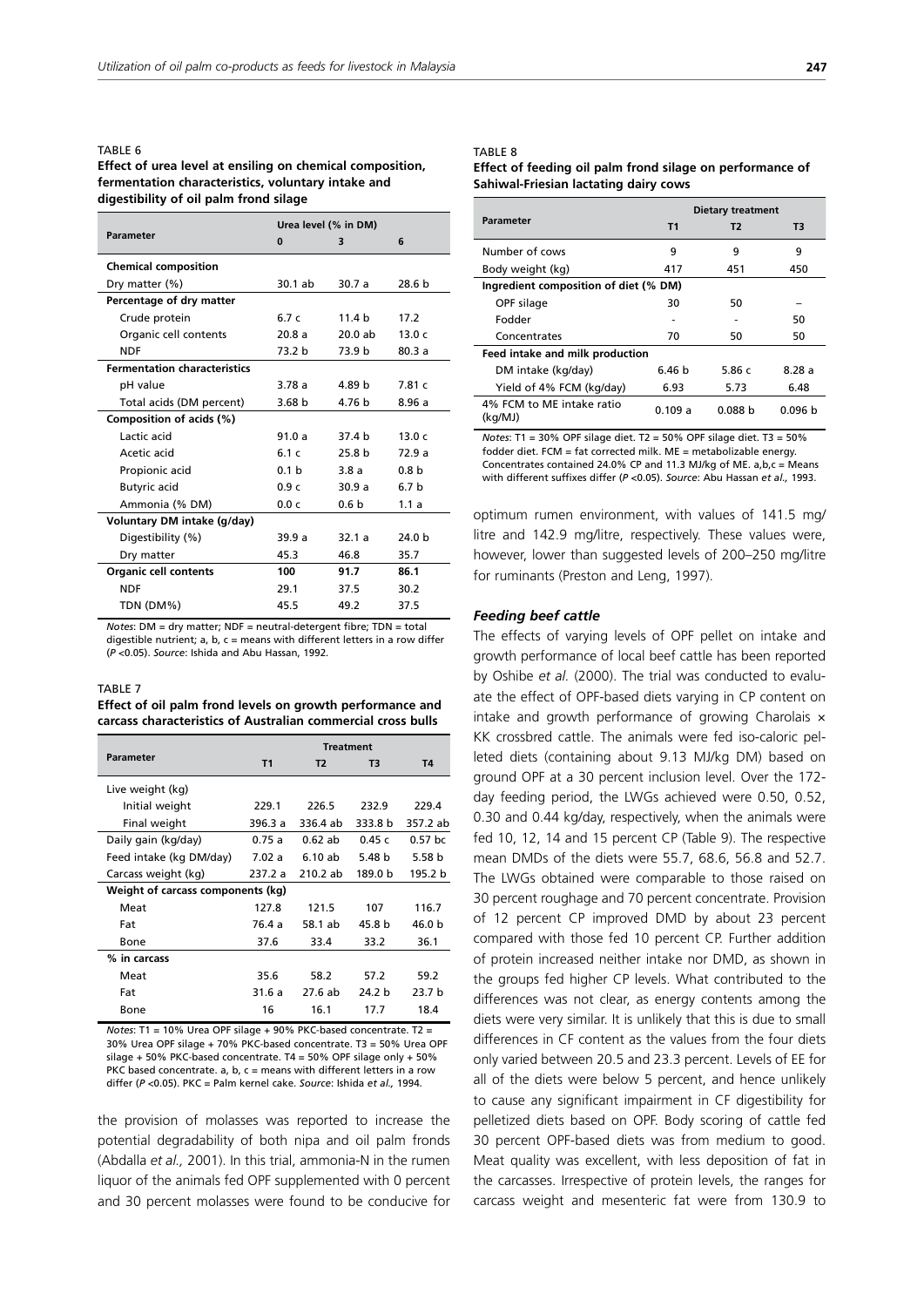| <b>Treatment</b> | <b>Mean DMI</b><br>(kg/day) | DM digestibility<br>(%) | <b>Initial LW</b><br>(kq) | <b>Final LW</b><br>(kg) | <b>LWG</b><br>(kg) | Mid-abdomen<br>(cm) |
|------------------|-----------------------------|-------------------------|---------------------------|-------------------------|--------------------|---------------------|
| 10% CP           | 6.40                        | 55.7                    | 242.5                     | 328.5                   | 0.50               | $181 - 214$         |
| 12% CP           | 5.94                        | 68.6                    | 234.8                     | 324.0                   | 0.52               | 172-226             |
| 14% CP           | 5.88                        | 56.8                    | 231.5                     | 283.4                   | 0.30               | 182-192             |
| 15% CP           | 5.94                        | 52.7                    | 236.6                     | 312.6                   | 0.44               | $171 - 212$         |

TABLE 9 **Intake and growth performance of beef cattle raised on OPF pellet based diet**

*Notes*: DMI = dry matter intake; LW = live weight; LWG = live weight gain; CP = crude protein.

*Source*: Wan Zahari *et al*., 2000, 2002.

215.3 kg and 5.0 to 6.6 kg, respectively. The meat to bone ratio ranged from 0.7:1 to 3:1.

Distended rumen was reported in beef heifers fed pellets made from ground OPF at a 30 percent inclusion level (Wan Zahari *et al.,* 2002). This is associated with the rapid rate of passage of finely ground materials from the pellet, which is unfavourable for optimum rumen fermentation. Faster passage of feed through the rumen is known to depress DMD. Hence, rumen retention time should be reduced to stimulate better digestibility. Longer particle size (>15 mm) should be considered for making complete diets based on OPF. One option to make OPF cube, a process that does not require grinding (Hayakawa and Ariff, 2000). Small particle size of the diet is also known to depress the population of protozoa in the rumen, but what particle size is best for the protozoa to stimulate optimum fermentation is another issue. A high protozoan population density could also increase requirements for supplementary protein. Additionally, reducing the protozoan population in the rumen generally increases animal productivity on low-protein diets. Moreover, an optimal ratio of nitrogen to sulphur is vital for efficient ruminal microbial growth for diets based on fibrous materials like OPF. Contrary to what has been thought, distension of the rumen was not associated with bolus formation, which has been found in growing sheep raised on OPF silage and urea molasses mineral blocks (Wan Zahari, unpublished). Irrespective of the treatments, there seemed to be large variations between animals for the weight of the rumen, intestine and other organs (Table 10). There were also no abnormalities with regard to the structural and physical appearances of organs and other body tissues. The meat and organs were safe for consumption and of superior quality due to less deposition of body fat (Wan Zahari *et al.*, 2000, 2002). The average concentration of lead (Pb) residues in OPF feed was lower than the concentration specified for the maximum residual limit level (3000 ppb) (Faridah *et al.*, 2002).

The LWG of Brahman x KK male cattle fed diets containing 70 percent OPF + 30 percent cassava fodder was significantly less than for those fed 70 percent OPF + 30 percent concentrate or 70 percent OPF + 15 percent cassava fodder + 15 percent grain concentrates (Tung *et al.*, 2001). The

| TABLE 10                                                  |
|-----------------------------------------------------------|
| Body composition of beef cattle raised on oil palm fronds |
| based diet                                                |

| <b>Parameter</b>                  | <b>Bulls</b>   | <b>Heifers</b>  |
|-----------------------------------|----------------|-----------------|
| Live weight before slaughter (kg) | 274 0-407 0    | 186.0-238.0     |
| Carcass weight (hot) (kg)         | 130.9-215.3    | 98.7-136.4      |
| Rumen weight (empty, kg)          | $7.5 - 10.4$   | $4.2 - 5.8$     |
| Intestinal weight (full, kg)      | 10.85-13.30    | $8.0 - 11.0$    |
| Intestinal weight (empty)         | $6.0 - 9.0$    | $3.8 - 7.0$     |
| Liver (kg)                        | $2.15 - 4.40$  | $1.92 - 3.96$   |
| Spleen (kg)                       | 0.758-1.172    | $0.71 - 1.82$   |
| Kidney (kg)                       | 0.508-0.714    | $0.175 - 0.304$ |
| Mesenteric fat (kg)               | $5.00 - 6.60$  | $2.60 - 5.50$   |
| Fat in carcass (kg)               | $3.50 - 10.10$ | 1.52-4.47       |
| Sirloin (kg)                      | $1.36 - 3.40$  | $0.74 - 2.00$   |
| Loin (kg)                         | $2.60 - 9.30$  | $2.52 - 4.10$   |
| Meat:Bone ratio                   | $2.70 - 3.10$  | $2.42 - 3.10$   |

*Notes*: The animals were Kedah-Kelantan × Charolais crosses. Source: Wan Zahari *et al*., 2000, 2002.

values for DMI (kg/head/day), N retention (% of N intake) and LWG (g/head/day) for the respective treatments were 4.01, 4.78 and 4.66; 15.49, 19.04 and 17.93; and 277.8, 412.7 and 373.0 respectively.

#### *Feeding dairy cattle*

Research and development on OPF feeding for dairy cattle reflects the intensive system of rearing that is suitable for Malaysia, considering the high cost of pasture land. Several experiments have been conducted that were aimed at developing feeding programmes based on OPF pellets or OPF cubes.

A study was conducted to evaluate ground OPF-based diets as a complete ration for lactating Sahiwal-Friesians dairy cows. The lactation performance and LW change of the animals fed 30 percent OPF pellet ration is shown in Table 11. Milk yields of cows used in this experiment varied from 11.1 to 20.3 L/day for the duration of the trial. The highest recorded 28-day milk yield period was 609 litres, equivalent to an average daily yield of 21.75 litres. The overall milk fat was 3.5 percent, and daily supplementation with 100 g long hay was insufficient to increase the fat content to the level of 4.6–4.8 as obtained when feeding concentrate-grass mixture or dairy cattle pellets (Abu Bakar *et al.,* 2001).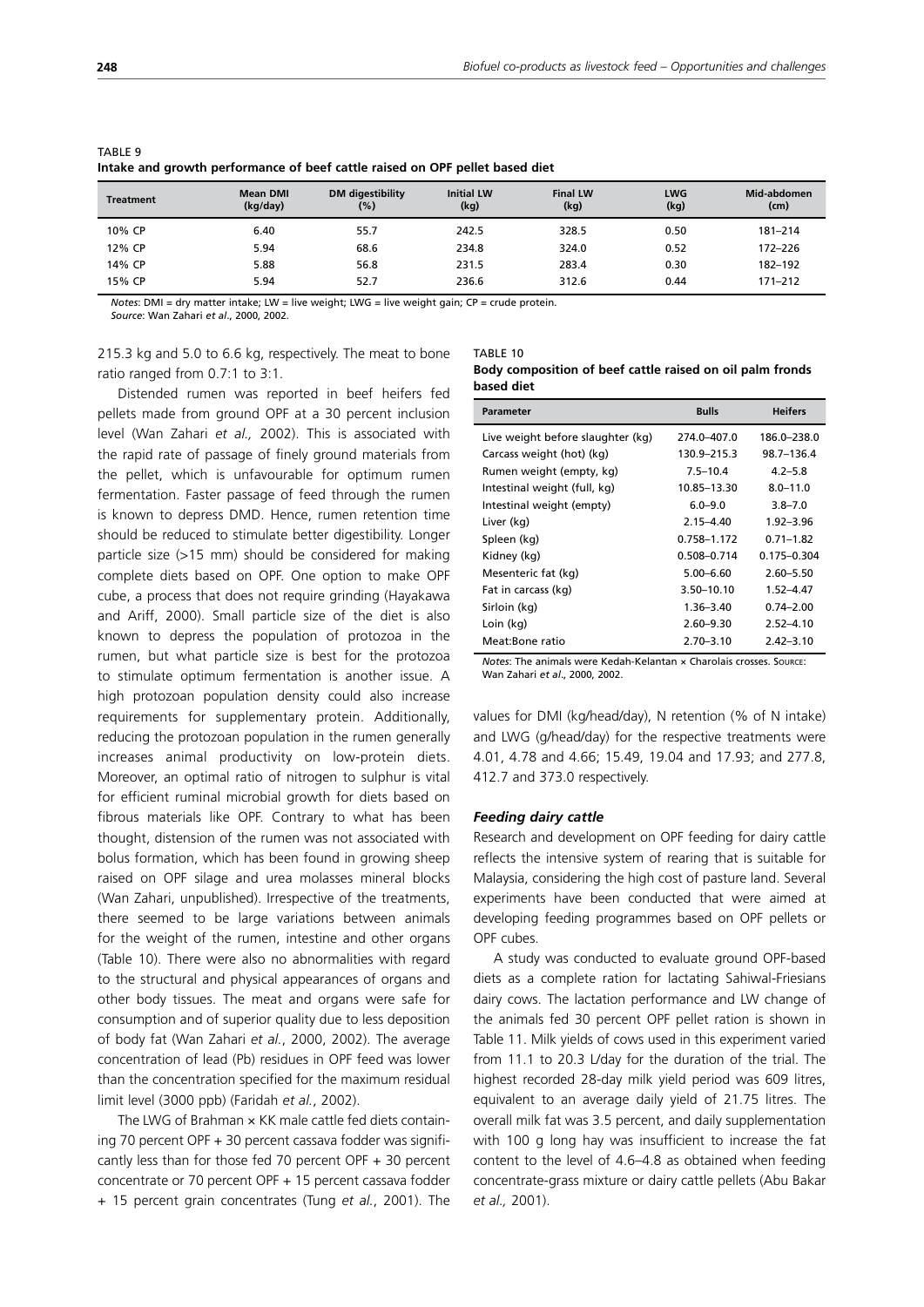TABLE 11 **Effects of oil palm frond (OPF)-based pellets on milk yield and milk composition**

| <b>Ration</b>        | Milk yield<br>(L/28)<br>days) | <b>Milk fat</b><br>(%) | <b>Milk</b><br>protein<br>(%) | Weight<br>change<br>(kq) |
|----------------------|-------------------------------|------------------------|-------------------------------|--------------------------|
| 30% OPF pellets      | 366                           | 3.5                    | 3.5                           | 22.5                     |
| 30% OPF pellets + LG | 375                           | 3.5                    | 3.5                           | 16.5                     |

*Notes*: LG = Unchopped guinea grass hay given at 100 g/cow/day as long fibre supplement. Four Sahiwal-Friesian cows per group, assigned to a treatment sequence in a 4×4 Latin square design involving four 28-day measurement periods following a 2-week adjustment period. Daily ration fed to each cow was limited to 14 kg/day. *Source*: Abu Bakar *et al.,* 2001.

In a separate study, Sahiwal-Friesian heifers fed molassestreated OPF were observed to consume 30 percent more (*P* <0.05) total feed DM compared with untreated-OPF (Abu Bakar *et al.,* 2000). The improvement in intake could be attributed to improvement in the palatability and digestibility of nutrients. There was no obvious advantage of brine treatment (salty water containing 39.12 percent sodium chloride by weight, commonly used for food preservation) in stimulating intake of OPF pellets. LWGs of the animals fed molassestreated OPF were comparable to those fed brine-treated OPF, with values of 0.69 kg/day and 0.68 kg/day, respectively. In comparison, Sahiwal-Friesian heifers fed maize stover silage and guinea grass produced gains of 0.43 and 0.47 kg/day, respectively (Abu Bakar, Aminah and Mansor, 1990). In addition, Friesian heifers fed complete rations based on 70 percent sugarcane bagasse as roughage recorded mean LWG between 0.38 and 0.56 kg/day, depending on quality of the energy-protein sources used (Van Horn *et al.,* 1980). Dried grated coconut meal (containing 64 g CP/kg; 359 g CF/kg; 24 g EE/kg; and 10.8 MJ ME/kg) and PKC are equally good as supplemental feed with OPF pellets for growing Sahiwal-Friesian heifers diets, provided that the protein content is enriched (Abu Bakar *et al.,* 1999).

## **Oil palm trunks**

## *Availability*

Oil palm trunk (OPT) is only available after oil palms are felled for replanting at an age of about 25–30 years (Mohamad *et al.,* 1986). The main economic criteria for felling are the height of palms exceeding 13 m, and annual yield of bunches falling below 10–12 t/ha. The biomass consists mainly of vascular bundles and parenchyma tissues. The parenchyma recovery is about 38 percent (Oshio *et al*., 1991).

#### *Nutritive value*

The nutritive value of OPT is similar to PPF. It contains about 3 percent CP. The vascular bundles contain less lignin than the parenchyma tissues and in digestibility studies with sheep the parenchyma tissue had higher DM and organic matter values.

#### *Processing and livestock feeding*

OPT can be collected and processed into chips (about 2–3 cm) and preserved in the form of silage. Vertical or bunker concrete silo are recommended. OPT silage can be utilized for feeding after 21 days in the silo. OPT silage results in excellent fermentation due to low pH (3.2) and good production of lactic acid. Without any treatment, the DM digestibility of OPT is comparable to rice straw. Feeding trials with ACC beef cattle showed that OPT silage produced better FCE than rice straw, with good rate of growth and eating quality (Oshio *et al*., 1991). The DMD of OPF silage without urea was 45 percent, compared with 44.2 percent and 35.8 percent when urea was added at 3 percent and 6 percent, respectively. Insecticide residues were not detected in the OPT samples (Ong and Abu Hassan, 1991).

The parenchyma is an excellent source of roughage for beef cattle in feedlots. The biomass was readily consumed by the animals, even at 50 percent level. It can be integrated with OPT fibre processing where the fibre can be used for production of pulp, paper and composite panels. The nutritive value of the material can be further enhanced by physical, chemical or biological treatment. OPT-based ration can be formulated for feeding large ruminant animals and the maximum level of inclusion is suggested to be 30 percent.

## **CO-PRODUCTS FROM OIL PALM MILLING Palm kernel cake**

## *Availability*

Palm kernel cake (PKC) is an important feed for livestock in Malaysia. It is produced after the extraction of PKO from the kernels of the oil palm fruits. PKC is also known as palm kernel meal (PKM), or palm kernel expeller (PKE) (Figure 1). Two types of oil extraction process are employed, either screw press (expeller) or solvent extraction. The oil milling industry differentiates PKC as the solvent extraction type, while PKE is the screw-pressed type. PKE is subject to heat damage during screw pressing. More than 99 percent – over 2 million tonne – of the meal produced is PKE, of which 95 percent is exported, mainly to the European Union. In this paper, the term PKC is used as it is accepted widely in Malaysia and other countries.

#### *Nutritive value*

In general, the solvent extracted PKC has a lower oil content, ranging from 1.2 to 5.0 percent, while the expeller pressed PKC has 4.5 to 17.3 percent (Tang, 2000). Generally, PKC can be classified as an energy-feed (Table 12) and its chemical composition is somewhat similar to copra meal, rice bran or corn gluten feed. The ME values for ruminants and poultry are 10.5–11.5 MJ/kg and 5.9– 7.0 MJ/kg, respectively (Yeong, 1985). The ME for swine is generally higher than for poultry, with the values between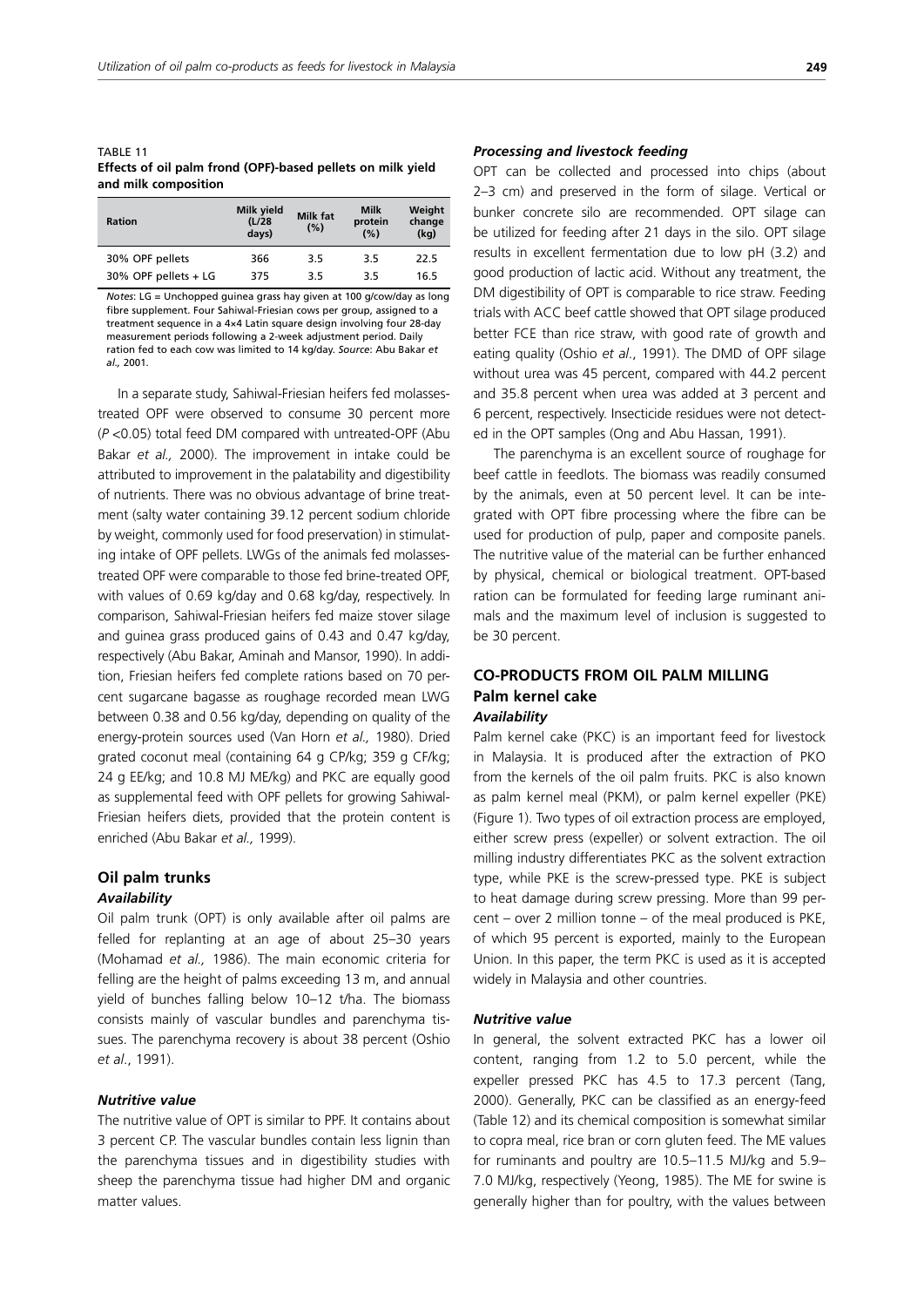

10.0 and 10.5 MJ/kg. The CP content is considered to be more than sufficient to meet the requirement of most ruminants. PKC has a good amino acid profile (Table 13), with availability between 62 and 87 percent (Yeong, Mukherjee and Hutagalung, 1981). Limiting amino acids are lysine, methionine and tryptophan. The protein quality of the MPOB-Q-PKC, recently introduced by the MPOB is superior to the existing PKC (Atil, 2009). This product is obtained after pre-processing the palm nuts to remove completely the shell and the fibrous testa of the kernels. However, this product is still under development. PKC also contains high residual fat (about 10 percent), carotene and vitamin E (about 0.3 IU/kg), which can act as a natural antioxidant. Table 14 shows the fatty acid content in PKC. Its low content of unsaturated fatty acids also reduces rancidity problems.

PKC is high in minerals, with P and Ca contents of 0.48 to 0.71 percent and 0.21 to 0.34 percent, respectively (Table 15). The Ca:P ratio is very low (about 0.36:1) and

#### TABLE 12

**Chemical composition and nutritive value of palm kernel cake**

| <b>Parameter</b>                |               |  |  |  |  |  |
|---------------------------------|---------------|--|--|--|--|--|
| Dry matter (DM as %)            | 88.0-94.5     |  |  |  |  |  |
| Chemical composition (% in DM)  |               |  |  |  |  |  |
| Crude Protein (CP)              | $14.5 - 19.6$ |  |  |  |  |  |
| Crude Fibre (CF)                | $13.0 - 20.0$ |  |  |  |  |  |
| Ether extract (EE)              | $2.0 - 8.0$   |  |  |  |  |  |
| Ash                             | $2.0 - 10.0$  |  |  |  |  |  |
| Nitrogen-free Extract (NFE)     | $46.7 - 75.8$ |  |  |  |  |  |
| Neutral-detergent Fibre (NDF)   | 66.8-78.9     |  |  |  |  |  |
| Oil content $(\% )$ +           | $4.5 - 17.3$  |  |  |  |  |  |
| Shell and dirt                  | $3.6 - 21.4$  |  |  |  |  |  |
| Metabolizable energy (MJ ME/kg) |               |  |  |  |  |  |
| <b>Ruminants</b>                | $10.5 - 11.5$ |  |  |  |  |  |
| Poultry                         | $6.5 - 7.5$   |  |  |  |  |  |
| Swine                           | $10.0 - 10.5$ |  |  |  |  |  |
|                                 |               |  |  |  |  |  |

*Notes*: Oil content values adapted from from Siew, 1989.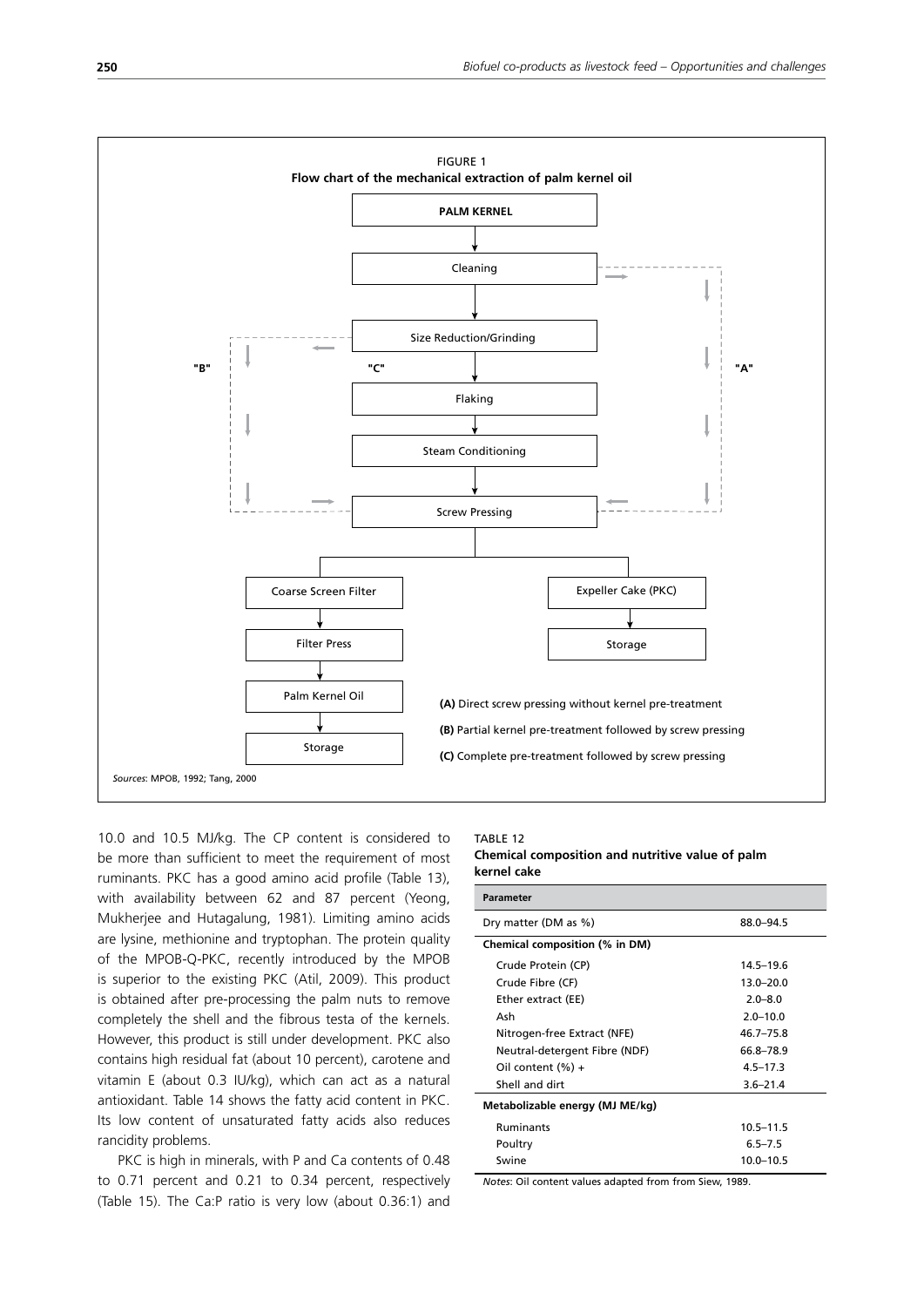TABLE 13 **The amino acid profile of palm kernel cake**

| Amino acid    | Composition (%) |
|---------------|-----------------|
| Alanine       | 0.92            |
| Arginine      | 2.18            |
| Aspartic acid | 1.55            |
| Cystine       | 0.2             |
| Glycine       | 0.82            |
| Glutamic acid | 3.15            |
| Histidine     | 0.29            |
| Isoluecine    | 0.62            |
| Leucine       | 1.11            |
| Lysine        | 0.59            |
| Methionine    | 0.3             |
| Phenylalanine | 0.73            |
| Proline       | 0.62            |
| Serine        | 0.69            |
| Threonine     | 0.55            |
| Tyrosine      | 0.38            |
| Valine        | 0.93            |
| Tryptophan    | 0.17            |

*Notes*: The concentration values are based on total protein content in palm kernel cake of 16.01%. *Source*: Yeong, 1983.

TABLE 14

#### **The fatty acid content of palm kernel cake**

| <b>Fatty acids</b> | g/100 g oil |
|--------------------|-------------|
| C6:0               | 0.2         |
| C8:0               | 3           |
| C10:0              | 4           |
| C12:0              | 48          |
| C14:0              | 16          |
| C16:0              | 8           |
| C18:0              | 3           |
| C18:1              | 15.4        |
| C18:2              | 2.4         |
| C20:0              | 0.1         |

*Source*: MPOPC, 1995.

#### TABLE 15

#### **The mineral content of palm kernel cake**

| Element               | Level         |  |  |
|-----------------------|---------------|--|--|
| Calcium (Ca) (%)      | $0.21 - 0.34$ |  |  |
| Phosphorus (P) (%)    | $0.48 - 0.71$ |  |  |
| Magnesium (Mg) (%)    | $0.16 - 0.33$ |  |  |
| Potassium (K) (%)     | $0.76 - 0.93$ |  |  |
| Sulphur $(S)$ $(\%)$  | $0.19 - 0.23$ |  |  |
| Copper (Cu) (ppm)     | $20.5 - 28.9$ |  |  |
| Zinc (Zn) (ppm)       | $40.5 - 50.0$ |  |  |
| Iron (Fe) (ppm)       | 835-6130      |  |  |
| Manganese (Mn) (ppm)  | 132-340       |  |  |
| Molybdenum (Mo) (ppm) | $0.70 - 0.79$ |  |  |
| Selenium (Se) (ppm)   | $0.23 - 0.30$ |  |  |

*Source*: Alimon, 2004.

diets based on PKC need to be supplemented with Ca to meet animal requirements. The level of Mg, K, S, Zn, Fe, Mn, Mo and Se are within acceptable ranges. However, Cu content in PKC (21–29 ppm) is higher than

#### TABLE 16

#### **The digestibility coefficients of nutrients in palm kernel cake**

| <b>Nutrient</b>         | Sheep | Cattle |
|-------------------------|-------|--------|
| Dry matter              | 0.70  | 0.76   |
| Crude protein           |       | 0.78   |
| Ether extract           | 0.91  | 0.84   |
| Ash                     |       | 0.67   |
| Neutral-detergent fibre | 0.52  | 0.76   |
| Acid-detergent fibre    | 0.53  | 0.73   |

*Source*: Wong and Wan Zahari, 1997.

required by ruminants. More than 75 percent of PKC is cell wall component, which consist of 58 percent mannan, 12 percent cellulose and 4 percent xylan (Mohd. Jaafar and Jarvis, 1992). Table 16 shows the average digestibility coefficients of nutrients in PKC, based on studies with sheep and cattle. The digestibility values for ADF and NDF are much higher in cattle than in sheep, suggesting that sheep are less efficient than cattle in digesting fibre. The digestibility of NDF in forage hays are also higher in cattle than in sheep (Reid *et al.*, 1990). Earlier studies suggested that differences in the concentrations of urea and sulphur in blood, and lower excretion of N, P and Ca by the cattle, could have increased microbial activity in the rumen and digestion of fibre (Playne, 1978)..

PKC is normally free from aflatoxin, and therefore very safe for livestock feeding. It is also free from any chemicals, heavy metals, pesticides and dioxins. High DM content inherent in the PKC discourages growth of micro-organisms and mould, and it can therefore be stored for periods of up to three months without much problem.

#### **Livestock feeding.**

#### *Feeding beef cattle and swamp buffaloes*

PKC is widely used as the main ingredient in rations for feedlot cattle and buffaloes. In Malaysia, feedlot cattle are normally fed diets containing up to 80 percent PKC, with LWG of 0.6–0.8 kg/day for local KK cattle and 1.0–1.2 kg/ day for crossbred cattle (Wan Zahari *et al*., 2000). Diets containing almost 100 percent PKC have been fed to feedlot cattle with no negative effects, provided that the supply of Ca and vitamins (in particular A and E) are sufficient to meet requirements. Studies have shown that supplementing traditional rations of beef cattle with 30–50 percent PKC increased LWG (Wan Zahari and Alimon, 2004). It is common practice in Malaysia to produce complete feed based on PKC, either in the form of pellets, cubes or as total mixed ration (TMR) (Wan Zahari, Wong and Hussain, 2009). Apart from PKC, other common ingredients that are included in TMR include rice bran, brewers grain, palm oil mill effluent (POME), tapioca waste, urea, salt and minerals (Wan Zahari *et al*., 2003). An example of the formulation for beef cattle feeding is PKC  $(80\%)$  + grass/hay  $(17.5\%)$  +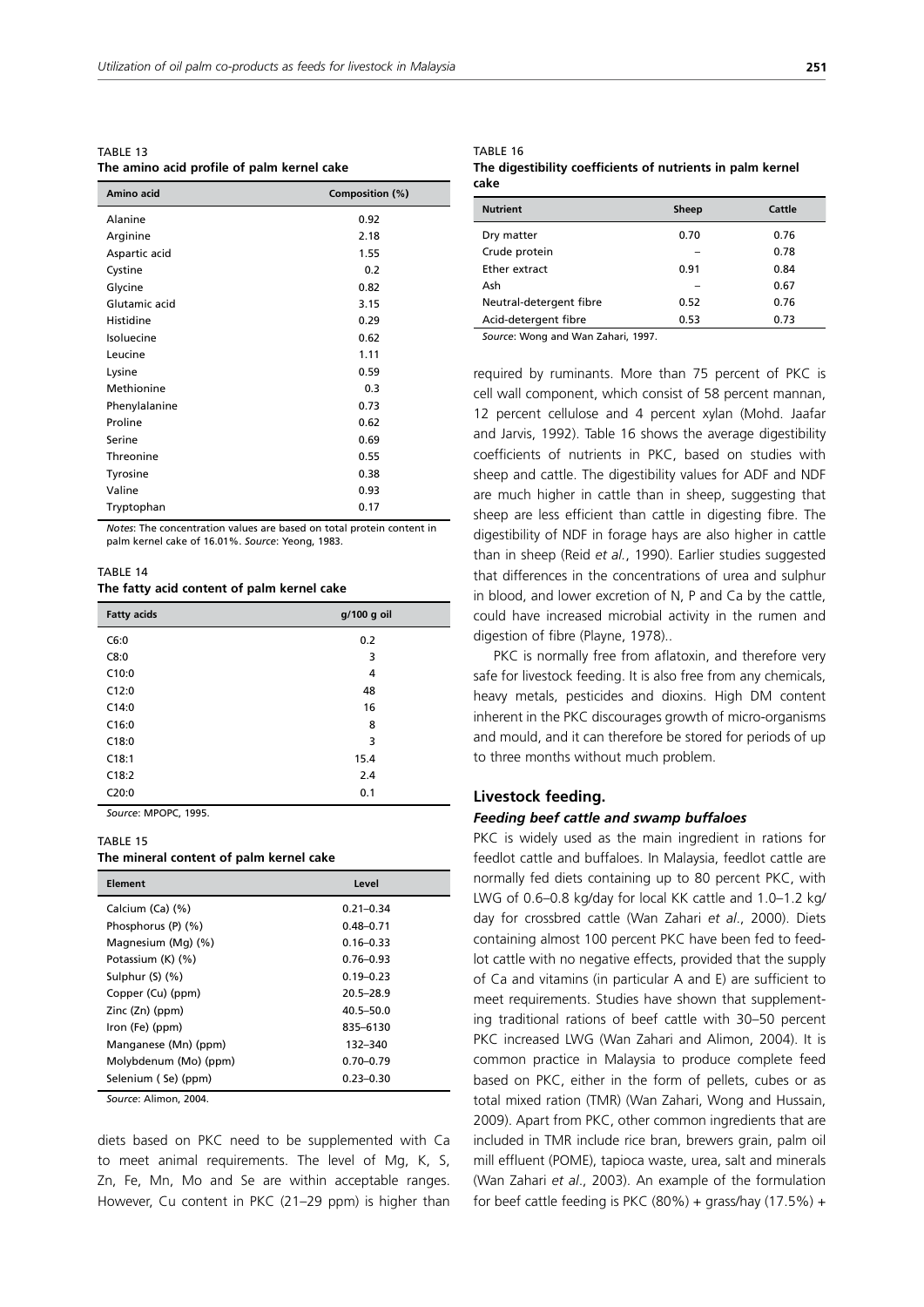limestone: (1.5%) + mineral premix (1.0%). A low cost fattening programme for beef cattle can be developed based on PKC and PPF, with LWG between 0.60 and 0.75 kg/day (Wan Zahari *et al*, 2000)

Owing to its small particle size, the level of PKC in beef cattle diets should not be more than 85 percent to avoid occurrence of metabolic problems such as acidosis and kidney stones. Grass or hay or other long-fibre sources should be included at at least 10 to 15 percent in the total ration. Addition of grasses or other forages will reduce the rate of passage of PKC in the gastro-intestinal tract of the animals, thus increasing retention and digestibility of nutrients (Oshibe *et al.*, 2001; Wan Zahari *et al.,* 2002). Moreover, when feeding PKC at high levels, attention should be given to Ca supplementation (Wan Zahari and Alimon, 2004). Limestone (calcium carbonate) is the most appropriate Ca supplement as it is cheap and easily available. It is important to ensure that the ratio of Ca to P in the rations is within the range of 1:1 to 3:1 in order to preclude skeletal deformities and mineral imbalances. Sodium chloride and vitamin A should be supplemented at the appropriate levels to meet requirements. Feeding PKC at 100 percent inclusion level may cause wet faeces and digestive disorders, and is contrary to principles of proper ruminant nutrition.

#### *Feeding dairy cattle*

In dairy cattle rations, PKC is used as a source of energy and protein at an inclusion level of 30–50 percent. PKC-based pellet is a common feed supplement for dairy cattle in Malaysia and it is usually fed together with grass and other concentrates (Abu Hassan, 2005; Abu Bakar *et al*., 2000). The grass to concentrate ratios fed are around 50–70 percent:30–50 percent (Abu Hassan *et al*., 1996). In the Malaysian environment, daily milk yields of 10–12 L/head can be achieved, and, with good formulation, higher yields can be expected (Wan Zahari *et al*., 2000). Other common ingredients in rations for dairy cattle are rice bran, brewers grain, palm oil sludge (POS) or POME, soybean waste, bakery waste, salt and minerals (Abu Bakar *et al.*, 2001). In some areas, grass and other forages high in protein are given *ad libitum*. An example of a dairy cattle formulation is PKC  $(50\%)$  + molasses  $(5\%)$  + grass/hay  $(42\%)$  + limestone  $(1.5\%)$  + mineral premix  $(1\%)$  + common salt  $(0.5\%)$ (Alimon, 2004). Most of the PKC exported to the European Union is used in dairy cattle rations, but the level of inclusion is known to be limited to 15 percent.

#### *Feeding sheep and goats*

Recommended maximum inclusion level of PKC in sheep rations is 30 percent. Long-term feeding of PKC at high inclusion level (>80 percent) can cause Cu toxicity in sheep, as sheep are known to be very susceptible to Cu poisoning (Hair Bejo *et al*., 1995; Al-Kirshi, 2004). Some sheep breeds (especially crossbreds) accumulate Cu in the liver, causing liver damage. Addition of 100 ppm of zinc sulphate or 5.2 mg/kg ammonium molybdate together with 440 mg/ kg sodium sulphate in the rations can overcome the Cu toxicity problem (Hair-Bejo *et al*., 1995). Cu toxicity does not appear in cattle, buffaloes, goats and other animals, but long-term feeding of PKC can result in high levels of Cu concentrations in the liver. An example of a formulation for goats is PKC (50%) + grass/hay  $(30\%)$  + rice bran  $(10\%)$ + soybean meal (9%) + mineral premix (1%) (Wan Zahari and Alimon, 2003).

#### *Feeding poultry*

Owing to its high fibre content, non-starch polysaccharides and shell content, the use of PKC in poultry rations is very limited, with wide variation in the optimum inclusion level. The main difficulty is the origin and variation in the oil and shell content of the PKC used. Broiler chicken can tolerate up to 20 percent PKC in their diets without affecting growth performance and FCE (Yeong, 1987; Abu Hassan and Yeong, 1999. In layer rations, PKC can be included up to 25 percent without any deleterious effects on egg production and quality (Yeong, 1987; Radim *et al*., 2000). However, inclusion of PKC at levels greater than 20 percent was reported to reduce egg production and egg quality (Yeong *et al.,* 1981), although in another study reduced egg production was only observed at levels exceeding 40 percent (Onwudike, 1988).

Muscovy ducks can be fed PKE at the 30 percent level without any deleterious effects on performance (Mustafa *et al*., 2001). Low-shell PKC with higher energy and CP content is important to maximize utilization in poultry. However, high inclusion levels of PKC require supplementation with high levels of fat, making the rations economically uncompetitive in comparison with conventional maizesoya-based diets.

Current research focuses on enhancing the nutrient content of PKC for poultry. Topics include enzyme treatment and solid-state fermentation of the PKC. Enzymic depolymerization of PKC releases digestible sugars that will be fully absorbed and metabolized by poultry. Supplementation with specific enzymes can improve nutrient digestibility and has worked efficiently to break down mannans in PKC (Noraini *et al.*, 2002; Saenphoom *et al.*, 2010). Broilers can be fed diets containing 30 percent fermented PKC without any adverse effect on performance (Noraini *et al.,* 2008). Fermentation with *Aspergillus niger* was reported to increase the true metabolizable energy of PKC from 5.5 MJ ME/kg to 8.1 MJ ME/kg. *Aspergillus niger* up to generation  $F_6$  can be used as inoculum for fermentation of PKC (Abdul Rahman *et al.,* 2010). Chemical treatment using sodium hydroxide and formaldehyde have also been investigated, but with variable results. Further research is required to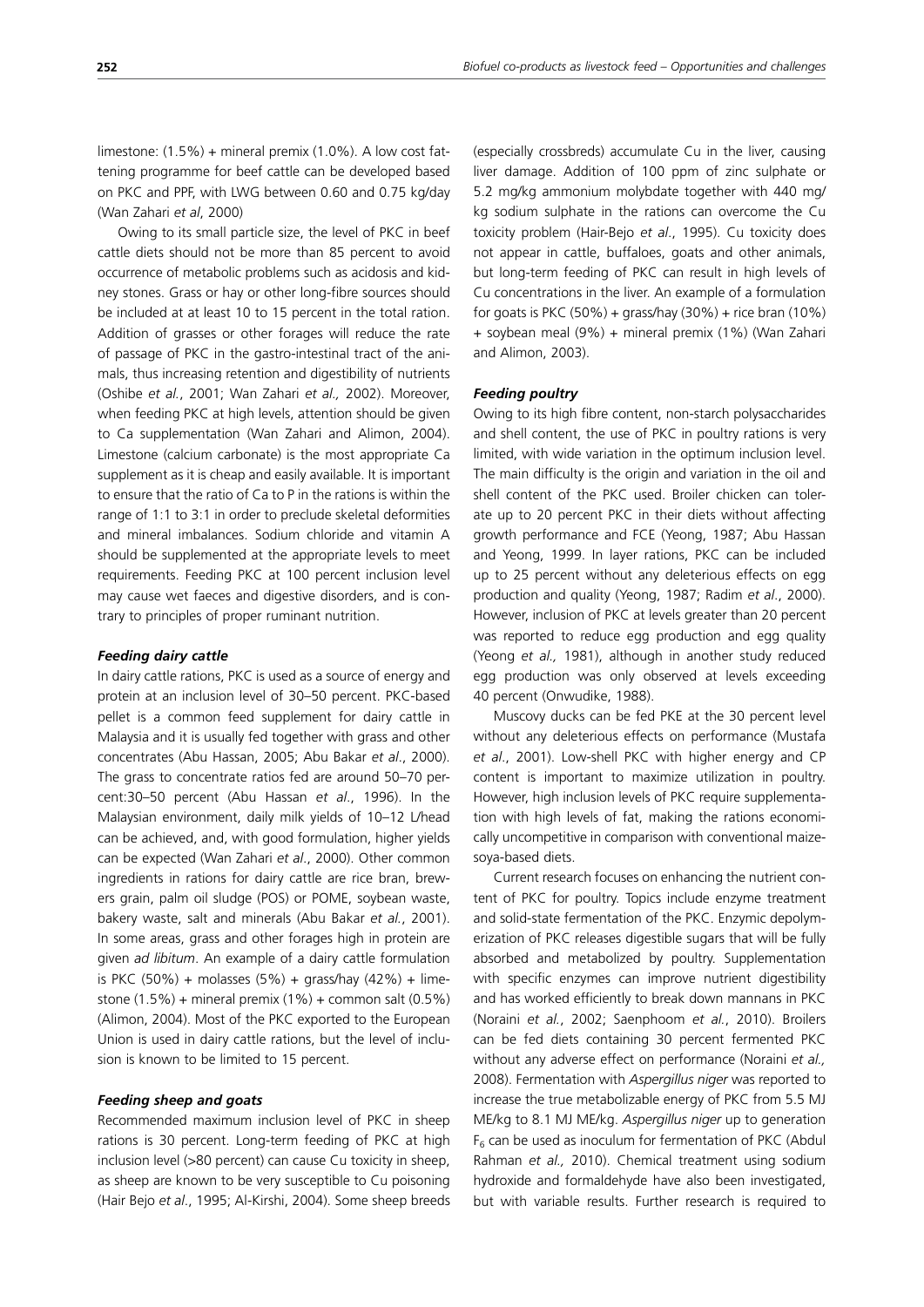enhance the nutrient content of PKC for poultry (Wong *et al*., 2009).

#### *Feeding swine*

PKC is also suitable for swine at an inclusion level ranging from 20 to 25 percent for growers and finishers. In some areas in Peninsular Malaysia, PKC is used at lower levels (between 5 and 10 percent). An example of a formulation for feeding swine is PKC (20) + maize (65.5%) + soybean meal  $(9.5%) +$  fish meal  $(3.0%) +$  dicalcium phosphate  $(1.5%) +$  mineral premix  $(0.2%) +$  common salt  $(0.3%)$ (Wan Zahari and Alimon, 2003). In Nigeria, PKC is fed to swine at levels ranging from 15 to 40 percent without no negative effects on performance (Codjo *et al.,* 1995).

#### *Feeding in aquaculture*

The availability of PKC in many tropical countries where aquaculture is practised has generated much interest in its potential use in fish diets. Early studies indicated that PKC can be tolerated up to 30 percent in catfish *(Clarias gariepinus)* and 20 percent in tilapia (*Oreochromis niloticus)* rations with no deleterious effects on growth and performance (Sukkasame, 2000). An example of a formulation for African catfish is PKC (30%) + fish meal (20%) + cassava flour (15%) + soybean meal (31%) + sago (1%) + mineral and vitamin  $(2%) +$  vegetable oil  $(1%)$ . PKC pre-treated with commercial feed enzymes resulted in better growth and FCE than with raw PKC. The fermentation of PKC with *Trichoderma koningii,* a cellulolytic fungus, increased the CP content in PKC from 17 percent to 32 percent (Ng *et al.,* 2002). At a 40 percent feeding level of PKC, the rate of growth was reduced and this was not rectified with the addition of 1.2 percent dietary L-methionine (Ng, 2006). It is suggested that 30 percent is the maximum inclusion level for enzyme-treated PKC in tilapia diets. More R&D is needed to optimize the use of feed enzymes in PKC-based diets in order to reduce the cost of using imported maize as an energy source.

Table 17 shows the recommended levels of PKC in the feeds for beef cattle, dairy cattle, sheep, goats, poultry, swine and freshwater fish.

TABLE 17 **Recommended levels of palm kernel cake in livestock feeds**

| <b>Species</b>     | Recommended level (%) |
|--------------------|-----------------------|
| <b>Beef Cattle</b> | $30 - 80$             |
| Dairy Cattle       | $20 - 50$             |
| Sheep and Goats    | $20 - 50$             |
| Poultry - broiler  | ~10                   |
| Poultry - layer    | < 10                  |
| Swine              | $20$                  |
| Freshwater fish    | < 10                  |

*Source*: Wan Zahari and Alimon, 2003.

#### **Palm oil mill effluent and palm oil sludge**

Palm oil mill effluent (POME) is a general description for the discharge from palm oil extraction in the mill. This is the residue left from the purification of the crude palm oil (CPO) and includes various liquids, dirt, residual oil and suspended solids, mainly cellulosic material from the mesocarp of the fruits. When fresh, it is in the form of a thick, brownishyellow, colloidal slurry comprising about 95 percent water with an average pH of about 4.7 and biological oxygen demand of 25 000 mg/L (Ngan, 2000). Some mills may use decantation to complement the clarifier in order to reduce the volume of effluent by 10 to 20 percent. By using the decanter-drier system, a lighter co-product is recovered in the form of decanter solid. In order to avoid confusion, the term POME should be restricted to only the raw untreated effluent. The decanter solid is obtained when most of the solids in the effluent is removed before the waste water is discharged into the pond. The effect of different chemical treatments on the settling ability of POME has been reported (Hassan *et al*., 2001).

#### *Availability*

The average production of POME is 670 kg for every tonne of FFB processed. In 1997, Malaysia produced about 32 million tonne of POME from 290 mills.

#### *Nutritive value*

The material is characterized by high content of ether extract (11.7%), ash (19.5%) and medium CP content (12.5%) (Table 1). Wide variability in ash content and CP digestibility in POME results in widely different feeding values (Gurmit Singh, 1994). The content of CF, cellulose, NDF and gross energy (GE) are 20.1 percent, 20 percent, 63 percent and 8.37 MJ/kg, respectively.

POME is non-toxic as no chemical is added during the oil extraction process. It is rich in minerals and therefore suitable to be used as an organic fertilizer in crop cultivation. The average concentrations of Ca, P, K and Mg are 0.8, 0.3, 2.5 and 0.7 percent, respectively (Gurmit Singh, 1994). Ammonia N, B, Fe, Mn, Cu and Zn are 35, 7.6, 46.5, 2.0, 0.89 and 2.3 mg/litre, respectively (Ma and Ong, 1985).

#### *Feeding ruminants*

Feeding raw POME to growing sheep at levels ranging from 10–60 percent of the diet showed that the 10 percent level of inclusion gave the highest digestibility (Devendra and Muthurajah, 1976). However, an assessment of feeding value using sheep indicated that up to 40 percent POME can be used either alone in molasses-urea-based diets or when combined in equal proportions with PPF. Retardation in rate of growth and skeletal mineralization have been observed when POME was fed at the 100 percent level in dairy cattle. In this case, supplementation with protein, energy and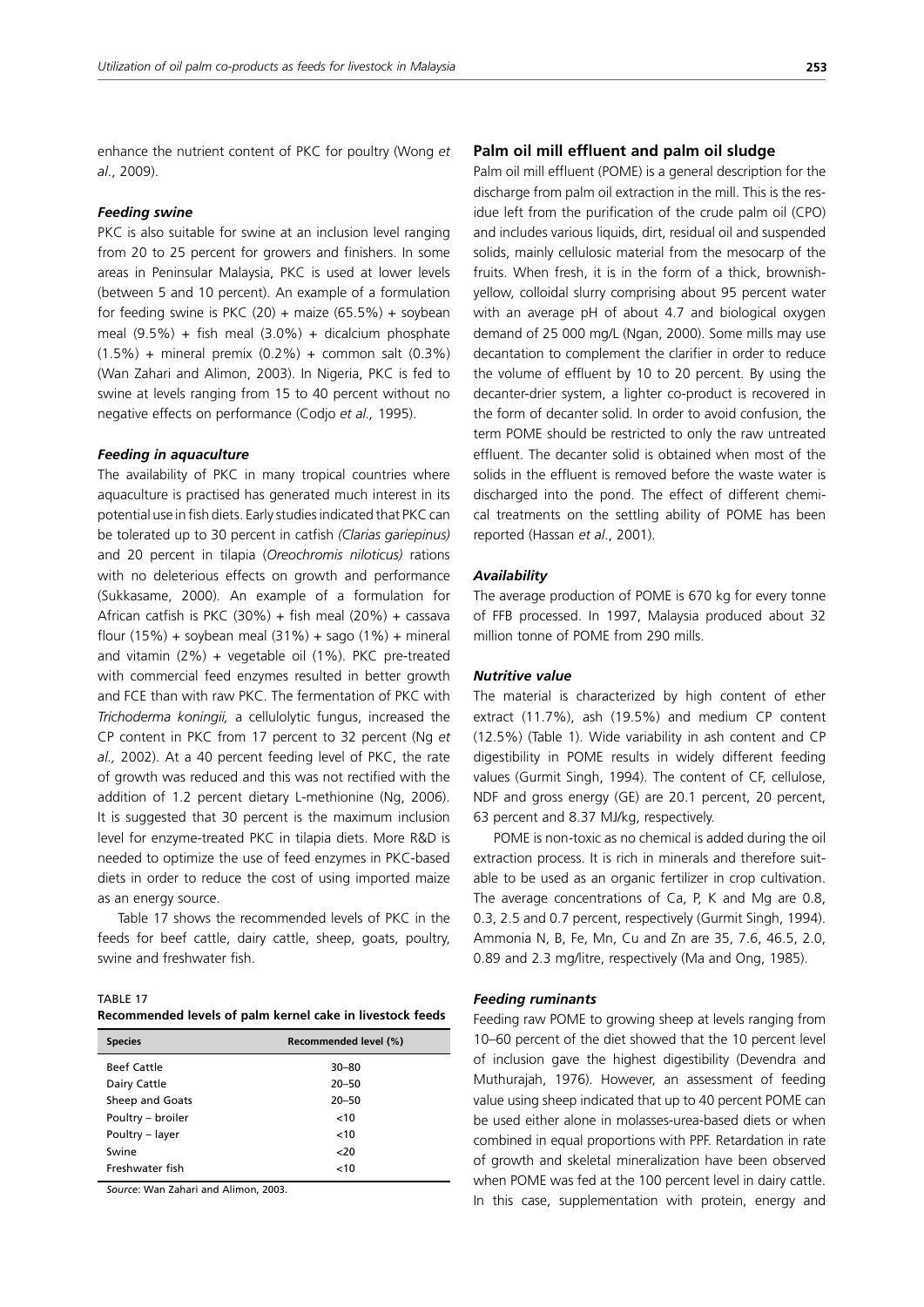minerals is necessary. The combination of POME and sago meal (40% POME + 45% sago meal) has successfully been used for feeding local sheep, with daily liveweight gains of 59.1–64.0 g in the males and 50.5–54.3 g in the females. Field trials with cattle on estates have shown improved LWG. Satisfactory gains of between 0.18–0.43 kg/day for buffaloes and 0.47–0.78 kg/day for cattle were obtained with POME, PPF and PKC-based diets (Dalzell, 1977).

#### *Feeding non-ruminants*

Most of the studies in poultry utilized the solid portion of POME, which was dehydrated mechanically in the raw or in fermented form, or in mixtures with other feed materials. Dehydrated POME was used to replace part of the protein and energy sources in poultry diets. LWG and FCE of birds were significantly lower when the POME level in the diet exceeded 15 percent. Supplementation of the diet with lysine and methionine did not reverse the situation. Meat to bone ratios were 3.1:1 to 3.4:1, whereas diets with 20 and 25 percent POME gave ratios of 2.6:1 to 2.8:1.

In a layer trial, the optimum dietary level of inclusion was 10 percent (Yeong, 1983). The average percent egg production, total egg mass and feed:gain ratio were 76.4 percent, 8.9 kg and 2.77:1, respectively, as compared with 77.9 percent, 9.2 kg and 2.52:1, respectively, for the maize-soybean control diet. Inferior results were apparent in those birds fed diets with more than 10 percent POME. The optimum POME levels in diets were 15 percent for broilers and 10 percent for layers. The levels have also been confirmed with studies with pigs. Local and Pekin ducks were able to utilize 10 percent POME efficiently without exhibiting any adverse effect on growth and FCE (Yeong, 1983).

There are several commercial feeds derived from POME, specifically developed to have a high protein content. Examples are Censor (Centrifugal solid recovery), Prolima and Central solids (Centriplus). Prolima was used in poultry diets as a protein source to replace soybean meal. This product contained 2.42 Mcal ME/kg, 43.3 percent CP, 7.6 percent CF, 12 percent EE and with an amino acid profile comparable to groundnut meal. The optimum level of Prolima inclusion in diets was 30 percent. At this level, the birds showed feed intake, LWG, FCE and carcass quality comparable to those fed with the maize-soybean control diet. The optimum level of Prolima inclusion in layer diets was 20 percent (Yeong *et al.*, 1980). The digestibility of lysine and methionine were 8.3 and 22.1 percent, respectively, for POME and 80.0 and 76.1 percent, respectively, for Prolima. POME has very low amino acid digestibility. Incorporating 14 percent of Centriplus solids in the diets of growing pigs resulted in a reduction in LWG, increased feed intake and poor FCE compared with pigs fed the control diet.

Two types of Censor meals, prepared by using cassava-PKC as absorbents or cassava-PKC-grass meal as absorbents for palm oil effluent, were used to replace maize at feeding levels of 25–100 percent for laying hens. Birds fed with both types of Censor meals showed adverse effects on egg production and feed efficiency. When Censor meals replaced 50 percent maize, the LWG and FCE were comparable to the control diet. Substitution of maize by 50 percent Censor in pigs increased feed intake without affecting LWG. No significant differences in carcass traits were found. Both Prolima and Centriplus were not commercialized due to high cost of production.

In a separate study, four types of processed oil palm slurry (OPS), using rice bran as an absorbent, were tested on the performance of broiler chicks. The dietary treatment did not have significant impact on feed intake, LWG or FCE. Carcass yields were similar and mortality was unaffected by the dietary treatments (Atuahene, Donkoh and Ntim, 2000). Improving the quality of POME in terms of uniformity and nutrient availability can help to upgrade its status as a feed ingredient for the poultry industry. A recent study revealed that through submergence fermentation and using selected yeast cultures, the CP value increased from 11.2 percent to 14.1 percent, with the highest digestible amino acid being phenylalanine (digestibility coefficient 0.705) and the highest percentage of digestibility improvement was for lysine (20.3 percent) (Jame'ah *et al.*, 2010).

#### **Empty fruit bunches**

Ripe fruit bunches are harvested at intervals of 10–14 days throughout the economic life of the palm. Each oil palm bunch usually weighs about 15–25 kg and, depending upon the age of the palm and variety, there is about 24 percent oil in the bunch. Empty fruit bunches (EFB) are the remains of the fruit bunches after the fruits have been stripped and sterilized, following the steaming process at the oil palm mill. It is in the form of stalks with empty spikelets, and is commonly used as a mulching material during the early stages of planting in the plantation, or as raw material for fibreboard.

#### *Availability*

The average production of fresh EFB is about 4.42 t/ha/year, which is equivalent to 1.55 t/ha/year of dried EFB (Chan, Watson and Kim, 1981). Burning of EFB is now prohibited by regulation to prevent air pollution.

### *Nutritive value*

EFB contains about 50 percent CF, 3.5 percent lipid, 3.6 percent CP, 81.8 percent NDF and 61.6 percent ADF.

#### *Processing and livestock feeding*

Although large quantities of EFB are produced yearly, very limited research has been done on its use as feed for livestock. Early studies on the treatments of EFB by irradiation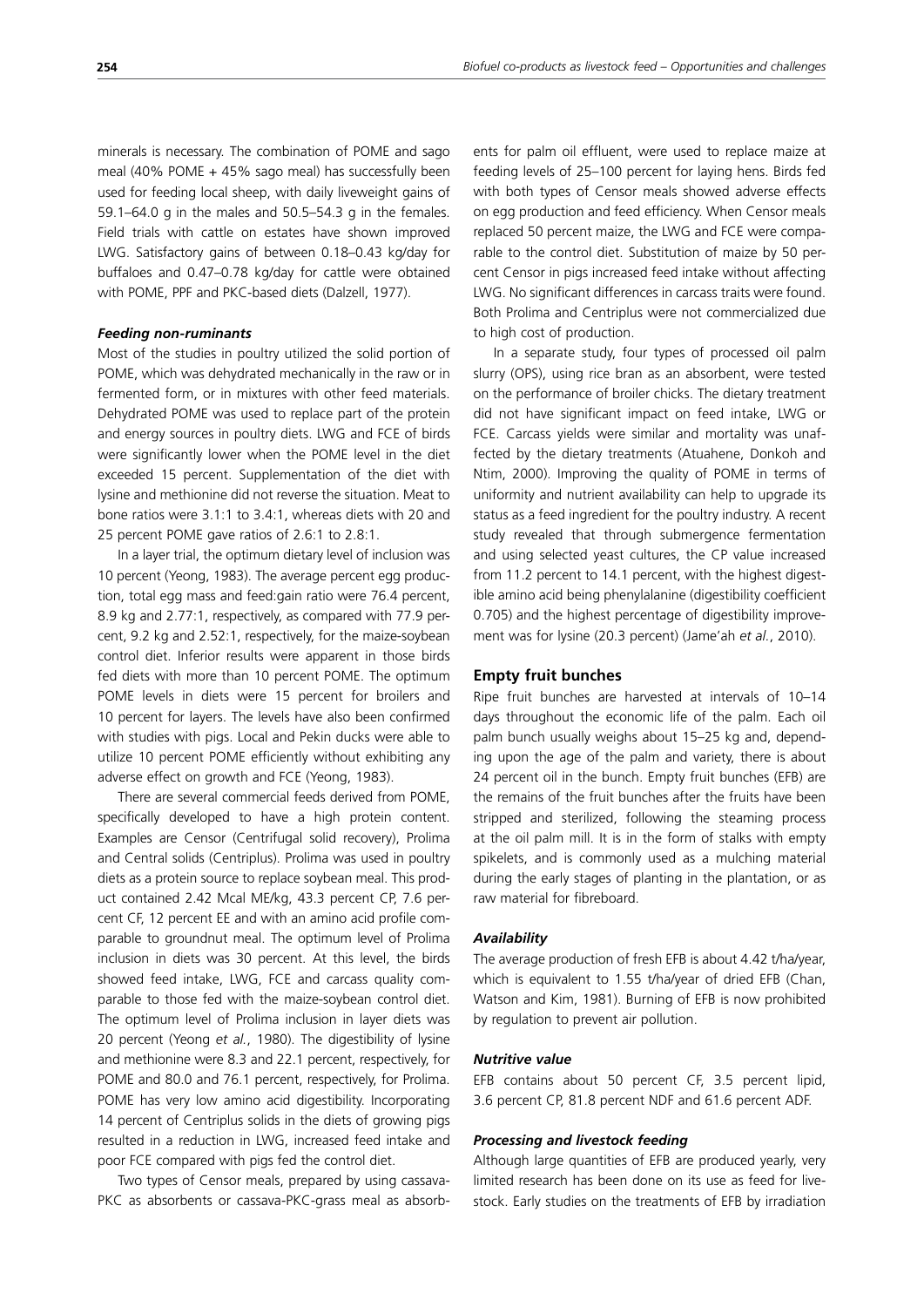and substrate culture have met with limited success. EFB fermented by inoculating *Pleurotus sajor-caju* was found to be palatable to beef cattle (Mat Rasol *et al.*, 1993). At present, EFB is widely used as pulp for making paper, bunch ash after incineration, mulch and recycling of nutrients for oil palms, wood composite products and fibreboard. Intensive R&D is required to improve its value for feeding if EFB is to be utilized as a major ingredient in livestock rations. EFB is also used as a substrate for cellulose enzyme production by solid-state bioconversion.

## **Palm press fibre** *Availability*

Palm press fibre (PPF) is a fibrous co-product of crude oil extraction of the mesocarp. More than 12.2 million tonne of PPF is produced annually in Malaysia, at a rate of 2.70 t/ha.

#### *Nutritive value*

PPF has 5.4 percent CP, 41.2 percent CF and 26 percent lignin (Table 1).

#### *Processing and livestock feeding*

Due to its poor nutritive value, PPF is commonly used as fuel to generate heat for boilers, for making pulp and paper, roof tiles and fibreboard. Being highly lignified and fibrous, it is not commonly used as feed for livestock, and when fed to cattle its intake by the animal is low because of the poor digestibility (24–30 percent).

Based on balance trials on sheep, optimum DMD of PPF was obtained when it was fed at 30 percent level of inclusion. Several treatments have been applied to PPF to improve its digestibility and palatability. Alkali treatments using sodium hydroxide and calcium hydroxide have been used, but had little effect in enhancing the digestibility of PPF. Steaming at 15  $kg/cm<sup>2</sup>$  for 10 minutes improved the organic matter digestibility (OMD) of untreated PPF from 15 percent to 42 percent. Higher OMD levels were achieved by explosive depressurization at 30  $kg/cm<sup>2</sup>$  for 1 minute (OMD reaching 51.6 percent). Other researchers found no benefit from sodium hydroxide treatment and steaming in improving the digestibility of PPF.

Formulated feedlot rations containing 30 percent PPF fed to LID  $\times$  Red Dane male calves produced an average LWG of 117 kg per animal during the 251-day feeding. Rations containing 50 percent PPF and 30 percent PKC for dairy cattle provided the cheapest source of energy compared with cattle pellets based on starch equivalent.

The widespread use of PPF is still constrained by its low digestibility and the potential problem of rumen impaction. Farmers operating in the vicinity of oil palm mills can utilize PPF, either fresh or ensiled, to some extent for feeding cattle, and thus reduce cost of feeding. However, it is advocated that the feeding level should be maintained at less than 30 percent. Further research on chemical and physical treatments are necessary to improve its utilization in livestock.

#### **Crude palm oil** *Availability*

Crude palm oil (CPO) is extracted from the mesocarp of the fruit of the oil palm tree (Figure 2). The mesocarp comprises about 70–80 percent by weight of the fruit, and about 45–50 percent of this mesocarp is oil. Two co-products produced during the refining of CPO are palm fatty acid distillates (PFAD) and spent bleaching earth (SBE).

#### *Nutritive value*

Like all natural fats and oils, CPO comprises mainly mono-, di- and triglycerides. There are free fatty acids, moisture, dirt (about 0.25 percent) and minor components of nonoil fatty matter, collectively referred to as unsaponifiable matter. CPO has a deep orange-red colour due to the high content of carotenoids, and is a rich source of vitamin E (300–600 ppm), consisting of tocopherols and tocotrienols. The content of palmitic acid (C16:0, saturated) and oleic acid (C18:1, unsaturated) are quite high (about 37.0 percent and 47.0 percent, respectively). The B-carotene content is 54 g/100 ml of oil, and maximum fatty acid content is 5 percent. The pro-vitamin A activity is about 640 IU/g. CPO does not contain n-3 highly unsaturated fatty acids, which are required by marine species. The GE value is about 8500 Kcal/kg, equivalent to about 34 MJ/kg.

#### *Livestock feeding*

Palm oil is traditionally used at about 3 percent level in diets for pigs and poultry as a source of vitamins A and D, as well as to reduce dustiness of the diets. Higher levels of dietary palm oil of up to 10 percent have also been used successfully in diets for growing and finishing pigs in Malaysia. The percentage of lean cuts and backfat thickness increased with increasing levels of palm oil. In lactating cattle, supplementation with 2–8 percent of CPO increased both milk yield and milk fat content. The digestibility of CPO determined in balance trials with sheep gave a value of 85.4 percent. Information on the use of palm oil products in fish diets is currently limited to a few species only (Ng, 2010). About 90 percent of fish oil in the diets of catfish, *Hemibagrus bongan* (Popta 1904) (syn. *Mystus nemurus* (Valenciennes 1840)), could be replaced by CPO without affecting growth, FCE or body composition (Ng *et al.*, 2002). In another study, African catfish, *Clarias gariepinus*, was observed to show better growth when fed semi-purified diets containing 10 percent palm oil as the sole dietary lipid (Ng *et al*., 2004).

#### **Palm fatty acid distillate (PFAD)**

Palm fatty acid distillate (PFAD) is a co-product from refining of CPO at very high temperature (240-260 °C) under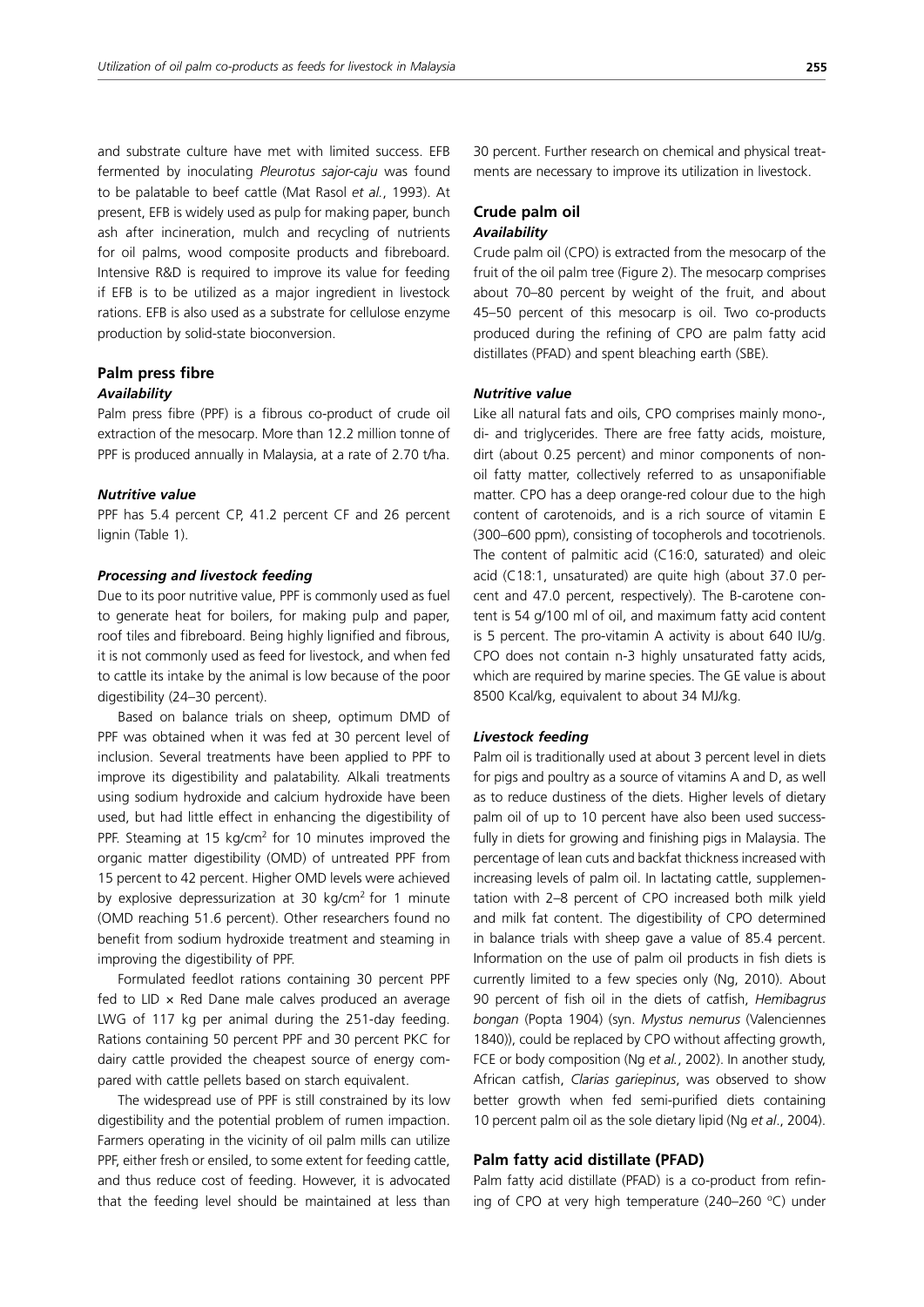

reduced pressure (2–6 mm Hg). Normally, the refinery mixes all the distillates, irrespective of whether from refining of CPO, crude palm olein or crude palm stearin (Figure 2). The final product is generally called PFAD. It is a light-brown solid at room temperature, melting to a brown liquid on heating.

#### *Nutritive value*

PFAD is composed of free fatty acids (81.7%), glycerides (14.4%), squalene (0.8%), vitamin E (0.5%), sterols (0.4%) and other substances (2.2%) (Ab Gapor, 2010). It is used in the animal feed, oleo-chemical and soap industries. Vitamin E, squalene and phytosterols are valuable constituents that can be extracted from PFAD and are of potential value for the nutraceutical and cosmetic industries.

#### *Livestock feeding*

Most of today's market for by-pass fats consumption is for dairy cow feed. High producing cows, especially in early lactation, are typically in negative energy balance. The loss in appetite and the effect on live weight caused by insufficient dietary nutrient intake to meet the demands of milk output subjects the high yielding cow to considerable weight loss over the first 60–80 days of lactation, and this can have substantial effects on subsequent performance. Consequently, the cow mobilizes body reserves such as body fat to meet the energy demand. Fats in their crude form have only limited application in ruminant feeds because they become hydrolyzed in the rumen into free fatty acids, which may cause many problems. The major problem is the tendency to reduce the rate and level of fibre digestion in the rumen. The maximum efficiency of milk production is achieved when fat contributes between 16 percent and 18 percent of the dietary ME intake.

There are several protected fats based on PFAD or calcium soaps that are marketed worldwide under various trade names. Most of the products are in the form of hydrogenated triglyceride with energy content of about 9000 Kcal/ kg and a digestibility above 90 percent. The products can be absorbed in the small intestine and have a very low stearic acid (C-18:0) content of between 1 and 5 percent. Improved PFAD specifically derived from palm oil increased milk production and the total SNF of lactating cows (Farah Nurshahida *et al.*, 2008). The digestibility of fatty acids in hydrogenated distillate was lower than for Ca salts of fatty acids, but intake and production responses were similar or greater for diets containing hydrogenated distillate (Elliott, Drackley and Weigel, 1996). Calcium soaps of PFAD were satisfactorily stable till pH 5.5 in the rumen (Sukhija and Palmquist, 1990). Increasing dietary intake of Ca salts of PFAD resulted in increase ratio of  $C_{18:1}:C_{18:0}$  in Holstein cows, but not in Jersey cows (Beaulieu and Palmquist, 1995). The use of PFAD is a practical and cost-effective way to produce high-energy diets without causing side effects due to increased lipids (Ng *et al.*, 2004)

#### **Spent bleaching earth**

In refining the CPO and PKO, Bleaching Earth is used to remove colour, phospholipids, oxidized products, metals and residual gums from the oil, impurities that can cause the oil to have an unattractive colour and taste. The residue is termed Spent Bleaching Earth (SBE). It absorbs approximately 0.5 percent by weight of the oil in the process. The SBE generated annually by Malaysian palm oil refineries is estimated to be approximately 120 000 tonne. Disposal of SBE by incineration, inclusion in animal feeds, as land fill or in concrete manufacturing is generally practised (Kheang *et al.*, 2006).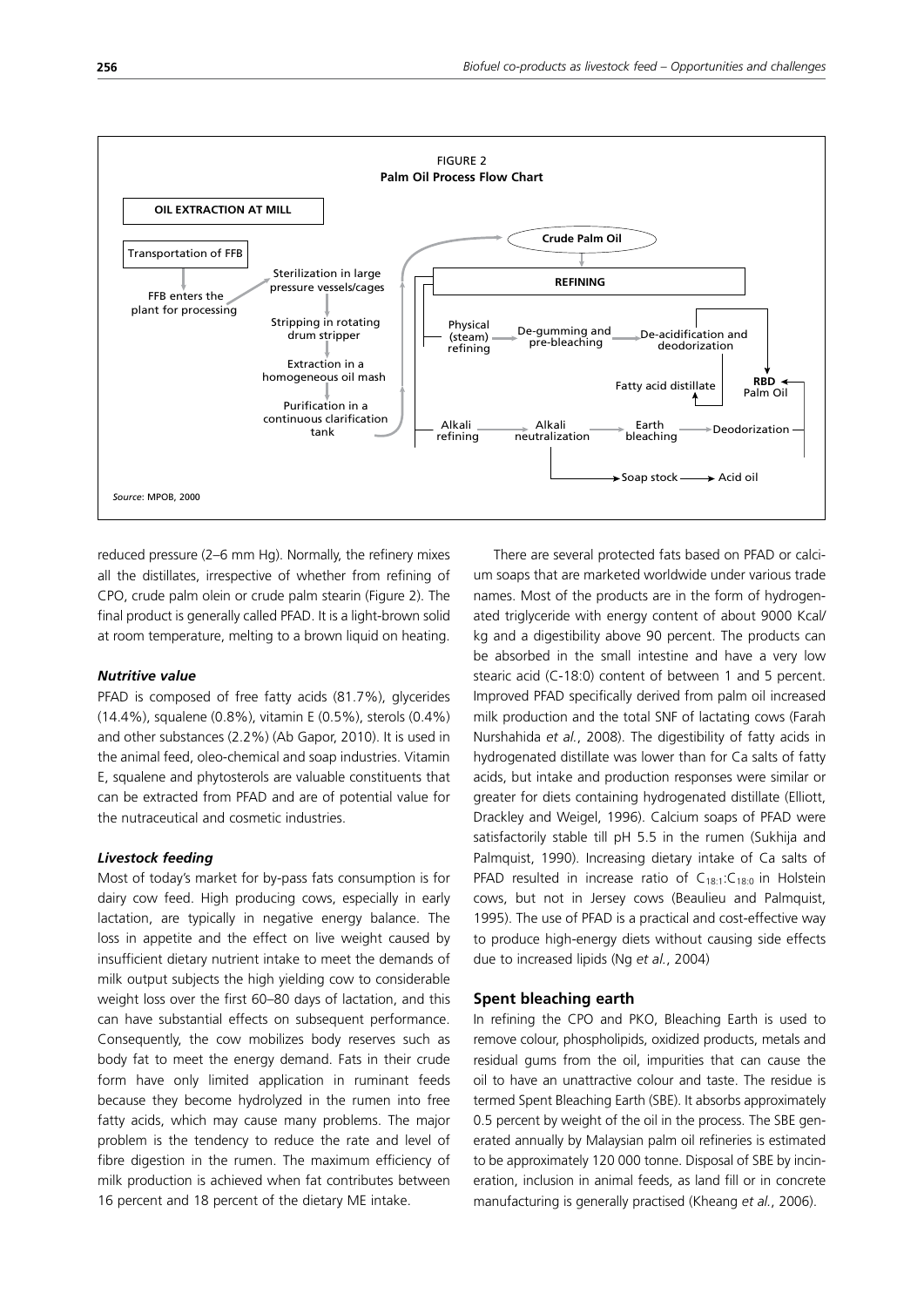#### *Nutritive value*

The free fatty acid content of SBE ranges from 14 to 31 percent, with an unsaturated to saturated ratio of 46.5:53.5 (Lai, 1987). Apart from the original bleaching earth, the SBE also contains residual water, inorganic acids, organic acids, silicates and active carbon used in the refining process. The content of the output varies greatly, depending on the type of bleaching agents used and the method applied. Two main methods are chemical and physical refining. Chemical refining uses alkali to neutralize the free fatty acids, which are then removed as soap. Physical refining subjects the oil to steam distillation under high temperature and vacuum. Table 18 outlines the nutritive value of the SBE collected from a CPO refinery in Selangor, Malaysia (Wan Zahari, Mohd. Sukri and Wong, 2004). Ash content is excessively high, while the protein content is low (CP <6 percent). The heavy metal contents are within normal ranges and therefore SBE is considered safe for livestock consumption.

#### *Livestock feeding*

There is no published report on the utilization of SBE for ruminant livestock, even though the material is known to be used by small-scale farmers in certain areas in Peninsular Malaysia. Supplementation of protein is required if SBE is to be use as a main ingredient for ruminants. The high level of residual oil in SBE could be exploited for dairy feeding. Reflecting its high Ca content, SBE is suitable for combining with PKC in order to achieve a better Ca:P ratio. More studies need to be carried out to evaluate the effect of SBE on animal performance, especially on broiler and layer poultry. These should include studies to determine ME values and optimum inclusion levels. SBE can be further fortified or enriched with addition of certain nutrients or compounds to increase the feeding value. Apart from blending into animal feed, SBE can also be used as binder in feed processing, especially in diets with high fibre content, such as OPF-based diets. The free-flowing characteristic of SBE is very well suited for feed processing purposes and it can be pneumatically conveyed via a vacuum line.

## **MAXIMIZING LIVESTOCK PRODUCTION IN AN OIL PALM ENVIRONMENT**

Of the land area under oil palm, only 2.1 percent is currently used for integration with ruminants, emphasizing the enormous potential for expanding this system (Devendra, 2011). The concept of integrating ruminants with tree crops is not new and has been practised with varying degrees of success. Grazing the undergrowth and providing supplementary feeding with feeds such as PKC and POME is economically feasible. The basic model for integrated systems involving cattle and oil palm has been intensively reviewed (Devendra, 2006; Devendra, 2007). Based on this

## TABLE 18

#### **Nutritive value and elemental composition of spent bleaching earth**

| <b>Parameter</b>          | Value        |
|---------------------------|--------------|
| <b>Energy value</b>       |              |
| Gross Energy (MJ/kg)      | 10.9         |
| Proximate analysis (% DM) |              |
| Ash (%)                   | 57.9         |
| CF(%)                     | 1.0          |
| CP(%)                     | 0.44         |
| EE(%)                     | 14.6         |
| ADF (%)                   | 34.6         |
| <b>Heavy metal</b>        |              |
| Cd (ppb)                  | 44.35        |
| $Co$ (ppb)                | 4277         |
| Cr (ppb)                  | 43310        |
| Mo (ppb)                  | <b>Trace</b> |
| Ni (ppb)                  | 12229        |
| Pb (ppb)                  | 2001         |
| Se (ppb)                  | <b>Trace</b> |
| Hg (mg/kg)                |              |
| <b>Major elements</b>     |              |
| Ca $(%)$                  | 6.28         |
| K(% )                     | 0.72         |
| Mq(%)                     | 2.44         |
| Na (%)                    | 0.70         |
| $P$ (ppm)                 | 57.07        |
| S(% )                     | 0.42         |
| <b>Trace elements</b>     |              |
| B (ppm)                   | 2143         |
| Cu (ppm)                  | 8.61         |
| Fe (ppm)                  | 13.42        |
| Mn (ppm)                  | 217.50       |
| Zn (ppm)                  | 25.86        |

*Source*: Wan Zahari, Mohd. Sukri and Wong, 2004.

model, theoretical calculations for a 500 000 ha oil palm plantation gives the following results:

- Carrying capacity utilizing native herbage alone at 4 kg DM/head/day =  $214$  286 head.
- Carrying capacity utilizing native herbage plus co-product feeds at 4  $kg$  DM/day = 736 581 head (an increase of 245% over grazing alone).
- Using a 50 percent dressing percentage and a liveweight at slaughter of 420 kg, the quantity of beef produced using oil palm co-product feeds is 154 682 tonne.
- Annual gross revenue based on US\$ 1260/t live weight = US\$ 194.9 million.
- Rate of return on investment is from 8.1 percent for indigenous cattle to 16.3 percent from exotic cattle.

Lack of feeder cattle is one of the limiting factors in beef production in Malaysia. This is mainly associated with the high cost of rearing, as most of the feeder cattle are imported. It is estimated that about 1.8 million head of breeding females could be produced were the available feeds from 4.0 million hectare of oil palm to be effectively used, contributing about 0.5 million feeders per year. Based on these figures and assuming a 30 percent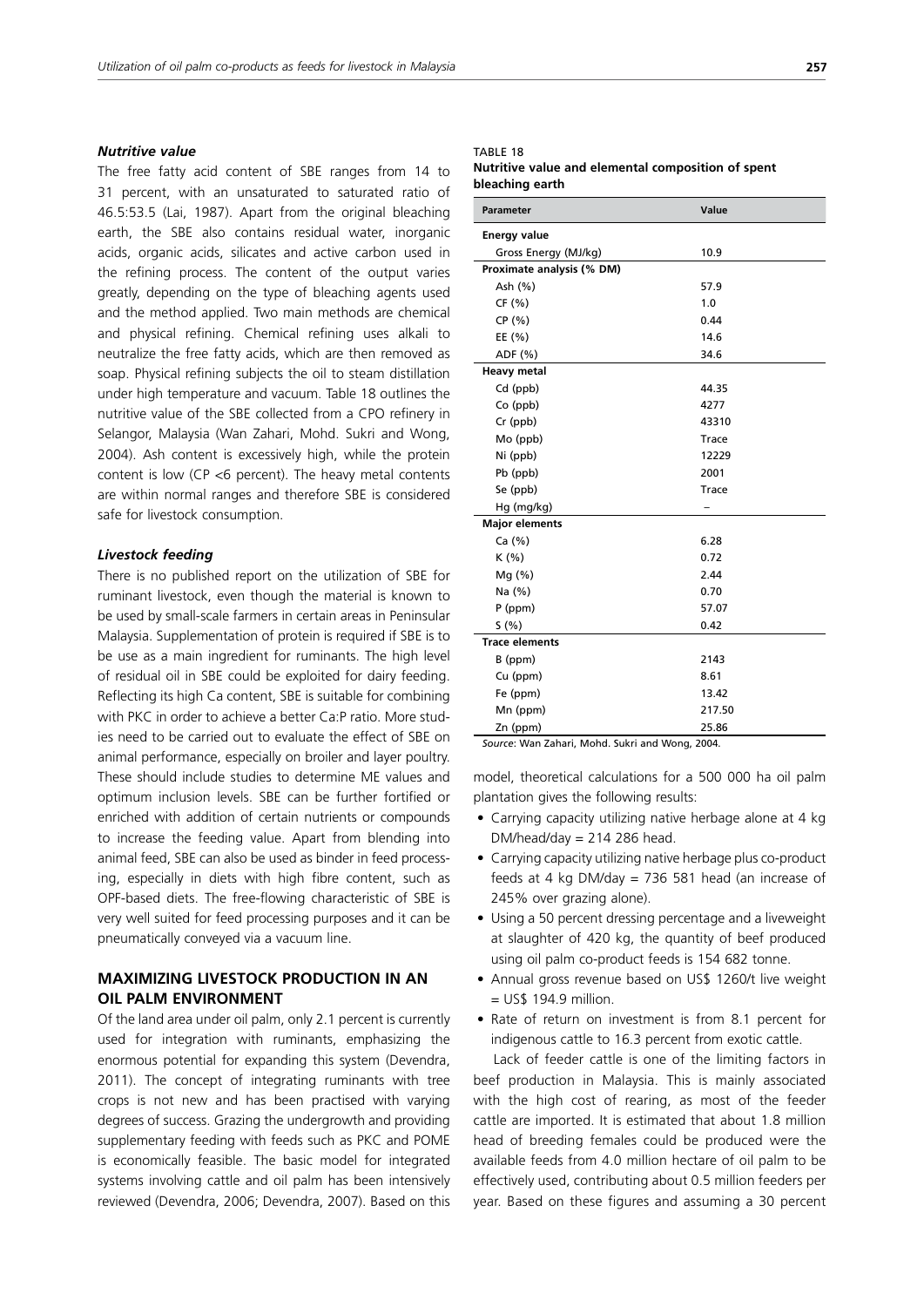concentrate  $+ 70$  percent roughage ration is used for feeding, the total requirement for concentrate would be about 1.6 million tonne per year. About 78 percent of locally available PKC would be needed annually for beef production were it to be used in this way as the concentrate in the above feeding regimen, with OPF utilized as the main roughage source.

#### **CONCLUSIONS**

The rapid expansion of the palm oil industry in Malaysia has generated large quantities of wastes from the field and palm oil mill. Most of the wastes and residues are basically cellulosic and organic biomass with high nutrient content. Most of the resources can be used as feeds for livestock.

At the plantation site, potential feedstuffs include OPF and OPT, while co-products from the milling and refining activities include EFB, PPF, PKC, POME and SBE. The availability of these resources provides potential for more practical and cost-effective feeding systems, as feeding values and outcomes from the previous and current R&D activities are known. Significant development in the processing of these feedstuffs, either as an ingredient for total mixed rations or as complete and balanced feeds, would encourage further growth in the local goat, sheep, beef and dairy industry. Intensive rearing of beef cattle on oil palm plantations also offers tremendous potential for beef production in view of the availability of OPF, PKC, POME and SBE for use as feedstuffs. With changes in livestock production systems towards semi-intensive and fully intensive systems, the demand for feed is growing in Malaysia. Growth of the local livestock sector aims to meet the self-sufficiency level for beef and milk over the next decade, and this creates further demand for feed. It is also evident that these fibre sources are in high demand in markets in Japan, South Korea, Taiwan and the Middle East, in addition to the Malaysian domestic market. Promotion and marketing of the agro-industrial co-products from the oil palm industry should be intensified to further expand their use and commercial potential. CPO, PFAD and other specialty fats, though not usually categorized as oil palm co-products *per se*, have great potential to be utilized as energy sources for dairy animals, poultry, swine and in aquaculture. The utilization of oil palm co-products thus aims to convert the large plantation biomass not only into animal feed, but also into other commercially viable value-added products.

#### **BIBILIOGRAPHY**

- **Ab Gapor, M.T.** 2010. Production of palm fatty acid distillate (PFAD). *Lipid Technology*, 22(1): 11–13.
- **Abdalla, S.A., Abdullah, N., Ho, W.Y., Liang, J.B. & Shamsudin, A.B.** 2001. Degradation and rumen fermentation characteristics of frond silages in sheep. pp. 180–181, *in:* Proceedings of the 23rd Malaysian Society

of Animal Production Annual Conference, 27–29 May 2001, Langkawi, Malaysia.

- **Abdul Rahman, A.R., Norlizawati, I., Jameah, H. & Ahmad, A.** 2010. Evaluation of the performance of inoculums generation use for palm kernel cake fermentation. *In:*  Proceedings of the 4th International Conference on Animal Nutrition, 21–23 September 2010, Johore Bahru, Malaysia.
- **Abu Bakar, C., Aminah, A. & Mansor, P.** 1990. Effects of feeding ensiled maize stover on feed intake and live-weight changes in Sahiwal-Friesian weaners. *In:* Proceedings of the 13th Malaysian Society of Animal Production Annual Conference, Malacca, Malaysia.
- **Abu Bakar, C., Kamaluddin, H., Shamsudin, A.B. & Wan Zahari, M.** 1999. Comparison of dried grated coconut meal and palm kernel meal as supplement to OPF pellets for intensive rearing of Sahiwal-Friesian heifers. pp. 281–283, *in:* Proceedings of the National Congress on Animal Health and Production, 3–5 September 1999, A' Farmosa Resort, Malacca, Malaysia.
- **Abu Bakar, C., Kamaluddin, H., Selamat, B. & Azahar, I.** 2000. Maximizing intake of all oil palm (OPF) pellets by Sahiwal-Friesian replacement heifers reared under zerograzing system of production. pp. 139–140, *in:* Proceedings of the 22rd Malaysian Society of Animal Production Annual Conference, 29 May–1 June 2000, Kota Kinabalu, Malaysia.
- **Abu Bakar, C., Yusof, S.M., Hayakawa, H., Wan Zahari, M. & Mohd. Sukri, I.** 2001. Lactational responses of graded Sahiwal-Friesians fed pelleted OPF as complete feed. pp. 96–97, *in:* Proceedings of the 23rd Malaysian Society of Animal Production Annual Conference, 27–29 May 2001, Langkawi, Malaysia.
- **Abu Hassan, O.** 1995. Processing and utilization of oil-palm biomass (by-products) for animal feed. pp. 197–207, *in:* Proceedings of the PORIM National Oil Palm Conference – Technologies in Plantation – The Way Forward, 11–12 July 1995, Bangi, Malaysia.
- **Abu Hassan, O. & Ishida, M.** 1992. Status of utilization of selected fibrous crop residues and animal performance with special emphasis on processing of oil palm frond (OPF) for ruminant feed in Malaysia. *JIRCAS Tropical Agricultural Research Series,* 25: 134–143.
- **Abu Hassan, O. & Yeong, S.W.** 1999. By-products as animal feedstuffs. pp. 225–239, *In:* S. Gurmit, K.H. Lim, L. Teo and David Lee, K. (Editors). *Oil Palm and the Environment – A Malaysian Perspective.* Malaysian Palm Oil Growers' Council, Kuala Lumpur, Malaysia.
- **Abu Hassan, O., Azizan, A.R., Ishida, M. & Abu Bakar, C.** 1993. Oil palm fronds silage as a roughage source for milk production in Sahiwal-Friesian cows. *In:* Proceedings of the 16th Malaysian Society of Animal Production Annual Conference, Langkawi, Malaysia.
- **Abu Hassan, O., Ishida, M., Mohd. Sukri, I & Ahmad Tajuddin, Z.** 1996. Oil palm fronds as a roughage feed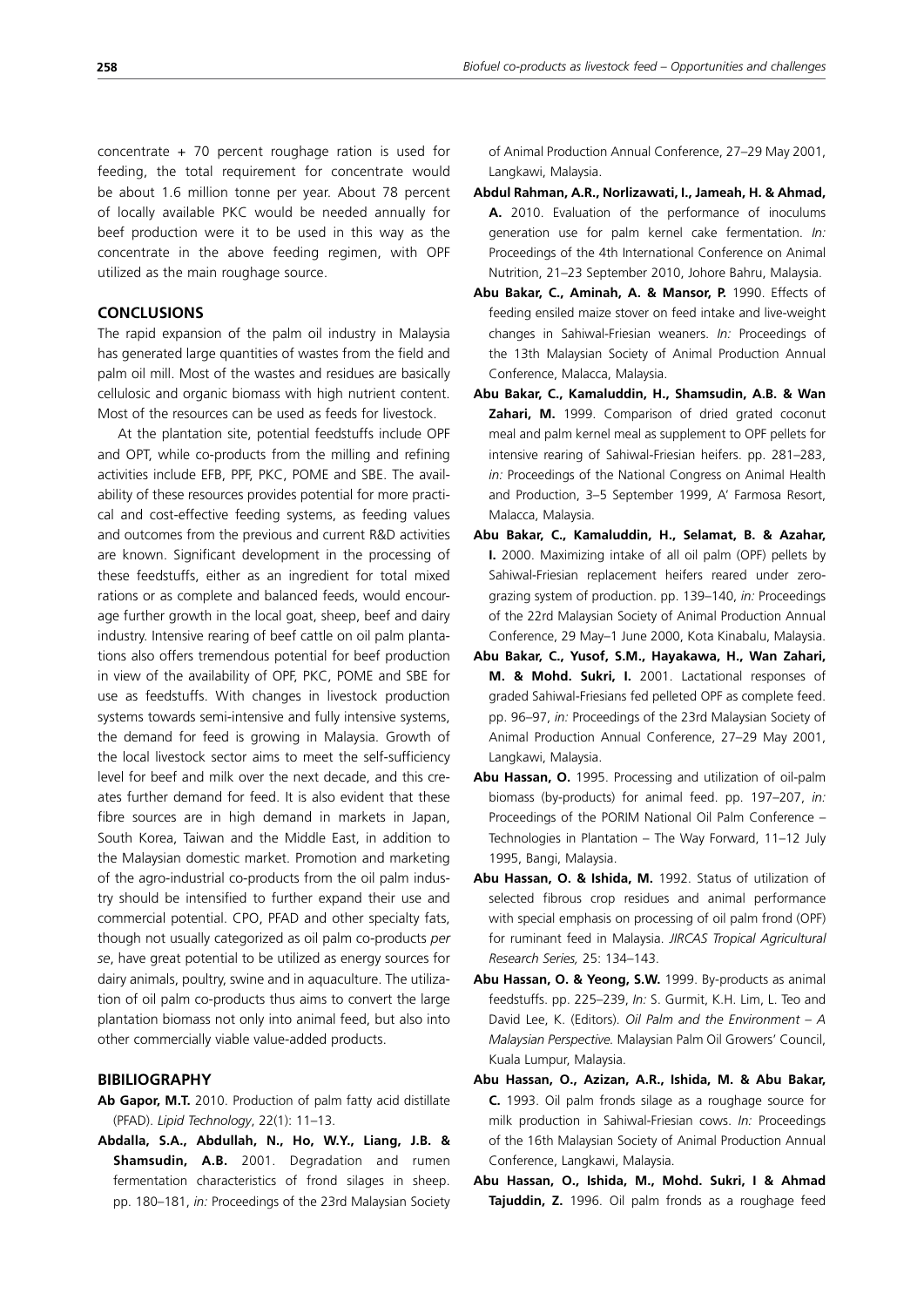source for ruminants in Malaysia. *FFTC Extension Bull,* No. 420. 8 p.

- **Alimon, A.R.** 2004. The nutritive value of palm kernel cake for animal feed. *Palm Oil Developments. Malaysian Palm Oil Board,* 40: 12–16.
- **Al-Kirshi, R.A.** 2004. The effect of molybdenum, sulphur and zinc supplementation on mineral balance in sheep fed palm kernel cake. M.Sc. thesis. Universiti Putra Malaysia.
- **Atil, O.** 2009. Enhancing the MPOB-Q-Palm Kernel Cake in Poultry Diet, Animal Feedstuffs in Malaysia – Issues, Strategies and Opportunities. Malaysian Academy of Science, 57–67.
- **Atuahene, C.C., Donkoh, A. & Ntim, I**. 2000. Blend of oil palm slurry and rice bran as feed ingredient for broiler chickens. *Animal Feed Science and Technology*, 83: 185– 193.
- **Beaulieu, A.D. & Palmquist, D.L.** 1995. Differential effects of high fat diets on fatty acid composition in milk of Jersey and Holstein cows. *Journal of Dairy Science,* 78(6): 1336–1344.
- **Bengaly, K., Liang, J.B., Jelan, Z.A., Ho, W.Y. and Ong, H.K.** 2000. Effect of steaming conditions on nutrient contents and degradability of oil palm frond. pp. 189–190, *in:* Proceedings of the 22nd Malaysian Society of Animal Production Annual Conference. 29 May–1 June 2000, Kota Kinabalu, Sabah, Malaysia.
- **Chan, K.W.** 1999. Biomass in the oil palm industry. pp. 41–53, *in:* S. Gurmit, K.H. Lim, L. Teo and K. David Lee (Editors). *Oil Palm and the Environment – A Malaysian Perspective.*  Malaysian Palm Oil Growers' Council, Kuala Lumpur, Malaysia.
- **Chan, K.W., Watson, I. & Kim, L.C.** 1981. Use of oil-palm waste material for increased production. pp. 213–241, *in:* Proceedings of the Conference on Soil Science and Agricultural Development in Malaysia. Malaysian Soil Science Society, Kuala Lumpur, Malaysia.
- **Codjo, A.B.** 1995. Oil palm products and by-products for local swine in Benin West Africa. pp. 91–94, *in:* Y.H. Ho, M.K. Vidyadaran and M.D. Sanchez (Editors). Proceedings of the First Symposium on Integration of Livestock to Oil-palm Production. Malaysian Society for Animal Production.
- **Dalzell, R.** 1977. A case study on the utilization of oil palm effluent by cattle and buffaloes. pp. 132–141, *in:*  Proceedings of the Symposium on Feedingstuffs for Livestock in South East Asia. Kuala Lumpur, Malaysian Society of Animal Production.
- **Devendra, C.** 2006. Strategies for intensive use of local feedingstuffs for large-scale economic beef production in Malaysia. pp. 97–105, *in:* Proceedings of the 2nd International Conference on Animal Nutrition. Malacca, Malaysia.
- **Devendra, C.** 2007. Integrated tree crops-ruminant systems: Expanding the R&D frontiers in oil palm. pp. 5–22, *in:* Proceedings of the Workshop on Integrated Tree Crops-

Ruminant Systems: Assessment of Status and Opportunities in Malaysia. Academy of Sciences, Malaysia.

- **Devendra, C.** 2011. Integrated tree crops-ruminant systems in south east Asia: advances in productivity enhancement and environmental sustainability. *Asian-Australian Journal of Animal Sciences*, 24(5): 587–602.
- **Devendra, C. & Muthurajah, R.N.** 1976. The utilization of palm oil by-products by sheep. Preprint 19-48, Malaysian International Symposium on Palm Oil Processing and Marketing. Kuala Lumpur, Malaysia.
- **Elliott, J.P., Drackley, J.K. & Weigel, D.J.** 1996. Digestibility and effects of hydrogenated palm fatty acid distillate in lactating dairy cows. *Journal of Dairy Science,* 79(6): 1031– 1039.
- **Farah Nurshahida, M.S., Osman, A., Jumardi, R., Mardhati, M. & Ahmad Rusdan, A.Z.** 2008. Milk yield and milk sensory parameters of Jersey cattle fed improved MPOB-HIE vs calcium salts of fatty acids. pp. 153–154, *in:* Proceedings of the Third International Conference on Animal Nutrition, 29–31 July 2008, Hotel Equatorial, Bangi Selangor, Malaysia.
- **Faridah, S., Shirai, Y., Gayah, A.R. &. Oshibe, A.** 2002. Determination of heavy metal (Pb) in processed feed from oil palm frond by atomic absorption spectrometry. pp. 83–84, *in:* Proceedings of the 24th Malaysian Society of Animal Production Annual Conference, 21–23 May, Penang, Malaysia.
- **Gurmit Singh.** 1994. Management and utilization of oil palm by-products. pp. 19–48, *in:* Proceedings of the 3rd National Seminar on Utilization of Oil Palm Tree and Other Palms, Kuala Lumpur, Malaysia.
- **Hair-Bejo, M., Davis, M.P., Alimon, A.R. & Moonafizad, M.**  1995. Chronic copper toxicosis: utilization of palm kernel cake in sheep fed solely on concentrate diets. pp. 155–159, *in:* Y.W. Ho, M.K. Vidyadaran and M.D. Sanchez (Editors). Proceedings of the First Symposium on Integration of Livestock to Oil Palm Production. Malaysian Society of Animal Production.
- **Hayakawa, H. & Ariff. M.O.** 2000. OPF cubes as animal feed, a gift to the world from Malaysia. MARDI-JICA Project Report, no. 15.
- **Hassan, M.A., Phang, L.Y., Noraini, A.R., Sirai, Y., Arbakariya, A. & Mohamed Ismail, A.K.** 2001. Effect of different chemical treatments on the settleability of palm oil mill effluent. *Pertanika Journal of Tropical Agricultural Sciences,* 24(2): 79–85.
- **Hussin, G. & Wan Mohtar, W.Y.** 2010. Screening for specific lactic acid bacteria for oil palm frond silage. *In:* Proceedings of the 31st Malaysian Society of Animal Production Annual Conference, 6–8 June 2010, Kota Bharu, Malaysia.
- **Ishida, M. & Abu Hassan, O.** 1992. Effect of urea treatment level on nutritive value of oil palm fronds silage in Kedah-Kelantan bulls. p. 68 (vol. 3), *in:* Proceedings of the 6th AAAP Animal Science Congress, AHAT, Bangkok, Thailand.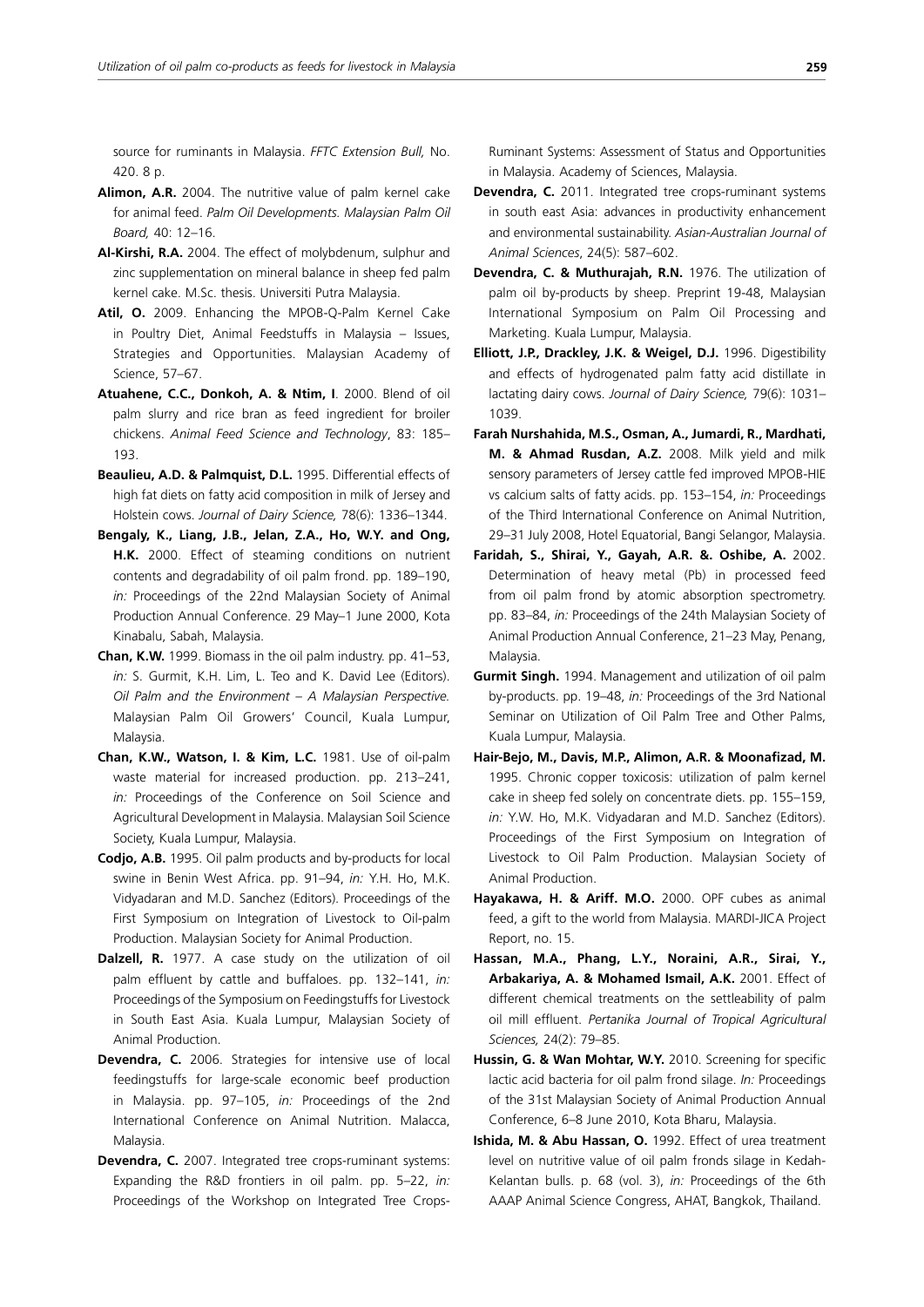- palm fronds as ruminant feed. *Newsletter for International Collaboration*, 2(1): 12–13. JIRCAS, Ministry of Agriculture, Forestry and Fisheries, Tsukuba, Japan.
- **Islam, M., Dahlan, I., Jelan, Z.A., & Rajion, M.A.** 1997. Rumen degradation of different fractions of oil palm frond. pp. 147–149, *in:* Proceedings of the 19th Malaysian Society of Animal Production Annual Conference, 8–10 September 1997, Puteri Pan Pacific Hotel, Johore Bahru, Malaysia.
- **Islam, M., Dahlan, I., Jelan, Z.A. & Rajion, M.A.** 1998. Effect of ensiling and pelleting on nutrient contents and degradability of oil palm (*Elaeis guinensis*) frond. *In:* Proceedings of the 20th Malaysian Society of Animal Production Annual Conference, Putrajaya, Malaysia.
- **Jame'ah, H., Noraini, S., Noraishah, M.N. & Norrizan, A.W.** 2010. Apparent ileal digestibility of amino acids in POME and fermented POME. pp. 369–371, *in:* Proceedings of the 4th International Conference on Animal Nutrition, 21–23 September 2010, Johore Bharu, Malaysia.
- **Kawamoto, H.M., Wan Zahari, M. & Oshio, S.** 1999. Digestibility and voluntary intake of treated oil palm fronds. MARDI-JICA Project Report, no. 8.
- **Kheang, L.H., Foon, C.S., May C.F. & Ngan, M.A.** 2006. A study of residual oils recovered from spent bleaching earth: their characteristics and applications. *American Journal of Applied Sciences,* 3(10): 2063–2067.
- **Lai, T.K.** 1987. Studies on spent bleaching earth: palm oil recovery. MSc Thesis. Universiti Sains Malaysia.
- **Ma, A.N.** 2000. Management of palm oil industrial effluents. pp. 1439–1461, *in:* Y. Basiron, B.S. Jalani & K.W. Chan (eds). *Advances in Oil Palm Research,* Vol II. Malaysian Palm Oil Board.
- **Ma, A.N. & Ong, A.S.H.** 1985. Pollution control in palm oil mills in Malaysia. *Journal of the American Oil Chemists' Society*, 62: 261–266.
- **Mat Rasol, A., Hassan, H.M., Mohd. Sukri, M., Wan Badrin, W.H., Tajuddin, O., Khomsaton, A.B., Ashmawati, K., Zal U'yun, W.M., Ishak, M., Kume, T. & Hashimoto, S.** 1993. Radiation pasteurised oil palm empty fruit bunch fermented with *Pleurotus sajor-caju* as feed supplement to ruminants. *Radiation Physics and Chemistry*, 42(4-6): 611–616.
- **Mohamad, H., Halim, H.A. & Ahmad, T.M.** 1986. Availability and potential of oil palm trunks and fronds up to year 2000. Palm Oil Research Institute of Malaysia (PORIM), Occasional Paper, no. 20. 17 p.
- **Mohd. Jaafar, M.D. & Jarvis, M.C.** 1992. Mannan of palm kernel. *Phytochemistry*, 31(2): 463–464.
- **Mohd. Sukri, I., Mohd. Ariff, O., Atil, O. & Ahmad Khusairi, D.** 1999. The effects of oil palm by-productsbased rations on growth, carcass characteristics and quality of beef cattle in feedlot. MARDI-PORIM Project Report. 10 p.
- **MPOA [Malaysian Palm Oil Association].** 2005. Cruel oil: How palm oil harms health, rainforest and wildlife. Special Report to the World Bank. MPOA, Kuala Lumpur, Malaysia.
- **MPOB [Malaysian Palm Oil Board].** 1992. Selected readings on palm oil and its uses. pp. 24–59, *in:* Abdulllah Ariffin *et al.* (editors). *Palm Oil Familiarization Programme.* PORIM, Bangi, Malaysia.
- **MPOB**. 2009. Malaysian palm Oil fact sheets. Malaysian Palm Oil Board. 63 p.
- **MPOPC [Malaysian Palm Oil Promotion Council]**. 1995. Malaysian Palm Oil. 36 p.
- **Mustafa, M.F., Alimon, A.R., Ismail, I., Hair-Bejo, M. & Wan Zahari, M.** 2001. Effect of palm kernel cake on performance and nutrient digestibility of Muscovy ducks. *Malaysian Journal of Animal Science,* 7(1): 63–68.
- **Ng, W.K.** 2004. Researching the use of palm kernel cake in aquaculture feeds. Palm Oil Developments, 41, 19-21.
- **Ng, W.K.** 2010. An overview of alternative and novel lipid sources for the global aquafeed industry. pp. 29–38, *in:*  Proceedings of the 4th International Conference on Animal Nutrition, Johore Bahru, Malayia.
- **Ng, W.K. & Chen, M.L.** 2002. Replacement of soybean meal with palm kernel meal in practical diets for hybrid Asian-African catfish, *Clarias macrocephalus* × *C. gariepinus. Journal of Applied Aquaculture,* 12: 67–76.
- **Ng, W.K., Lim, H.A., Lim S.L. & Ibrahim, C.O.** 2002. Nutritive value of palm kernel meal pre-treated with enzyme or fermented with *Trichoderma koningii* (Oudermans) as a dietary ingredient for red hybrid tilapia (*Oreochromis* sp.). *Aquaculture Research,* 33: 1199–1207.
- **Ng, W.K., Wang, Y., Ketchimenin, P. & Yuen, K.H.** 2004. Replacement of dietary fish oil with palm fatty acid distillate elevates tocopherol and tocotrienol concentrations and increases oxidative stability in the muscle of African catfish, *Clarias gariepinus*. *Aquaculture*, 233(1-4): 423–437.
- **Noraini, S., Wong, H.K., Sarah, R., Mohd. Fazli, F.A., Zainodin, H., Rosnizah, H. & Norham, I.** 2008. Performance of broiler chickens fed fermented palm kernel expeller (PKE). pp. 159–162, *in:* Proceedings of the 3rd International Conference on Animal Nutrition, 29–31 July 2008, Hotel Equatorial, Bangi Selangor, Malaysia.
- **Oil World.** 2009. Oil world statistics update. ISTA Mielke GmbH, Hamburg, Germany.
- **Ong, S.H. & Abu Hassan, O.** 1991. Rapid, simple and economic methods for detection of persistent organochlorine insecticide residues in feeds and animal products. Recent innovations in the animal and animal products industry. pp. 20–23, *in:* Proceedings of the 14th Malaysian Society of Animal Production Annual Conference, 8–9 May 1991, Genting Highlands, Pahang, Malaysia.
- **Oshibe, A., Wan Zahari, M., Nor Ismail, M.S., Subramaniam, K. & Hayakawa, H.** 2000. Effects of varying levels of oil palm fronds on intake and growth and performance of beef cattle. *In:* Proceedings of the 22nd Malaysian Society of Animal Production Annual Conference, 29 May–1 June 2000, Kota Kinabalu, Sabah, Malaysia.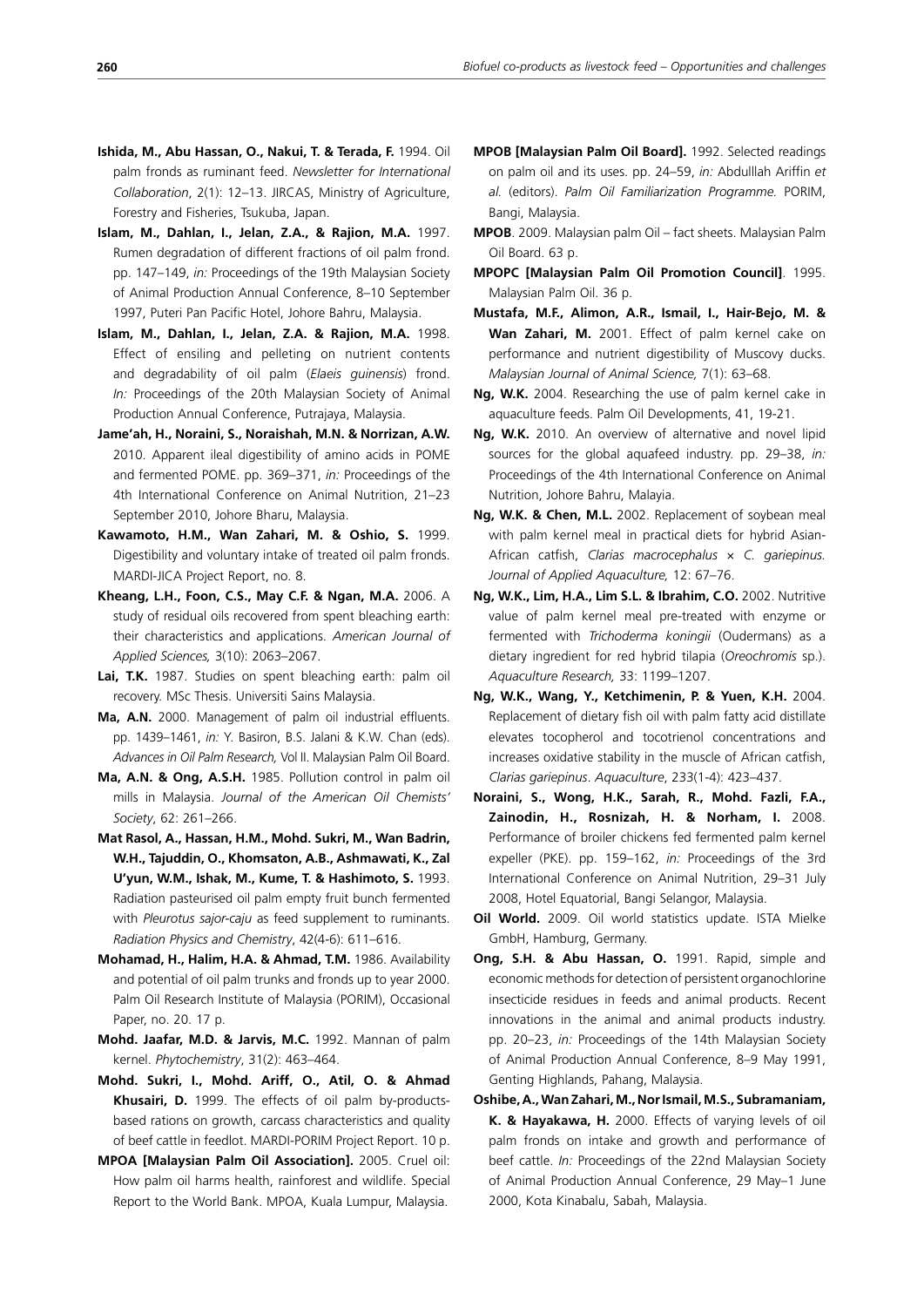- **Oshibe, A., Ukawa, H., Sarmin, S., Arbain, R., Yunus, I. & Mohd. Jaafar, D.** 2001. Change in physical property of oil palm frond (OPF) and energy consumption during pellet processing. pp. 76–77, *in:* Proceedings of the 23rd Malaysian Society of Animal Production Annual Conference, 27–29 May 2001, Langkawi, Malaysia.
- **Oshio, S., Abu Hassan, O., Mohd. Jaafar, D. & Ismail, R.** 1991. Processing of oil palm trunks for rumiant feed. *In:* Proceedings of the 3rd International Symposium on the Nutrition of Herbivores, 25–30 August 1991, Penang, Malaysia.
- **Playne, M.J.** 1978. Differences between cattle and sheep in their digestion and relative intake of a mature tropical grass hay. *Animal Feed Science and Technology*, 3(1): 41–49.
- **Preston, T.R. & Leng, R.A.** 1987. *Matching ruminant production systems with available resources in the tropics and sub-tropics.* Penambul Books, Armidale, Australia.
- **Radim, D., Alimon, A.R. & Yusnita, Y.** 2000. The effect of replacing corn with rice bran and palm kernel cake in layer rations. pp. 177–178, *in:* Proceedings of the 22nd Malaysian Society of Animal Production Annual Conference, 29 May–1 June 2000, Kota Kinabalu, Sabah, Malaysia.
- **Reid, R.L., Jung, G.A., Cox-Ganser, J.M., Rybeck, B.F. & Townsend, E.C.** 1990. Comparative utilization of warm and cool season forages by cattle, sheep and goats. J*ournal of Animal Science,* 68: 2986–2994.
- **Ramli, M.N., Suparjo, N.M., Nasyah Rita Azira, M.A.N., Siti Hajar, Z., Kamaluddin, H., Zainal Abidin, A.R. & Rashidah, A.** 2010. pp. 357–360, *in:* [Proceedings of the] 4th International Conference on Animal Nutrition. 21–23 September 2010, Johore Bharu, Malaysia.
- **Saenphoom, P., Liang, J.B., Ho, Y.W., Loh, T.C. & Rosfarizan.**  2010. Effect of enzyme treatment on nutritive value of palm kernel expeller cake. pp. 303–304, *in:* Proceedings of the 4th International Conference on Animal Nutrition, 21–23 September 2010, Johore Bharu, Malaysia.
- **Shamsudin, A.B., Mohd. Sukri, I. & Abdullah Sani, R.** 1993. Feedlot performance of swamp buffalo fed with palm kernel cake- and sago meal-based ration. pp. 50–51, *in:* Proceedings of the 16th Malaysian Society of Animal Production Annual Conference, 8–9 June 1993, Langkawi, Malaysia.
- **Siew, W.L.** 1989. Characteristics and uses of Malaysian palm kernel cake. *PORIM Technology*, No 14: 2–3.
- **Sukhija, P.S. & Palmquist, D.L.** 1990. Dissociation of calcium soaps of long chain fatty acids in rumen fluid. *Journal of Dairy Science*, 73(7): 1784–1787.
- **Sukkasame, N.** 2000. Effect of palm kernel cake levels on growth performance of the nile tilapia (*Oreochromis niloticus* Linn). *In:* Proceedings of the 26th Congress on Science and Technology of Thailand. 18-20 Oct 2000, Queen Sirikit National Convention Center, Bangkok, Thailand.
- **Tang, T.S.** 2000. Composition and properties of palm oil products. pp. 845–891, *in: Advances in Oil Palm Research*. Vol. II. Malaysian Palm Oil Board.
- **Tung, C.M., Liang, J.B., Tan, S.L., Ong, H.K. & Jelan, Z.A.** 2001. Effects of substituting grain concentrate with cassava fodder in oil palm frond-based diets for cattle. pp. 34–35, *in:* Proceedings of the 23rd Malaysian Society of Animal Production Annual Conference, 27–29 May 2001, Langkawi, Malaysia.
- **Van Horn, H.H., Marshall, S.P., Floyd, G.T., Olaloku, E.A., Wilcox, C.J. & Wing, J.M.** 1980. Complete rations for growing dairy replacements utilizing by-product feedstuffs. *Journal of Dairy Science*, 63(9): 1465–1474.
- **Wan Zahari, M. & Alimon, A.R.** 2003. Use of palm kernel cake in compound feed. Paper presented at the Fourth National Seminar for Popularization of Oilmeal Usage in Compound Cattle, Poultry and Aqua Feeds. Chandigarh, India, 16 January 2003.
- **Wan Zahari, M. & Alimon, A.R.** 2004. Use of palm kernel cake and oil palm by-products in compound feed. *Palm Oil Developments*, 40: 5–9.
- **Wan Zahari, M., Mohd. Sukri, I. & Wong, H.K.** 2004. Spent bleaching earth from the refining of crude palm oil. (i) The processing aspect and the nutritive value for livestock feeding. *In:* Proceedings of the 1st International Conference on Animal Nutrition (ICAN), Kuala Lumpur, Malaysia.
- **Wan Zahari, M., Wong, H.K. & Hussain, S.A.S.** 2009. Utilization of animal feedstuffs in Malaysia. pp. 1–10, *In: Animal Feedstuffs in Malaysia – Issues, Strategies and Opportunities*. Academy of Sciences of Malaysia.
- **Wan Zahari, M., Mohd. Ariff, O., Mohd. Sukri, I., Oshibe, A. & Hayakawa, H.** 2000. Oil palm by-products and urea molasses mineral blocks as feed resources for buffaloes in Malaysia. *In:* Proceedings of the 3rd Asian Buffalo Congress, Kandy, Sri Lanka.
- **Wan Zahari, M., Nor Ismail, M.S., Mohd. Sukri., I., Abu Bakar, C., Subramaniam, K., Rashidah, A. & Mohd.**  Yunus, I. 2002. Long-term feeding of complete feeds based on ground OPF in pellet or cube form to growing beef crossbred heifers. *In:* Proceedings of the 24th Malaysian Society of Animal Production Annual Conference, 19–23 May 2002, Penang, Malaysia.
- **Wan Zahari, M., Abu Hassan, O., Wong, H.K. & Liang, J.B.** 2003. Utilization of oil palm frond-based diets for beef and dairy production in Malaysia. *Asian-Australian Journal of Animal Sciences,* 16(4): 625–634.
- **Wong, H.K. & Wan Zahari, M.** 1992. Characterization of oil-palm by-products as feed for ruminants. pp. 58–61, *in:* Proceedings of the 15th Annual Conference of the Malaysian Society of Animal Production, Kuala Terengganu, Malaysia.
- **Wong, H.K. & Wan Zahari, M.** 1997. Nutritive value of palm kernel cake and cocoa pod husks for growing cattle. *Journal of Tropical Agriculture and Food Science*, 25(1): 125–131.
- **Wong, H.K., Noraini, S., Mardhati, M. & Wan Zahari, M.** 2009. New technologies in the utilization of palm kernel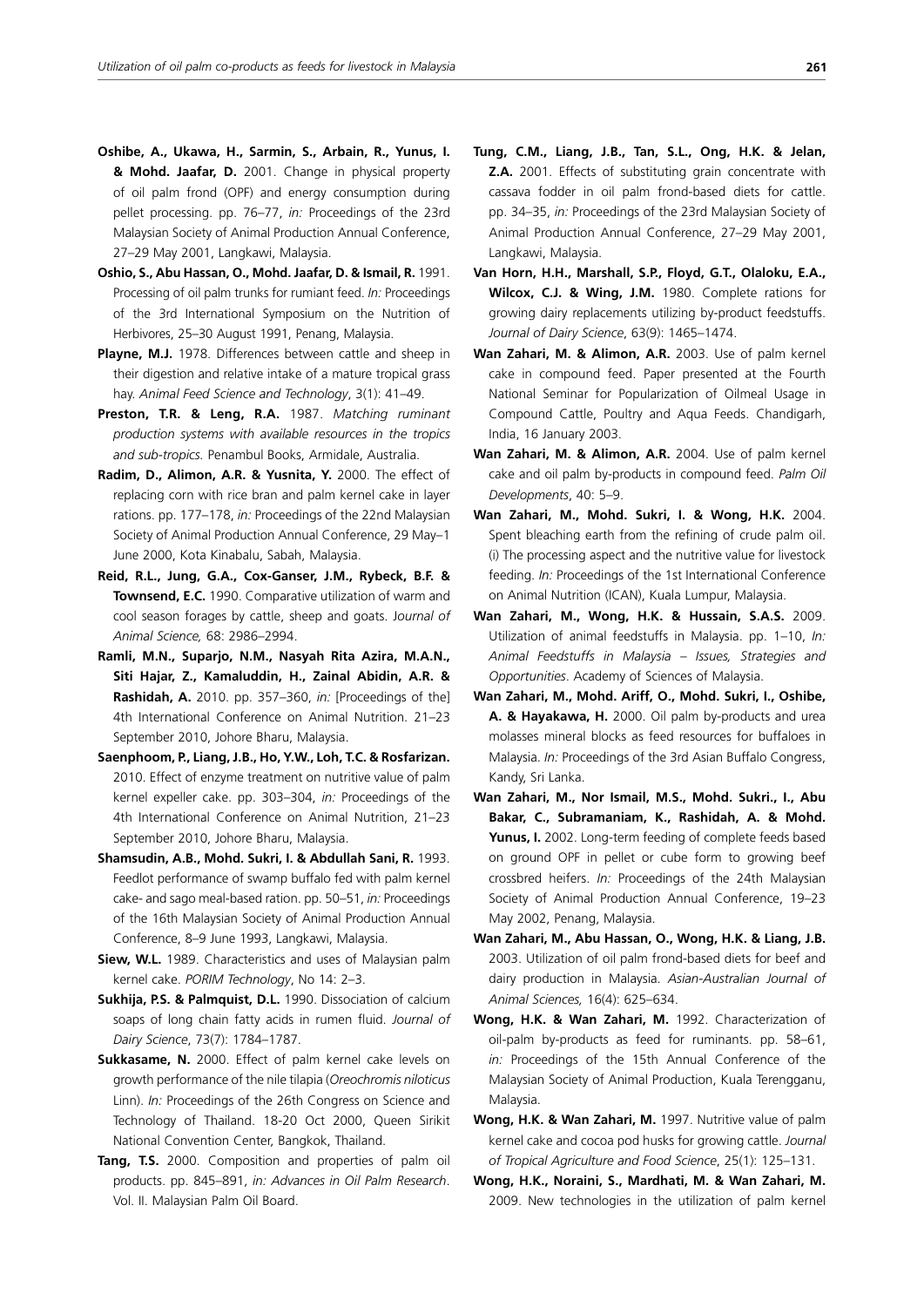cake. *In: Feed Production and Processing Management*. Proceedings of the 5th Asian Livestock and Feed Industry Conference, 2009. 27–21 October 2009, Kuala Lumpur Convention Centre, Malaysia.

- **Yeong, S.W.** 1983. Amino acid availability of palm kernel cake, palm oil sludge and sludge fermented product (Prolima) in studies with chickens. *MARDI Research Bulletin*, 11(1): 84–88.
- **Yeong, S.W.** 1987. The use of palm oil by-product (POME) as feed for laying chickens in Malaysia. p. 211, *in:* Proceedings of the 4th AAAP Animal Science Congress, Hamilton, New Zealand, 1987.
- **Yeong, S.W., Mukherjee, T.K. & Hutagalung, R.I.** 1981. The nutritive value of PKC as a feedstuffs for poultry. pp. 100– 107, *in:* Proceedings of the National Workshop on Oil Palm By-Products Utilization, Kuala Lumpur, Malaysia.
- Yeong, S.W., Syed Ali, A.B. & Faezah, M. 1980. The nutritive values of palm oil effluent product (Prolima) as a protein source in broiler diets. *MARDI Research Bulletin,* 8(2): 247–259.
- **Zin, Z.Z.** 2000. Agronomic utilization of wastes and environmental management. pp. 1413–1438, *in: Advances in Oil Palm Research,* Vol. 2. Malaysian Palm Oil Board.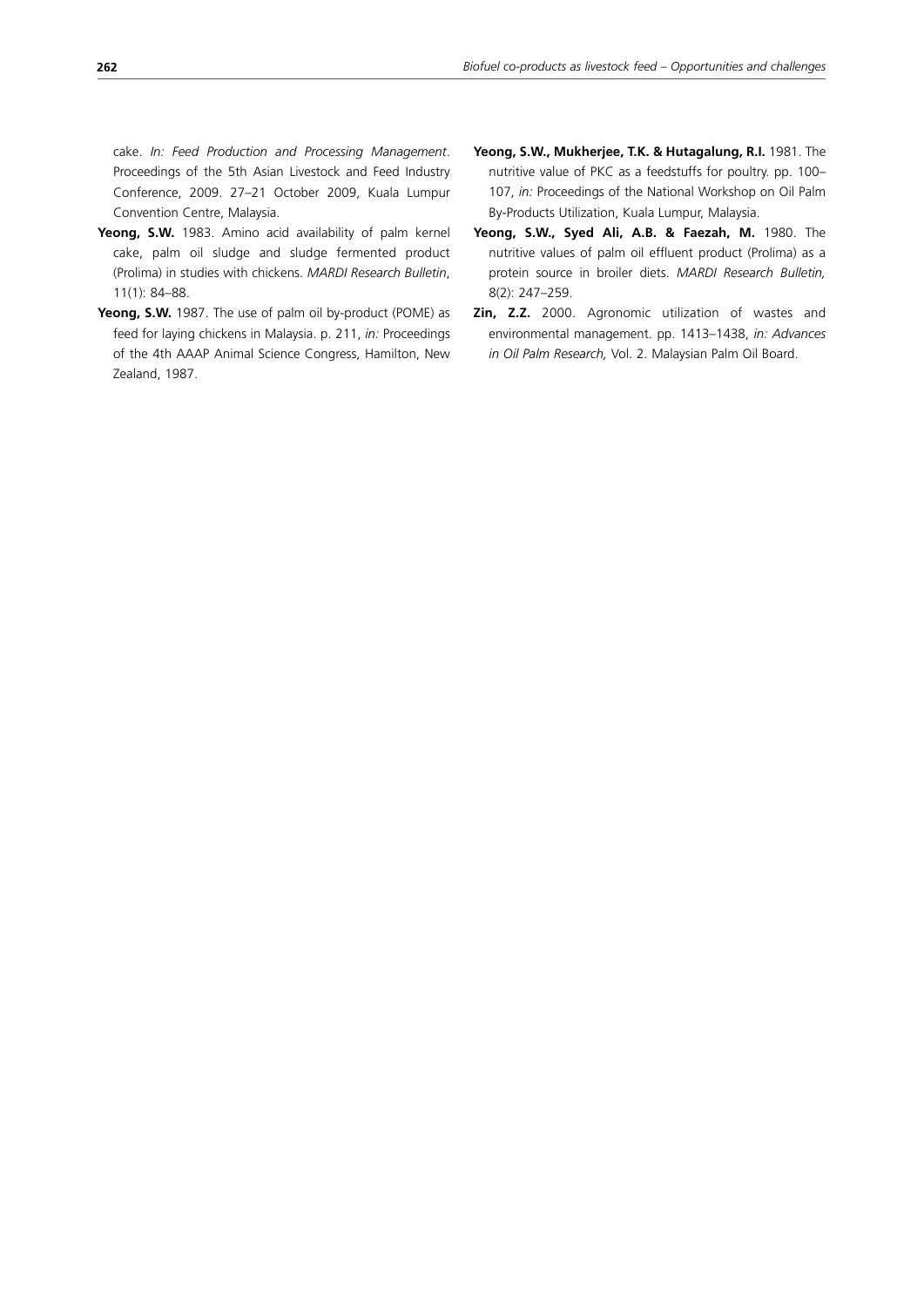## Chapter 14

# **Use of palm kernel cakes (***Elaeis guineensis*  **and** *Orbignya phalerata***), co-products of the biofuel industry, in collared peccary (***Pecari tajacu***) feeds**

*Natália Inagaki de Albuquerque,1 Diva Anélie de Araujo Guimarães,2 Hilma Lúcia Tavares Dias,2 Paulo César Teixeira3,4 and José Aparecido Moreira5*

1 Embrapa Amazônia Oriental, Tv. Enéas Pinheiro s/n, Bairro Marco, CEP 66.095-100, Belém,Pará, Brazil

2 Instituto de Ciências Biológicas, Universidade Federal do Pará, Rua Augusto Corrêa n° 1, Bairro Guamá, CEP 66075-110, Belém, Pará, Brazil

3 Embrapa Amazônia Ocidental, Rodovia AM 010, km 29, Caixa Postal 319, CEP 69.011-970, Manaus, Amazonas, Brazil

4 Embrapa Solos, Rua Jardim Botânico, 1024, Bairro Jardim Botânico, CEP 22460-000, Rio de Janeiro, Rio de Janeiro, Brazil.

<sup>5</sup> Universidade Federal do Rio Grande do Norte, Caixa Postal 1524 – Campus Universitário Lagoa Nova, CEP 59072-970, Natal, Rio Grande do Norte, Brazil E-mail for correspondence: natalia@cpatu.embrapa.br

## **ABSTRACT**

The oil palm (*Elaeis guineensis*) and the babassu (*Orbignya phalerata*) are palms of commercial interest in tropical countries and are found in the Brazilian Amazon. The oil from these palms has diverse uses, such as food, production of charcoal, soap and, most recently, biodiesel. The remainder of the plant, which is the bulk, is not normally commercialized, making it an ideal alternative source of low-cost energy for animal feed. The systems for breeding wild animals in captivity for commercialization and sustainability have an important role in conservation, because these species of game animals are under constant environmental pressure. For the collared peccary (*Pecari tajacu*) production system, the major part of the cost is feed. If alternative sources of low-cost animal feed could be used in the animal's diet, the production of the collared peccary could provide a new source of income for rural Brazilian producers. The use of co-products of oil palm and babassu has been found to be positive both for performance and for carcass characteristics of those animals bred in captivity. The replacement of 40 percent and 15 percent of the energy components of the traditional collared peccary diet with babassu and oil palm, respectively, showed the best improvement in the productive performance, demonstrating that they could reduce feeding costs while maintaining good animal development.

#### **INTRODUCTION**

Palms are plants typical to the tropics, and some are sufficiently prolific to be relevant to the subsistence of indigenous and traditional peoples (Clement, Lleras Peres and Van Leeuwen, 2005), providing an important contribution to the economies of several tropical countries (Lopes *et al*., 2008). The oil palm and babassu are examples of species of commercial interest.

In recent years, production of the oil palm has expanded greatly on a large scale in many tropical countries (e.g. Brazil, Colombia, Ecuador, Indonesia, Malaysia and Thailand). The oil palm belongs to the monocotyledonous class, order Palmales, family Arecaceae and genus *Elaeis*. There are two species of commercial interest: *E. guineensis* Jacq, of African origin, known as oil palm, and *E. oleifera* Cortés, known as American oil palm or Caiaué. The palm of African origin is the principal species planted commercially, using varieties of the Tenera type. The American species is used in improvement programmes to obtain interspecific hybrids (*E. oleifera* × *E. guineensis*) especially for plantations in regions subject to fatal yellowing disorder. The ideal climatic conditions for its cultivation are: annual rainfall of more than 2000 mm that is well distributed, without a defined dry season, and a minimum of 100 mm per month; an average maximum temperature between 29 and 33 °C, with a minimum temperature between 22 and 24 °C; a daily insolation period of between 5 and 7 hours, and daily radiation of 15 MJ/m<sup>2</sup> (Corley and Tinker, 2003).

The oil palm, a perennial plant with continuous production throughout the year, has an economically productive life of around 25 years. This species is the most productive oleaginous palm and can produce from 6 to 10 tonne of oil per hectare per year. The oil palm produces at least 3 to 8 times more oil than most other oleaginous seeds. The oil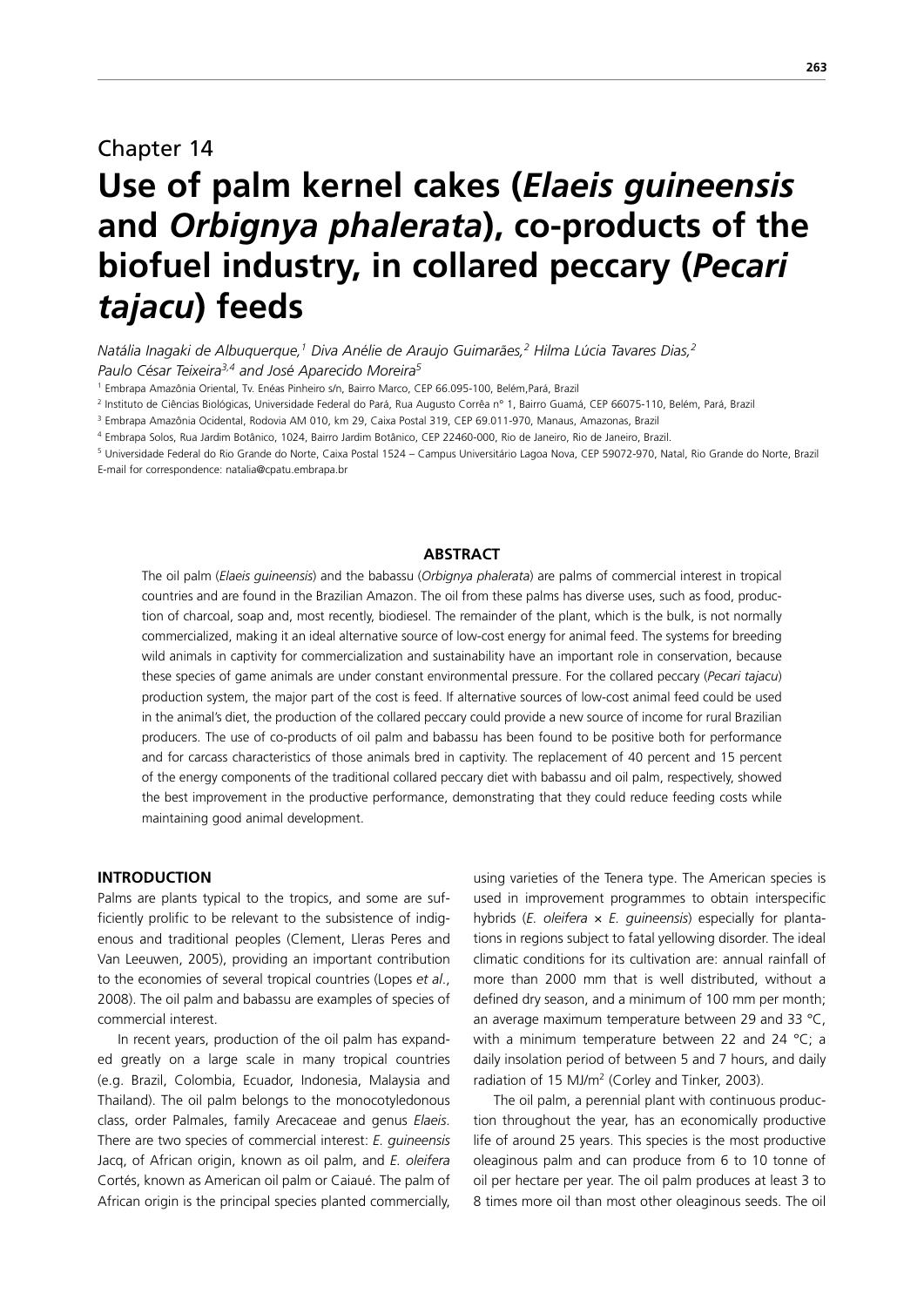### **MAIN MESSAGES**

- **Babassu cake substitution for maize as an energy source up to a level of 40 percent improved productive performance of collared peccaries, and good results were obtained with respect to dressing percentage of collared peccaries slaughtered at the terminal phase.**
- x **Oil-palm cake can be used to replace 15 percent of the energy components of the traditional collared peccaries diets at the terminal phase.**
- x **Babassu and oil-palm cakes could reduce feeding costs while maintaining good animal development.**

palm produces its fruit in clusters, varying in size from 10 to 40 kg per cluster. The individual fruit consists of an exterior layer (exocarp), pulp (mesocarp), endocarp and seed. The primary products produced from the fruit of the oil palm are oil and cake. The palm oil is extracted from the pulp of the fruit (mesocarp), and the palm kernel oil from the seed (endosperm). The ratio between the quantities produced by these types of oils is approximately 9:1 (palm oil:palm kernel oil). The cake results from the process of extracting oil from the seed and contains 17–19 percent protein and acceptable bromatological characteristics, particularly in ruminant diets due to its high proportion of fibre, and is rich in arginine and glutamic acid. The average composition of palm kernel cake is 48 percent carbohydrate, 19 percent protein, 13 percent fibre, 5 percent palm kernel oil, 11 percent water and 4 percent ash (Hartley, 1988). Oil palm oil production exceeds 35 million tonne per year, with marked growth in the last two decades, and has become the most produced and commercialized vegetable oil in the world (USDA, 2006; FEDEPALMA, no date; Oil World, 2008).

Biofuel demand might greatly exceed that for edible use, and the interchangeability of the major oils, for edible and biofuel uses, means that this demand will drive oil palm expansion, whether or not palm oil is actually used for biodiesel (Corley, 2009).

Although the oil palm plantations are, in some situations, world-challenged by presenting some environmental risks (e.g. Friends of the Earth, 2005; Rosenthal, 2007; Fitzherbert *et al.,* 2008; Koh and Wilcove, 2008; Butler and Laurence, 2009), these risks can be considerably reduced through sustainable development practices, with proper management (Basiron, 2007; Corley, 2009; Boyfield, 2010; Nelson *et al.,* 2010).

The palm oil industry could supply sufficient vegetable oil to meet the growing food requirements for the global population in 2050, and there is sufficient land available for necessary expansion without the need for deforestation (Corley, 2009). Due to the fact that Malaysia does not have physical space to increase its plantation area (Thoenes, 2006), it is necessary to increase cultivation of oil palm elsewhere. Various countries could emerge as major producers of palm oil (East and West Africa, other Asian countries, and Central and South America). Brazil, in spite of currently having little market penetration in terms of global production of palm oil, has a great potential for expansion and has recently expanded production in this sector. To control expansion of oil palm plantations in the Brazilian Amazon and minimize possible negative environmental impacts, the Brazilian government has requested the implementation of agri-ecological zoning for the culture. This zoning is a technico-scientific basis for achieving sustainability by defining lands suitable for oil palm culture (Ramalho Filho and Motta, 2010). The focus area, set in the Amazonian biome (5 million  $km<sup>2</sup>$ ), refers to areas already deforested, with the exception of strictly protected areas (state and national parks, and indigenous reserves). The areas already deforested and considered suitable for the cultivation of oil palm total 30 million ha  $(300 000 km<sup>2</sup>)$ , being some 5.9 percent of the Brazilian legally-defined Amazon (Ramalho Filho *et al.*, 2010).

The babassu (*Orbignya phalerata* Mart.) is a palmaceous plant of the Arecaceae family, found in abundance in the Brazilian Amazon region, especially in the States of Maranhão, Tocantins, Pará and Piauí, and possesses a high energy potential. Maranhão State has around 65 percent of the national occurrence of the palm, which represents 30 percent of the State surface (Ferreira, 1999). Babassu is a native of the transition zone between the savannah and open forests of the southern Amazon, and is in areas anthopogenically altered (Clement, Lleras Peres and Van Leeuwen, 2005), often appearing in spontaneous homogeneous groupings. This species covers extensive regions in Brazil, Bolivia and Suriname (Zylbersztajn *et al.,* 2000).

The babassu produces drupe type fruits with oleaginous and edible seeds from which the oil is extracted in sufficient quantities for local needs. Fundamental aspects for the exploitation of the babassu are the harvesting and the gathering system. There are no commercial plantations of these palms in the world, and the fruits are collected from natural forests by native populations. It is a natural resource whose economic importance has been recognized. Its exploitation is characterized by the collection of fruits from natural stands of native vegetation with no additional management action.

Natural babassu density in the forest varies from 1 to 4000 plants per hectare, with an average of 1111 plants per hectare (Ferreira, 1999), but not all these plants can be utilized. Each adult plant produces approximately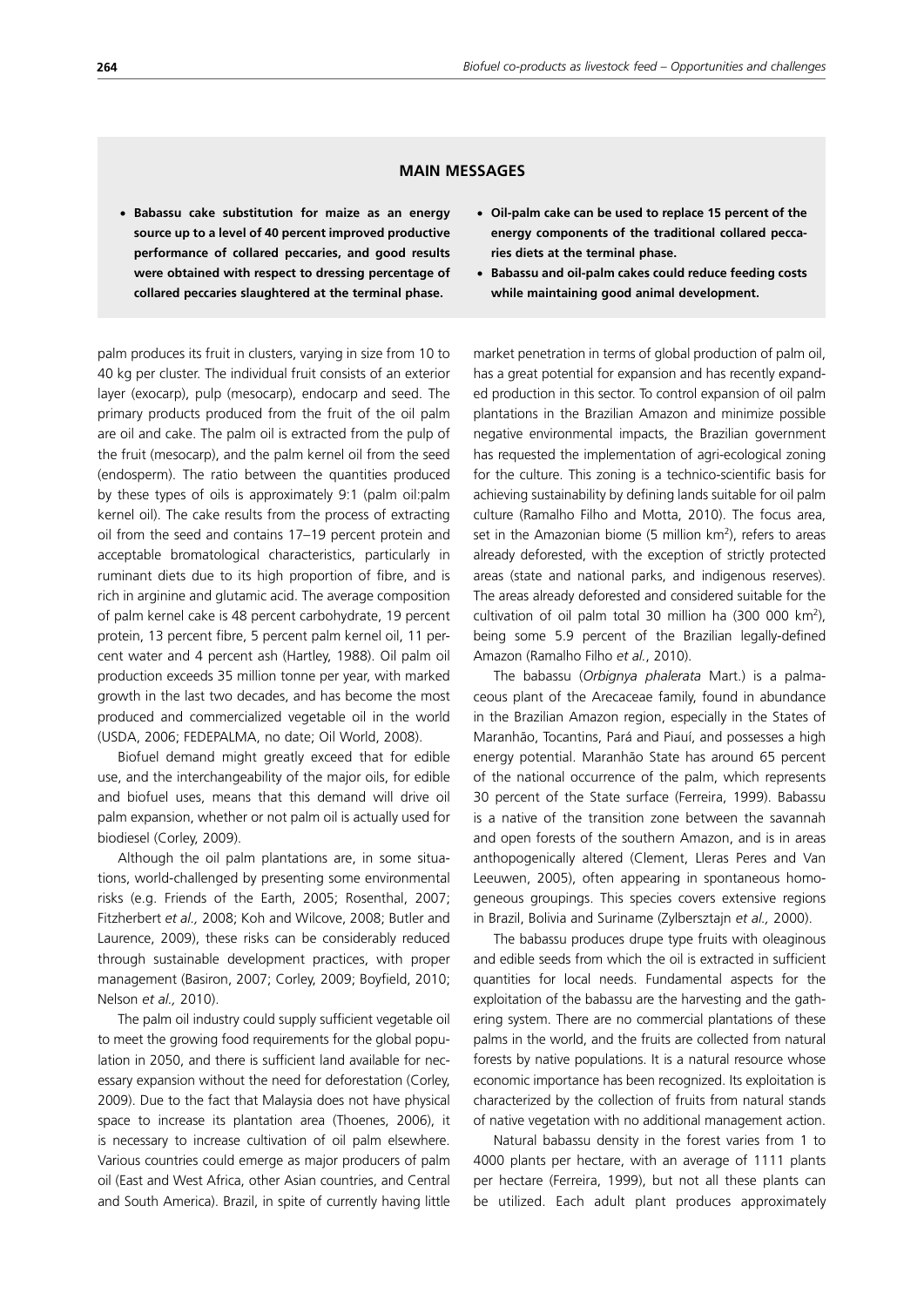2000 fruits per year (Lorenzi *et al.*, 1996). Each fruit can weigh between 40 and 400 g dry weight (Revilla, 2002). Each 17.6 kg of fruit provides 2.6 kg of epicarp, 3.5 kg of mesocarp, 10.4 kg of endocarp and 1.1 kg of kernels (Wisniewski and Melo, 1981).

The seed is the principal product extracted from the fruit, and represents the greatest commercial and industrial value. One fruit contains from 3 to 5 seeds, which are extracted manually by traditional cottier families, being the most important source of income for the landless population in the interior regions where babassu is found. In the state of Maranhão, seed extraction involves more than 300 000 families, especially women (called "breakers").

The food products from the babassu and oil palm production could significantly contribute to food security in the Amazon forest region, and currently provide a large variety of foods and an adequate health standard for the population (Alencar *et al.,* 2007). These palms could be used for numerous purposes, such as the production of starch, charcoal, soap, margarine, oil tar, alcohol, palmetto and, more recently, biodiesel. Nevertheless, the remainder of the plant, which constitutes the bulk of the plant, is not normally commercialized, and could be considered as an alternative source of low-cost energy for animal feed.

## **USE OF BABASSU (***ORBIGNYA PHALERATA***) IN THE FEED OF COLLARED PECCARIES RAISED IN CAPTIVITY**

Very few studies have been carried out regarding sustainable production systems for native wild animals maintained in captivity for commercial purposes. These systems may play an important role in conservation because these species are under constant human pressure due to subsistence and commercial hunting, fragmentation of the habitat and deforestation.

In the Amazon region, subsistence hunting of game animals provides a significant proportion of the protein component of the diet of rural families (Robinson and Bodmer, 1999; Peres, 2000, 2001). In certain regions, the trade in bushmeat and other co-products of game animals is a great source of income (Bodmer, 2000; Baia Junior, Guimarães and Le Pendu, 2010.).

The collared peccary (*Pecari tajacu*) is a wild species which is frequently hunted. Its diet in its natural environment is basically fruit, leaves and roots, and in captivity can easily adapt to different types of feed, including grain, fruits, potherbs, roots and fodder, and accepts porcine commercial feed (Albuquerque and Hühn, 2001; Albuquerque *et al.*, 2004)

The collared peccary belongs to the Suiformes suborder and the Tayassuidae family. The animals belonging to his family possess a stomach subdivided into compartments, and some authors suggest that its digestive physiology could be similar to that of ruminants. Due to its low requirements for protein and its high digestive performance, these animals are able to adapt to green foods such as fodder (Comizzoli *et al.*, 1997; Cavalcante Filho *et al.*, 1998; Mendes, 2008), and the wild collared peccary resort to this type of diet when there is a scarcity of fruits.

Captive breeding of collared peccary has been proposed by Nogueira-Filho (1999), Albuquerque *et al*. (2004) and Garcia *et al*. (2005). This could be a new source of income for rural Brazilian producers, supported by supplementing the animal's diet with alternative sources of low-cost feed.

Albuquerque (2006) studied the use of babassu cake as an alternative energy source in the captive collared peccary's diet. In the experiment, babassu cake substituted maize at varying levels in feed formulated for animals in the termination phase, and animal performance was evaluated using daily weight gain and daily feed consumption. After the experimental phase the animals were slaughtered to analyse the carcasses.

Table 1 shows the chemical characteristics of the experimental feed, and Table 2 shows the average composition of the ingredients used in the experiment. The experimental feed was based on maize and soy bran, replaced with varying levels of babassu cake.

At the end of the experimental phase, when the experimental animals reached slaughter weight (average of 16.25 kg and 7 months old), they were weighed. After this, the animals were fasted for 24 hours, re-weighed and

TABLE 1

| Average chemical characteristics of the ingredients of the experimental feed |  |
|------------------------------------------------------------------------------|--|
|------------------------------------------------------------------------------|--|

| Ingredient                    | <b>DM</b> | <b>MM</b>                | P     | <b>CF</b>                | <b>CP</b>                | Ca                       | <b>EE</b> | <b>NDF</b>               | <b>ADF</b>               | Sodium |
|-------------------------------|-----------|--------------------------|-------|--------------------------|--------------------------|--------------------------|-----------|--------------------------|--------------------------|--------|
| Soy bran <sup>(1)</sup>       | 88.1      | 6.6                      | 0.6   | 5.9                      | 45.5                     | 0.3                      | 1.4       | 14.1                     | 7.8                      | 0.1    |
| $M$ aize $(1)$                | 87.1      | 1.3                      | 0.2   | 2.0                      | 8.6                      | < 0.1                    | 3.5       | 11.4                     | 3.4                      | < 0.1  |
| Babassu (cake) <sup>(2)</sup> | 90.2      | 4.6                      | 0.7   | 26.0                     | 17.3                     | 0.1                      | 3.1       | -                        |                          |        |
| Soy oil                       | 99.3      | -                        |       |                          |                          | -                        | 99.0      | $\overline{\phantom{a}}$ |                          |        |
| Dicalcium phosphate           | -         | $\overline{\phantom{0}}$ | 18.5  | -                        | $\overline{\phantom{0}}$ | 24.8                     | -         | -                        |                          |        |
| Calcitic lime                 | -         | -                        | < 0.1 | -                        | -                        | 31.9                     | -         | -                        | -                        |        |
| Salt                          | -         | -                        | -     |                          |                          | -                        | -         | -                        | $\overline{\phantom{0}}$ | 39.7   |
| Lysine-HCl                    | -         | $\overline{\phantom{0}}$ | -     | $\overline{\phantom{0}}$ | 79.1                     | $\overline{\phantom{0}}$ | -         | -                        | -                        |        |

*Notes*: DM = dry matter; MM = mineral material; P = phosphorus; CF = crude fibre; CP = crude protein, Ca = Calcium; EE = ether extract; NDF = neutraldetergent fibre; ADF = acid-detergent fibre.

*Sources*: (1) Rostagno *et al.*, 2000. (2) Embrapa, 1991.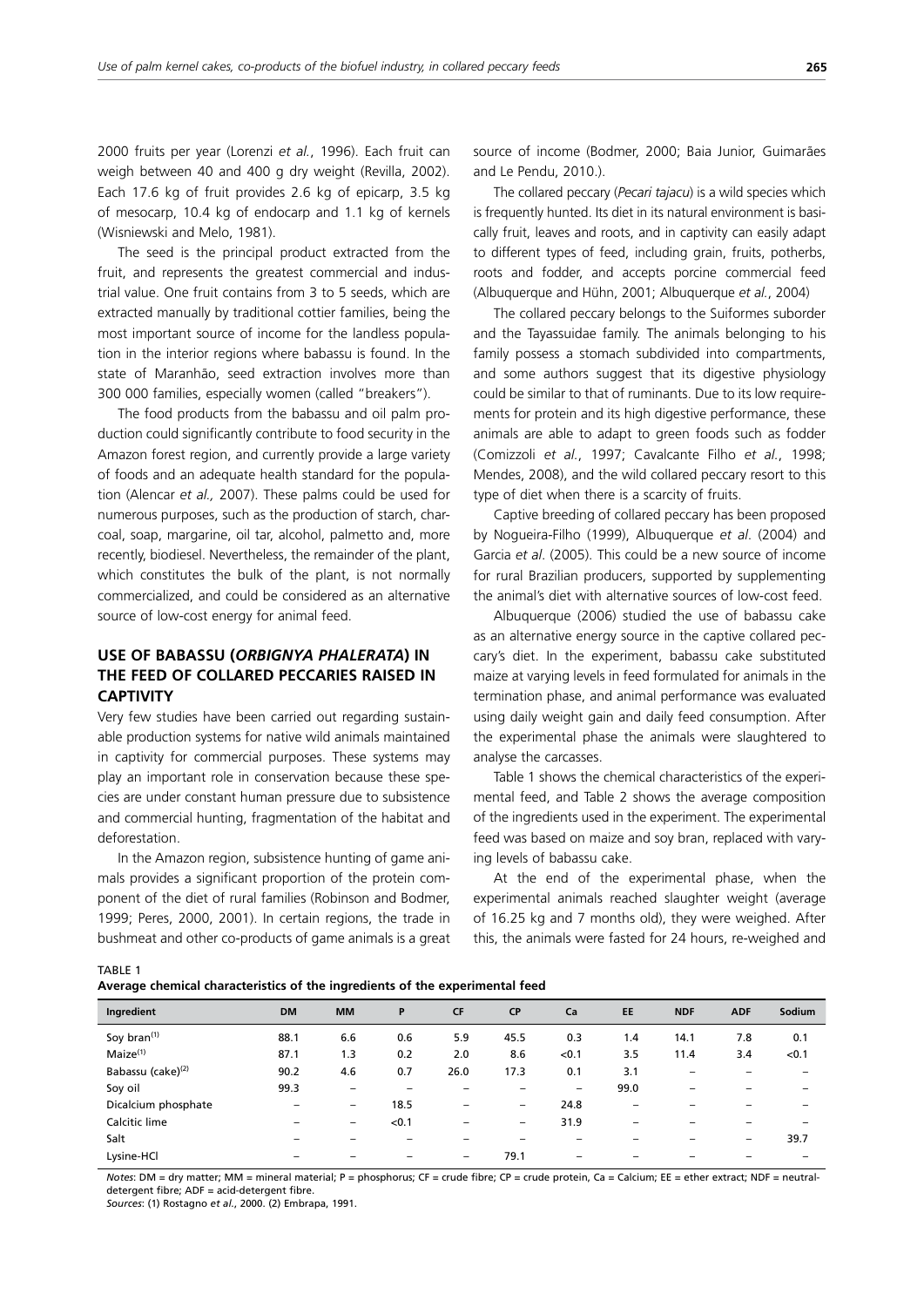| TABLE 2                                   |  |
|-------------------------------------------|--|
| Average composition of experimental feeds |  |

|                                   | Inclusion levels of babassu cake in the feed |        |           |        |  |
|-----------------------------------|----------------------------------------------|--------|-----------|--------|--|
| Ingredient                        | <b>TA</b>                                    | TC.    | <b>TD</b> |        |  |
| Babassu (cake)                    | 0.0                                          | 15.7   | 31.3      | 47.0   |  |
| Maize                             | 78.3                                         | 62.7   | 47.0      | 31.3   |  |
| Soy bran                          | 14.6                                         | 14.6   | 14.6      | 14.6   |  |
| Soy oil                           | 1.0                                          | 3.5    | 3.5       | 3.5    |  |
| Dicalcium phosphate               | 1.25                                         | 1.25   | 1.25      | 1.25   |  |
| Calcitic lime                     | 0.78                                         | 0.78   | 0.78      | 0.78   |  |
| Salt                              | 0.40                                         | 0.40   | 0.40      | 0.40   |  |
| Lysine-HCl                        | 0.15                                         | 0.00   | 0.00      | 0.00   |  |
| Vitamin supplement <sup>(1)</sup> | 0.40                                         | 0.40   | 0.40      | 0.40   |  |
| Mineral supplement <sup>(2)</sup> | 0.10                                         | 0.10   | 0.10      | 0.10   |  |
| Inert                             | 3.00                                         | 0.65   | 0.65      | 0.65   |  |
| Total                             | 100.00                                       | 100.00 | 100.00    | 100.00 |  |
| <b>Calculated Values</b>          |                                              |        |           |        |  |
| Digestible energy (Kcal)          | 3304                                         | 3304   | 3304      | 3304   |  |
| Gross protein                     | 13.5                                         | 13.5   | 13.5      | 13.5   |  |
| Calcium                           | 1.19                                         | 1.19   | 1.19      | 1.19   |  |
| Total phosphorus                  | 0.78                                         | 0.78   | 0.78      | 0.78   |  |
| Available phosphorus              | 0.53                                         | 0.53   | 0.53      | 0.53   |  |
| Lysine                            | 0.49                                         | 0.49   | 0.49      | 0.49   |  |
| Methionine+cystine                | 0.41                                         | 0.41   | 0.41      | 0.41   |  |
| Threonine                         | 0.41                                         | 0.41   | 0.41      | 0.41   |  |
| Tryptophan                        | 0.11                                         | 0.11   | 0.11      | 0.11   |  |
| Sodium                            | 0.19                                         | 0.19   | 0.19      | 0.19   |  |

*Notes*: TA = Control feed based on maize and soy bran; TB = Feed containing 20% babassu cake and 80% maize; TC = Feed containing 40% babassu cake and 60% maize; TD= Feed containing 60% babassu cake and 40% maize.

(1) Vitamin supplementation per kg of feed: vitamin A =  $625 000$  IU; vitamin D3 = 125 000 IU; vitamin E = 3375 IU; folic acid + 875 mg; biotin

 $= 27.56$  mg; choline chloride  $= 2475$  mg; niacin  $= 4000$  mg; pantothenic acid = 2000 mg; thiamine = 175 mg; riboflavin = 550 mg; pyridoxine = 175 mg; vitamin B<sub>12</sub> = 2800 mg; antioxidant = 200 mg.

(2) Mineral supplementation per kg of feed: Iron = 22 000 mg; copper = 5000 mg; zinc = 18 750 mg; manganese = 12 500 mg; iodine = 238 mg; selenium = 56.3 mg; cobalt = 116 mg.

Values calculated in accordance with the nutritional demands in basal feed for swine of low genetic potential.

*Source*: Rostagno *et al.,* 2000.

#### TABLE 3

#### **Average daily weight gain (DWG) and daily feed intake (DFI) of the collared peccary in the terminal phase**

|                  |       | Inclusion levels of babassu cake in the feed (%) |       |       |      |  |  |
|------------------|-------|--------------------------------------------------|-------|-------|------|--|--|
| <b>Parameter</b> | 0     | 20                                               | 40    | 60    | SE   |  |  |
| DWG(q)           | 32.7  | 38.0                                             | 44.7  | 37.0  | 4.6  |  |  |
| DFI(q)           | 355.5 | 359.1                                            | 356.1 | 362.2 | 11.4 |  |  |

*Notes*: SE = Standard error. *Source*: Albuquerque, 2006.

then sent to the abattoir. The characteristics of the animal carcasses included in this study were dressing percentage, corporal composition, carcass measurements, organs and glands, and commercial cuts. Table 3 shows the daily weight gain and daily feed intake in the terminal phase.

In this experiment, no significant (*P* >0.05) relationships were observed between the levels of babassu cake and DWG and DFI. The DWG at the 40 percent babassu cake inclusion level showed an increase of 36.74 percent compared with the basal diet. No significant effects were observed in DFI.

#### *Evaluation of the carcass*

Tables 4, 5, 6 and 7 show the variables studied in the carcass evaluation of the experimental collared peccaries. The levels of babassu cake did not affect the variables of live weight, fasting weight, hot carcass, cold carcass, length, hide, hind and front feet, as shown in Table 4.

Albuquerque (1993) evaluated the carcasses of male, female and castrated male capybaras (*Hydrochoerus hydrochaeris*) slaughtered after the terminal phase, and found no significant differences (*P* >0.05) in carcass components among different experimental groups.

Silva *et al.* (2002) studied the effects on the animal carcass of different levels of CP in the diet of collared peccaries slaughtered after the terminal phase, but they found no significant differences. The carcass length was between 55.25 and 57.63 cm, and was greater than reported by Albuquerque (2006). The authors did not report the age of the animals studied, but it is thought that they were older, due to the differences in body length.

Albuquerque (2006) observed no significant differences (*P* >0.05) in hot or cold dressing percentages related to varying levels of babassu cake (Table 5), and ribs, gammon, shoulder blades and percentage of gammon in relation to the cold, left half-carcass (Table 6). There was an increase over basal feed of 7.1 percent for ribs, 8.9 percent for gammon, 6.4 percent for shoulder blades, and 21.6 percent for percentage of gammon relative to the cold, left half-

#### TABLE 4

**Measurements of the carcass components of slaughtered collared peccaries after the terminal phase**

|                     | Levels of babassu cake in the feed (%) |       |       |       |           |  |  |
|---------------------|----------------------------------------|-------|-------|-------|-----------|--|--|
| <b>Parameter</b>    | 0                                      | 20    | 40    | 60    | <b>SE</b> |  |  |
| Live weight (g)     | 16533                                  | 15633 | 16600 | 16233 | 834.8     |  |  |
| Fasting weight (g)  | 16467                                  | 15700 | 16400 | 16000 | 746.8     |  |  |
| Hot carcass (q)     | 9233                                   | 8267  | 9500  | 9500  | 407.5     |  |  |
| Cold carcass (q)    | 9141                                   | 8184  | 9405  | 9405  | 403.4     |  |  |
| Carcass length (cm) | 23                                     | 21    | 21    | 21    | 0.8       |  |  |
| Blood (g)           | 148                                    | 212   | 217   | 204   | 27.0      |  |  |
| Hide (g)            | 2088                                   | 1892  | 1998  | 1980  | 103.5     |  |  |
| Hind feet (g)       | 123                                    | 122   | 130   | 117   | 4.7       |  |  |
| Front feet (g)      | 122                                    | 122   | 120   | 120   | 2.7       |  |  |

*Notes*: SE = Standard error. *Source*: Albuquerque, 2006.

#### TABLE 5

### **Averages of the dressing percentage of slaughtered collared peccaries after the termination phase**

| Parameter | O    | Levels of babassu cake in the feed (%)<br>SE<br>60<br>40<br>20 |      |      |      |  |  |  |  |
|-----------|------|----------------------------------------------------------------|------|------|------|--|--|--|--|
| $HDP(\%)$ | 56.1 | 53.2                                                           | 57.8 | 59.4 | 2.62 |  |  |  |  |
| CDF(%)    | 55.5 | 52.6                                                           | 57.2 | 58.8 | 2.59 |  |  |  |  |

*Notes*: SE = Standard error; HDP = Hot dressing percentage; CDP = Cold dressing percentage. *Source*: Albuquerque, 2006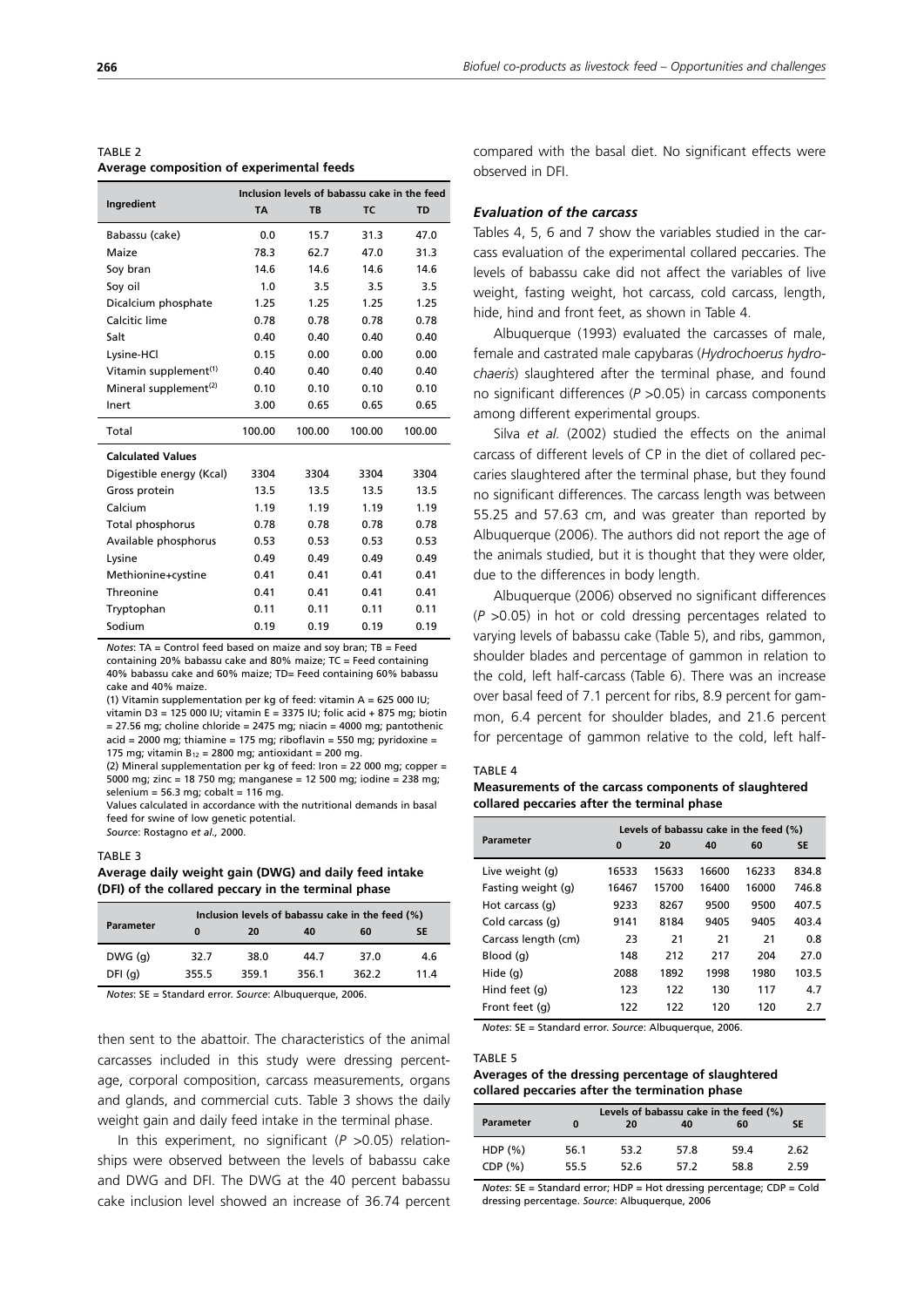#### TABLE 6 **Average features of the commercial cuts removed from the cold, left half-carcass of the collared peccaries slaughtered after the termination phase**

|                    | Levels of babassu cake in the feed (%) |      |      |      |           |  |  |
|--------------------|----------------------------------------|------|------|------|-----------|--|--|
| Parameter          | 0                                      | 20   | 40   | 60   | <b>SE</b> |  |  |
| $Ribs$ (q)         | 1320                                   | 1147 | 1147 | 1413 | 186.6     |  |  |
| Gammon (q)         | 1428                                   | 1420 | 1468 | 1555 | 80.2      |  |  |
| Shoulder blade (q) | 967                                    | 953  | 943  | 1028 | 67.7      |  |  |
| % $Gamma(1)$       | 30.6                                   | 32.4 | 35.3 | 37.2 | 3.4       |  |  |

*Notes*: SE = Standard error. (1) % of gammon in relation to the left side cold half carcass. *Source*: Albuquerque, 2006.

#### TABLE 7

**Average percentages of organs and glands in relation to the carcass of the collared peccaries slaughtered after the terminal phase**

|                | Inclusion levels of babassu cake in the feed (%) |      |      |      |           |  |  |
|----------------|--------------------------------------------------|------|------|------|-----------|--|--|
| Parameter      | $\bf{0}$                                         | 20   | 40   | 60   | <b>SE</b> |  |  |
| Stomach (%)    | 5.0                                              | 4.7  | 5.2  | 4.0  | 0.65      |  |  |
| Heart (%)      | 0.7                                              | 0.8  | 0.7  | 0.6  | 0.08      |  |  |
| Lung $(\% )$   | 1.3                                              | 1.8  | 1.5  | 1.2  | 0.11      |  |  |
| Liver $(\%)$   | 2.1                                              | 2.7  | 2.5  | 2.2  | 0.19      |  |  |
| Spleen (%)     | 1.1                                              | 0.8  | 0.7  | 0.5  | 0.24      |  |  |
| Kidneys (%)    | 0.5                                              | 0.6  | 0.6  | 0.6  | 0.07      |  |  |
| Intestines (%) | 5.9                                              | 8.2  | 7.3  | 6.5  | 0.93      |  |  |
| Total (%)      | 16.6                                             | 19.7 | 18.3 | 15.3 | 1.73      |  |  |

*Notes*: SE = Standard error. *Source*: Albuquerque, 2006.

carcass. In the diet with an inclusion level of 40 percent babassu cake, the increase was 2.8 percent for gammon and 15.4 percent for percentage of gammon in relation to the cold, left half-carcass.

Silva *et al*. (2002) studied the effect of different inclusion levels of CP in the feed on carcass and meat of collared peccaries slaughtered after the terminal phase, and found no significant differences ( $P > 0.05$ ) for the carcass parameters studied. Similar to observations of Albuquerque (2006), the average dressing percentage was between 56.88 and 59.47 percent. The percentage of gammon in relation to the carcass was between 35.0 and 38.2 percent, showing slightly higher values than reported in Albuquerque (2006).

Some bovine data for dressing percentage were poorer when compared with that of collared peccaries reported by Albuquerque (2006), such as the data found by Schwarz *et al.* (1993), who found average dressing percentages of between 57.7 and 58.4 percent, and Holzer *et al.*, (1999), who reported an average dressing percentage between 55.4 and 57.4 percent. The inclusion of different levels of babassu cake showed no significant differences (*P* >0.05) in the values for organs and glands (Table 7).

## **Meat properties and fatty acids profile in the collared peccary gammon**

Albuquerque *et al.* (2009) studied the organoleptic properties (cooking losses, shearing force, pH and water

holding capacity) of gammon from 12 collared peccaries, and the fatty acid (FA) profile of the oil extracted from the meat. No significant differences (*P* >0.05) were observed in meat properties, and unsaturated FA (mono- and polyunsaturates) were more frequent than saturated fatty acids in the collared peccary gammon meat. When comparing the meat from collared peccaries, bovines, ovines and swine, the collared peccary had more unsaturated FA (mono- and polyunsaturates) than saturated FA. The FA polyunsaturates are responsible for a reduction in cholesterol blood levels (Monteiro, Mondini and Costa, 2000), suggesting that the meat from the collared peccary is a healthy source of animal protein (Albuquerque *et al.*, 2009).

## **PALM KERNEL CAKE (***ELAEIS GUINEENSIS***) USE IN THE FEED OF COLLARED PECCARIES RAISED IN CAPTIVITY**

The use of oil palm cake in the diet has been studied in various animal species: fish – *Pieractus mesopotamicus* and *Oreochromis niloticus* (Oliveira *et al.*, 1997, 2008; Pascoal, Miranda and Silva-Filho, 2006.); chicken (Onwudike, 1986, 1988; Farias-Filho *et al.,* 2006); and in swine (Rhule, 1996; Gómez, Benavides and Diaz, 2007.).

Embrapa Amazônia Oriental, in partnership with the Universidade Federal do Pará, embarked on a research project (PROFAMA, 2008) that evaluated the performance of collared peccaries bred in captivity on diets of oil palm kernel cake as an alternative feed source. Animal performances (daily weight gain and daily feed intake), the characteristics of the carcass and the non-carcass components were observed, and the bacterial microbiota in the gastro-intestinal tract of these animals was studied.

Forty male animals were used, aged between 8 and 10 months, in their final growth phase and weighing an average of 13.20 kg. During the experiment, the animals received varying levels of oil palm cake  $(T1 = 0\%$  cake; T2  $= 7.5\%$  cake; T3 = 15% cake; and T4 = 22.5% cake). The proximate analysis of the feed is shown in Table 8, and the nutritional analysis in Table 9.

At the end of each experimental phase, the animals were slaughtered to evaluate the effects of the feed utilized on the carcass and non-carcass characteristics (gammon and carcass dressing percentage, head, hide, blood, feet, carcass length, organs and glands, and commercial cuts) and live weight and fasting weight.

The results observed in the feed with the inclusion of oil palm cake demonstrated that its use in the diet of the collared peccary in an intensive breeding system could be a regional low-cost nutritional component.

Rhule (1996) studied the effect of breed on the growth of swine with varying levels of oil palm cake in the feed, and observed more weight gain in swine than in collared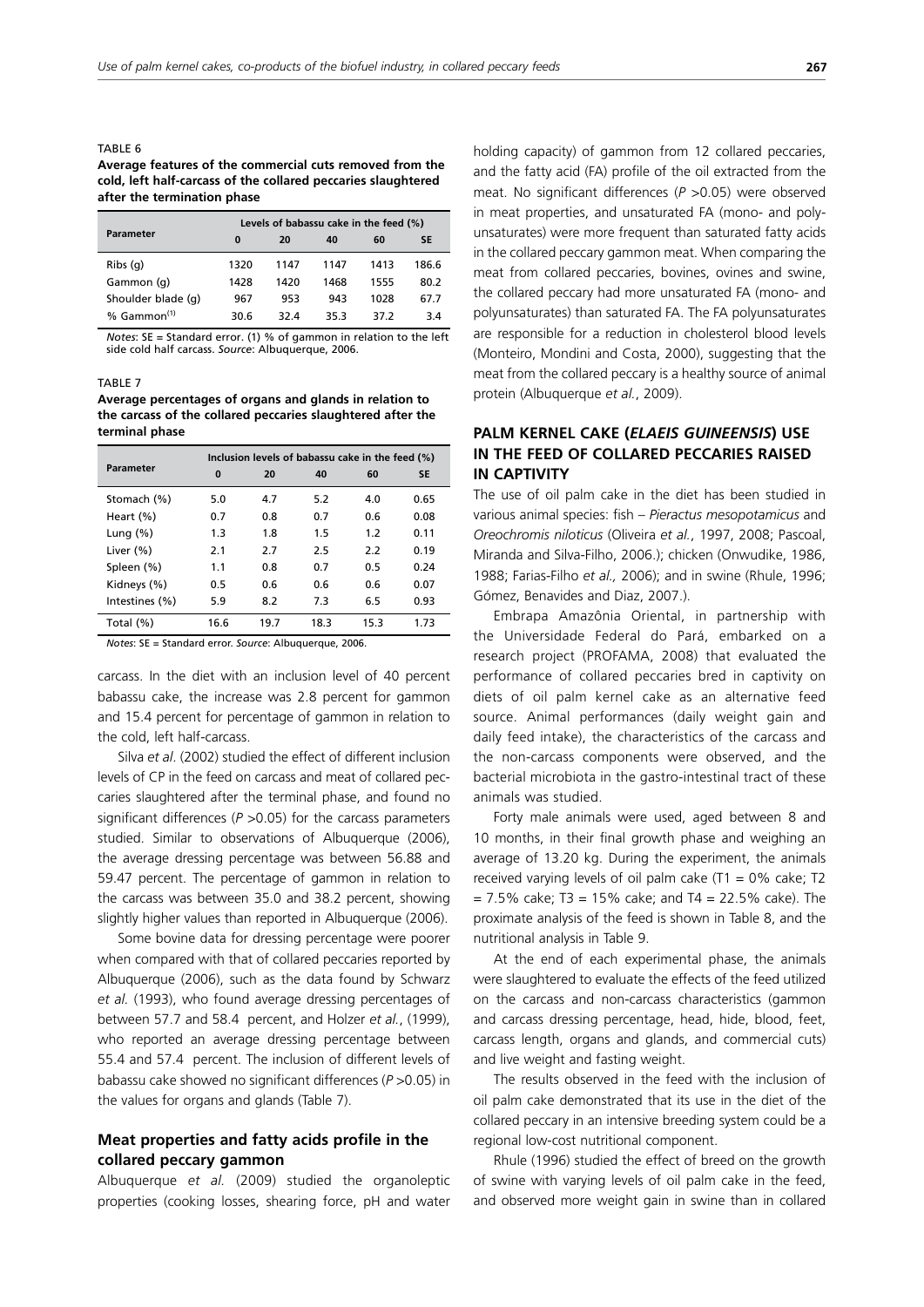| TABLE 8                                                              |  |  |
|----------------------------------------------------------------------|--|--|
| Chemical characteristics (percentage basis) of the experimental feed |  |  |

| Ingredient                     | <b>DM</b> | <b>MM</b> | P     | <b>CF</b> | <b>CP</b> | Ca    | <b>EE</b>                | <b>NDF</b> | <b>ADF</b>               | Na                       |
|--------------------------------|-----------|-----------|-------|-----------|-----------|-------|--------------------------|------------|--------------------------|--------------------------|
| Soy bran <sup>(1)</sup>        | 88.1      | 6.6       | 0.6   | 5.92      | 45.54     | 0.3   | 1.4                      | 14.1       | 7.8                      | 0.1                      |
| $M$ aize $(1)$                 | 87.1      | 1.3       | 0.2   | 1.95      | 8.57      | < 0.1 | 3.5                      | 11.4       | 3.4                      | < 0.1                    |
| Oil palm (cake) <sup>(2)</sup> | 94.9      | 3.1       | -     | -         | 15.70     | -     | $\overline{\phantom{0}}$ | 83.2       | 80.3                     |                          |
| Wheat bran <sup>(3)</sup>      | 88.0      | 5.6       |       | 9.52      | 50.63     | 0.2   | 3.5                      | 44.3       | 13.5                     | < 0.1                    |
| Meat/bone flour $(3)$          | 93.4      | 25.0      | 5.0   | 1.61      | 59.9      | 8.6   | 12.4                     |            |                          |                          |
| Dicalcium phosphate            | -         | -         | 18.5  | -         | -         | 24.8  | $\overline{\phantom{a}}$ | -          | -                        | $\overline{\phantom{a}}$ |
| Calcitic lime                  |           | -         | < 0.1 | -         | -         | 31.7  | -                        |            |                          |                          |
| Salt                           |           |           |       | -         | -         | -     |                          |            | $\overline{\phantom{0}}$ | 39.7                     |

*Notes*: DM = dry matter; MM = mineral material; P = phosphorus; CF = crude fibre; CP = crude protein, Ca = Calcium; EE = ether extract; NDF = neutraldetergent fibre; ADF = acid-detergent fibre; Na = sodium.

*Sources*: (1) Rostagno *et al.*, 2000. (2) Unpublished data from Animal Nutrition Laboratory, CENA-USP. (3) Valdares Filho *et al.*, 2006.

#### TABLE 9 **Composition of experimental feeds (on a percentage basis)**

|                              | Oil palm cake inclusion level |      |       |       |  |
|------------------------------|-------------------------------|------|-------|-------|--|
| Ingredient                   | 0%<br>(control)               | 7.5% | 15%   | 22.5% |  |
| Maize grain                  | 60.2                          | 60.2 | 60.2  | 60.2  |  |
| Palm oil cake                | 0.0                           | 7.5  | 15.0  | 22.5  |  |
| Wheat bran                   | 31.0                          | 23.5 | 16.0  | 8.5   |  |
| Soy bran 45%                 | 2.5                           | 2.5  | 2.5   | 2.5   |  |
| Meat and bone flour 55%      | 5.0                           | 5.0  | 5.0   | 5.0   |  |
| Lime                         | 0.5                           | 0.5  | 0.5   | 0.5   |  |
| Vitamin supplement           | 0.4                           | 0.4  | 0.4   | 0.4   |  |
| Common salt                  | 0.3                           | 0.3  | 0.3   | 0.3   |  |
| Mineral supplement           | 0.1                           | 0.1  | 0.1   | 0.1   |  |
| Total                        | 100                           | 100  | 100   | 100   |  |
| <b>Calculated values</b>     |                               |      |       |       |  |
| SDE (Mcal/kg)                | 3.05                          | 3.06 | 3.07  | 3.07  |  |
| Crude protein (%)            | 14.2                          | 14.1 | 14.0  | 13.8  |  |
| NDF (%)                      | 5.7                           | 10.9 | 16.1  | 21.3  |  |
| ADF (%)                      | 19.8                          | 23.0 | 26.2  | 29.4  |  |
| Ca (%)                       | 0.68                          | 0.67 | 0.66  | 0.65  |  |
| Na (%)                       | 0.18                          | 0.18 | 0.18  | 0.18  |  |
| Available P (%)              | 0.35                          | 0.33 | 0.31  | 0.29  |  |
| Total $P($ %)                | 0.66                          | 0.59 | 0.52  | 0.45  |  |
| Total lysine (%)             | 0.55                          | 0.51 | 0.46  | 0.41  |  |
| Total Methionine+cystine (%) | 0.48                          | 0.44 | 0.40  | 0.36  |  |
| Total methionine (%)         | 0.22                          | 0.21 | 0.19  | 0.17  |  |
| Total threonine (%)          | 0.48                          | 0.44 | 0.41  | 0.37  |  |
| Total tryptophan (%)         | 0.13                          | 0.11 | 0.10  | 0.08  |  |
| Fat $(\%)$                   | 3.68                          | 3.43 | 3.186 | 2.92  |  |

*Notes*: Values are calculated in accordance with the nutritional demands in basal feed for swine of low genetic potential (Rostagno *et al*., 2000). SDE = Swine Digestible Energy; NDF = neutral-detergent fibre; ADF = acid-detergent fibre; Ca = calcium; Na = sodium. Vitamin supplementation was (per kg of feed): vitamin A = 625 000 IU; vitamin  $D_3$  = 125 000 IU; vitamin E = 3375 IU; folic acid = 875 mg; biotin = 27.56 mg; choline chloride = 2475 mg; niacin = 4000 mg; pantothenic  $acid = 2000$  mg; thiamine = 175 mg; riboflavin = 550 mg; pyridoxine  $= 175$  mg; vitamin B<sub>12</sub> = 2800 mg; antioxidant = 200 mg. Mineral supplementation was (per kg of feed): Iron = 22 000 mg; copper = 5000 mg; zinc = 18 750 mg; manganese = 12 500 mg; iodine = 238 mg; selenium = 56.3 mg and cobalt = 116 mg. *Source*: Rostagno *et al*., 2000.

peccaries. The differences observed in the weight gain between the collared peccary and the swine may be related to the physiological metabolism of each species, and genetic improvements.

#### TABLE 10

| Daily weight gain (DWG) and daily feed intake (DFI) of      |  |
|-------------------------------------------------------------|--|
| collared peccaries fed with varying inclusion levels of oil |  |
| palm cake                                                   |  |

|        | Oil palm cake inclusion level |      |     |     |  |  |  |
|--------|-------------------------------|------|-----|-----|--|--|--|
|        | $0\%$                         | 7.5% | 15% | 22% |  |  |  |
| DWG(q) | 38                            | 54   | 70  | 28  |  |  |  |
| DFI(q) | 452                           | 429  | 425 | 455 |  |  |  |
|        |                               |      |     |     |  |  |  |

*Source*: Projeto PROFAMA 109/2008 FAPESPA/SEDECT/UFPA/Embrapa.

#### TABLE 11

#### **Characteristics of the carcass and non-carcass components of collared peccaries fed with varying levels of oil palm cake**

| <b>Parameter</b>               | Oil palm cake inclusion percentage |       |       |       |  |
|--------------------------------|------------------------------------|-------|-------|-------|--|
|                                | 0%                                 | 7.5%  | 15%   | 22.5% |  |
| Live weight (kg)               | 15.05                              | 14.25 | 16.00 | 15.3  |  |
| Fasting weight (kg)            | 14.45                              | 12.75 | 15.00 | 14.65 |  |
| Dressing percentage (%)        | 58.4                               | 58.4  | 56.8  | 60.4  |  |
| Gammon dressing percentage (%) | 29.7                               | 32.1  | 31.2  | 29.8  |  |
| Carcass length (cm)            | 56.3                               | 57.0  | 57.5  | 61.8  |  |
| Head (kg)                      | 1.37                               | 1.24  | 1.45  | 1.35  |  |
| Hide (kg)                      | 1.79                               | 1.55  | 1.83  | 1.73  |  |
| Organs and glands (kg)         | 1.65                               | 1.43  | 1.36  | 1.35  |  |
| Front and hind feet (q)        | 141                                | 134   | 138   | 168   |  |
| Blood (q)                      | 197                                | 206   | 205   | 200   |  |
| Gammon (kg)                    | 1.35                               | 1.37  | 1.32  | 1.46  |  |
| Ribs (kg)                      | 1.17                               | 1.12  | 1.34  | 1.31  |  |
| Shoulder blade (q)             | 740                                | 692   | 813   | 832   |  |
|                                |                                    |       |       |       |  |

*Source*: Projeto PROFAMA 109/2008 FAPESPA/SEDECT/UFPA/Embrapa.

The characteristics of the carcass and of the noncarcass components in collared peccaries fed with varying levels of oil palm cake are shown in Table 11. Dressing percentage variations from 56.8 to 60.4 percent were observed. These values are close to those of Silva *et al.* (2002), who observed dressing percentages from 56.9 percent to 59.5 percent when evaluating different levels of diet crude protein, and slightly higher than those reported by Albuquerque (2006), who tested increasing levels of babassu cake (20, 40 and 60 percent) giving dressing percentages of 53.2, 57.8 and 59.4 percent, respectively.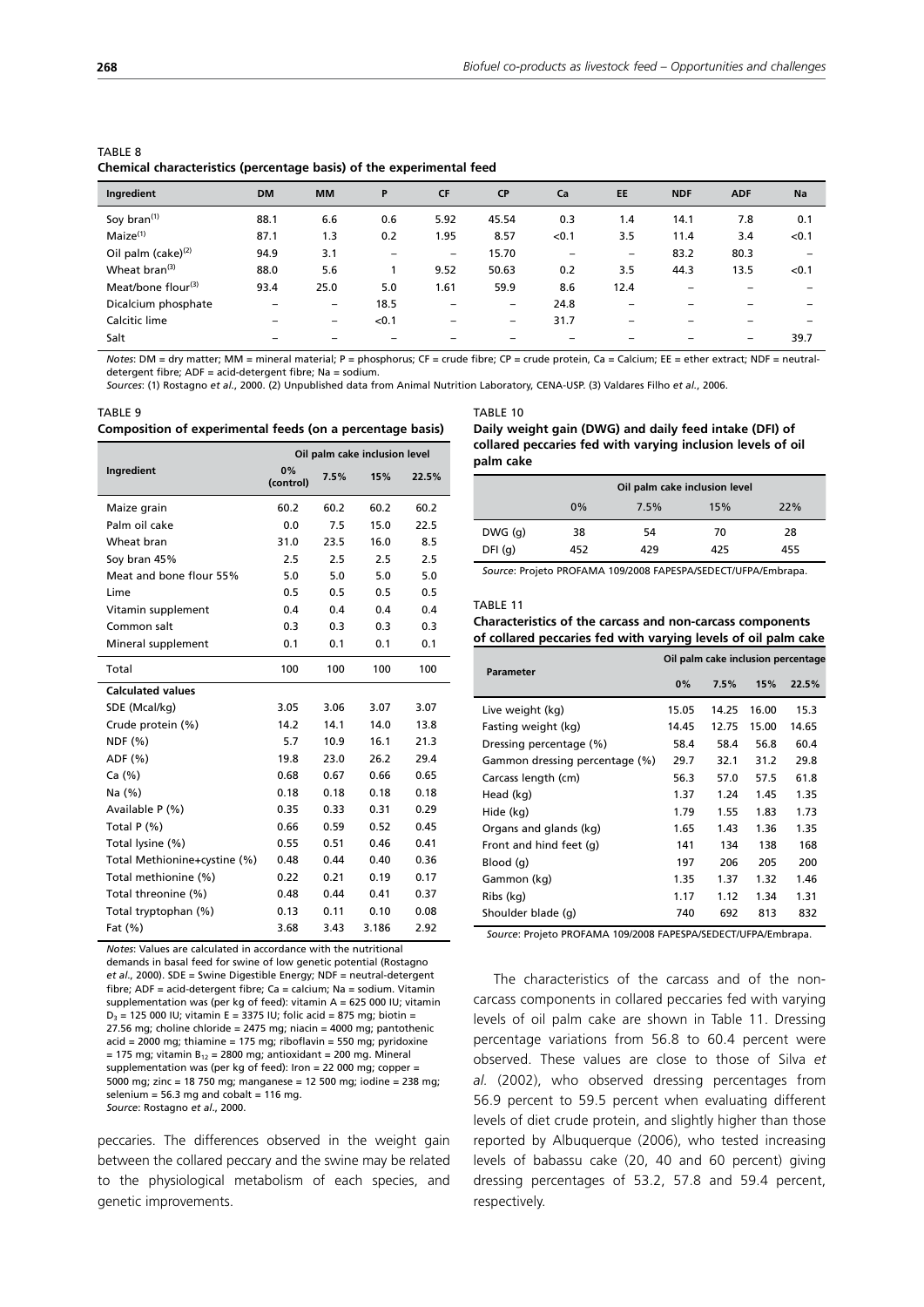In the captive white-lipped peccary fed with fodder and feed (13 percent of crude protein and 2800 kcal/kg), the average dressing value was 53.8 percent, slightly below that observed in collared peccaries (Ramos *et al.,* 2009), probably related to the different nutritional composition in the diet offered. This fact can be verified in domesticated swine breeds fed with different diets containing oil palm cake and which present distinct dressing percentages (Rhule, 1996; Gómez, Benavides, Diaz, 2007; Oluwafemi and Akpodiete, 2010).

In javelinas (*Sus scrofa*) fed with sugar cane, vegetables and commercial swine feed, dressing percentages were observed similar to those of domestic swine fed with diets containing oil palm cake (Marchiori, 2001), suggesting that this diet supports good animal performance.

The dressing percentages of collared peccaries are similar or better than other free-ranging artiodactyl wild animals, such as: *Lama glama* (Pérez *et al.*, 2000), *Lama guanicoe* (Gonzalez *et al.*, 2004), *Aepyceros melampus* (Hoffman, 2000), *Tragelaphus strepsiceros* (Hoffman *et al.,* 2009), and *Damaliscus dorcas philipsi* (Hoffman, Smith and Muller, 2008).

The gammon dressing percentage (29.7 to 32.1 percent) observed in the collared peccary (Table 11) was close to the values observed by Silva *et al.* (2002) (36.1 percent) and Albuquerque (2006) in the same species. These observations suggest that the inclusion of oil palm cake in the diet does not appear to prejudice collared peccary performance.

The weight of the shoulder blade was similar to that encountered by Albuquerque (2006) feeding varying levels of babassu cake in the diet of the collared peccary (953.3 g with 20 percent:  $943.3$  a with 40 percent: and 1028.3  $\alpha$ with a level less than 60 percent). These results were higher than those in the capybara, which did not exceed 800 g (Albuquerque, 1993).

The weight of the ribs was lower than that observed by Albuquerque in the same species and similar to those observed in capybara (Albuquerque, 1993).

## **Study of the bacterial microbiota from the gastro-intestinal tract**

The project PROFAMA (2008) evaluated the bacterial population in the gastro-intestinal tract of collared peccaries and studied the adaptation of the bacterial populations with respect to different feed treatments. Microbiological evaluations were carried out on different components of the gastro-intestinal tract of 26 slaughtered collared peccaries.

In the 27 bacterial microbiota isolated, only Gramnegative bacteria were observed, including *Escherichia coli* (85.2 percent), *Shigella* spp. (7.4 percent), *Salmonella* spp. (3.7 percent) and *Klebsiella oxytoca* (3.7 percent). These results are similar to those reported in literature based on

#### TABLE 12

| Gram-positive and Gram-negative bacteria (percentage)       |
|-------------------------------------------------------------|
| isolated post-slaughter from the gastro-intestinal tract of |
| 26 collared peccaries                                       |

| <b>Bacterial species</b> | Pre-stomach | <b>Stomach</b> | Intestine |
|--------------------------|-------------|----------------|-----------|
| Corynebacterium spp.     | 10          | 6.2            | 9.0       |
| Escherichia coli         | 40          | 71.4           | 58.8      |
| Klebsiella oxytoca       | 20          | 9.5            | 11        |
| Klebsiella pneumoniae    | 10          | U              | 0         |
| Micrococcus spp.         | 90          | 56.2           | 63.6      |
| Salmonella spp.          | 10          | 4.7            | 5.8       |
| Serratia spp.            | 0           | U              | 11.7      |
| Shigella spp.            | 10          | U              | ŋ         |
| Staphylococcus spp.      | 0           | 25             | 18.8      |
| Streptococcus spp.       | 0           | 12.5           | 9.0       |
| Yersinia enterocolitica  | 10          | 14.2           | 11.7      |

*Source*: Projeto PROFAMA 109/2008 FAPESPA/SEDECT/UFPA/Embrapa

isolations of faecal micro-organisms from both domestic and wild animals (Adesiyun *et al.,* 1998; Melville *et al.,* 2004; Marinho, Meireles and Souza, 2004; Oliveira *et al*., 2009).

Eighty-five isolated bacterial microbiota were obtained, including 20 samples (23.5 percent) from the pre-stomach, 37 samples (43.5 percent) from the stomach, and 28 samples (32.9 percent) from the intestine.

Some of the genera and bacterial species identified are similar to those reported in swine (Jensen, 2001). Of these, *Lactobacillus* spp., *Streptococcus* spp., *Clostridium* spp., *Eubacterium* spp., *Fusobacterium* spp., *Bacterioides* spp. and *Peptostreptococcus* spp. are those most frequently isolated.

Some bacteria, namely *Clostridium perfringens*, *Salmonella* spp., *E. coli*, *Klebsiella* spp., *Campylobacter* spp. and *Pseudomonas aeruginosa* are etiologic agents responsible for enteritis in various animal species, including humans. Despite finding these highly pathogenic micro-organisms, the experimental animals did not present symptoms suggestive of gastro-enteritis.

Irrespective of the treatments the animals received, the results demonstrate that this does not affect the presence or frequency of the bacteria isolated from the gastrointestinal tract of the collared peccary in captivity, with the majority of isolations having *E. coli* as part of the normal microbiota. It has become necessary to institute strict feed handling procedures to maintain the integrity of the gastrointestinal system in order to prevent diseases and to reinforce food safety measures.

## **KNOWLEDGE GAPS AND FUTURE RESEARCH NEEDS**

In addition to the collared peccary, it is important to develop further studies on the captive management of other non-domestic neo-tropical animals of commercial interest, such as white-lipped peccary (*Tayassu pecari*), capybaras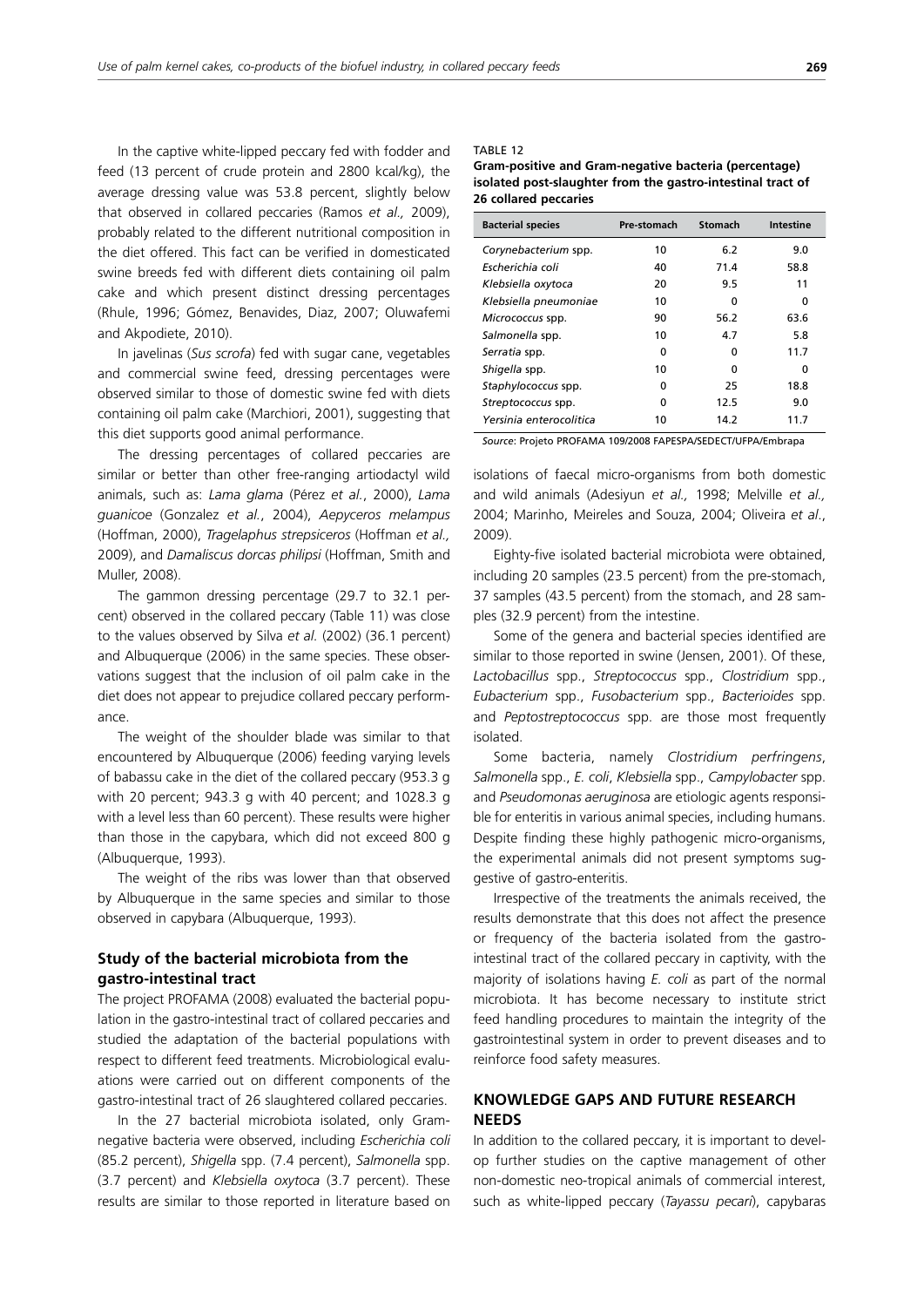(*Hydrochoerus hydrochaeris*), paca (*Cuniculus paca*), agouti (*Dasyprocta* spp.), broad-snouted caiman (*Cayman latirostris*), yacare caiman (*Caiman yacare*) and greater rhea (*Rhea americana*).

In order to make intensive neo-tropical animal production systems viable for those wild species that may be of economic importance, and for their sustainability and conservation, it will be necessary to study alternative feed resources, such as those already studied with the domestic species. This should be done with feed resources deriving from the agro-processing co-products of cassava, fruits and oil palms. To this could be added sugar cane forage, as suggested by Archimede and Garcia (2010), as this could provide a sustainable feed supply.

#### **CONCLUSIONS**

- Babassu cake substitution for maize as an energy source up to a level of 40 percent was a success in feed for collared peccaries in the terminal phase.
- Babassu cake, used to replace up to 40 percent of maize, obtained good results with respect to dressing percentage and commercial cuts of collared peccaries slaughtered at the terminal phase.
- Oil palm cake can be used to replace wheat bran as an energy source in feed for collared peccaries at the terminal phase.
- Oil palm cake used to replace wheat bran gave satisfactory results with respect to dressing percentage and commercial cuts of collared peccaries slaughtered at the terminal phase.

#### **ACKNOWLEDGEMENTS**

The research reported here was supported by FAPESPA (PROFAMA project 109/2008 FAPESPA/SEDECT/UFPA/ Embrapa), Embrapa Amazônia Oriental and Universidade Federal do Pará. We are also grateful to ESALQ/USP and CENA/USP for the contributions to the research by Dr Carmen Contreras and Dr Cyro Meirelles, and to all the graduate and post-graduate students and technicians that helped in the research in various ways (Priscila Kahwage MSc, Jociel Costa MSc, Jurupytan Silva MSc, Hilma, Israel, Alice, Roberto, Hugo) and Mr Deoclécio Oliveira.

#### **BIBLIOGRAPHY**

- **Adesiyun, A.A., Seepesadsingh, N., Inder, L. & Caeser, K.** 1998. Some bacterial enteropathogens in wildlife and racing pigeons from Trinidad. *Journal of Wildlife Diseases*, 34(1): 73–80.
- **Albuquerque, N.I.** 1993. Ganho de peso na fase final de crescimento e sistematizaçao da avaliação de carcaça de três categorias de capivaras (*Hydrochoerus hydrochaeris hydrochaeris* L. 1766): machos inteiros, machos castrados e fêmeas. MSc Thesis. Escola Superior de Agricultura "Luiz

de Queiroz", Universidade de São Paulo, Piracicaba, Brazil. 65 p.

- **Albuquerque, N.I.** 2006. Emprego do babaçu (*Orbignya phalerata*) como fonte energética para catetos (*Tayassu tajacu*). PhD Thesis. Universidade de São Paulo/USP, Piracicaba, São Paulo, Brazil. 79 p.
- **Albuquerque, N.I. & Hühn, S.** 2001. Avaliação físico-química de espécies vegetais utilizadas na alimentação do caititu. *Boletim de Pesquisa. Embrapa Amazônia Oriental,* 36: 1–17.
- **Albuquerque, N.I. Guimaraes, D.A., Le Pendu, Y. & Silva, J.V.** 2004. Criação intensiva de caititus (*Tayassu tajacu*): Experiência na Amazônia Brasileira. pp. 21–22, *in:* 6th Congreso Internacional Sobre Manejo De Fauna Silvestre Em La Amazônia Y Latinoamerica, Iquitos. WCS, DICE, UNAP, Iquitos, Brasil.
- **Albuquerque, N.I., Contreras, C.C., Alencar, S., Meirelles, C.F., Aguiar, A.P., Moreira, J.A. & Packer, I.U.** 2009. Propriedade da carne crua e perfil de ácidos graxos do pernil de catetos (*Tayassu tajacu*) alimentados com torta de babaçu (*Orbignya phalerata*). *Arquivo Brasileiro de Medicina Veterinária e Zootecnia*, 61(6): 1419–1427.
- **Alencar, F.H., Yuyama, L.K.O., Varejão, M.J.C. & Marinho, H.A.** 2007. Decisive and consequences of the alimentary insecurity in Amazonas: the influence of the ecosystems. *Acta Amazônica*, 37(3): 413–418.
- **Archimede, H. & Garcia, G.W.** 2010. A guide to the use of sugar cane and its by-products as animal feed: a manual for farmers and livestock production specialists. Infinity Sales and Services and GWG Publications, Trinidad and Tobago. 135 p.
- **Baia Junior, P.C., Guimarães, D.A.A. & Le Pendu, Y.** 2010. Non-legalized commerce in game meat in the Brazilian Amazon: a case study. *Revista de Biologia Tropical,* 58(3): 1079–1088.
- **Basiron, Y.** 2007. Palm oil production through sustainable plantations. *European Journal of Lipid Technology,*  109: 289–295.
- **Bodmer, R.E.** 2000. Integrating hunting and protected areas in the Amazon. *In:* N. Dunstone and A. Entwistle (editors). *Future priorities for the conservation of mammals. Has the panda had its day?* Cambridge University Press, Cambridge, UK.
- **Boyfield, K.** 2010. Dispelling the myths: Palm oil and the environmental lobby. Adam Smith Institute, London, UK. 4 p.
- **Butler, R.A. & Laurence, W.F.** 2009. Is oil palm the next emerging threat to the Amazon? *Tropical Conservation Science,* 2(1): 1–10.
- **Cavalcante Filho, M.F., Miglino, M.A., Machado, G.V., Bevilacqua, E. & Neves, W.C.** 1998. Estudo comparativo sobre o suprimento arterial do estômago do queixada (*Tayassu pecari*) e do cateto (*Tayassu tajacu*) (Linnaeus, 1789). *Brazilian Journal of Veterinary Research and Animal Science,* 35(1).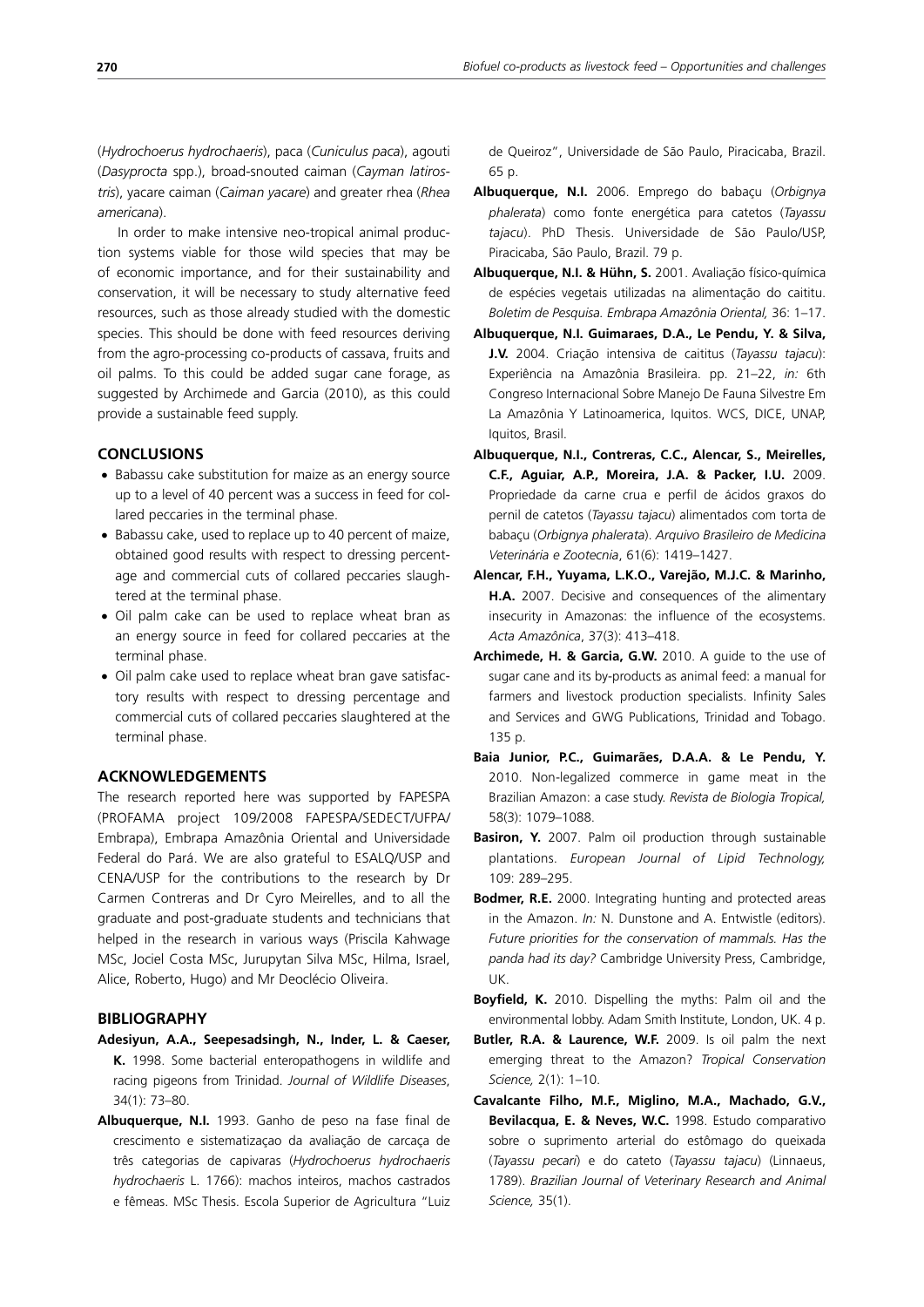- **Clement, C.R., Lleras Peres, E. & Van Leeuwen, J.** 2005. O potencial das palmeiras tropicais no Brasil: Acertos e fracassos das últimas décadas. *Agrociencias,* 9(1-2): 67–71.
- **Comizzoli, P., Peiniau, J., Dutertre, C., Planquette, P. & Aumaitre, A.** 1997. Digestive utilization of concentrated and fibrous diets by two peccary species (*Tayassu peccari*, *Tayassu tajacu*) raised in French Guyana. *Animal Feed Science Technology*, 64(2-4): 215–226.
- **Corley, R.H.V. & Tinker, P.B.** 2003. *The oil palm.* 4th ed. Blackwell Science, Oxford, UK. 562 p.
- **Corley, R.H.V.** 2009. How much palm oil do we need? *Environmental Science and Policy*, 12: 134–139.
- **EMBRAPA [Empresa Brasileira de Pesquisa Agropecuária].**  1991. Centro Nacional de Pesquisa de Suínos e Aves. Tabela de composição química e valores energéticos de alimentos para suínos e aves. 3rd ed. CNPSA, EMBRAPA, Concórdia, Brazil. 97 p. *Documentos*, no. 19.
- **Farias-Filho, R.V., Rabello, C.B., Da Silva, E.P., Lima, M.B. & Sousa, G.S.** 2006. Avaliação da torta de dendê no desempenho de frangos de corte de 21 a 35 dias e de 35 a 42 dias de idade. *In: Anais Zootec* 2006, Recife, Brazil.
- **FEDEPALMA**. No date [online]. Oil palm production area in the world. Available at http://www.fedepalma.org/statistics. shtm#produccion Accessed 3 November 2011.
- **Ferreira, M.E.M.** 1999. Modelos log-normal e markoviano para estudo da evolução de abundância em uma floresta de babaçu. MSc thesis. Universidade Federal de Santa Catarina, Florianópolis, Brazil. 126 p.
- **Fitzherbert, E.B., Struebig, M.J., Morel, A., Danielsen, F., Brühl, C.A., Donald, P.F. & Phalan, B.** 2008. How will oil palm expansion affect biodiversity? *Trends in Ecology and Evolution*, 23(10): 538–545.
- **Friends of the Earth.** 2005. The oil-for-ape scandal How palm oil is threatening the orang-utan. Friends of the Earth, London, UK.
- **Garcia, G.W., Young, G.G., Amour, K.M., James, D., Lallo, C.H.O., Mollineau, W., Roopchand, A., Spencer, M., Prosper, M.A., Ganessingh, N., Rooplal, R., Gayan, N., Steil, A., Xande, A., Bemelmans, A., Nogueira Filho, S.G. Guimaraes, D., Gálvez, H. & Mayor, P.A.** 2005. The Collared Peccary/Pakira/Javelina/Catto/Catete/Porco de Monte/ Taitetu/Sajino/Quenk [*Pecari tajacu*, *Tayassu tajacu*] Booklet & Producers' Manual. *Wildlife Farmers' and Producers' Booklet* No. 2. The Open Tropical Forage-Animal Production Laboratory [OTF-APL], Department of Food Production, Faculty of Science and Agriculture, UWI, St Augustine. GWG Publications, Champs Fleurs, Trinidad and Tobago.
- **Gómez, A.S., Benavides, C.I. & Diaz, C.M.** 2007. Evaluación de torta de palmiste (*Elaeis guineensis*) em alimentación de cerdos de ceba. *Facultad de Ciencias Agropecuarias,*  5(1): 54–63.
- **Gonzalez, F., Smulders, F.J.M., Paulsen, P., Skewes, O. & Konig, H.E.** 2004. Anatomical investigations on meat cuts

of guanacos (*Lama guinicoe* Muller, 1776) and chemical composition of selected muscles. *Wiener Tierarztliche Monatsschrift,* 91: 77–84.

- **Hartley, C.S.W.** 1988. *The oil palm*. 3rd ed. Tropical agriculture Series. Longman Singapore Publishers, Singapore. 761 p.
- **Hoffman, L.C.** 2000. The yield and carcass chemical composition of impala (*Aepyceros melampus*), a southern African antelope species. *Journal of the Science of Food and Agriculture,* 80: 752–756.
- **Hoffman, L.C., K. Smit and N. Muller**. 2008. Chemical characteristics of blesbok (*Damaliscus dorcas phillipsi*) meat. *Journal of Food Composition and Analysis,* 21: 315–319.
- **Hoffmam, L.C., Mostert, A.C., Kidd, M. & Laubscher, L.L.** 2009. Meat quality of kudu (*Tragelaphus strepsiceros*) and impala (*Aepyceros melampus*): Carcass yield, physical quality and chemical composition of kudu and impala longissimus dorsi muscle as affected by gender and age. *Meat Science*, 83: 788–795.
- **Holzer, Z., Aharoni, Y., Brosh, A., Orlov, A., Veenhuizen, J.J. & Kasser, T.R.** 1999. The effects of long-term administration of recombinant bovine somatotropin (Posilac) and Synovex on performance, plasma hormone and amino acid concentration, and muscle and subcutaneous fat fatty acid composition in Holstein-Friesian bull calves. *Journal of Animal Science*, 77: 1422–1430.
- **Jensen, B.B.** 2001. Changes in bacterial populations in the ileum of pigs. pp. 181–200, *in:* A. Piva, K.E. Bach Kudsen and J.E. Lindberg (editors). *Gut Environment of Pigs*. Nottingham University Press, Loughborough, UK
- **Koh, L.P. & Wilcove, D.S.** 2008. Is oil palm agriculture really destroying tropical biodiversity? *Conservation Letters*, 1: 60–64.
- **Lopes, R., Cunha, R.N.V., Rodrigues, M.R.L., Teixeira, P.C., Rocha, R.N.C. & Lima, W.A.A.** 2008. Palmáceas. pp. 767–786, *in:* A.C.S. Albuquerque & A.G. Silva (editors). *Agricultura Tropical: quatro décadas de inovações tecnológicas, institucionais e políticas*. Vol. 1. *Produção e produtividade agrícola*. Embrapa Informação Tecnológica, Brasília, DF, Brazil.
- **Lorenzi, H., Souza, H.M., Medeiros Costa, J.T., Cerqueira, L.S.C. & Behr, N. von.** 1996. *Palmeiras no Brasil: nativas e exóticas.* Editora Plantarum, Nova Odessa, Brazil. 303 p.
- **Marchiori, A.F.** 2001. Composição e propriedades físicoquímica da carne de javali e suíno comercial. MSc thesis. Universidade Estadual de Campinas/UNICAMP, Campinas, São Paulo, Brazil. 83 p.
- **Marinho, M., Meireles, M.V. & Souza, A.V.G.** 2004. Determinação da microbiota do trato gastrointestinal de avestruzes (*Struthio camelus*), criados na região noroeste do estado de São Paulo, submetidos à necropsia. *Arquivos Instituto Biológico,* 71(3): 267–271.
- **Melville, P.A., Cogliati, B., Mangiaterra, M.B.B.C.D., Ruz, M.P., Alves, C.M., Matsuda, L., Kim, A. & Benites, N.R.**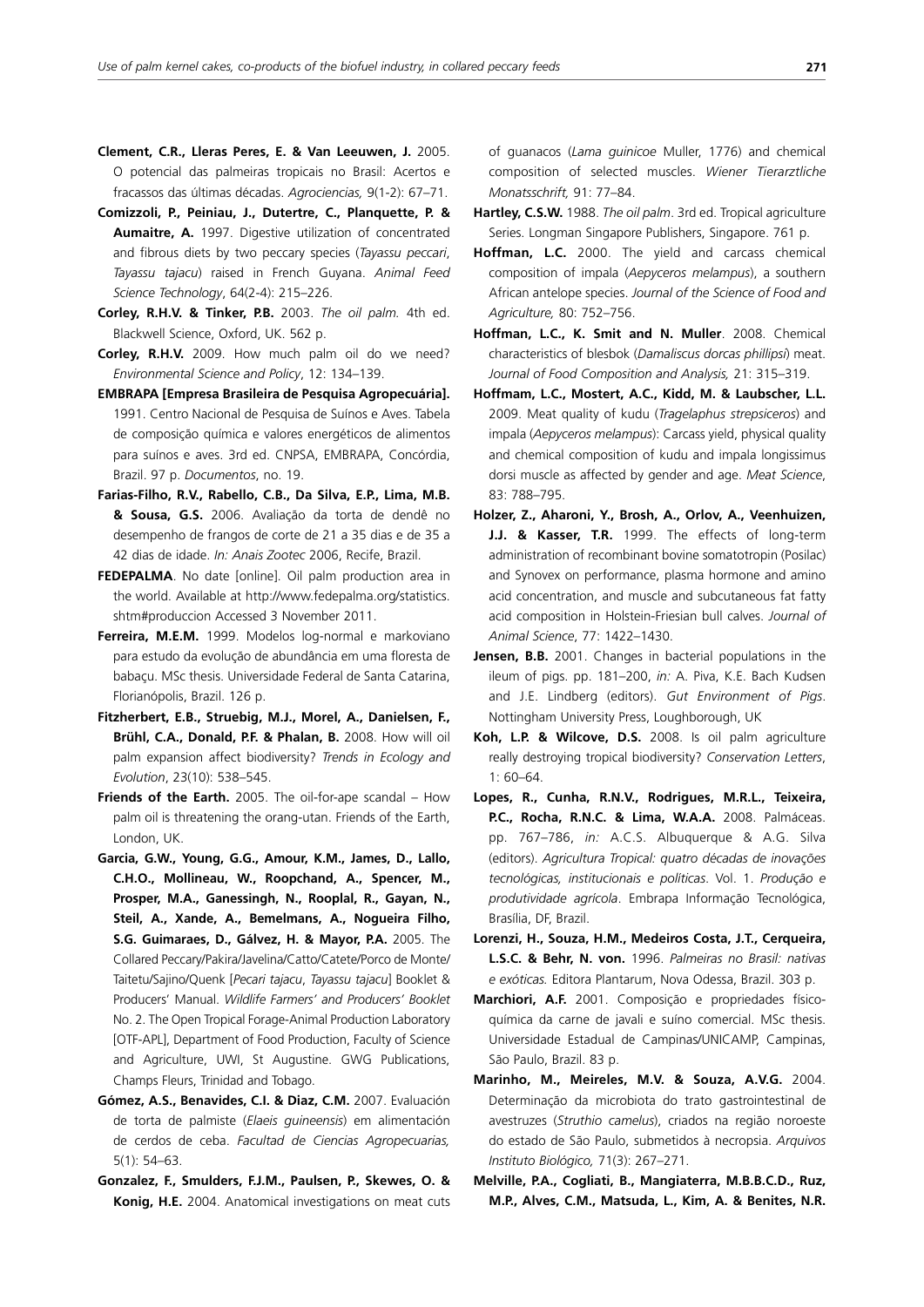2004. Determinação da microbiota presente na cloaca e orofaringe de avestruzes (*Struthio camelus*) clinicamente sadios. *Ciência Rural*, 34(6): 1871–1876.

- **Mendes, A.** 2008. Fornecimento de uréia na dieta de catetos (*Pecari tajacu*) e uso de isótopo estável 15N como marcador para estimativa da síntese de nitrogênio microbiano. PhD thesis. Centro de Energia Nuclear na Agricultura da Universidade de São Paulo, Piracicaba, Brazil. 102 p.
- **Monteiro, C.A., Mondini, L. & Costa, R.B.L.** 2000. Mudanças na composição e adequação nutricional da dieta familiar nas áreas metropolitanas do Brasil (1988–1996). *Revista de Saúde Pública*, 34(3): 251–258.
- **Nelson, P.N., Webb, M.J., Orrell, I., Van Rees, H., Banabas, M., Berthelsen, S., Sheaves, M., Bakani, F., Pukam, O., Hoare, M., Griffiths, W., King, G., Carberry, P., Pipai, R., McNeill, A., Meekers, P., Lord, S., Butler, J., Pattison, T., Armour, J. & Dewhurst, C.** 2010. Environmental sustainability of oil palm cultivation in Papua New Guinea. *ACIAR Technical Reports,* No. 75. Australian Centre for International Agricultural Research, Canberra, Australia. 66 p.
- **Nogueira-Filho, S.L.G.** 1999. Criacao de Caititu e Queixada, Centro de Producoes Tecnicas [CPT], Depto. DE Producao Animal/ESALQ/USP, Piracicaba, Sao Paulo, Brazil. A booklet with accompanying VHS Video. 70 p.
- **Oil World**. 2008. Oil World Annual. ISTA Mielke, Hamburg, Germany.
- **Oliveira, A.C.B., Cantelmo, O.A., Pezzato, L.E., Ribeiro, M.A.R. & Barros, M.M.** 1997. Coeficiente de digestibilidade aparente da torta de dendê e do farelo de coco em pacu (Pieractus mesopotamicus). *Revista UNIMAR*,19(3): 857– 903.
- **Oliveira, A.C.B., Pezzato, L.E., Barros, M.M. & Granner, C.A.F.** 2008. Digestibilidade aparente e efeito macromicroscópico em tilápia do Nilo (*Oreochromis niloticus*) arraçoados com torta de dendê. *Brasilian Journal of Animal Science*, 27(2): 210–215.
- **Oliveira, F.S., Frias, D.F.R., Kozusny-Andreani, D.I., Martins, L.L., Delfini, A. & Toniollo, G.H.** 2009. Microbiota intestinal em cutias criadas em cativeiro (*Dasyprocta azarae*, Lichtenstein, 1823). *Ciência Animal Brasileira*, 10(2): 660– 662.
- **Oluwafemi, R.A. & Akpodiete, O.J.** 2010. Carcass characteristics and meat quality of weaner pigs fed palm kernel cake-based rations. *Electronic Journal of Environmental Agricultural and Food Chemistry,* 9(1): 123– 128.
- **Onwudike, O.C.** 1986. Palm kernel meal as a feed for poultry. 3. Replacement of groundnut cake by palm kernel meal in broiler diets. *Animal Feed Science and Technology*, 16(3): 195–202.
- **Onwudike, O.C.** 1988. Palm kernel meal as a feed for poultry. 4. Use of palm kernel meal by laying birds. *Animal Feed Science and Technology*, 20(4): 279–286.
- **Pascoal, L.A.F., Miranda, E.C. & Silva-Filho, F.P.** 2006. O uso de ingredientes alternativos em dietas para peixes. *Revista Eletrônica Nutritime*, 3(1): 284–298.
- Peres, C.A. 2000. Effects of subsistence hunting on the vertebrate community in Amazonian forests. *Conservation Biology,* 14: 240–253.
- Peres, C.A. 2001. Synergistic effects of subsistence hunting and habitat fragmentation on Amazonian forest vertebrates. *Conservation Biology,* 15: 1490–1505.
- **Pérez, P., Maino, M., Guzmán, R., Vaquero, A., Köbrich, C. & Pokniak, J.** 2000. Carcass characteristics of llamas (*Lama glama*) reared in Central Chile. *Small Ruminant Research*, 37: 93–97.
- **Projeto PROFAMA 109/2008 FAPESPA/SEDECT/UFPA/ Embrapa.** 2008. Produção animal a partir de recurso faunístico da Amazônia: Criação de *Tayassu tajacu* um avanço ao Bionegócio. 22 p.
- **Ramalho Filho, A. & Motta, P.E.F.** 2010. Contexto e objetivos do zoneamento agroecológico para a cultura da palma de óleo nas áreas desmatadas da Amazônia Legal. pp. 19–22, *in:* A. Ramalho Filho, P.E.F. Motta, P.L. Freitas & W.G. Teixeira (editors). *Zoneamento agroecológico, produção e manejo para a cultura da palma de óleo na Amazônia.* Embrapa Solos, Rio de Janeiro, Brazil.
- **Ramalho Filho, A., Motta, P.E.F., Naime, W.J., Gonçalves, A.O. & Teixeira, W.G.** 2010. Zoneamento agroecológico para a cultura da palma de óleo nas áreas desmatadas da Amazônia Legal. pp. 57–68, *in:* A. Ramalho Filho, P.E.F. Motta, P.L. Freitas & W.G. Teixeira (editors). *Zoneamento agroecológico, produção e manejo para a cultura da palma de óleo na Amazônia*. Embrapa Solos, Rio de Janeiro, Brazil.
- **Ramos, E.M., Da Silva, A.M., Campos, F.S., Matos, R.A. & Santos, D.O.** 2009. Rendimento de carcaça e de cortes comerciais de queixadas criados em cativeiro. *Boletim Centro de Pesquisas de Processamento de Alimentos*, 27(2): 225–230.
- **Revilla, J.** 2002. *Plantas úteis da Bacia Amazônica.* Vol. II. INPA/SEBRAE, Manaus, Brazil.
- **Robinson, J.G. & Bodmer, R.E.** 1999. Towards wildlife management in tropical forests. *Journal of Wildlife Management, Menasha*, 63: 1–13.
- **Rosenthal, E.** 2007. Once a dream fuel, palm oil may be an eco-nightmare. *The New York Times,* 31 January 2007. Available at http://www.nytimes.com/2007/01/31/business/ worldbusiness/31biofuel.html Accessed 03 November 2011.
- **Rostagno, H.S., Albino, L.F.T., Donzele, J.L., Gomes, P.C., Ferreira, A.S., Oliveira, R.F. & Lopes, D.C.** 2000. Tabelas brasileiras para aves e suínos: composição de alimentos e exigências nutricionais. UFV, Viçosa, Brazil. 141 p.
- **Rhule, S.W.A.** 1996. Growth rate and carcass characteristics of pigs fed on diets containing palm kernel cake. *Animal Feed Science and Technology*, 61: 167–172.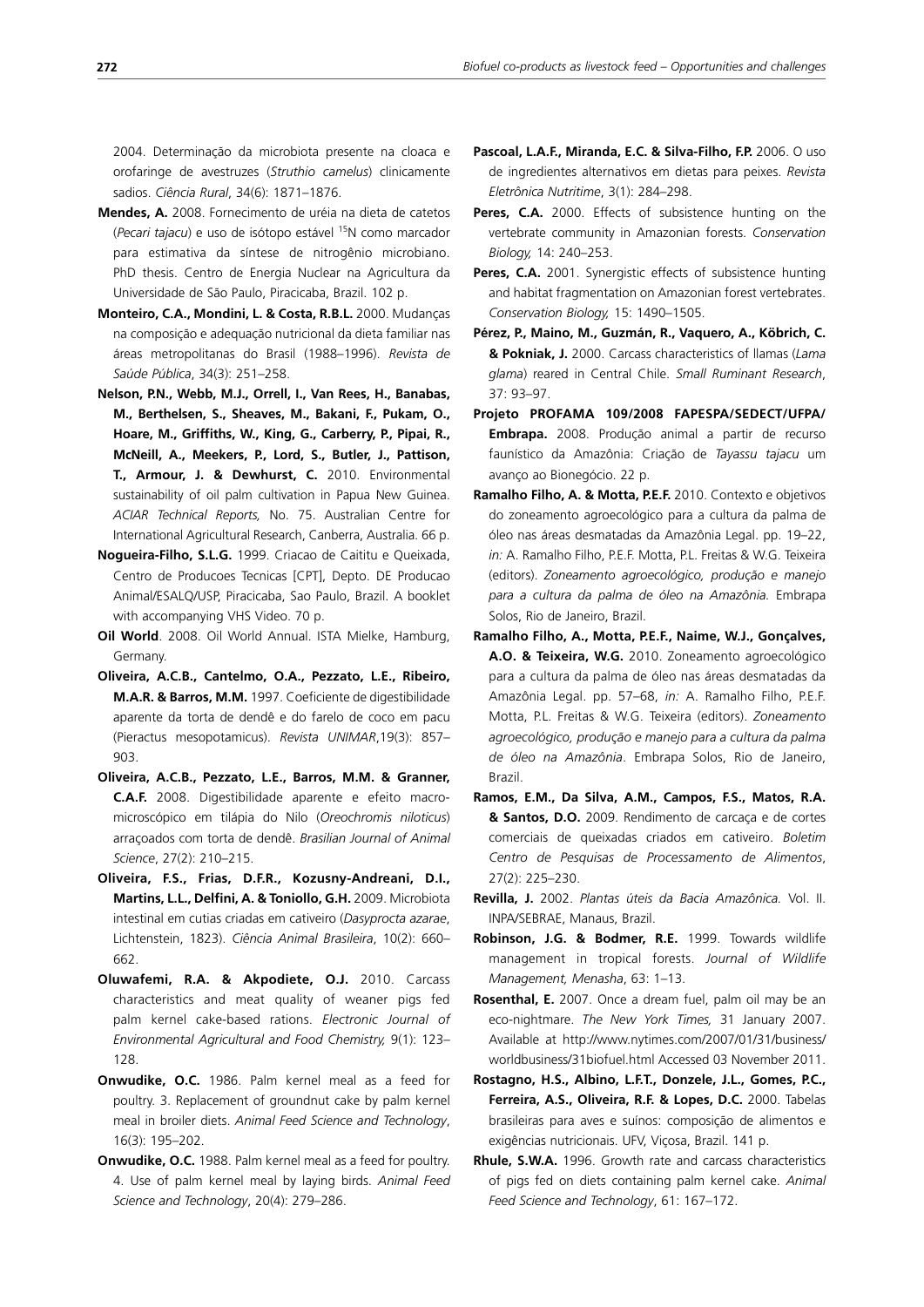- **Schwarz, F.J., Schams, D., Ropke, R., Kirchgessner, M., Kogel, J. & Matzke, P.** 1993. Effects of somatotropin treatment on growth performance, carcass traits, and the endocrine system in finishing beef heifers. *Journal of Animal Science*, 71: 2721–2731.
- **Silva, F.N., Pinheiro, M.J.P., Bezerra Neto, F. & Braga, A.P.** 2002. Características da carcaça e análise químicobromatológica da carne de catetos (*Tayassu tajacu*) submetidos a quatro níveis de proteína bruta em condições de cativeiro. *Caatinga,* 15(1/2): 57–60.
- **Thoenes, P.** 2006. Biofuels and Commodity Markets Palm Oil Focus. FAO Commodities and Trade Division. Food and Agriculture Organization of the United Nations. Available at http://www.fao.org/es/ESC/common/ecg/122/en/full\_ paper\_English.pdf Accessed 17 January 2012.
- **USDA [United States Department Agriculture].** 2006. Official Statistics, USDA Estimates. Available at http:// www.fas.usda.gov/oilseeds/circular/2006/06-02/table9.pdf Accessed 10 November 2011.
- **Valdares Filho, S. de C., Magalhães, K.A., Rocha Júnior, V.R. & Capelle, E.R.** 2006. *Tabelas brasileiras de composição de alimentos para bovinos.* 2nd ed. UFV, Viçosa, Brazil. 329 p.
- **Wisneiwski, A. & Melo, C.F.M.** 1981. Babaçu e a crise energética. Embrapa Amazônia Oriental, Belém, Brazil. 25 p.
- **Zylbersztajn, D., Marques, C.A.S., Nassar, A.M., Pinheiro, C.M., Martinelli, D.P., Adeodato Neto, J., Marino, M.K. & Nunes, R.** 2000. Reorganização do agronegócio do babaçu no estado do Maranhão. Relatório técnico. Grupo Pensa-USP, São Paulo, Brazil. 120 p.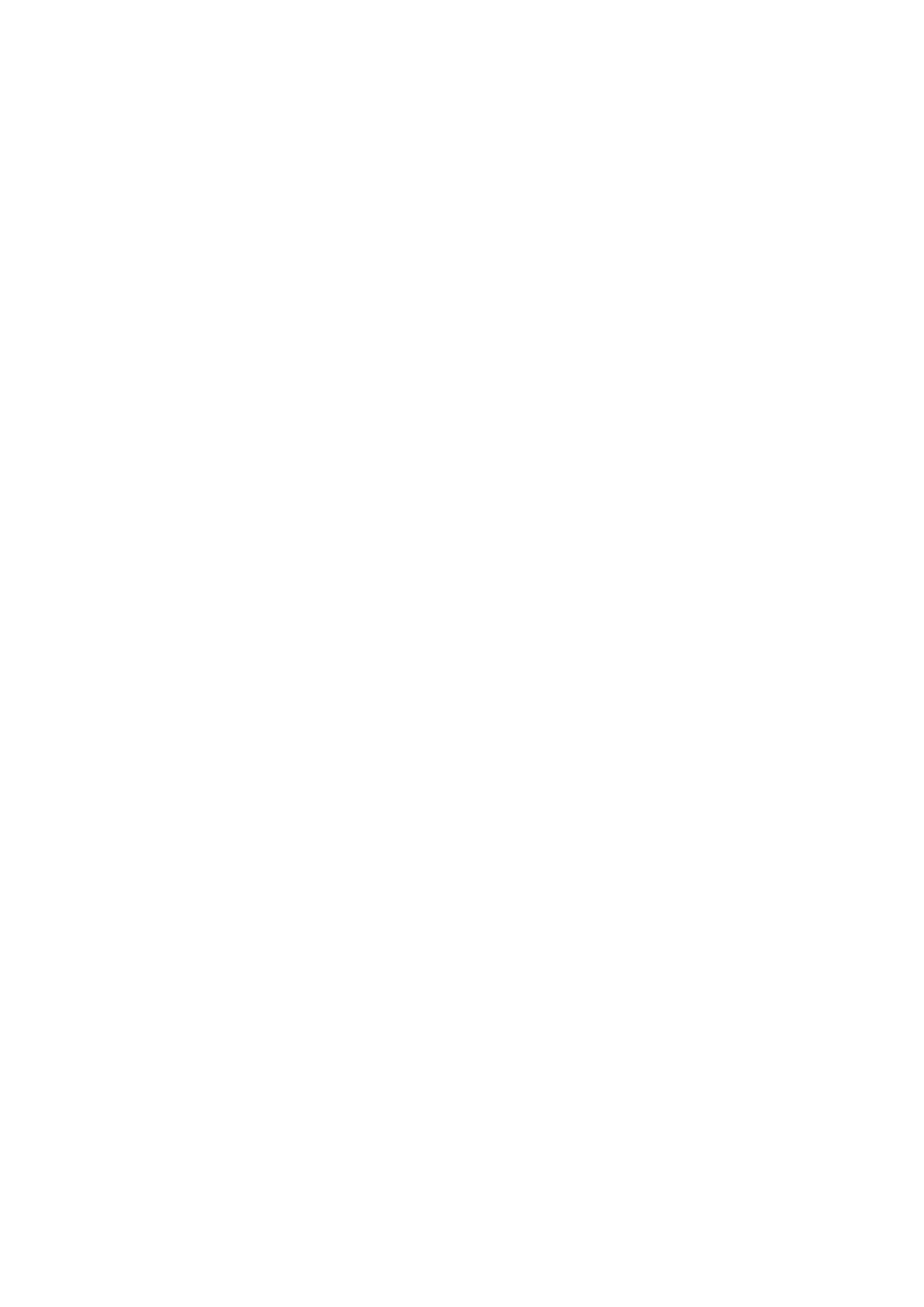## Chapter 15 **Sustainable and competitive use as livestock feed of some co-products, by-products and effluents generated in the bio-ethanol industry**

Harold Patino<sup>1</sup>, Bernardo Ospina Patiño<sup>2</sup>, Jorge Luis Gil<sup>2</sup> and Sonia Gallego Castillo<sup>2</sup>

<sup>1</sup> Universidad Federal de Río Grande del Sur - UFRGS, Porto Alegre, Brasil.

E-mail for correspondence: b.ospina@cgiar.org

#### **ABSTRACT**

A combination of factors, including rapid increase in fossil fuels prices, climate change effects and especially the need to provide rural jobs, is catalysing a growing interest in biofuel production. Biofuel processing operations need to meet technical, social and environmental sustainability parameters. Technical aspects are usually met, considering the vast array of options already available. The social aspects are more easily met when farmer groups are included as full participants in operations. Satisfying the environmental sustainability parameters is more difficult, as high volumes of effluent are generated as by-products. These by-products can be converted into co-products for use in animal feeding programmes. The Rural Social Biorefineries (RUSBI) approach, as presented in this chapter, for the production and local use of biofuels includes value-added management of co-products and residues generated. In this approach, the organic content of the effluents is flocculated and agglomerated through the use of a biopolymer-based technology, and the flocculated biomass is used to prepare nutritional supplements for ruminants. The use of these supplements in feeding experiments with ruminants has allowed net weight gains in calves and steers of 350–550 g/day, with better economic efficiency than feeding programmes based on commercial nutritional supplements. Transforming biofuel effluents into nutritional supplements for animal feeding is a sound approach to reducing or eliminating contamination of soils and waters, reducing the high costs involved in the management of the high volumes of effluents generated, and generally improving the overall energy and economic efficiency of the biofuel processing operation.

### **INTRODUCTION**

In recent years, the problems associated with the increasing production and use of fossil fuels (such as national security, pollution and global warming) have prompted discussion about the real contribution of biofuels in reducing greenhouse emissions, and how to minimize the impacts caused by the eventual change of land use into food supply and socioeconomic development of rural communities (Walter and Leal, 2010). Today it is considered that the sustainability of biofuels depends on the fulfilment of prerequisites in three dimensions: economic, environmental and social. Bioethanol production in developing countries will have to prioritize the social dimension to ensure aggregate income and social inclusion of the rural communities involved. The growing global demand for biofuels may create new economic opportunities in rural areas, associated with the production, use and marketing of biofuels. Rural communities can also derive income from the processing of by-products

and co-products of biofuels, such as high-protein livestock feeds and fertilizers (UNDESA, 2007).

Despite the wide variety of raw materials available for production of first generation ethanol, more than 90 percent of current world ethanol production is made from maize and sugar cane. However, there is increasing interest in the use of unconventional raw materials that have good levels of sugar or starch, good agronomic productivity, tolerance to low soil fertility, pest and disease resistance and resistance to environmental stress conditions, such as cassava (*Manihot esculenta* Crantz), sweet potato (*Ipomoea batatas*), sweet sorghum (*Sorghum bicolor* Moench), Jerusalem artichoke (*Helianthus tuberosus* L.), arrowroot (*Maranta arundinacea* L.), biri (*Canna edulis*), yam bean (*Pachyrhizus tuberosus*), yam (*Discorea* spp.), taro (*Colocasia esculenta*) and taioba or tannia (*Xanthosoma sagittifolium*) (Patino *et al.*, 2009). These crops are produced on small farms and therefore their use in ethanol production schemes needs

<sup>2</sup> CLAYUCA - CIAT, Cali, Colombia.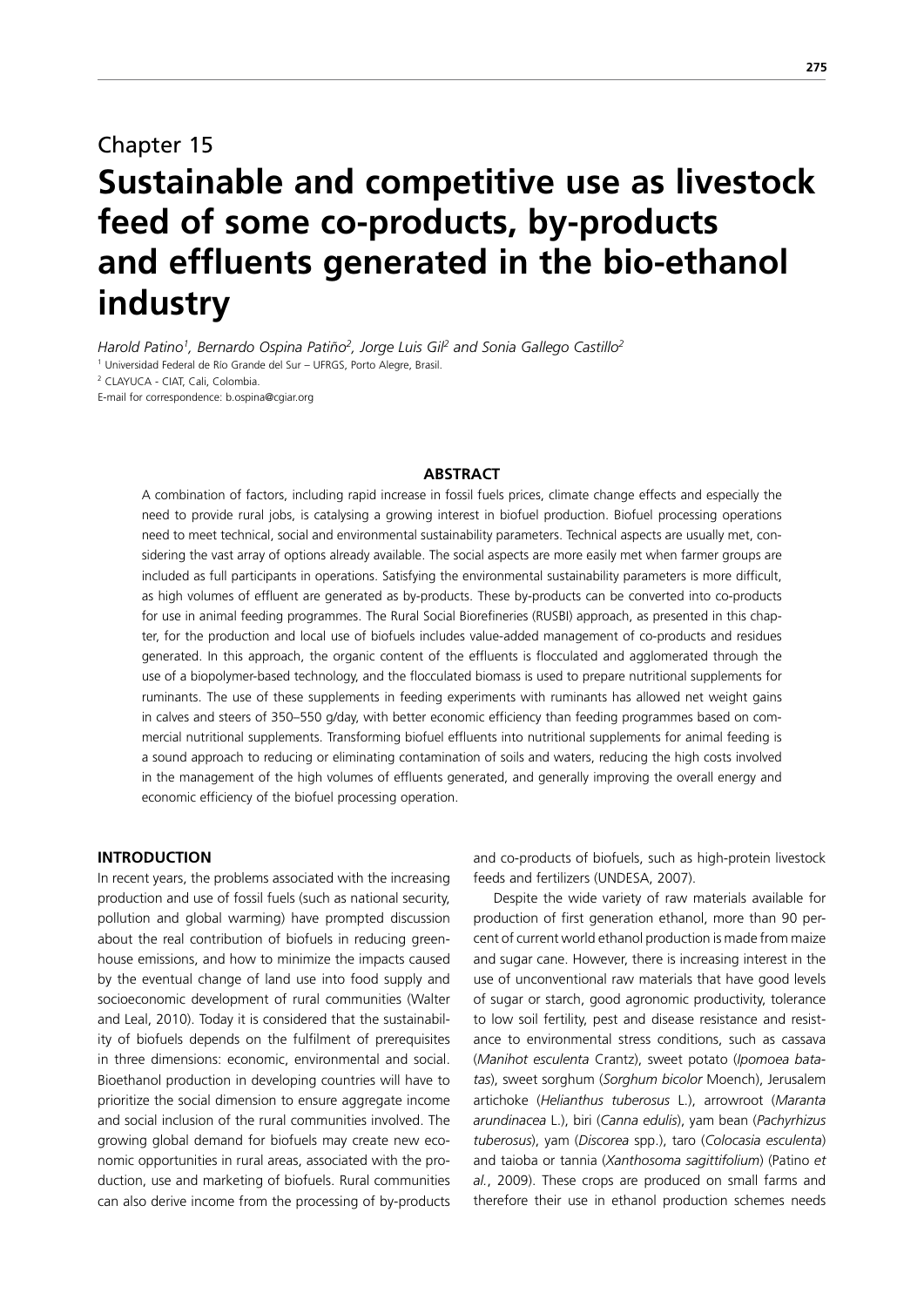## **MAIN MESSAGES**

- x **Satisfying the environmental sustainability parameters in biofuel processing operations is a challenge, as high volumes of effluent are generated as coproducts.**
- x **The Rural Social Biorefineries (RUSBI) approach for the production and local use of biofuels includes value-added management of co-products and residues generated.**
- **The organic content of the effluents is flocculated and agglomerated through the use of a biopolymer-based technology, and the flocculated biomass is used to prepare nutritional supplements for ruminants.**

to include the implementation of associative structures of production, public policies to add value to the product and appropriate management of co-products, by-products and effluents to minimize environmental impact.

The Latin American and Caribbean Consortium to Support Research and Development of Cassava (CLAYUCA), the Universidade Federal do Rio Grande do Sul (UFRGS), Brazil, and collaborators have been working over the past five years on the development of a technology platform known as the Rural Social Bio-refineries (RUSBI), to promote local production and use of ethanol (ETOH) (96% v/v) using cassava, sweet potato and sweet sorghum as raw material. The ethanol can be used as fuel for farm machinery and implements (tractors, irrigation pumps, power generators, clean-cook stoves, etc.) or sold in public or private niche markets at higher prices (social ethanol, pharmaceutical companies, green plastic industries, etc.). In this approach, wastes and effluents are converted into products that can be used to develop nutritional supplements for animal feed.

The RUSBI approach is not a technical package designed for biofuel production in large-scale commercial enterprises. On the contrary, RUSBI is an approach for small-scale production and local uses of biofuel, as a strategy to promote agricultural and economic development of those billions of farmers around the world living in marginal areas and facing a lack of resources, especially energy. RUSBI is meant to address the needs of these people and become an alternative model for promoting more inclusive, equitable bioenergy development efforts. The production of the biofuel is not considered the final product, as is the case of the commercial, large-scale operations. In the RUSBI approach, the biofuel becomes an intermediate objective that allows farmers groups to have access to energy, and to use this new energy-security status for implementing other agro-industrial transformation processes, adding value to their agricultural products and creating new employment and income oppor-

- x **The use of these supplements in feeding experiments with ruminants has allowed net weight gains in calves and steers of 350–550 g/day, with better economic efficiency than feeding programmes based on commercial nutritional supplements.**
- **Transforming biofuel effluents into nutritional supplements for animal feeding is a sound approach to reducing or eliminating contamination of soils and waters, reducing the high costs involved in the management of the high volumes of effluents generated, and generally improving the overall energy and economic efficiency of the biofuel processing operation.**

tunities. These combine to help reduce levels of poverty and to improve standards of living. The RUSBI approach focuses on developing an alternative approach for biofuels production that overcomes the social inequalities that characterize the modern, large-scale, commercial biofuel operations that are booming around the world, characterized by the limited participation of the farmers in the distribution of the benefits, acting merely as providers of raw material for the distilleries (Ospina, Gallego and García, 2009).

#### **The RUSBI approach for biofuel production**

The RUSBI approach for the production of biofuels has five technical components that integrate modern concepts of agricultural management, process engineering and effluent management (Figure 1).

The end objective of the RUSBI approach is to promote agricultural development, food safety and energy selfsufficiency within small-scale farmer groups and rural communities, living in isolated, marginal areas. The scale of the rural social biorefinery is small to facilitate the participation of poor farmer groups: the capacity of the ethanol distillery is 20 to 25 litre/hour, so groups of 10 to 20 farming families could produce enough cassava, sweet potato or sweet sorghum to run the plant, with a total investment cost for a rural community of around US\$ 100 000.

The various elements in a RUSBI are presented in Photo 1. They comprise:

- a drying plant and a refining unit to produce cassava and sweet potato flour, and a milling section to produce sweet sorghum juice,
- a pilot plant to produce ethanol (96 percent), with a capacity to produce 20 L/hour, and
- a plant for treating the effluents.

The biorefinery equipment also includes a stationary engine to generate bio-electricity, and a cooking stove. Both use the ETOH as fuel.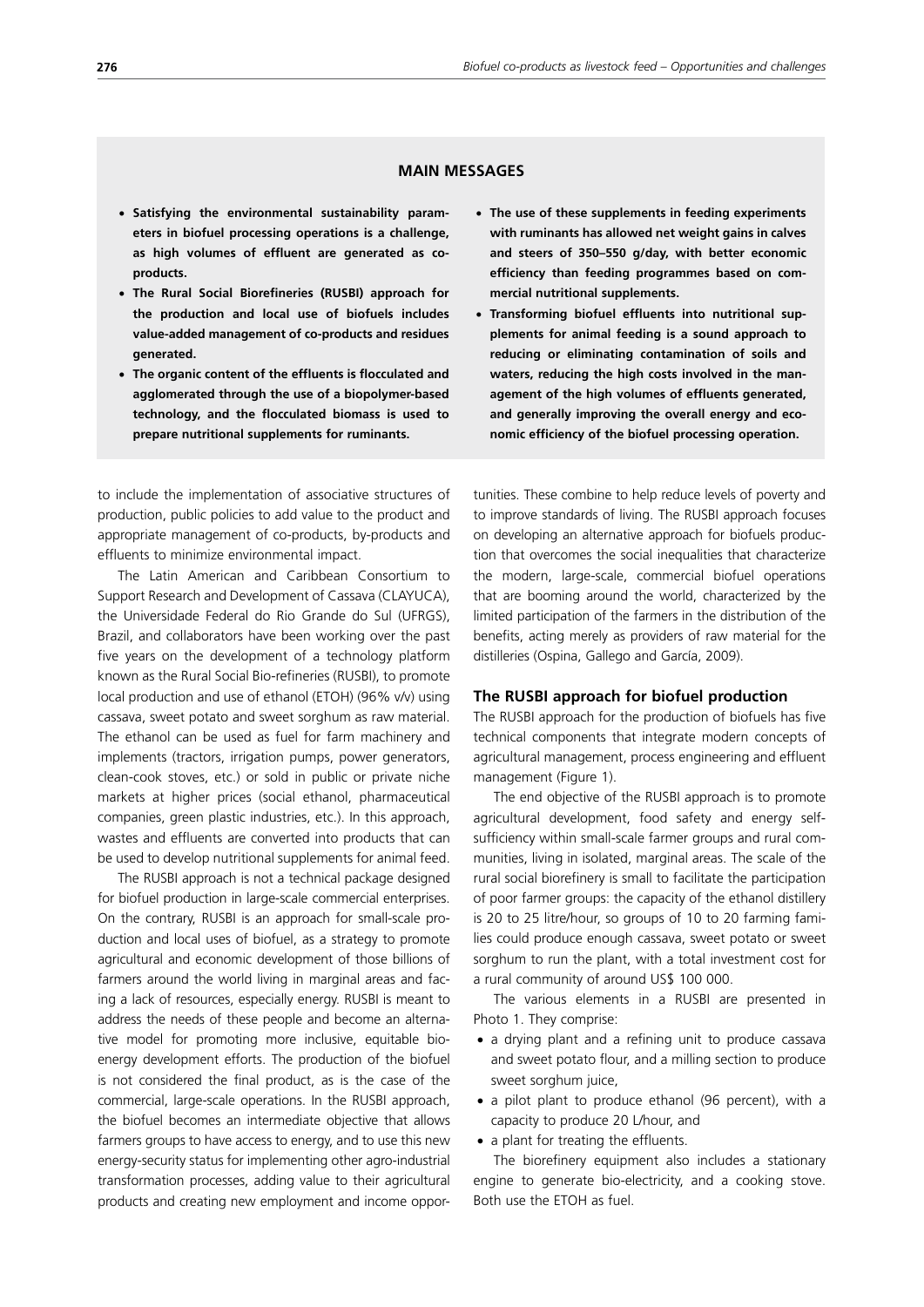



*a) Cassava or sweet potato flour milling and refining plant b) Ethanol processing plant c) Effluents treatment plant*

#### **Photo 1**

*Equipment included in a typical Rural Social Biorefinery (RUSBI)*

The process for production of the ETOH in the RUSBI approach is shown in Figure 2 When the feedstock is cassava, biofuel can be obtained from cassava flour or from cassava roots. When cassava flour is used, the roots are first processed into refined flour, which is then converted into a slurry or liquid biomass by adding water.

Incubation conditions (pH and temperature) are adjusted to prepare for the hydrolysis and fermentation steps. The operating conditions include: pH of fermentation medium 4.5, adjusted with hydrochloric acid (30 percent m/m); substrate concentration 30 percent; fermentation time 72 hours; with 0.23 percent urea, 0.5 percent enzyme and 0.33 percent yeast. The fermented must is then passed through the distillation columns to obtain the ETOH, with the vinasse as the co-product.

When fresh cassava roots are used, the roots are grated into a pulp with very fine particle size to facilitate the hydrolysis and fermentation stages. In this method, less water is required for the process but the fermented biomass requires a filtering step to reduce the high fibre content prior to the distillation step. One important difference in the process when cassava flour is used instead of fresh cassava roots is that two co-products are generated during the milling and refining processes, which can be used in animal feed, helping to offset the additional cost of processing the cassava roots into flour.

Hydrolysis is one of the most important phases of the process, converting starches into fermentable sugars, which are then metabolized by yeast during fermentation, producing bio-ethanol. The enzymatic hydrolysis or saccharification is catalysed by enzymes whose function is to break down large starch molecules to produce units of glucose. For hydrolysis of starches, two methods can be used: liquefaction, saccharification and conventional fermentation (LSF); or simultaneous hydrolysis and fermentation (SHF).

The LSF method consists of the starch being first liquefied, then converted into glucose (saccharification), and finally fermented using a yeast (*Saccharomyces cerevisiae*). The thermostable enzymes used in the liquefaction and saccharification steps are, respectively, alpha-amylase and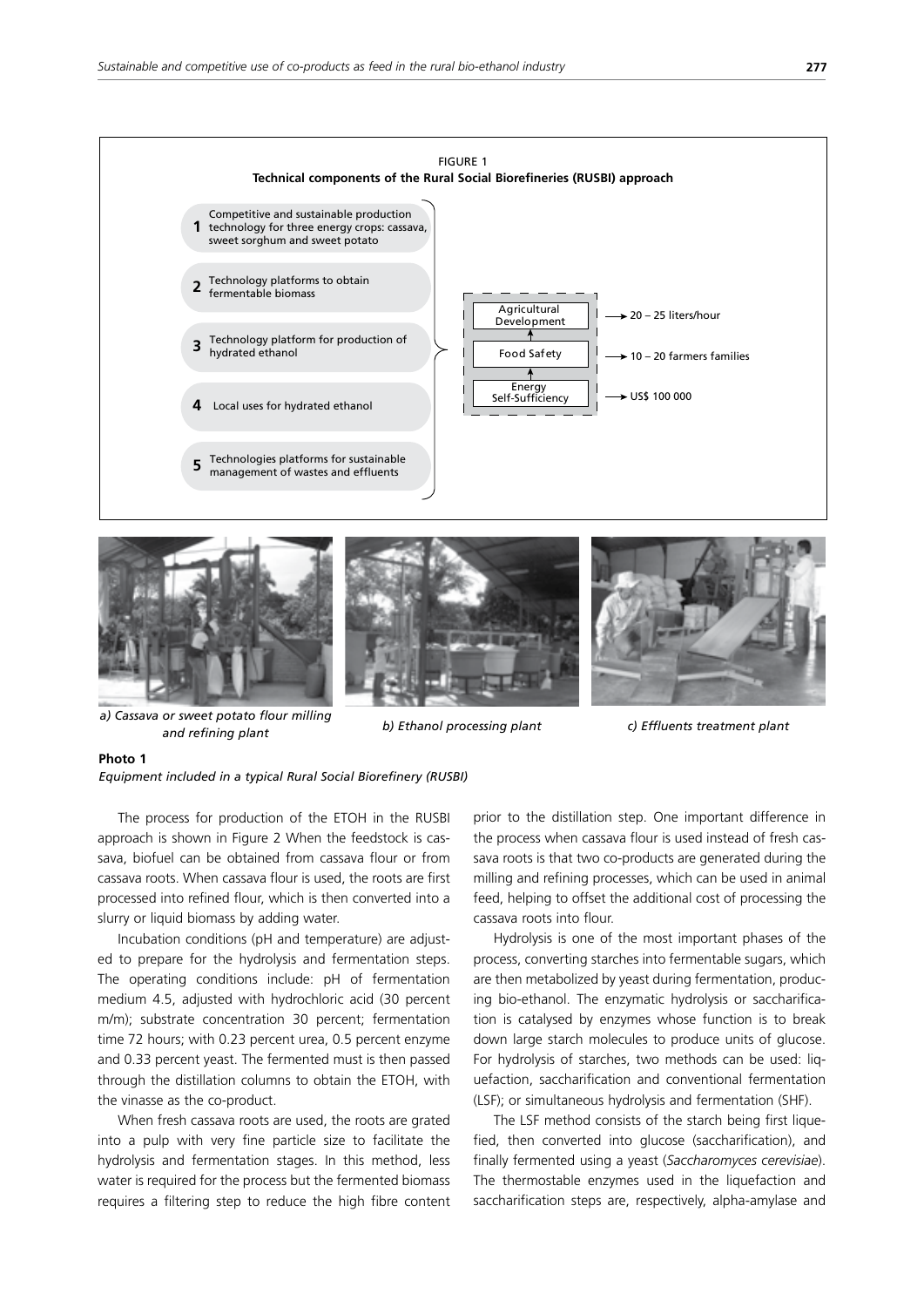

TABLE 1

**Operating conditions in the early stages of hydrolysis and fermentation of the conventional process (LSF) for biofuel production**

| <b>Parameter</b> | Liquefaction | <b>Saccharification</b> | <b>Fermentation</b> |
|------------------|--------------|-------------------------|---------------------|
| T (°C)           | $82 - 86$    | 65-70                   | 32                  |
| pН               | $5.7 - 6.0$  | 4.3                     | 4.5                 |

*Source*: Genencor International web site (www.genencor.com)

gluco-amylase. Operating conditions conventionally used for this method are given in Table 1.

In the SHF method, a mixture of enzymes is used to carry out the saccharification of starch without the liquefaction stage. In this method, special enzymes are used (StarGen™), that are able to perform the hydrolysis stage at room temperature, and allow the combination of the saccharification and fermentation stages in one single step, because they work under the same conditions of temperature and pH as the yeast (*Saccharomyces cerevisiae*). The operating conditions for this method are given in Table 2.

The RUSBI approach to producing bio-ethanol is based on the SHF method, seeking to reduce processing time, power consumption and installation costs, since it does not need installation of a heat exchanger. After the SHF step is finished, a fermented mash is obtained. To separate the ethanol from this mash, a distillation stage is required, in which the ethanol evaporates at 78 °C. The ethanol

#### TARI F<sub>2</sub>

**Operating conditions of the simultaneous hydrolysis, fermentation and sacharification process (SHF) for biofuel production**

| <b>Parameter</b> | <b>Hydrolysis (Liquefaction +</b><br>Saccharification) | Fermentation |
|------------------|--------------------------------------------------------|--------------|
| T (°C)           | $30 - 33$                                              | $30 - 33$    |
| pН               | $4.0 - 4.5$                                            | 4.5          |

*Source*: Genencor International Web site (www.genencor.com)

vapours are captured and condensed, yielding ETOH and leaving the vinasse (Ospina *et al*., in press).

## **BIO-ETHANOL PRODUCTION TRIALS WITH THE RUSBI APPROACH**

The work conducted by CLAYUCA with the RUSBI model for production of biofuel has focused on the optimization of the enzymatic hydrolysis of starch in cassava (Cajamarca, 2009), and on estimation of the efficiency in the production of bio-ethanol from cassava flour, by calculating the mass and energy balances in the process (Martínez, 2009). Some of the tests conducted with cassava flour and cassava roots for the production of ETOH using the SHF method at room temperature are presented in Table 3.

## **Management of the vinasse co-product resulting from the bio-ethanol production process**

The operation of a biofuel production process, such as ETOH from cassava, generates a large quantity of effluent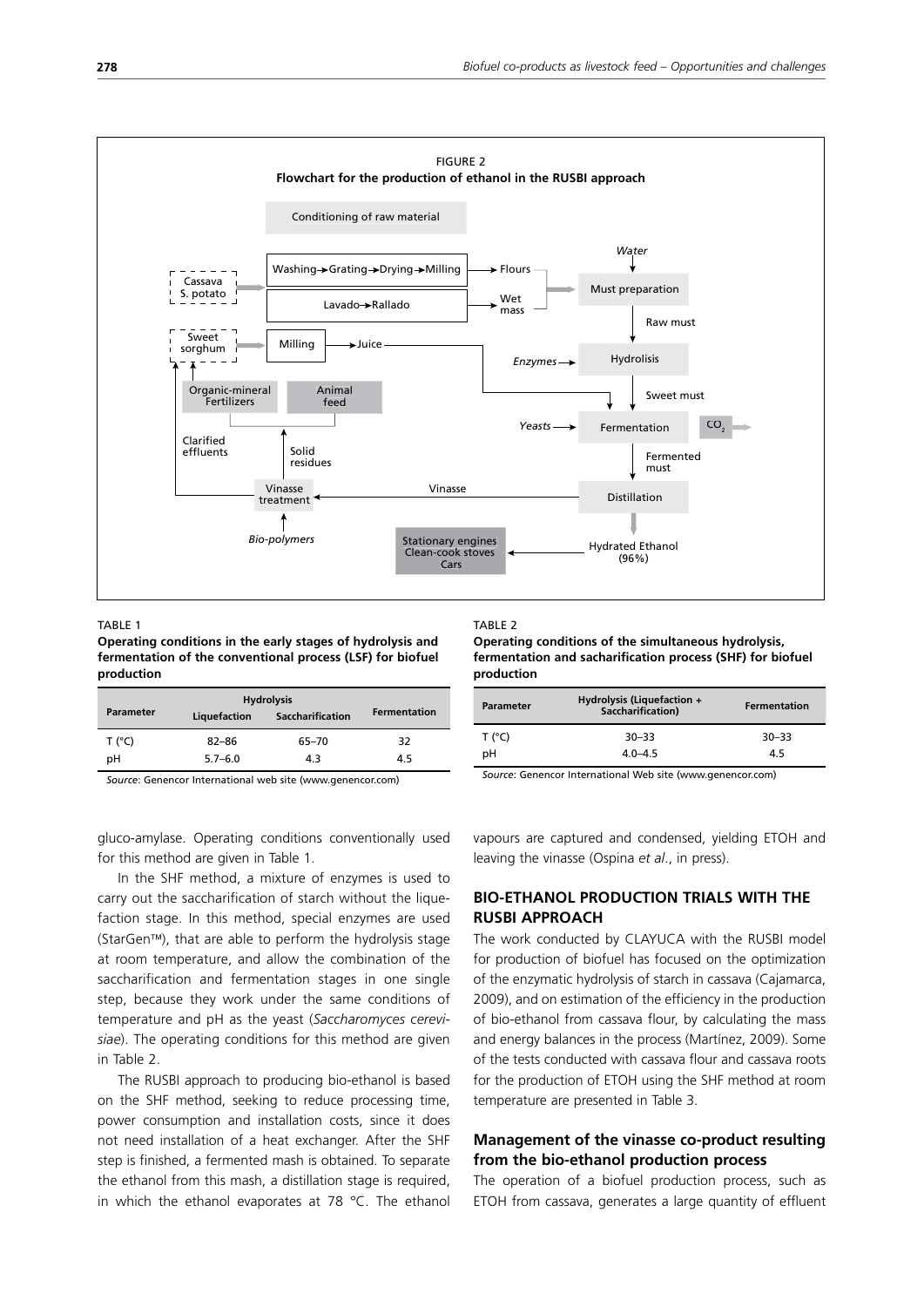#### TABLE 3 **Production of ethanol from cassava roots and cassava flour in a CLAYUCA RUSBI pilot plant**

|                                                  | Cassava<br>flour | Fresh cassava<br>roots |
|--------------------------------------------------|------------------|------------------------|
| <b>Raw material</b>                              |                  |                        |
| Cassava refined flour (kg)                       | 120              | 300                    |
| Enzymes (Stargen) (kg)                           | 0.600            | 0.380                  |
| Yeast (Ethanol red) (kg)                         | 0.400            | 0.500                  |
| Urea (kg)                                        | 0.300            | 0.300                  |
| Water (kg)                                       | 400              | 450                    |
| <b>Products generated</b>                        |                  |                        |
| Ethanol 96% v/v (Litre)                          | 44.7             | 48                     |
| Vinasse (Litre)                                  | 630              | 801                    |
| Quantitative analysis                            |                  |                        |
| Yield (L ethanol/t cassava flour)                | 372.5            |                        |
| Yield (L ethanol/t cassava root)                 |                  | 160                    |
| Yield (L ethanol/ha) <sup>(1)</sup>              | 2660             | 4000                   |
| Ethanol production efficiency <sup>(2)</sup> (%) | 61               | 89                     |
| Ratio of vinasse to ethanol (v/v)                | 14.1             | 16.7                   |

*Notes*: (1) Average cassava yield = 25 t/ha. (2) Production/theoretical conversion.

as a by-product of the process. This effluent, known as vinasse, is produced in large volumes and needs to be managed properly in view of its potential environmental effects and energy costs parameters. The vinasse has the form of a dark organic liquid, with very low pH (3.5 to 4.3), and is the result of the fermentation of carbohydrates (sugar cane and sweet sorghum juices, cassava and sweet potato slurry) and subsequent distillation of the fermented mash. The vinasse contains a high percentage of organic matter (organic acids and dead yeast), minerals (mainly potassium, calcium, magnesium and sulphur) and non-fermentable constituents of the raw material (Patino *et al*., 2007).

On average, for every litre of ethanol obtained, between 10 and 15 litre of liquid effluent are generated, depending on the feedstock used, the time of harvest, the grinding process, the fermentation and distillation technology, the soil type and fertility level, and other parameters (Mutton, Rosetto and Mutton, 2010.). In a CLAYUCA biorefinery, the ethanol production from cassava had a ratio of vinasse to ethanol equivalent to 14:1 (Del Ré *et al.,* 2010).

Vinasse has historically been used as a fertilizer, with Brazil being the pioneer in the development of fertirrigation systems using sugar cane vinasse. The use of the vinasse has improved sugar cane productivity in Brazil (Penatti, 2007) through chemical (Leal *et al.,* 1983), biological (Matiazzo and da Gloria, 1985) and soil physical benefits (Gloria and Orlando Filho, 1983), as well as reduced fertilization costs. However, the excessive and continuous application of vinasse in agricultural soils can create serious problems in terms of cane quality (Silva, Pozzi de Castro and Magro, 1976) and water source contamination (Gloeden *et al.,* 1990).

The use of vinasse in fertirrigation takes two general forms. The first is to use the vinasse directly after leaving it to cool, as the temperature at which the product leaves the distillation process is above 70 °C. After cooling, and with the addition of minerals (N, P), the vinasse is used to directly irrigate the fields.

The second method is to reduce the water content to facilitate its incorporation or mixing with other raw materials. This can be accomplished by physical processes, such as sedimentation in ponds (this can take between 48 and 72 hours). Alternatively, chemicals can be added, such as polymers that accelerate the process of flocculation and coagulation, precipitating the solids in the vinasse more rapidly. The polymers are diluted to 1 part per thousand and added to the vinasse, which results in a rapid clarification response (Orts *et al.*, 2007).

In addition to use as fertilizer, the vinasse can also be concentrated by evaporation or drying and used in the preparation of animal feed products (Albers, 2007) or in the production of fertilizers (Barbosa *et al*., 2006). However, this alternative has limitations due to the high energy cost of the concentration process. An alternative use of the vinasse is the production of biogas (methane) through anaerobic fermentation by methanogenic bacteria, which also reduces the environmental impact of the vinasse by reducing its biological oxygen demand (BOD) and chemical oxygen demand (COD) (Peres, 2007; Zhang *et al.,* 2010). The vinasse has also been used for single-cell protein production in aerobic fermentation systems (Murakami *et al*., 1993; Diaz, Maria Gualtieri and Semprun, 2003; Cazetta and Celligoi, 2006). Another alternative for the management of the vinasse is the production of compost for use as fertilizer. This latest technology, despite its potential as an environmentally friendly process, requires high investments in area, capital and time for its operation.

## **TRANSFORMATION OF CO-PRODUCTS, BY-PRODUCTS AND EFFLUENTS INTO NUTRITIONAL SUPPLEMENTS FOR ANIMAL FEEDING**

In bio-ethanol production with the RUSBI approach, vinasse treatment is done using electrically charged chemicals known as biopolymers, which are made from starch and have been used to ensure the slow release of minerals contained in fertilizers, to reduce erosion, to increase the penetration of water in the soil and to produce fertilizercoated seeds. When the biopolymers are introduced into solutions that have basic pH and with high loads of ionic solids, flocculation and coagulation of the organic load occurs. Once the organic matter contained in the vinasse is flocculated, coagulated and removed, the clarified water can be used for other purposes in the biorefinery (irrigation, washing, cleaning, etc.). Figures 3 and 4 present the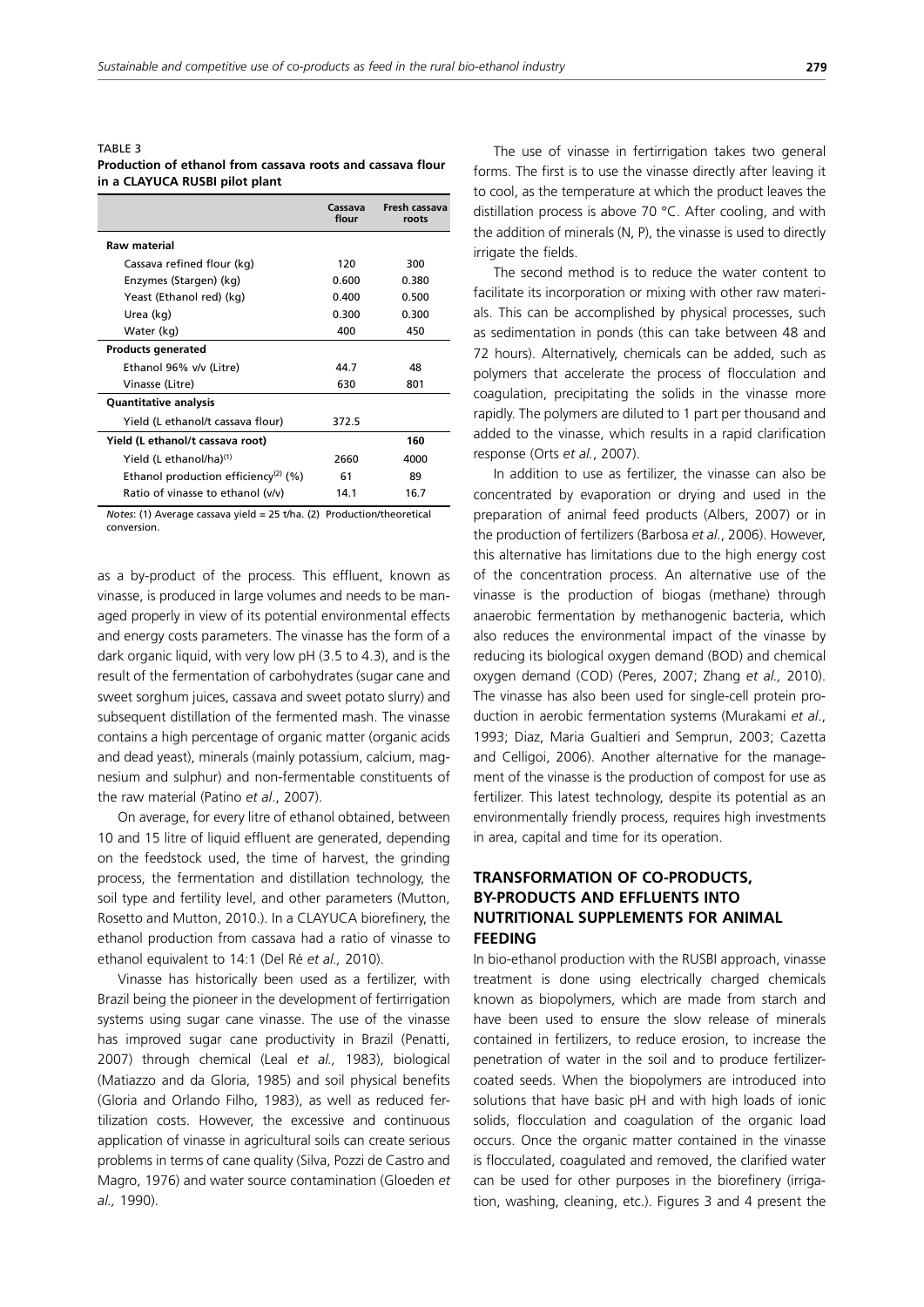

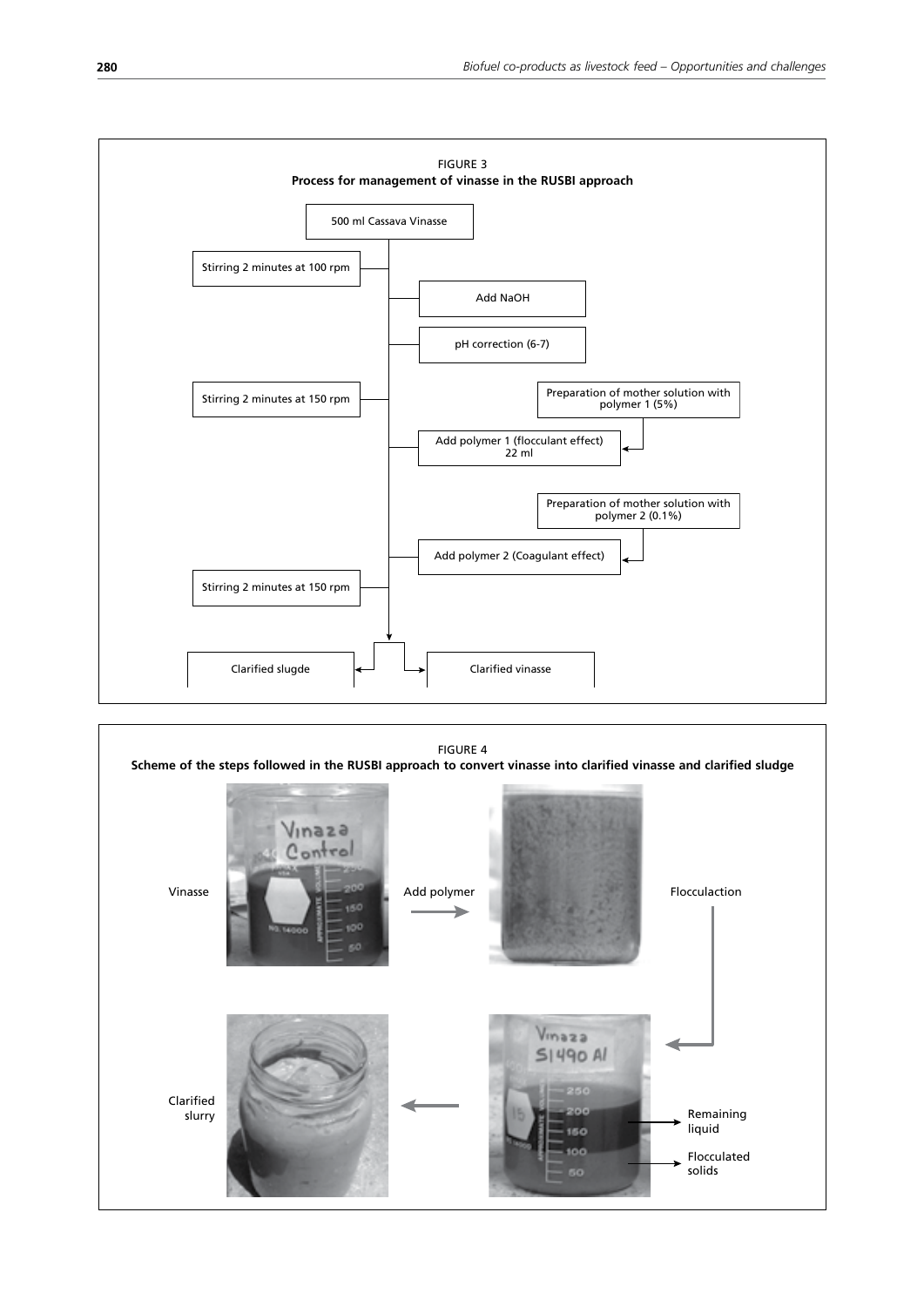flocculation and coagulation processes, which result in two products, vinasse and clarified sludge. Table 4 shows the bromatological composition of four types of vinasse. Table 5 presents the minerals and nutrient content of pure vinasse, clarified vinasse and clarified sludge, from sugar cane biofuel processing.

CLAYUCA-CIAT, in partnership with Soil Net (Soil Net LLC, Polymers Solutions, a private company in the United States) and Universidade Federal do Rio Grande do Sul, Porto Alegre (UFRGS; a Brazilian University), has developed new potential solutions and alternatives for sustainable, competitive management of the effluents generated in biofuel distilleries. One of these alternatives is protein and energy supplementation for ruminants by mixing the vinasse with cassava products (roots and foliage). The nutritional supplements developed with vinasse have been oriented principally to feed ruminants. The composition and characteristics of products can be adjusted to suit the age and type of animal to be fed.

The organic matter contained in the flocculated sludge is mixed with other products and co-products obtained during the process, such as cassava and sweet potato leaves and stems, and sweet sorghum bagasse. Other components that are included are urea, minerals and additives. The formulation of the nutritional supplement is scientifically designed with the help of a computer program to obtain a final product that is competitive, nutritionally balanced and highly efficient in the feeding of ruminants. Photo 2 presents the different steps required to prepare the nutritional supplement.

Organic matter removed from vinasse, together with products and co-products from biofuel processing (cassava and sweet potato leaf and stalks; sweet sorghum and sugar cane bagasse) and other ingredients such us urea, minerals and additives, are combined to provide a balanced protein, mineral and energy supplement for ruminants (Patino *et al.,* 2007; Martin, 2009). The supplements can be presented in different forms, depending on the animal feeding programme: multinutritional blocks, pellets or meal (Photo 3).

In the preparation of the multinutritional blocks, the ingredients (bagasse, molasses, vinasse, urea, sodium

| . . |  |
|-----|--|
|     |  |

|                            |  | Chemical composition and <i>in vitro</i> dry matter digestibility (IVDMD) of four types of vinasse (all values are percentages |
|----------------------------|--|--------------------------------------------------------------------------------------------------------------------------------|
| except for trace minerals) |  |                                                                                                                                |

|                                   | <b>Vinasse source</b> |            |              |               |  |  |  |  |
|-----------------------------------|-----------------------|------------|--------------|---------------|--|--|--|--|
| <b>Nutriment/Parameter</b>        | Cassava               | Sugar cane | Sweet potato | Sweet sorghum |  |  |  |  |
| Dry matter                        | 8.5                   | 13.0       | 2.6          | 3.4           |  |  |  |  |
| Organic matter                    | 93.5                  |            | 92.8         | 90.8          |  |  |  |  |
| Crude protein                     | 11.6                  | 2.0        | 12.5         | 7.2           |  |  |  |  |
| Starch                            | 0.7                   |            |              |               |  |  |  |  |
| Ether extract                     | 4.9                   | 0.4        | 22.3         | 0.8           |  |  |  |  |
| Crude fibre                       | 60.4                  |            | 27.0         |               |  |  |  |  |
| <b>IVDMD</b>                      | 64.7                  |            |              |               |  |  |  |  |
| Ash                               | 5.2                   | 32.3       | 7.2          | 9.2           |  |  |  |  |
| <b>Total Digestible Nutrients</b> | -                     |            | 74.5         | 77.8          |  |  |  |  |
| P                                 | 1.42                  | 0.45       | 0.39         |               |  |  |  |  |
| Ca                                | 5.38                  | 1.04       | 0.50         |               |  |  |  |  |
| K.                                | 1.49                  | 2.08       | 1.9          |               |  |  |  |  |
| Mg                                | 0.40                  | 0.24       | 0.63         |               |  |  |  |  |
| S.                                | 0.48                  | 0.30       | 0.18         |               |  |  |  |  |
| Na                                | 0.34                  | -          | 0.31         |               |  |  |  |  |
| Zn (ppm)                          | 40                    |            | 44           |               |  |  |  |  |
| B (ppm)                           | 16                    |            | 10           |               |  |  |  |  |
| Mn (ppm)                          | 104.5                 |            | 58           |               |  |  |  |  |
| Fe (ppm)                          | 3305                  | 86         | 584          |               |  |  |  |  |
| Cu (ppm)                          | 14                    | 1          | 17           |               |  |  |  |  |
| Al (ppm)                          | 3121                  |            |              |               |  |  |  |  |

*Sources*: CLAYUCA, 2008

#### TABLE 5

**Nutritional content of the products obtained in clarification of sugar cane vinasse**

|                              | P total | K total | Ca total | Mg total |      | Fe   | Cu   | Na      | Zn   | Crude protein | <b>OM</b> |
|------------------------------|---------|---------|----------|----------|------|------|------|---------|------|---------------|-----------|
| Product                      |         |         | (%)      |          |      |      |      | (mg/kg) |      | $(\%)$        |           |
| Sugar cane vinasse           | 2.97    | 10.24   | 0.88     | 1.14     | 1.23 | 986  | 6.0  | 3.066   | 54.0 | 7.0           | 56.8      |
| Clarified sugar cane vinasse | 0.00    | .06     | 0.48     | 0.12     | 0.14 | 32.0 | 0.0  | 366.0   | 3.0  | 0.8           | 6.8       |
| Sugar cane clarified sludge  | 2.75    | 2.99    | 14.26    | 0.20     | 9.30 | 525  | 47.0 | 467.0   | 19.0 | 5.2           | 27.5      |

*Note*: OM = organic matter. *Source:* CLAYUCA, 2007.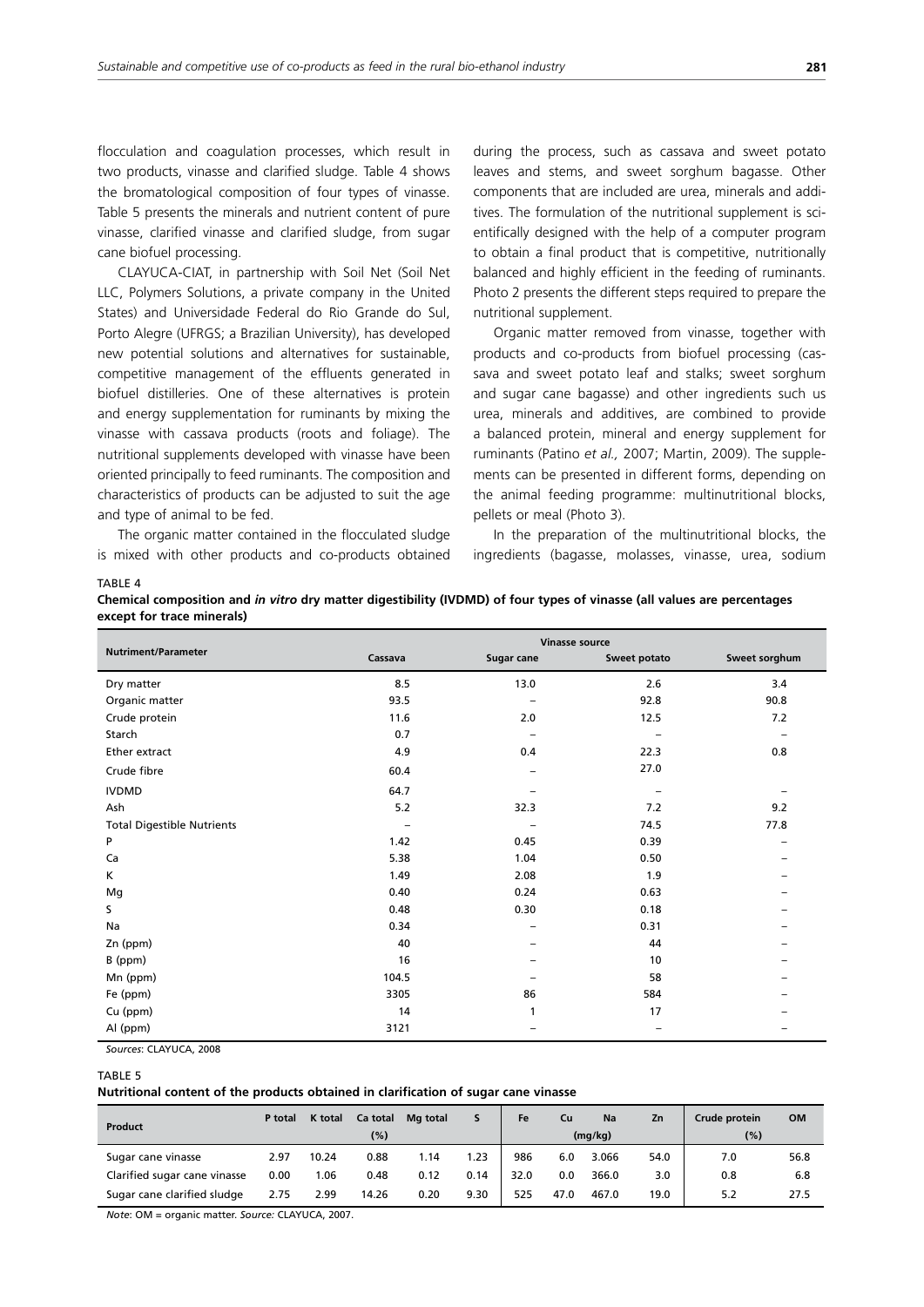

**Step 1.** Raw material preparation



**Step 3.** Pressing





**Step 2.** Mixing ingredients





**Step 4.** Drying 8-15 days

bentonite and minerals) are first weighed and mixed in a horizontal mixer. The order of introduction of ingredients is defined to avoid losses of molasses by adhesion to the walls of the mixer and to enhance chemical reactions and heat generation, thus ensuring that the mix is in a form suitable for the block compaction operation. First the bagasse, minerals and sodium bentonite are mixed. Then a solution of urea, diluted in the vinasse and molasses, is incorporated in the mix. Finally, the calcium oxide is incorporated. The mixture is agitated for 15 minutes until homogenous. The blocks are formed by pressing 18 kg of the mixture in a steel mould under compaction pressure of 2000 kg/cm<sup>2</sup> for 5 minutes. Finally, the blocks are removed from the mould and placed in a shaded area to dry for one week. For transportation and commercialization, the blocks are packed in cardboard boxes.

In the preparation of supplements specifically for cattle feeding, co-products from sugar cane-based ethanol can be included at between 50 and 80 percent. Tables 6 and 7 present the components and nutritional composition of two products for ruminants: a multinutritional block and a mineral salt block, made with co-products from sugar cane-based biofuel processing, using the RUSBI process. Table 8 presents the bromatological composition of the two

| Photo 2                                       |
|-----------------------------------------------|
| Outline of the steps followed to prepare the  |
| nutritional supplements in the RUSBI approach |

| TABLE 6 |                                                           |  |  |
|---------|-----------------------------------------------------------|--|--|
|         | General characteristics of a block nutritional supplement |  |  |

| <b>Raw material</b> | <b>Inclusion level</b><br>(%) | <b>Nutritional composition</b><br>(%) |      |  |
|---------------------|-------------------------------|---------------------------------------|------|--|
| Pre-digest bagasse  | 25.10                         | Crude protein                         | 24.0 |  |
| Vinasse sludge      | 36.82                         | NPN (max.)                            | 3.9  |  |
| Fly ash             | 4.32                          | TDN                                   | 33.0 |  |
| Molasses            | 9.89                          | Ca                                    | 2.21 |  |
| Other ingredients   | 23.87                         | P                                     | 1.00 |  |
| Total               | 100.00                        | S                                     | 0.36 |  |

*Notes*: Other ingredients comprise urea, NaCl, flowers of sulphur, dicalcium phosphate, calcium oxide, sodium bentonite, micromineral premix. NPN = Non-protein nitrogen; TDN = Total digestible nutrients. *Source:* CLAYUCA, 2009

nutritional supplements (energy and protein), prepared as blocks with salt.

As indicated in Table 8, the two nutritional supplements have TDN equivalence, but they differ in the percentage of protein. Both the blocks and the meals are recommended for use in situations in which the available pastures have protein contents below 6 percent and where the TDN:CP ratio exceeds 8. Also, the energy supplements are recommended with better quality pastures, with protein content over 8 percent. All the nutritional supplements were formulated to obtain a balance of 10 to 11 percent between con-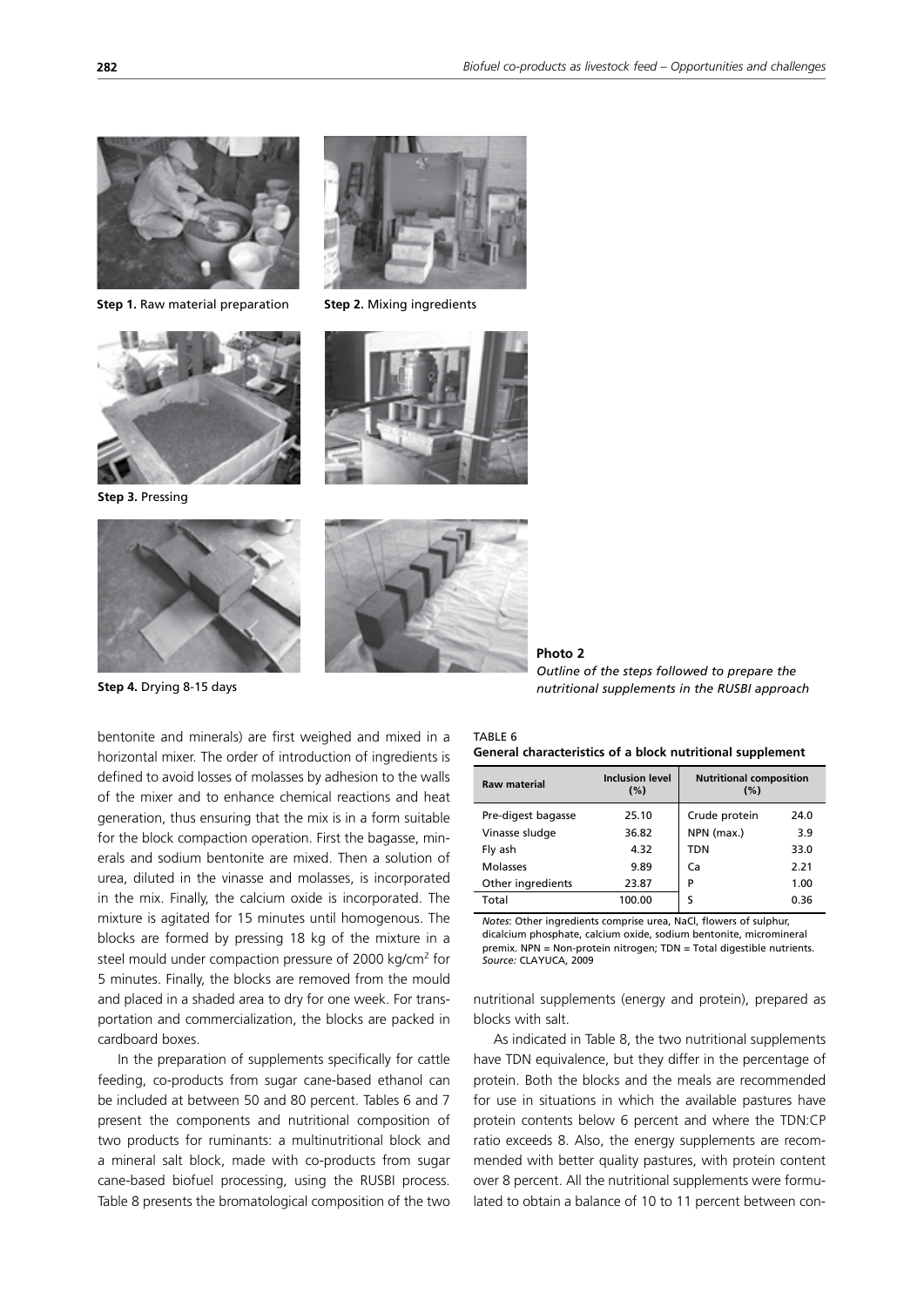

#### **Photo 3**  *Different forms of nutritional supplement and standard packaging*

#### TABLE 7

**General characteristics of a nutritional supplement in meal form**

| <b>Raw material</b>   | <b>Inclusion level</b><br>(%) | <b>Nutritional composition (%)</b> |      |  |
|-----------------------|-------------------------------|------------------------------------|------|--|
| Pre-digest bagasse    | 24.45                         | Crude protein                      | 24.0 |  |
| Clarifications sludge | 35.86                         | NPN (max.)                         | 0.9  |  |
| Filter cake           | 4.63                          | <b>TDN</b>                         | 34.0 |  |
| Molasses B            | 9.90                          | Ca                                 | 2.21 |  |
| Other Ingredients     | 25.16                         | P                                  | 1.00 |  |
| Total                 | 100.00                        | ς                                  | 0.36 |  |

*Notes*: Other ingredients comprise NaCl, flowers of sulphur, dicalcium phosphate, sodium bentonite, urea, mineral premix. NPN = Non-protein nitrogen; TDN = Total digestible nutrients.

*Source*: CLAYUCA, 2009

sumption of degradable protein in the rumen and energy consumption (TDN), in animals grazing pastures of low to medium quality. At least 25 percent of the total nitrogen in the nutritional supplement is from true protein and the rest is non-protein nitrogen.

The multinutritional blocks based on co-products and effluents from ethanol production are very attractive in the market because they have good palatability and good levels of protein and energy (i.e. TDN) (Loaiza, 2008; Torres, 2010). The microbiological quality of the nutritional supple-

#### TABLE 8

**Bromatological composition of two nutritional supplements (energy and protein), elaborated as blocks and meals, using vinasse and other products and co-products from sugar cane-based biofuel processing**

| <b>Nutrients</b>                        | Protein<br>supplement |      | <b>Energy</b><br>supplement |      |  |
|-----------------------------------------|-----------------------|------|-----------------------------|------|--|
|                                         | <b>Block</b>          | Meal | <b>Block</b>                | Meal |  |
| Dry matter (%)                          | 78.0                  | 93.4 | 79.0                        | 94.2 |  |
| Organic matter (%)                      | 67.6                  | 59.4 | 67.7                        | 65.0 |  |
| Crude protein (%)                       | 33.1                  | 39.5 | 9.6                         | 17.2 |  |
| Fat                                     | 0.8                   | 2.2  | 1.3                         | 1.6  |  |
| <b>Total Digestible Nutrients (TDN)</b> | 65.5                  | 64.3 | 69.9                        | 65.5 |  |

*Source*: Ruminants Nutrition Laboratory-LANUR. UFRGS, 2007. Pers. Comm.

ments developed by CLAYUCA was measured under differing storage conditions to check if they were meeting the quality standards and guidelines established by Colombian legislation (implemented through Instituto Colombiano Agropecuario – ICA). The products were stored according to the conditions recommended in the local standards for Good Manufacturing Practices for Food (BPFA), which require that after 40 days the nutritional supplements must retain their intrinsic characteristics and have good microbiological status.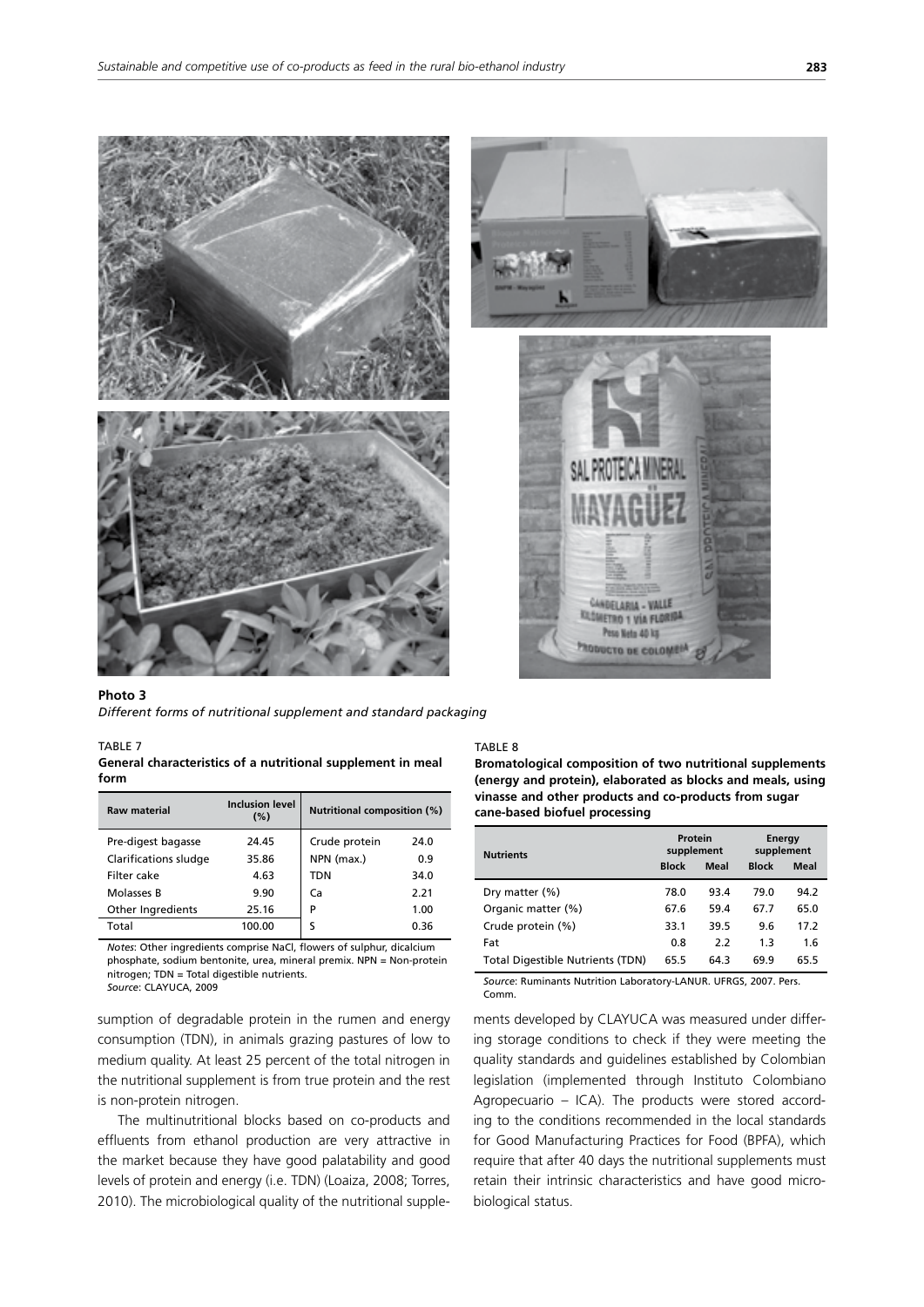#### TABLE 9

**Microbiological analysis of multinutritional blocks made with co-products and effluents from sugar cane-based ethanol production**

| <b>Analysis</b>                                     | <b>Nutritional block</b>   | <b>ICA Specification</b> |
|-----------------------------------------------------|----------------------------|--------------------------|
| Count of mesophile aerobic micro-organisms (CFU/ml) | $\overline{1} \times 10^6$ | Up to 1 000 000 CFU/g    |
| Count of fungi (CFU/mL)                             | < 10                       | Up to 100 000 CFU/g      |
| Count of yeast (CFU/mL)                             | $1 \times 10^{4}$          | Up to 100 000 CFU/g      |
| MPN of faecal coliforms per mL                      | Not detected               | Absence                  |
| Salmonella in 25 g                                  | Not detected               | Negative in 25 g         |

*Notes*: CFU = Colony Forming Units; MPN = most probable number. *Source*: ICA Microbiological Laboratory. Pers. Comm.



**Photo 4**  *Cattle eagerly consuming nutritional blocks made with co-products and effluents from sugar cane-based ethanol processing*

Table 9 shows the results of the microbiological analysis of multinutritional blocks made with co-products and effluents from sugar cane-based ethanol production. The microbiological count indicated absence of *Salmonella* and faecal coliforms over 40 days, as well as a constant low fungal count (<10) (Loaiza, 2008; Torres, 2010). Palatability tests of the nutritional supplements were also conducted by CLAYUCA, with positive responses from the animals in terms of consumption rates for the blocks and liveweight gain. These nutritional supplements are very attractive for the animals due to their high palatability (Torres, 2010), and also for their high levels of dry matter digestibility (Loaiza, 2008).

Another feature of the block preparation process for nutritional blocks is an increase in crude protein content as levels of vinasse increase in the formulation. This change is due to the presence of yeast residues in the vinasse, which enrich the nutritional value of the product (Loaiza, 2008). These positive features make the nutritional blocks a very attractive product, with great market potential in the animal feed sector. Photo 4 shows the acceptance of the product by the animals.

## **BIO-ECONOMIC ANIMAL FEEDING TRIALS WITH THE NUTRITIONAL SUPPLEMENTS**

The quality and efficacy of nutritional supplements made with co-products and effluents from sugar cane-based and cassava-based ethanol processing has been tested in bioeconomic animal feeding trials.

In a commercial test with calves with initial weight of less than 200 kg, a nutritional supplement was fed for 90 days to complement a *Pennisetum purpureum* grass basal diet*.* Average weight gains per animal per day of 0.602 kg were obtained, almost double the average weight gains (0.316 kg/animal/day) obtained by the animals before starting the supplementation. The short duration of this feeding trial does not allow firm conclusions to be made. The main objective of this experiment was to make a first evaluation regarding the acceptance of the block by the animals, and to have an initial estimate of the consumption potential. The animals in the study consumed the block from the first day of exposure, without any rejection related to the smell or taste of the product. The nutritional block retained its structure during the whole supplementation period.

Another trial aimed at assessing the consumption and weight gain of heifers on pasture, supplemented with protein supplements prepared from cassava root and leaf flour, and vinasse from sugar cane-based biofuel production (Gil *et al.,* 2007). The study included 20 replacement Holstein heifers, with an average initial weight of 168 kg, divided into two groups of 10 animals each. One group was used for evaluating the protein supplement based on cassava and vinasse, and the other to assess the use of a commercial supplement. The experiment lasted for 120 days (September to December). Four grazing plots planted with an African star grass (*Cynodon nlemfluensis*), with an average area of 5518.5  $m^2$  for each plot, were used in the rotation of the animals (each group used two pastures). The forage dry matter on offer was on average 2320.5 kg DM for each grazing plot, equivalent to 4204.9 kg DM/ha. The trial was conducted at a site near Palmira, Valle, Colombia.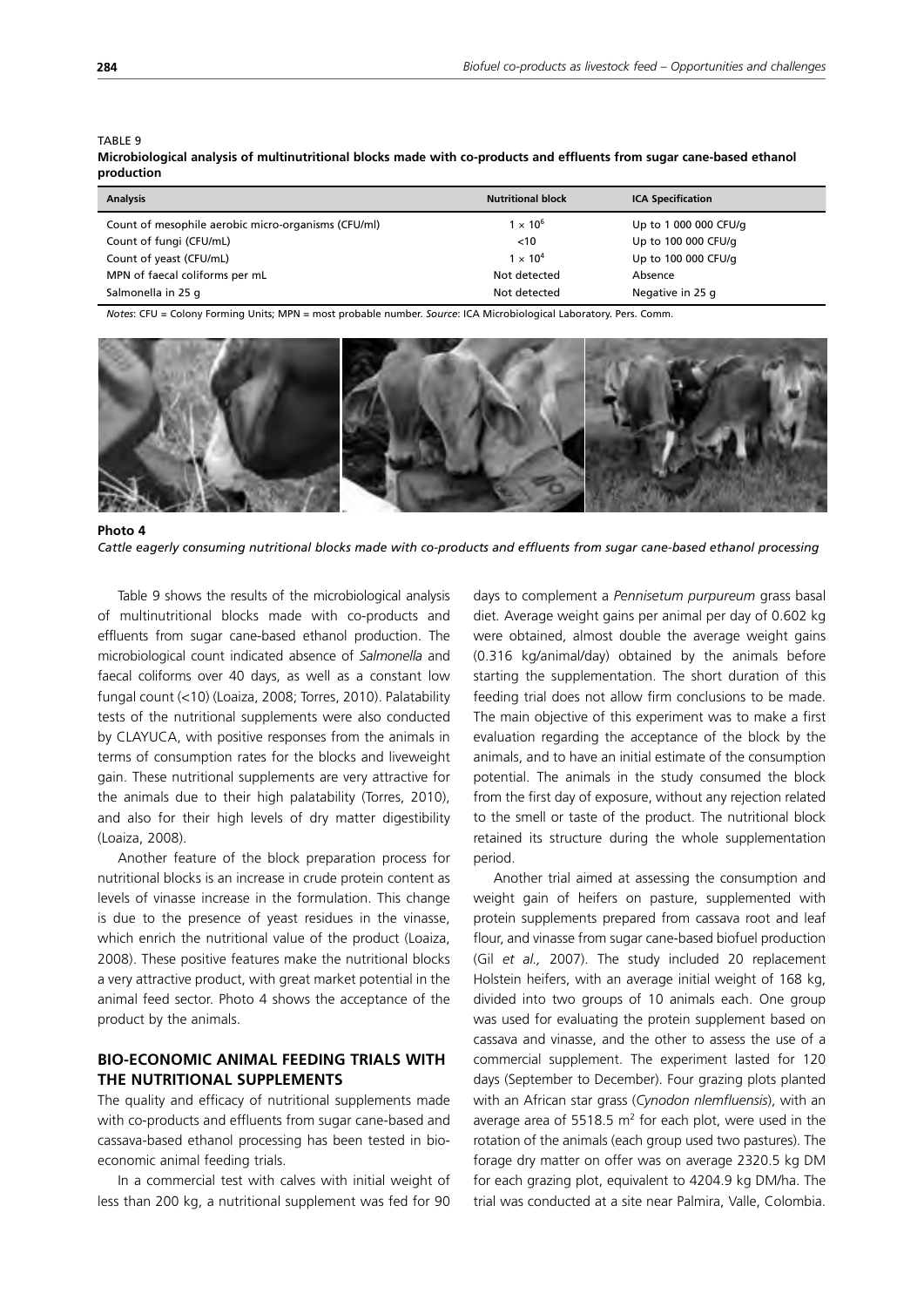Animals were distributed randomly into two groups: the first group received 1.5 kg/day/animal of a commercial concentrate (18 percent protein and 67 percent TDN), and the second group received 1.0 kg/day/animal of supplement based on cassava and vinasse (21 percent protein and 56 percent TDN). The group receiving the vinasse-based supplement was given a period of 10 days to accustomize to the product. Weighing was conducted every 21 days and supplement consumption assessed, taking into account the daily supply of supplement. The commercial supplement and the supplement based on cassava were weighed in the morning. In the afternoon, the feeders were reviewed to collect and weigh the wastes or leftovers. In both cases, the consumption of supplements was complete. The assessment of the weight gains indicated that those animals that consumed the supplement of cassava and vinasse had better performance than the animals given the commercial product. Weight gains were on average 0.48 kg/day whereas the commercial concentrate gave weight gains averaging 0.36 kg/day (*P* <0.05). The slightly higher weight gain obtained by the animals consuming the cassava-based supplement could be explained by the higher protein content of the cassavabased supplement and the better ratio of nutrients (rumen degradable protein vs TDN).

Another trial was carried out in the Cauca River Valley, classified by Köppen as tropical climate. The experimental area consisted of 17 paddocks divided with electric fences, each approximately 0.25 ha, planted with an African star grass (*Cynodon plectostachyus*). Each paddock had an automatic water supply and a feeder for the nutritional supplement. Rotational paddock grazing was used, with about 2 days of occupation and 17 days of rest. The pastures were fertilized with 80 kg P<sub>2</sub>O<sub>5</sub>/ha/yr and 50 kg N/ha/yr. During the dry season, the pastures were uncompacted and irrigated. A total of 71 steers of undefined breed, aged approximately 24 months, and with an initial average live weight of 234 kg, were used. The treatments evaluated consisted of a conventional mineral supplement and a protein-mineral block supplement (Table 10).

Statistical analysis of the data obtained indicated that daily weight gains of animals consuming the nutritional blocks was 21 percent higher than the weight gains among the animals consuming the mineral supplement (*P* <0.05) (Table 11). The weight gains obtained indicate the potential of the nutritional supplements for use in animal feeding. The economic efficiency parameter was also positive. The average daily weight gain of animals consuming multinutritional blocks was 94 g/day higher than in the animals supplemented with mineral blocks to 6 percent. This improved efficiency represented a 17 percent increment on gross margin (US\$ 0.69 vs US\$ 0.59), making it an attractive option for cattle producers (Table 12). The

#### TABLE 10

**Composition of nutritional supplements offered to cattle**

| <b>Nutrient</b>                        | Conventional<br>mineral blocks<br>$(6%)^{(1)}$ | Multi-<br>nutritional<br>blocks |
|----------------------------------------|------------------------------------------------|---------------------------------|
| Crude protein (%)                      |                                                | 24                              |
| Non-protein nitrogen (NPN) (% max.)    |                                                | 3.85                            |
| Total Digestible Nutrient (TDN) (g/kg) |                                                | 330                             |
| Sodium chloride (%)                    | 38.52                                          | 19.62                           |
| Phosphorus (g/kg)                      | 60.0                                           | 10.04                           |
| Calcium (g/kg)                         | 120.0                                          | 22.12                           |
| Magnesium (g/kg)                       | 0.5                                            | 1.91                            |
| Sulphur (g/kg)                         | 6.0                                            | 3.60                            |
| Copper (ppm)                           | 2500                                           | 82                              |
| Zinc (ppm)                             | 8000                                           | 247                             |
| lodine (ppm)                           | 150                                            | 5.96                            |
| Cobalt (ppm)                           | 40                                             | 0.82                            |
| Selenium                               | 100                                            | 0.82                            |

*Notes*: Mineral block analysis data from www.somexnutricion.com. *Source:* CLAYUCA, 2009

#### TABLE 11

#### **Initial live weight, final live weight and average daily weight gain of grazing animals with nutritional supplementation**

|                     | <b>Treatments</b>             |                  |  |  |  |  |
|---------------------|-------------------------------|------------------|--|--|--|--|
| <b>Variables</b>    | <b>Multinutritional block</b> | Mineral block 6% |  |  |  |  |
| Initial weight (kg) | 231.5                         | 235.4            |  |  |  |  |
| Final weight (kg)   | 273.2                         | 269.8            |  |  |  |  |
| Weight gain (g/day) | 541 a                         | 447 h            |  |  |  |  |

*Notes*: a, b = different suffixes indicate a significant difference based on the Tukey Test (*P* <0.05). *Source*: CLAYUCA, 2009

#### TABLE 12

#### **Weight gains and economic benefits from grazing animals with nutritional supplementation**

| Parameter                              | Multi-<br>nutritional<br>block | <b>Mineral</b><br>block 6% |
|----------------------------------------|--------------------------------|----------------------------|
| Average initial weight (kg)            | 231.0                          | 235.0                      |
| Average final weight (kg)              | 273.2                          | 269.8                      |
| Average weight gain (kg)               | 42.20                          | 34.80                      |
| Duration of trial (days)               | 78                             | 78                         |
| Average daily weight gain (kg/day)     | 0.541                          | 0.446                      |
| Price live kg (US\$)                   | 1.47                           | 1.47                       |
| Price average daily weight gain (US\$) | 0.80                           | 0.66                       |
| Supplement consumed (kg/day)           | 0.177                          | 0.071                      |
| Nutritional supplement consumed (kg)   | 1046.6                         | 1565.02                    |
| Costs of nutritional supplement (US\$) | 0.10                           | 0.06                       |
| Gross margin (US\$)                    | 0.69                           | 0.59                       |
|                                        |                                |                            |

*Source*: CLAYUCA, 2009

objective of this experiment was to validate the option of developing a nutritional supplement that could give the animal not only minerals, but also protein and some energy. The question that this experiment was trying to answer was "Is it possible to have a complete nutritional supplement (minerals, energy, protein) that was competitive relative to the mineral supplements available in the market?"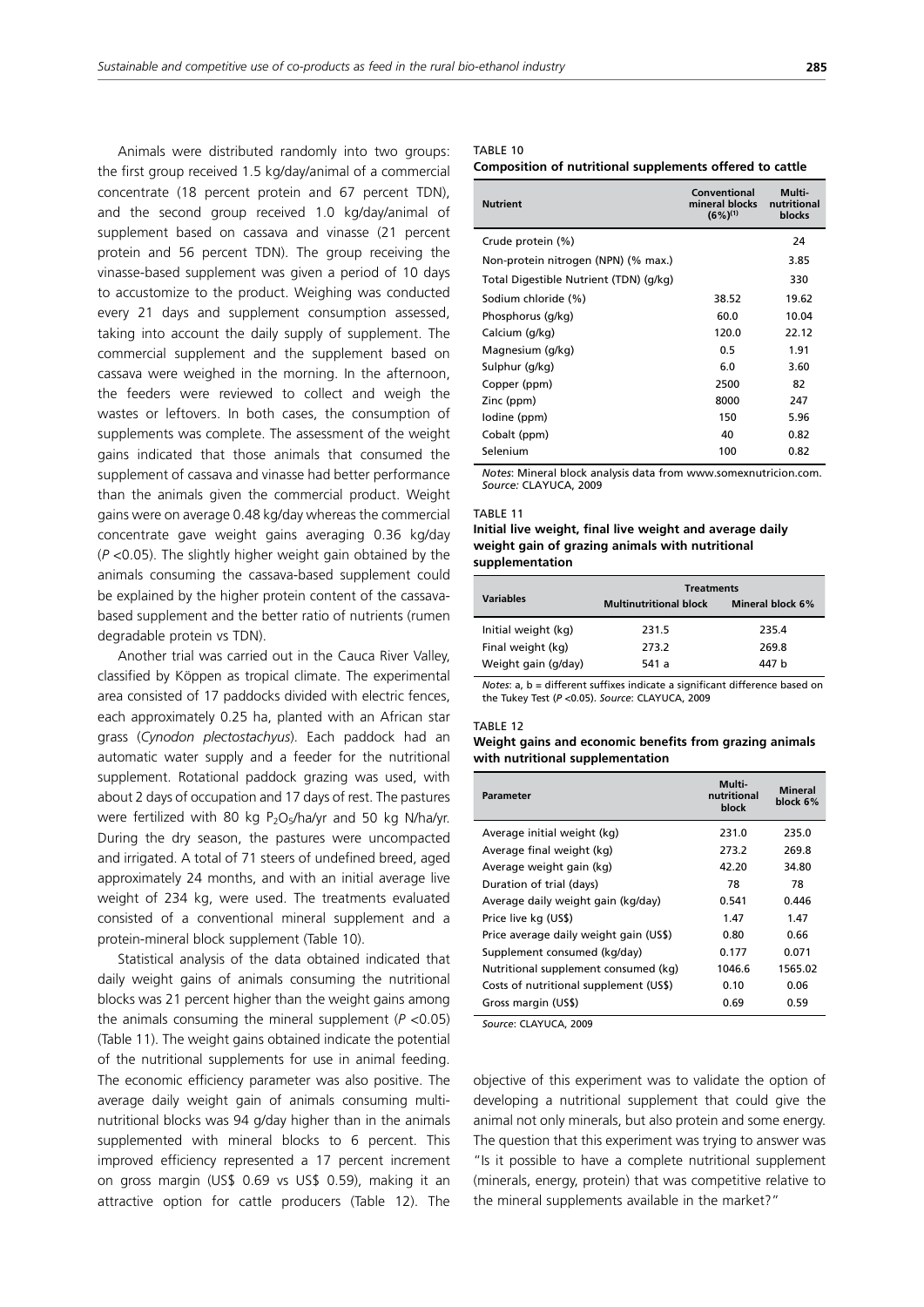## **ECONOMIC VIABILITY OF THE USE OF NUTRITIONAL SUPPLEMENTS IN ANIMAL FEEDING**

The economic viability of the use of nutritional supplements for animal feeding based on the by-products and co-products from sugar cane and cassava biofuel operations will depend on the cost of producing the nutritional supplements and their price competitiveness in relation to the price of similar products available in the commercial market. Table 13 presents the complete cost of producing a nutritional supplement (block) using the RUSBI approach.

In the Colombian cattle sector, the use of nutritional supplements is common, although the percentage of cattle growers that uses them is still limited. In some cases, the transportation costs to the areas with large cattle operations increases the final costs of the nutritional supplements. The products commercially available are presented in the form of blocks, with a weight of 25 kg each, usually including molasses and urea. As of August 2011, the cost of a multinutritional block was 28 000 Colombian pesos (US\$ 15.55). The unit cost of nutritional block is US\$ 0.622/ kg from the RUSBI process, while commercial blocks are 52 percent more expensive. This large margin implies tremendous market potential for these nutritional supplements in the animal feed sector.

The technical and economic feasibility of using by-products and co-products coming from a sugar cane- or cassava-based biofuel operation to produce supplements for animal feeding has been demonstrated. It is possible to use the nutritional supplements in animal feeding programmes, with good results in terms of both biological and economic

TABLE 13

**Production costs for a nutritional block, based on producing 100 nutritional blocks of 15 kg each**

| <b>Parameter</b>                                                                                                              | <b>Unit</b>     | Quantity | Unit cost (US\$) | Total cost (US\$) |
|-------------------------------------------------------------------------------------------------------------------------------|-----------------|----------|------------------|-------------------|
| Variable costs                                                                                                                |                 |          |                  |                   |
| <b>Bagasse</b>                                                                                                                | Kilogram        | 289.5    | 0.13             | 37.64             |
| Fly ash                                                                                                                       | Kilogram        | 300      | 0.016            | 4.80              |
| Clarified sludge                                                                                                              | Kilogram        | 375      | 0.05             | 18.75             |
| <b>Molasses</b>                                                                                                               | Kilogram        | 150      | 0.19             | 28.50             |
| By-products total cost                                                                                                        |                 | 1114.5   |                  | 89.69             |
| <b>Inputs</b>                                                                                                                 |                 |          |                  |                   |
| Urea                                                                                                                          | Kilogram        | 60       | 0.49             | 29.40             |
| Mineral salt                                                                                                                  | Kilogram        | 185.25   | 0.72             | 133.38            |
| Sulphur                                                                                                                       | Kilogram        | 3        | 2.10             | 6.30              |
| Polymer                                                                                                                       | Kilogram        | 2.25     | 7.30             | 16.43             |
| Calcium oxide                                                                                                                 | Kilogram        | 135      | 0.55             | 74.25             |
| Inputs total cost                                                                                                             |                 | 385.5    |                  | 259.76            |
| Total costs of raw material                                                                                                   |                 | 1.500.0  |                  | 349.45            |
| Other costs                                                                                                                   |                 |          |                  |                   |
| Electric power                                                                                                                | kwh             | 13.78    | 0.11             | 1.52              |
| Water                                                                                                                         | m <sup>3</sup>  | 6        | 0.75             | 4.50              |
| Qualified operator 1                                                                                                          | Hour            | 4.78     | 2.13             | 10.18             |
| Qualified operator 2                                                                                                          | Hour            | 4.78     | 4.27             | 20.41             |
| Total other costs                                                                                                             |                 |          |                  | 36.61             |
| Selling cost                                                                                                                  |                 |          |                  |                   |
| Packaging                                                                                                                     | 1 cardboard box | 100      | 0.06             | 6.00              |
| Transport                                                                                                                     | US\$/block      | 100      | 0.05             | 5.00              |
| Total cost of sales                                                                                                           |                 |          |                  | 11.00             |
| Total variable costs                                                                                                          |                 |          |                  | 397.05            |
| <b>Fixed costs</b>                                                                                                            |                 |          |                  |                   |
| Administration (5% of production cost)                                                                                        |                 |          |                  | 18.81             |
| Unforeseen (5% of production cost)                                                                                            |                 |          |                  | 18.81             |
| Maintenance (5% of production cost)                                                                                           |                 |          |                  | 18.81             |
| Total fixed costs                                                                                                             |                 |          |                  | 56.43             |
| Total production cost per 100 blocks of 15 $kg = 453.48$ .<br>Total production cost per kilogram of nutritional block = 0.302 |                 |          |                  |                   |

*Source*: CLAYUCA, 2009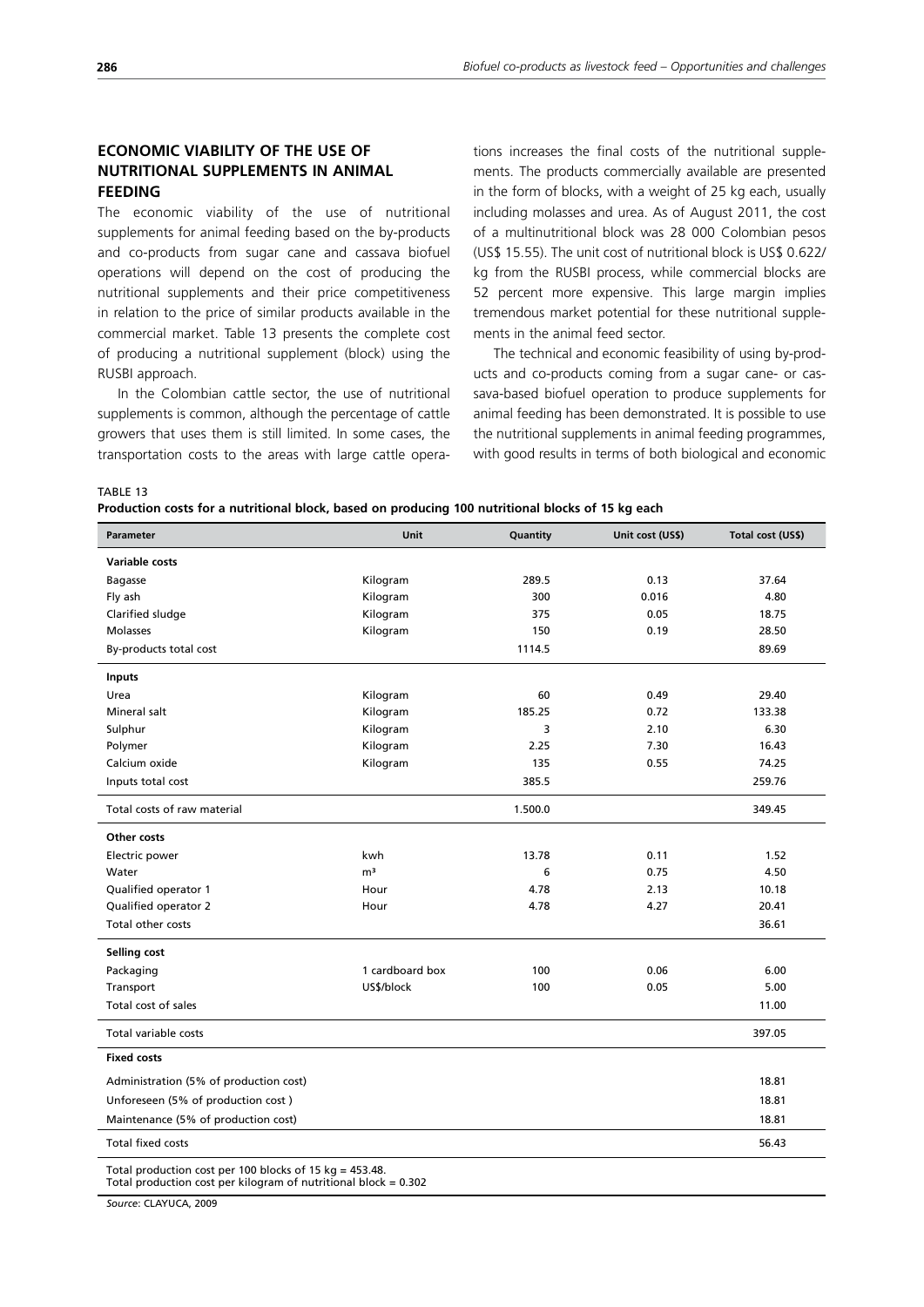efficiency. It is also feasible to establish market linkages with the animal production sector and to position the nutritional supplements based on their competitive production price in comparison with commercially available products. However, the work conducted by CLAYUCA and collaborating agencies, institutions and private sector companies has focused on a strategy designed to promote biofuel production and use by small-scale communities and farmer groups, i.e. the RUSBI approach. In this sense, the initial beneficiaries of the technology developed for the preparation and use of the nutritional supplements will be the commercial groups that are already operating the bio-ethanol distilleries, with large volumes of effluents that need to be managed with economic and environmental efficiency. The small-scale rural communities, cooperatives and farmer groups that the RUSBI approach is targeting will not be able to compete with the large-scale biofuels distilleries and sugar cane operations. The objective of the RUSBI approach is not to enter this market. What RUSBI aims to achieve is to add value to the biofuels that can be produced by small-scale farmers, promoting local use, for their own consumption, or for commercialization in local markets, supported by the government (social ethanol) or by private-sector initiatives. The sustainable, competitive management of the effluents becomes a plus component of this approach, with potential to help farmers improve the feeding systems for their animals and increase incomes.

For facilitating access by target farmers to the potential benefits of these technologies, the rural social biorefineries have to be promoted and established in the rural areas, and this process may still require some time, considering the initial investment required (around US\$ 100 000 for a 300 L/day distillery). CLAYUCA has been working on generating the data required to convince and sensitize national and local governments, rural development agencies and the donor community, regarding the importance of supporting strategies aimed at promoting production and local uses of biofuel by poor farmers, located in remote villages, and lacking access to any source of energy. A study was conducted (Gomes, 2010) to evaluate the technical and economic feasibility of the implementation of a rural social biorefinery (500 L/day) in three rural areas of Colombia (Puerto Carreño, La Macarena and Leticia), with problems of high energy costs as a consequence of their total dependence on fossil fuel. The study concluded that the implementation of the rural social biorefinery project is viable in one region (La Macarena), in which all the gasoline consumed has to be brought in from other regions, at very high cost. In contrast, in other regions, due to their proximity to other countries (Venezuela and Brazil) that guarantees a steady supply of gasoline at lower prices, the bio-ethanol produced in the rural social biorefinery would not be competitive (Figure 5).

Another study, conducted in Brazil (Rosado, 2009), evaluated the economic feasibility of establishing a smallscale biorefinery, with a specific focus on small rural properties. The viability of the operation of the distillery was analysed for both a cooperative system and an association type of organization. The operation of the biorefinery as part of a productive model within a large rural property was also simulated. The analysis considered two raw material options: sugar cane plus sweet sorghum, and sweet potato plus sweet sorghum.

The economic analysis was carried out through a cash flow simulation for a period of ten years, including the taxation element as appropriate for each case. Different levels

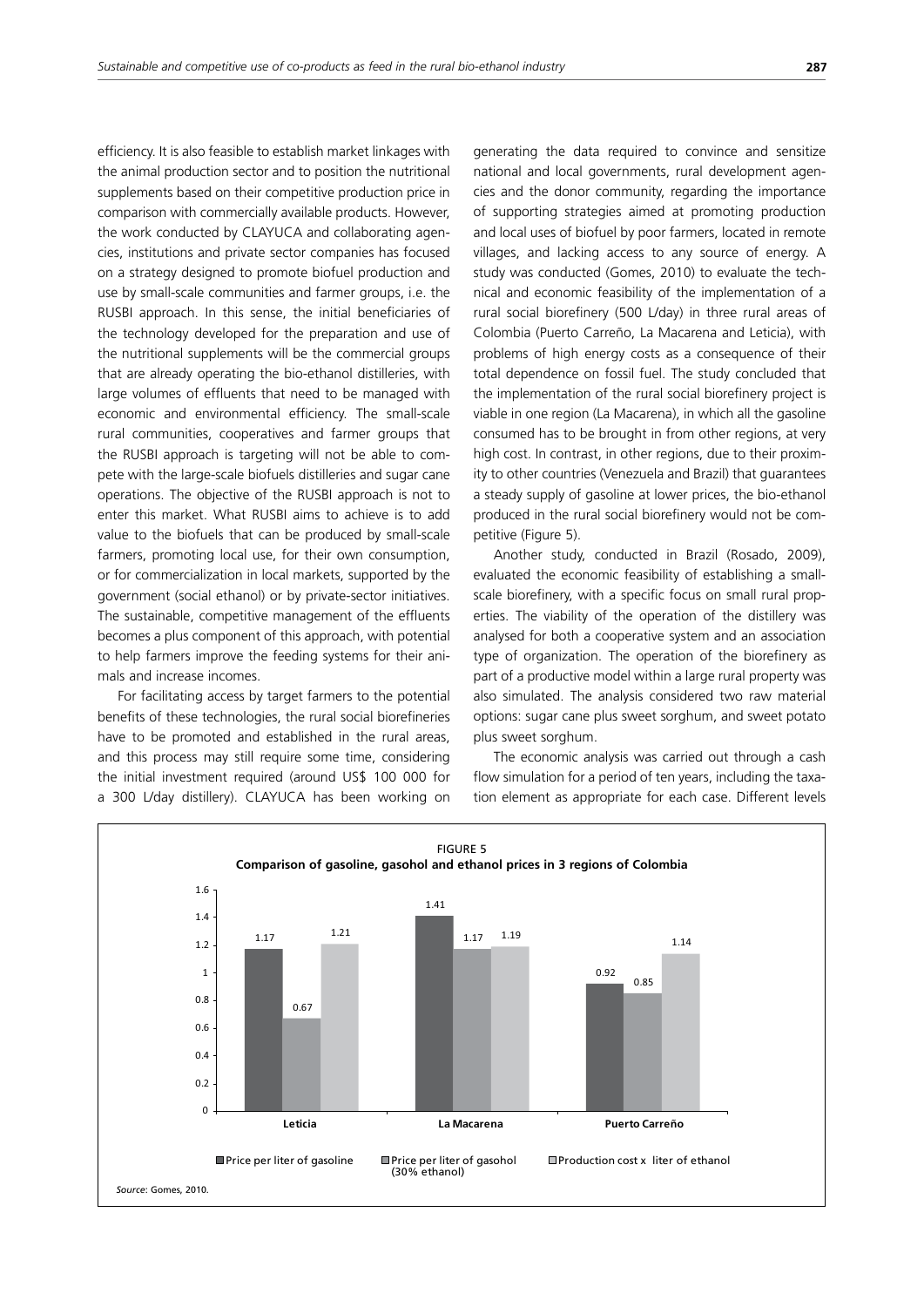of funding of the project were also tested, with differentiated parameters for small and large properties. Parameters estimated included the Net Present Value (NPV) and the Internal Rate of Return (IRR). The biorefinery as a cooperative model was found the best option, with or without external financing, as compared with the associative model, mainly due to a lower tax regime for the cooperatives.

## **KNOWLEDGE GAPS AND FUTURE RESEARCH NEEDS**

The use of co-products, by-products and effluents from bio-ethanol production as nutritional supplements in animal feed has been receiving increased attention in recent years, and although information about the technology options for treatment and use of these effluents is available, there are still some areas where more information, knowledge and research is required.

The huge volume of effluents generated in the biofuels processing operation is a major challenge. There is an urgent need to develop processing technologies that could reduce considerably the large volumes of effluents generated. In large-scale operations, with high capital investments, this problem could be reduced to a large extent by evaporation of the effluents.

In operations at smaller scale, with poor farmer groups and rural communities, this option is more difficult to implement because they generally lack the resources to invest in processes that demand high capital and energy costs, and a long time scale. Composting is one example of these options. Substantial capital investments are required, large areas need to be allocated, and a good composting process usually requires from 70 to 90 days. Therefore, it is very important to work on developing technologies that help to reduce the amount of water used in the production of the biofuel and, consequently, the volume of vinasse that is generated.

An area that needs to strengthened, one that could help to improve the overall efficiency of the biofuel production process, is the conversion of vinasse into biogas, through an anaerobic fermentation process. The biogas generated could then be used in the distillery, helping to reduce energy costs. The residue could be used as fertilizer. Finding and developing new bacterial strains that could perform under the hard conditions and characteristics of the vinasse would be a major breakthrough for this process.

Another area, in which there is still a large gap in knowledge and information, is in the identification and validation of products that can act as flocculants and agglomerants of the organic load present in the vinasse. Up to now, the most common products in use are the biopolymers. CLAYUCA, UFRGS and SoilNet have had very good results using biopolymers. This has been the basis for the technologies developed for the formulation of the nutritional supplements described in this chapter. Although the cost of the biopolymers is low (only 1.5 grams is required to prepare 1 kilogram of nutritional supplement, and only 2.4 percent of the costs of producing 1 ton of nutritional supplements is due to the biopolymers), the primary constraint is that the biopolymers are usually produced by multinational companies, and there could be some difficulties in importing and distributing them, especially if they are intended for use by small-scale, resource-poor farmer groups. Thus, there is a need to develop alternative products that would function in the same manner as the biopolymers, but that could be produced and distributed locally and thus be more easily purchased by small farmer groups.

Finally, there is a need to develop and refine technology protocols for the production of products with greater valueadded, with good economic potential for use in the animal feed market. The use of biofuel co-products in the production of single-cell protein is one example of an emerging technology. CLAYUCA and UFRGS have already obtained promising results in pilot activities in which sugar canebased vinasse has been used as a substrate to grow yeast (*Candida utilis*), with acceptable performance parameters. The biomass harvested from this process is the basis for an excellent yeast cream with high protein percentages, that could have multiple uses in animal feeding and industry. This is an exciting field that will probably grow very rapidly in the coming years.

#### **CONCLUSIONS**

The effluents and different products and co-products generated during the biofuel production process have very good potential as nutritional supplements in animal feed, especially for cattle. Co-product use in this way is an activity that helps to improve the overall economic efficiency of the biofuel production process and has positive impacts on the environment. Different technology options exist and their application to biofuel production enterprises is very easy, especially in large-scale, commercial operations with enough economic resources available for implementation.

Scenarios of biofuel production and use with small-scale farmer groups and rural communities, in which the RUSBI approach is applied, have been presented in this chapter. The technologies that are currently available for the management of the effluents through transforming them into nutritional supplements for animal feed (such as flocculation with biopolymers) need to take into account the specific context of the target groups, which usually have limited financial resources for investing, and with low educational levels so learning to handle and assimilate sophisticated processes and technologies takes time. The technologies offered have to be simple, efficient and sustainable.

The transformation of the effluents from biofuel processing into nutritional supplements for use in animal feed, especially cattle, could be a very important strategy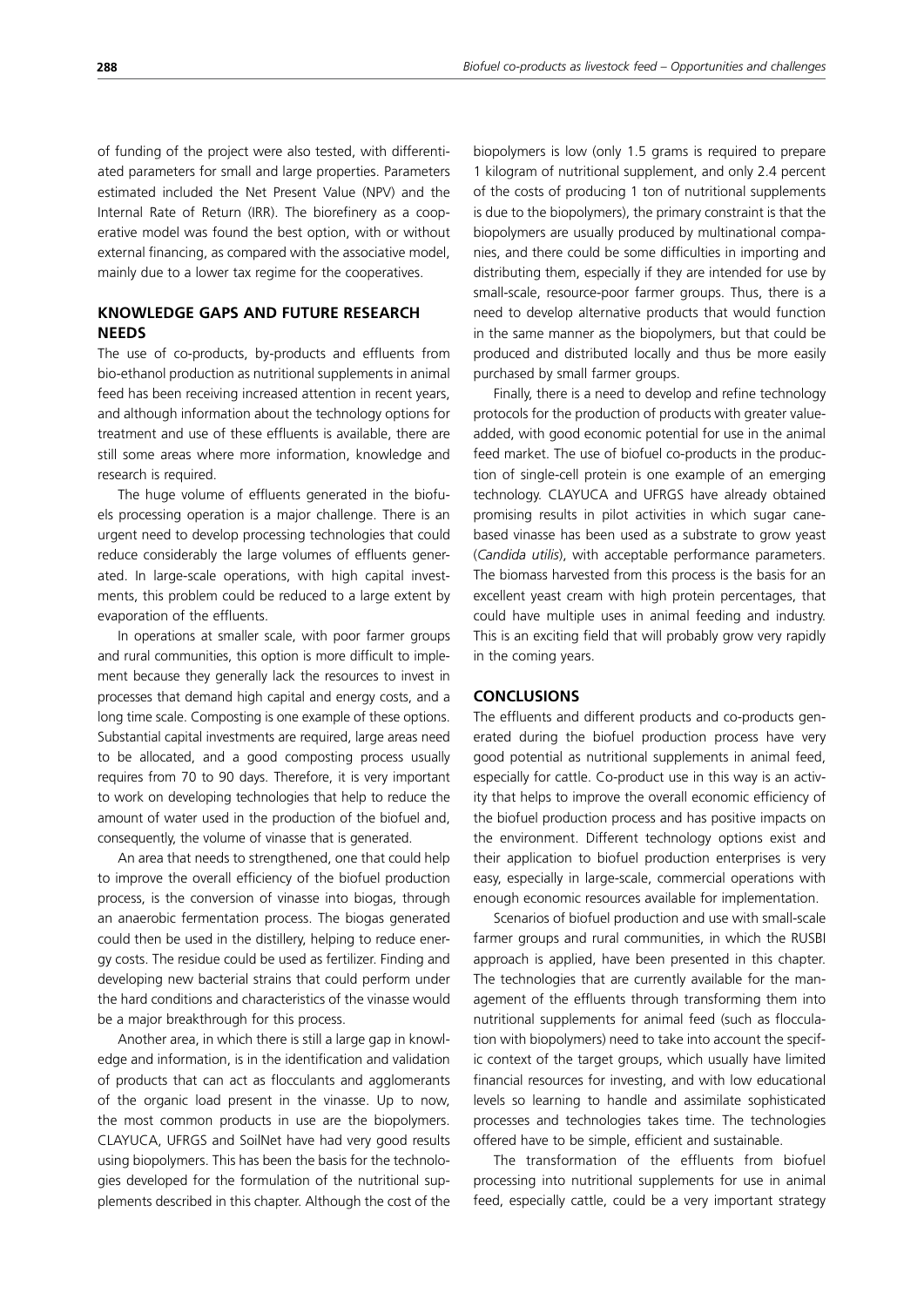to promote social inclusion and more active participation of the farmers in the distribution of the benefits obtained in the biofuels value chain, helping them to improve the feeding systems of their animals, and to gain more control over their natural resources through a more sustainable management of the wastes and residues generated in the biofuel processing operation.

## **BIBLIOGRAPHY**

- **Albers, M**. 2007. Tratamento da Vinhaça: Concentração e outros. *In:* Workshop Tecnologico sobre Vinhaça. Projeto Políticas Públicas FAPESP. Realizado em 10/10/2007, na FCA/ UNESP – Campus Jaboticabal. Available at http://www.apta. sp.gov.br/cana/anexos/Position\_paper\_sessao4\_monica\_ VS.pdf . Accessed 11 November 2011.
- **Barbosa, V., Durigan, A.M.P.R., da Gloria, N.A. & Mutton, M.A.** 2006. Uso da vinhaça concentrada na adubação de soqueira de cana-de –açúcar. Revista da Sociedade dos Técnicos Açúcareiros e Alcooleiros do Brasil (Stab) Açúcar, Álcool e subprodutos, Piracicaba, 24(6): 26–29.
- **Cajamarca, J.A.** 2009. Optimización de la hidrólisis enzimática para la producción de bioetanol a partir de yuca. Tesis de pregrado, Ingeniería Agroindustrial, Universidad Nacional de Colombia, Sede Palmira. Palmira, Colombia.
- **Cazetta, M.L. & Celligoi, A.P.C.** 2006**.** Study of molasses/ vinasse waste ratio for single cell protein and total lipids production by micro-organisms. *Revista Semanal: Ciências Exatas e Tecnológicas, Londrina,* 27(1): 3–10.
- **CLAYUCA [Consorcio Latinoamericano y del Caribe de Apoyo a la Investigación y al Desarrollo de la Yuca]**. 2007. Valoración química de la vinaza de caña y el lodo clarificado. Documento interno de trabajo. Laboratorio de Servicios Analíticos de CIAT.
- **CLAYUCA.** 2008. Valoración bromatológica y química de la vinaza de caña y vinaza de yuca. Documento interno de trabajo. Analytical Services Laboratory (ASL), CIAT/ Laboratorio de Servicios Analíticos de CIAT. Internal report.
- **CLAYUCA**. 2009. Desarrollo de pruebas con animales para el uso de la vinaza como materia prima en la elaboración de suplementos para animales. Documento interno de trabajo.
- **Del Ré, D., Patiño, H., Ospina, B., Gallego, S. & Cajamarca, J.A.** 2010. Efeito da diminuição na utilização de água sobre o rendimento na produção de etanol a partir de mandioca (*Manihot esculenta* Crantz) em micro-usinas [poster]. *In:* Simposio Estadual de Agroenergia. Reunioes Tecnicas de Agroenergia (3°), da Mandioca (10°) e batata-doce (2°) (Pelotas (RS), Brazil, 2010). Departamento de Zootecnia, UFRGS, and CLAYUCA, CIAT.
- **Diaz, M., Maria Gualtieri, M. & Semprun, A.** 2003. Producción de proteína unicelular a partir de desechos de vinaza. *Revista de la Facultad de Farmacia*, 45(2): 23–26.
- **Gil, J.L., Campos, R., Giraldo, L., Ospina, H.P. & Perilla, S.**  2007. Desarrollo y evaluación de un suplemento utilizando la planta integral de yuca y subproductos de la agroindustria de la caña de azúcar. *In*: IX ENICIP (Medellín, Colombia, 2007). Anais. Medellín: Universidad de Antioquia, 2007. 20: 623–623.
- **Gloeden, E., Cunha, R.C.A., Fraccaroli, M.J.B. & Cleary, R.W.** 1990. The behaviour of vinasse constituents in the unsaturated and saturated zones in Botucatu aquifer recharge area. pp. 225–235, *in:* Proceedings of the International Seminar on Pollution, Protection and Control of Ground Water. Porto Alegre (RS), Brazil.
- **Gloria, N.A. & Orlando Filho, J.** 1983. Aplicação de vinhaça como fertilizante. Boletim Técnico. Planalsucar. Piracicaba. 38 p.
- **Gomes, A.R.** 2010. Avaliação de implementação de Biorefinarias Rurais e Sociais na Colômbia. Thesis for Master of Food Engineering. Universidade Técnica de Lisboa, Lisboa, Portugal.
- **Leal, J.R., Amaral Sobrino, N.M.B., Velloso, A.C.X. & Rossiello, R.O.P.** 1983. Potencial redox e pH: variações em um solo tratado com vinhaça. *Revista Brasileira de Ciência do Solo. Campinas,* 7: 257–261.
- **Loaiza, J.K.** 2008. Usos de los subproductos de la caña en la elaboración de dos suplementos nutricionales para rumiantes en el Valle del Cauca. Trabajo de pregrado. Universidad de Caldas, Manizales, Colombia.
- **Martin, P.C.** 2009. El uso de residuales agroindustriales en la alimentación animal en cuba: pasado, presente y futuro. *Avances en investigación agropecuaria [La Habana Cuba],* 13(3): 2–10.
- **Martínez, G.M.** 2009. Determinación de la eficiencia en la producción de bioetanol a partir de yuca mediante balances de materia y energía. Bachelor thesis in Food Engineering, Universidad Nacional de Colombia, Sede Palmira. Palmira, Colombia.
- **Matiazzo, M.E. & da Gloria, N.A.** 1985. Efeito da vinhaça na acidez do solo. Revista da Sociedade dos Técnicos Açúcareiros e Alcooleiros do Brasil (Stab) – Açúcar, Álcool e Subprodutos, Piracicaba, SP, 4(2): 35–40.
- **Murakami, A.E., Moraes, V.M.B., Ariki, J., Junqueira, O.M. & Kronka, S.N**. 1993. Levedura de vinhaça (*Saccharomyces cerevisae*) como fonte protéica na alimentação de frangos de corte. *Revista Societas Brasiliana Zootechnica,* 22(5): 876–883.
- **Mutton, M.A., Rosetto, R. & Mutton, M.J.R**. 2010. Utilização Agricola da Vinhaça. pp. 423–440, *in:* L.A.B. Cortez (Editor). *Bioetanol de cana de açúcar: P&D para produtividade e sustentabilidade.* Blucher, São Paulo, Brazil.
- **Orts, W.J., Roa-Espinosa, A., Sojka, R.E., Glenn, G.M., Imam, S.H., Ercharler, K. & Pedersen, J.S.** 2007. Use of synthetic polymers and biopolymers for soil stabilization in agicultural, construction and military applications. *Journal of Materials in Civil Engineering*, 19: 58–66.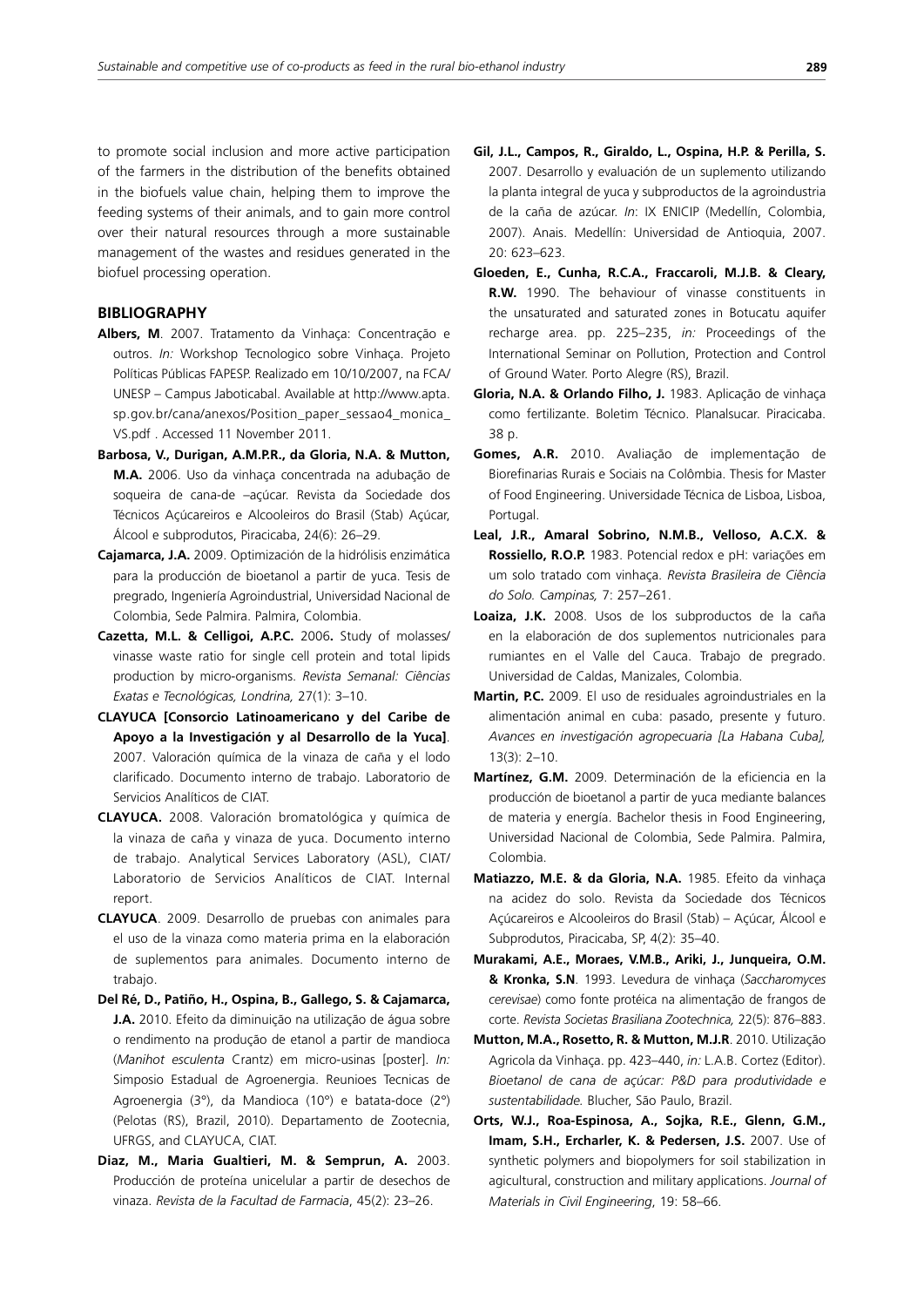- **Ospina, B., Gallego, S. & García, J.A.** 2009. Bio-refinerías Rurales Sociales (BIRUS). Reunión Anual de Socios 2009. CLAYUCA, CIAT. Documento de trabajo. Palmira, Colombia.
- **Ospina, B., Gallego, S., Ospina, H. & Gil, J.L.** In press. Production of bio-ethanol from cassava. *In:* B. Ospina and H. Ceballos (editors). *Cassava in the Third Millennium: Modern Production, Processing, Use and Marketing Systems.* CIAT for CLAYUCA. Publication expected in 2012.
- **Patino, H., Gil, J.L., Espinosa, J.D. & Loaiza, J.K**. 2007. Protocolo para el desarrollo y la evaluación de suplementos nutricionales para rumiantes elaborados a partir de subproductos de la agroindustria de la caña de azúcar. Informe final*.* Cali, Colombia. 62 p.
- **Patino, H.O., Ospina, B.P., Gallego, S. & Payán, J.S.** 2009. BIRUS – Biorefinarias Rurais Sociais. Uma proposta para o etanol social. pp. 283–298, *in:* 1° Simpósio Brasileiro de Agropecuária Sustentável. Agricultura, Pecuária e Cooperativismo. Viçosa (MG), Brazil, 2009. Memórias. Departamento de Zootecnia, Departamento de Economia Rural, Universidade Federal de Viçosa. Viçosa, Brazil.
- **Penatti, C.P**. 2007. Vinhaça e seus efeitos no solo e na planta. *In:* Workshop Tecnologico sobre Vinhaça. Projeto Políticas Públicas FAPESP. Realizado em 10/10/2007, na FCA/UNESP – Campus Jaboticabal. Jaboticabal. Available at: http:// www.apta.sp.gov.br/cana/anexos/Position\_Paper\_sessao3\_ claudimir.pdf Accessed 11 November 2011
- Peres. C.S. 2007. Tratamento da vinhaca: biodigestão anaeróbia. *In:* Workshop Tecnologico sobre Vinhaça. Projeto

Políticas Públicas FAPESP. Realizado em 10/10/2007, na FCA/UNESP – Campus Jaboticabal. Jaboticabal. Available at: http://www.apta.sp.gov.br/cana/anexos/Position\_Paper\_ sessao5\_clarita.pdf Accessed 11 November 2011.

- **Rosado, A.G.R. Jr.** 2009. Análise da viabilidade econômica da produção de bioetanol em microdestilarias. Congresso Brasileiro de Custos (16:2009); Fortaleza, CE. Anais.
- **Silva, G.M. de A., Pozzi de Castro, L.J. & Magro, J.A.** 1976. Comportamento agroindustrial da cana-de-açúcar em solo irrigado e não irrigado com vinhaça. pp. 107–122, *in:* IV Seminário Copersucar da Industria Açúcareira.
- **Torres, L.A**. 2010. Elaboración de bloques nutricionales a partir de residuos de la agroindustria de la caña de azúcar. Thesis. Universidad de Caldas, Manizales, Colombia. 136 p.
- **UNDESA [United Nations Department of Economic and Social Affairs].** 2007. Small-scale production and use of liquid biofuels in sub-Saharan Africa: perspectives for sustainable development. UNDESA, New York, USA.
- **Walter, A. & Leal, M.R.L.V.** 2010. Introducción. pp. 174–183, *in:* L.A.B. Cortez (Editor). *Bioetanol de cana de açúcar: P&D para produtividade e sustentabilidade.* Blucher, São Paulo, Brazil.
- **Zhang, Q.-H., Lu, X., Tang, L., Mao, Z.-G., Zhang, J.-H., Zhang, H.-J. & Sun, F.-B.** 2010. A novel full recycling process through two-stage anaerobic treatment of distillery wastewater for bio-ethanol production from cassava. *Journal of Hazardous Materials,* 179(1-3): 635–641.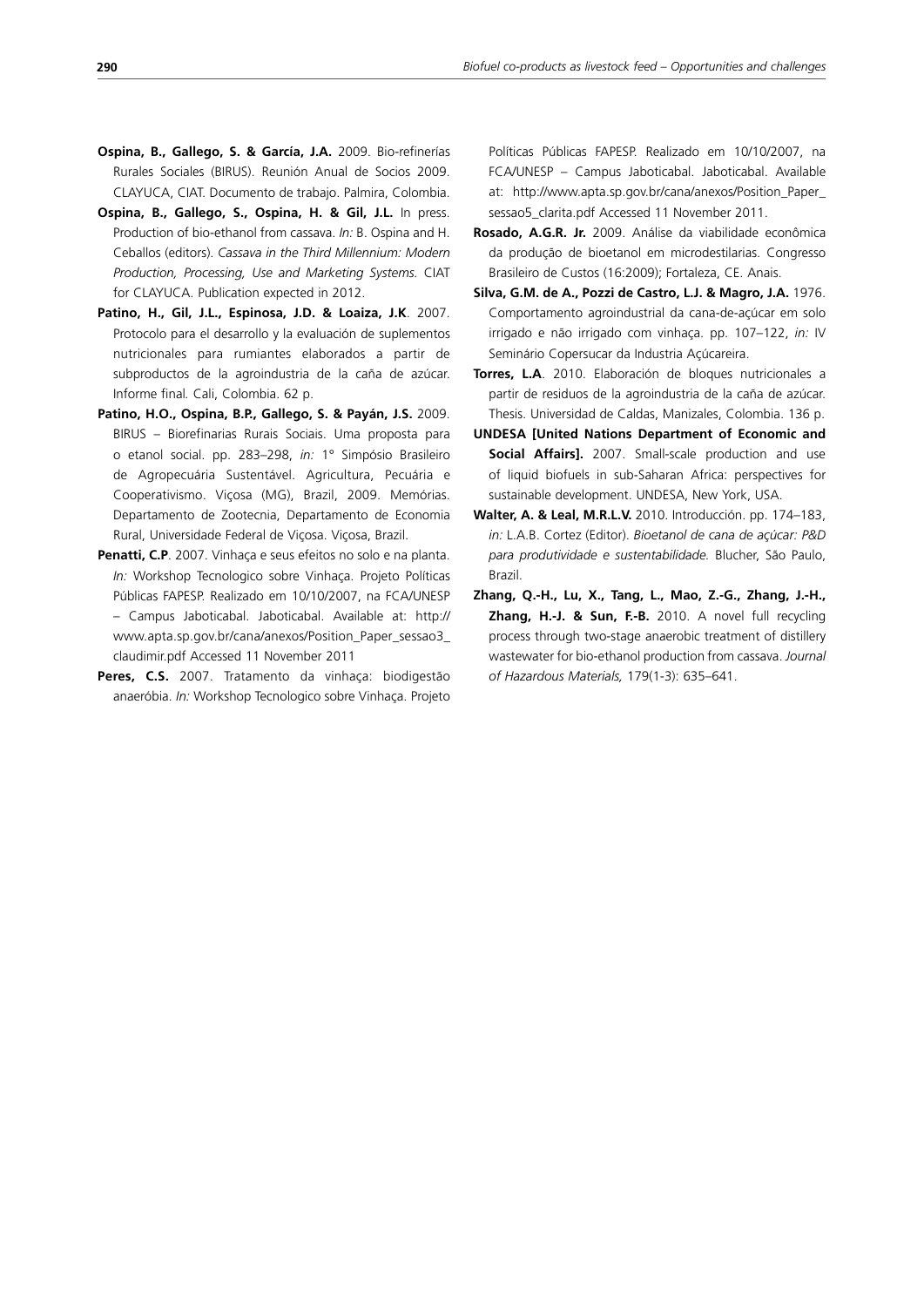## Chapter 16 **Scope for utilizing sugar cane bagasse as livestock feed – an Asian perspective**

*S. Anandan and K.T. Sampath*

National Institute of Animal Nutrition and Physiology, Bangalore India 560030 Corresponding author e-mail: anandsrp@yahoo.co.in

#### **ABSTRACT**

Sugar cane is one of the important commercial crops grown in tropical regions, including Asia, and is emerging as major feedstock for bio-ethanol production. Bagasse, the fibrous residue after extraction of juice from sugar cane, is an important co-product, generated in large quantities and with the potential to be used as a roughage source for ruminants. Currently, a major part of bagasse is used as a source of fuel in the sugar and jaggery production process. It is also used as raw material in board or paper manufacture. Use of bagasse for livestock feeding is very limited due to poor nutritive value and palatability. The low nutritive value of bagasse is mainly due to its high lignin content and low protein, energy and mineral content. Considerable research has been carried out to improve utilization of bagasse in various production systems, and for productive functions in different livestock species. Because of its low nutrient density and fibrous nature, bagasse cannot be used as sole feed to fulfil animal nutrient requirements, or even for maintenance, and has to be supplemented with other, high quality feeds. There is a need for economic analysis of the use of processed bagasse as feed as comparative price advantage of feed use vs non-feed use would be a decisive factor. Cost of conventional cereal straw used for feeding ruminants (paddy, wheat or sorghum) will also influence use of bagasse for livestock feeding. Policy decisions, such as subsidizing biofuels and tax concessions for sugar mills generating power, are other factors that can have a major negative impact on the usage of bagasse as a feed resource.

### **INTRODUCTION**

Use of various agricultural commodities as raw materials for biofuels has a major impact on the usage patterns, leading to changes in crop acreage and cropping patterns. This, at times, could lead to fuel-food and fuel-feed conflicts, affecting local food and feed security. Depleting fossil fuel reserves, environmental concerns and long-term sustainability are factors that favour the promotion of biofuel production. Aggressive promotion of biofuels through policy interventions would lead to increases in the area of crops that serve as biofuel feedstocks and disturb the balance between food and feed and other crops. Sugar cane is a crop with multiple utility. Besides sugar production, it is one of the important feedstocks for ethanol production. Efficient utilization of biofuel co-products can mitigate the impact of food-feed conflicts and add value to the biofuel value chain. This crop is a major feed and fodder resource in sugar cane growing areas through its co-products and integrates well with dairy production (Rangnekar, 1986). Sugar cane bagasse is another co-product available in large quantities and, in view of a fodder deficit situation in countries like India, there is need to consider ways of optimizing its use as feed. The present status of and prospects for use of

sugar cane bagasse as livestock feed in the Asian context is briefly reviewed in this chapter.

#### **SUGAR CANE PRODUCTION AND CO-PRODUCTS**

Sugar cane production trends over the last two decades (1990–2009) globally have shown that the area under sugar cane has expanded by 34 percent and production of sugar cane has increased by 53 percent. Brazil is the largest producer of sugar cane and India ranks next to Brazil in both area and production. Globally, Brazil has 33 percent of the area and 37 percent of production of sugar cane, while India has 21 percent of the area and accounts for 20 percent of global production. The Asian region has recorded an increase of 3 million hectare under cultivation and an increase in production of around 195 million tonne during the same period (1990–2009). The share of area and production of sugar cane in Asian region in the global context has remained in the range of 40 to 45 percent during the same period (FAOSTAT data). Within the Asian region, based on data for 2007–2009, India is the largest producer, accounting for about 50 percent of the region's output, followed by China (18%), Thailand (10%), Pakistan (9%), Indonesia (4%) and the Philippines (4%) (Table 1).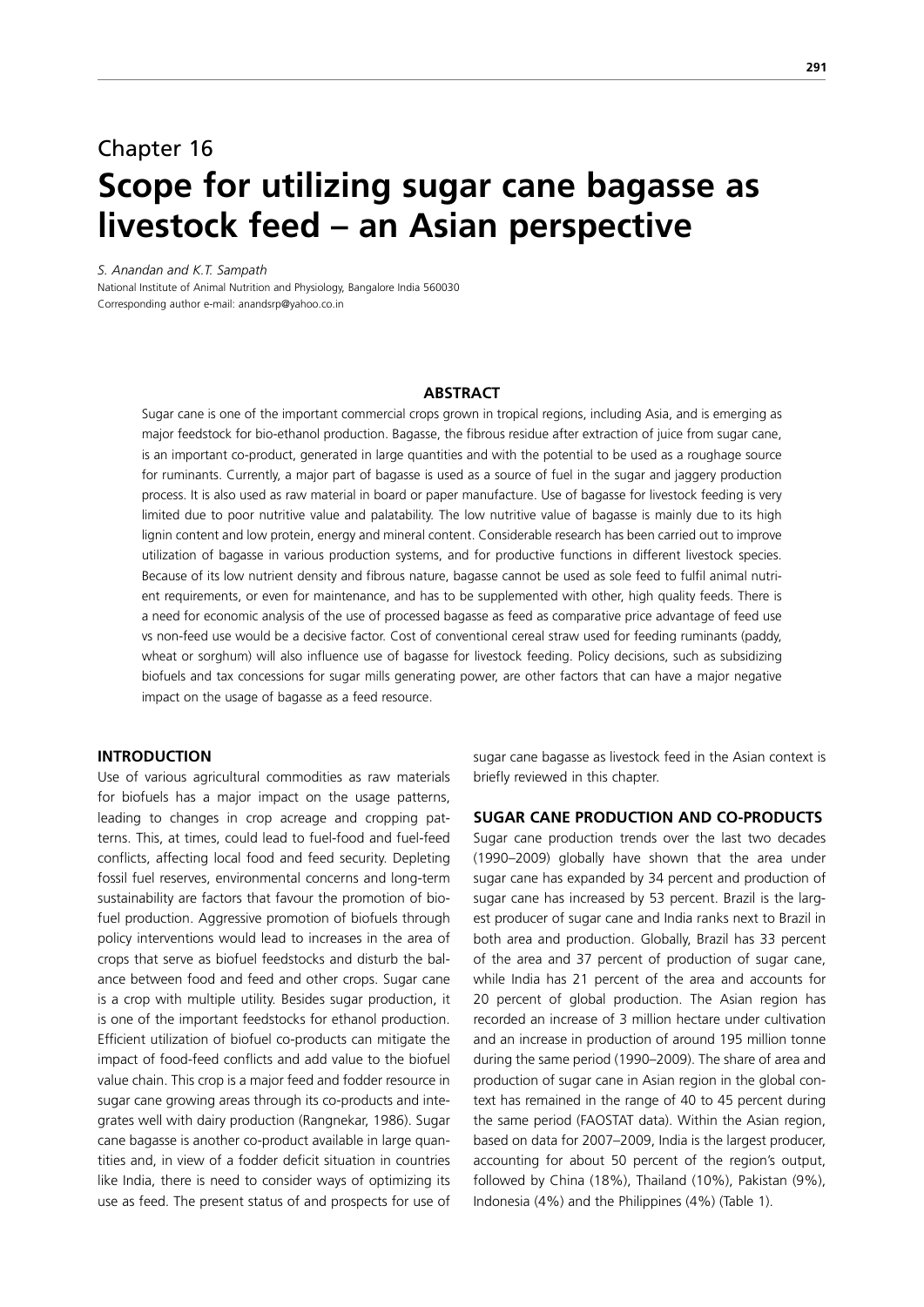## **MAIN MESSAGES**

- **• Bagasse is the fibrous co-product of the sugar processing industry, a major part of which is used as a fuel source in the sugar processing industry itself.**
- **• The surplus bagasse available from sugar mills has the potential to be used as a roughage source in ruminants, with the major limitation on bagasse use being its low nutritive value, due to high fibre and low content of protein, energy and minerals.**
- **• Using appropriate interventions supplementation with limiting nutrients, treatment of bagasse, and a**

**combination of the two approaches – will facilitate inclusion of bagasse up to 40 to 60% of the total diet to support various productive functions (milk, meat, maintenance and reproduction) in ruminants.**

**• Feed use versus non-feed use of bagasse would be dictated by relative economic advantage, and current usage and policies are in favour of non-feed uses.**

#### TABLE 1

**Production trends in major sugar cane producing countries of Asia (million tonne)**

| Country     | 2000 | 2001 | 2002 | 2003 | 2004 | 2005 | 2006 | 2007 | 2008 | 2009 |
|-------------|------|------|------|------|------|------|------|------|------|------|
| India       | 299  | 296  | 297  | 287  | 234  | 237  | 281  | 356  | 348  | 285  |
| China       | 69   | 78   | 92   | 92   | 91   | 88   | 93   | 114  | 125  | 116  |
| Thailand    | 54   | 50   | 60   | 74   | 65   | 50   | 48   | 64   | 74   | 67   |
| Pakistan    | 46   | 44   | 48   | 52   | 54   | 47   | 45   | 55   | 64   | 50   |
| Indonesia   | 24   | 25   | 26   | 25   | 27   | 29   | 29   | 25   | 26   | 27   |
| Philippines | 24   | 22   | 21   | 24   | 26   | 23   | 24   | 22   | 27   | 23   |
| Asia        | 554  | 552  | 585  | 596  | 537  | 514  | 562  | 680  | 703  | 606  |
| World       | 1257 | 1261 | 1329 | 1372 | 1333 | 1313 | 1415 | 1611 | 1729 | 1661 |

*Source*: FAOSTAT data.

#### TABLE 2

**Composition of sugar cane and co-products (on a percentage dry matter basis)**

|                  | СP  | EE                | <b>CF</b>         | <b>Total ash</b> | <b>NDF</b> | <b>ADF</b> | Lignin | Reference                               |
|------------------|-----|-------------------|-------------------|------------------|------------|------------|--------|-----------------------------------------|
| Whole sugar cane | 6.0 | 2.1               | 30.6              | 4.7              | 49.6       | 32.5       | 8.4    | Dhage et al., 2009.                     |
| Bagasse          | 2.7 | $\qquad \qquad -$ | $\qquad \qquad -$ | 2.5              | 84.2       | 51.0       | 11.2   | Krishnamoorthy, Singh and Kailas, 2005. |
| Bagasse          | 3.7 | 1.1               | 44.2              | 5.0              | 92.3       | 81.5       | 25.7   | Nagalakshmi and Reddy, 2010.            |
| Sugar cane tops  | 5.9 | 1.7               | 33.5              | 8.5              | 65.3       | 40.4       | 4.8    | Naseeven, 1988.                         |

*Notes*: CP = crude protein; EE = ether extract; CF = crude fibre; NDF = neutral-detergent fibre; ADF = acid-detergent fibre.

The major co-products of sugar cane are sugar cane tops, bagasse, molasses and filter mud, of which the first three are used as feed resources for livestock. The composition of the sugar cane and its co-products are shown in Table 2. Although no specific data are available regarding the usage pattern of these co-products, in most of the countries in South Asia, sugar cane tops are used as the main fodder for ruminants during the sugar cane harvesting season due to shortage of roughages. Even though molasses is a preferred feed resource, and there is a huge demand from the livestock sector, its availability for feeding livestock has always been a constraint, due to high demand for other industrial uses, chiefly for distilleries and export. FAO, through an expert consultation in 1986 reviewed available information related to use of sugar cane and co-products of the sugar industry for feeding livestock in sugar cane growing countries (FAO, 1988). The publication also provides information on alternative uses of sugar cane

and co-products of sugar industry (see Paturau, 1988, and Alexander, 1988).

In the Indian context, the potential uses of sugar cane co-products include use in the production of paper and boards, moulded products, rayon-grade pulp, electric power, biogas, ethanol, furfural, food additives, animal feeds, soil amendments and fertilizers (Yadav and Solomon, 2006).This chapter reviews work done on sugar cane bagasse as livestock feed in the Asian context, and, wherever relevant, includes work carried out elsewhere.

#### **Sugar cane bagasse**

Sugar cane bagasse is produced in large quantities at the crushing units, either small-scale units at village level or large-scale sugar factories, and is used as fuel for heating boilers or generating steam. Sugar factories with efficient boilers and cane juice processing machinery have surplus bagasse. Part of the surplus bagasse is sold as fuel and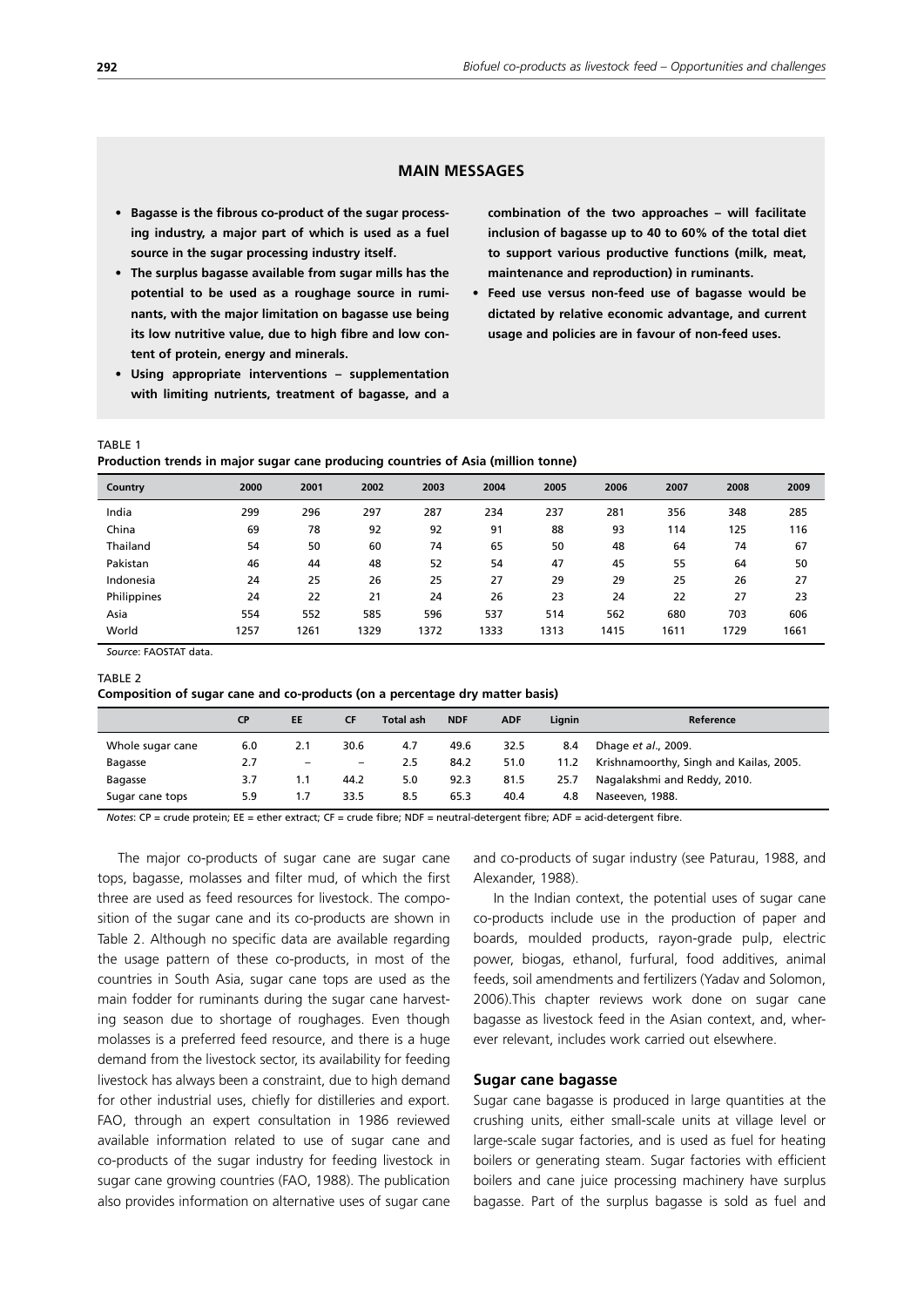| ۰, |         | ٠ |
|----|---------|---|
|    | ۰,<br>× | ł |

| Country  | 1998 | 1999 | 2000 | 2001 | 2002 | 2003 | 2004 | 2005 | 2006 | 2007 | 2008 |
|----------|------|------|------|------|------|------|------|------|------|------|------|
| India    | 46.6 | 56.7 | 66   | 64.9 | 70.1 | 58   | 72.5 | 79.4 | 81.8 | 91.7 | 84.6 |
| China    | 24.3 | 23.4 | 22.5 | 20.9 | 28.4 | 34.1 | 33.3 | 29.8 | 30.7 | 40.9 | 47.0 |
| Thailand | 13.3 | 15.6 | 16.6 | 12.1 | 15.7 | 18.4 | 17.4 | 18.7 | 16.1 | 23.3 | 19.5 |
| Pakistan | 11.4 | 12.0 | 6.6  | 8.8  | 10.8 | 13.2 | 14.5 | 9.2  | 10.6 | 14.2 | 16.3 |

TABLE 3 **Sugar cane bagasse production in Asian countries (million tonne)**

*Source*: United Nations Statistics Division

to the board and paper industry. The feeding of bagasse to livestock is very limited. It has, however, been successfully used as drought feed. Average bagasse production is around 30 percent of the cane crushed and it is mainly used as fuel in the sugar factories (Rangnekar, 1986). Bagasse production in major sugar cane producing countries in the Asian region is presented in Table 3. Shortage of feed resources and high cost of conventional feeds have necessitated exploring alternate feed resources, like bagasse, which are available in plenty at affordable prices.

Of late, considerable research is exploring the possibility of utilizing bagasse as raw material for second-generation biofuels and alternative uses. At the same time, research on bagasse for utilization as a feed resource is unfortunately declining. This is evident from the number of publications appearing on the subjects "Bagasse" and "Bagasse and feeding" in the Commonwealth Agricultural Bureaux International (CABI) Animal Production Database over the last four decades. The number of publications on various uses of bagasse increased from 350 in 1972–1991 to 397 in 1992–2010, indicating continuing interest in bagasse, while publications related to bagasse and livestock feeding fell from 167 to 115 in the same periods.

Bagasse contains more than 60 percent of its dry matter in the form of cellulose and hemicellulose, and its degradability in the rumen is very poor. High levels of lignin, low levels of soluble carbohydrates and the relative absence of both fermentable nitrogen and by-pass protein result in low nutritive values for crop residues (Preston and Leng, 1984; Hamad and El-Saied, 1982; Sundstol, 1988). Sugar cane bagasse contains around 50 percent cellulose, 27.9 percent hemicellulose, 9.8 percent lignin and 11.3 percent cell contents (Kewalramani *et al.,* 1988). Pith, a co-product of bagasse obtained from bagasse-based paper mills, is nutritionally better than the bagasse as it is devoid of lignified rind and so has better digestibility. The components of bagasse are in their natural, resistant conformation, and hence susceptibility to enzymatic hydrolysis is extremely limited (Rivers, 1988).

There are basically three approaches to improving the nutritive value of bagasse: pre-treatment, supplementation and a combination. Most of the studies use the combined approach. As the ruminal degradability of bagasse is very low, some form of pre-treatment may be essential to enable the rumen microbes to digest the complex carbohydrates present and thus improve its degradability. Furthermore, as bagasse is low in energy, protein and minerals, it has to be supplemented to ensure optimum rumen fermentation, so as to fulfil the role of a basal diet. Studies conducted by researchers using different approaches, and their findings, are reviewed briefly. Although these approaches are discussed under separate headings, many of these involve a combination of approaches. In addition to the above approaches, Preston (1980) proposed fractionation of different components of sugar cane to ensure its optimal utilization, and a brief description of the approach is also given.

#### **Fractionation of sugar cane**

On observing the extremely low fermentability of sugar cane fibre in the rumen and the negative effect this has on voluntary intake of the overall diet, Preston (1980) developed a method for fractioning the juice and the residual fibre-sugar in the pressed stalk, so they can be treated as separate entities. The justification for this system is that the juice comprises soluble carbohydrates (sucrose, glucose and fructose) and is completely digestible by both ruminant and non-ruminant livestock and is thus a viable alternative for the starch in cereal grains. The sugar cane tops, and even the bagasse, may still contain appreciable amounts of sugars in the residual juice, and have a potential digestibility ranging between 50 and 60 percent. If adequately supplemented with fermentable nitrogen (urea or ammonia), these could have a nutritive value similar to Elephant grass. It can also be fed to small ruminants, which are able to select the sugar-rich pith, leaving the lignified rind as a source of fuel (Preston, 1988).

#### **Pre-treatment of bagasse**

It is well recognized that pre-treatment of the plant material is required to improve the nutritive value of lignocellulosic materials for livestock (Helmling *et al*., 1989). The pretreatment could be physical, chemical, biological or combinations thereof, which would result in significant changes in the structural characteristics of the lignocellulosic matrix, resulting in better contact of microbial enzymes with fibre for improved digestion (Rolz *et al*., 1987). Of the various treatments, steam and alkali treatment have been most widely used by different researchers to improve the utilization of bagasse. Pre-treatment must meet the following requirements: (1) improve enzymatic hydrolysis, (2) avoid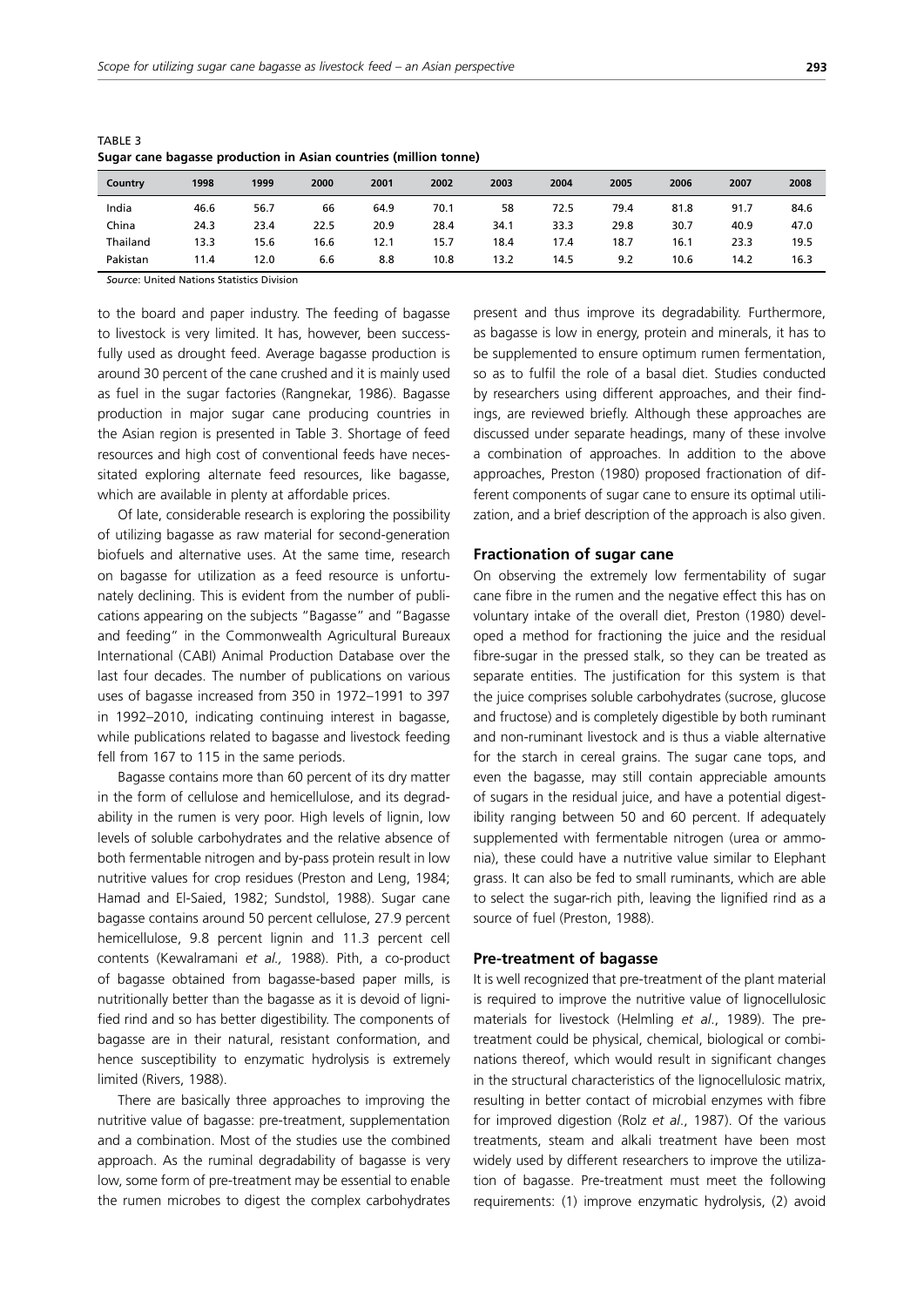degradation or loss of carbohydrate, (3) avoid formation of products inhibitory to the subsequent hydrolysis and fermentation processes, (4) improve palatability, and (5) be cost-effective (Ye and Cheng, 2002).

#### *Steam treatment*

Major reasons for using steam as pre-treatment for improving the nutritive value of bagasse is the ready availability of steam at sugar plants, which could be easily used with minimum investment and, as it does not involve use of any chemicals, it is likely to be safe. The steam pressure treatment completely modifies the hemicellulose fraction of raw bagasse, changing it into more soluble components, but does not affect the lignocellulose components (Wong *et al*., 1974; Pate, 1982; Kling *et al.,* 1987). Replacement of maize silage with equal proportions of cubed hay and bagasse (steamed and pelleted with wood chips) resulted in similar energy intake, milk yield and protein content, but lowered milk fat and total solids in a bagasse-fed group of milch animals (Sekiguchi *et al*., 1981). Steam treatment of bagasse was found to improve its digestibility and acceptability to animals due to changes in colour, smell and palatability (Rangnekar *et al.,* 1982, 1986). Rumen dry matter degradability in Zebu cattle determined by the nylon bag technique for untreated, steam ammoniated (NH<sub>3</sub>; 3%) and steamed bagasse was found to be 17, 20 and 31 percent against 35 percent in the control that contained cotton wool (de la Cruz, 1990). Heat treatment in the presence of water (solvolysis) or aqueous orthophosphoric acid at 2.9 percent w/w (phosphorolysis) was also used to increase the nutritional value of sugar cane bagasse for cattle feeding (Fontana, Ramos and Deschamps, 1995).

Steaming of fresh bagasse at a pressure of 15 kg/cm<sup>2</sup> for 10 minutes and fed at 50 percent of dietary dry matter in wethers resulted in improved digestibility and was found equivalent to wild grass. The estimated total digestible nutrients (TDN) value of steam-treated bagasse was 48.7 percent (Tanabe and Kume, 2004). Ammonia pressurization at 1 g/g of bagasse in a reactor in liquid phase for 5 minutes at 50 percent bagasse moisture resulted in maximum solubulization of lignocellulosic contents, leading to enhanced value of bagasse as feed substrate in animals (Pernalete *et al.*, 2008). Steam-treated bagasse pith could replace 30 percent of the concentrate component of the diet (15 percent of total diet) without any negative effect on physiological and productivity parameters (body weight changes in ewes and lambs, milk composition, blood parameters) in pre- and post-lambing Lorie ewes, over a period of 120 days (Ebrahimi *et al.*, 2009).

#### *Alkali or acid treatment*

Alkali or acid treatment of lignocellulosic material has been quite widely used by different workers to improve the nutritive value of fibrous feed stuff. Ensiling of green sorghum alone or with 20 percent wheat straw and poultry litter, or 20 percent bagasse with poultry litter, resulted in comparable dry matter, protein and fat digestibility between the animal groups fed three types of ensiled diets. The digestible crude protein (DCP) and TDN of sorghum silage, wheat straw and bagasse-added groups were 2.0, 60.1; 4.3, 45.3; and 6.1, 50.3 percent, respectively (Parthasarathy and Pradhan, 1982). Tudor and Inkerman (1986) reported an increase in organic matter digestibility *in vitro* from 28 to 63 percent in sugar cane bagasse with increasing concentrations of NaOH. Supplementation of black liquor, an effluent containing NaOH (10.5 g/litre) from the paper industry to bago-molasses and ensiling for 90 days (bagasse:molasses mixed in a 10:1 ratio and DM adjusted to 70%) resulted in higher digestibility of lignocellulosic materials in male buffalo calves (Prasad and Prasad, 1986). Nour and El-Tourky (1987) reported that treatment of bagasse or sugar cane pith with 5 percent NaOH and supplemented with cottonseed cake resulted in improvement in the intake and digestibility of nutrients, and better nutritive value of diets in Rahmany rams, compared with those fed untreated bagasse. Further, the productive performance of animals fed a pith-containing diet was better than bagasse-containing diets.

The response in Holstein bulls fed corn brewers grainbagasse silage with alfalfa pellets versus concentrate with alfalfa pellets resulted in comparable growth rates, nutrient digestibility and carcass traits with economic advantage in bagasse-fed groups. However, there were differences in the blood parameters (Su and Yan, 1998a). The use of distillers corn brewers grain-bagasse silage with alfalfa pellets versus concentrate with alfalfa pellets in crossbred goats resulted in similar weight gains, nutrient digestibility, blood parameters and carcass traits, with economic advantage in the bagasse-fed group (Su and Yan, 1998b). The feed intake, digestibility of nutrients, carcass characteristics and blood parameters did not differ between the groups of yellow cattle fed either distillers rice grain with bagasse silage and concentrate or Pongola grass silage and concentrate, with the feed cost per kg of liveweight gain was more economic in the bagasse-based silage-fed group (Su and Yan, 2000). Odai *et al.* (2002) reported that bagasse silage can be kept for at least 90 days and then used as a source of roughage for dairy cattle during the dry season. A combination of 25 percent each of bagasse and rice straw and 50 percent brewer's grains can be used for fattening beef cattle. Yong and Zhou (2002) reported that treatment of bagasse with 5 or 7 percent hydrogen peroxide, urea + Ca(OH) $_2$ , or Urea + NaOH increased the degradation rate and fibre degradation index, while the treatment with urea alone could not achieve the same effect. Calcium hydroxide treatment at 8 percent of bagasse dry matter decreased the contents of NDF, ADF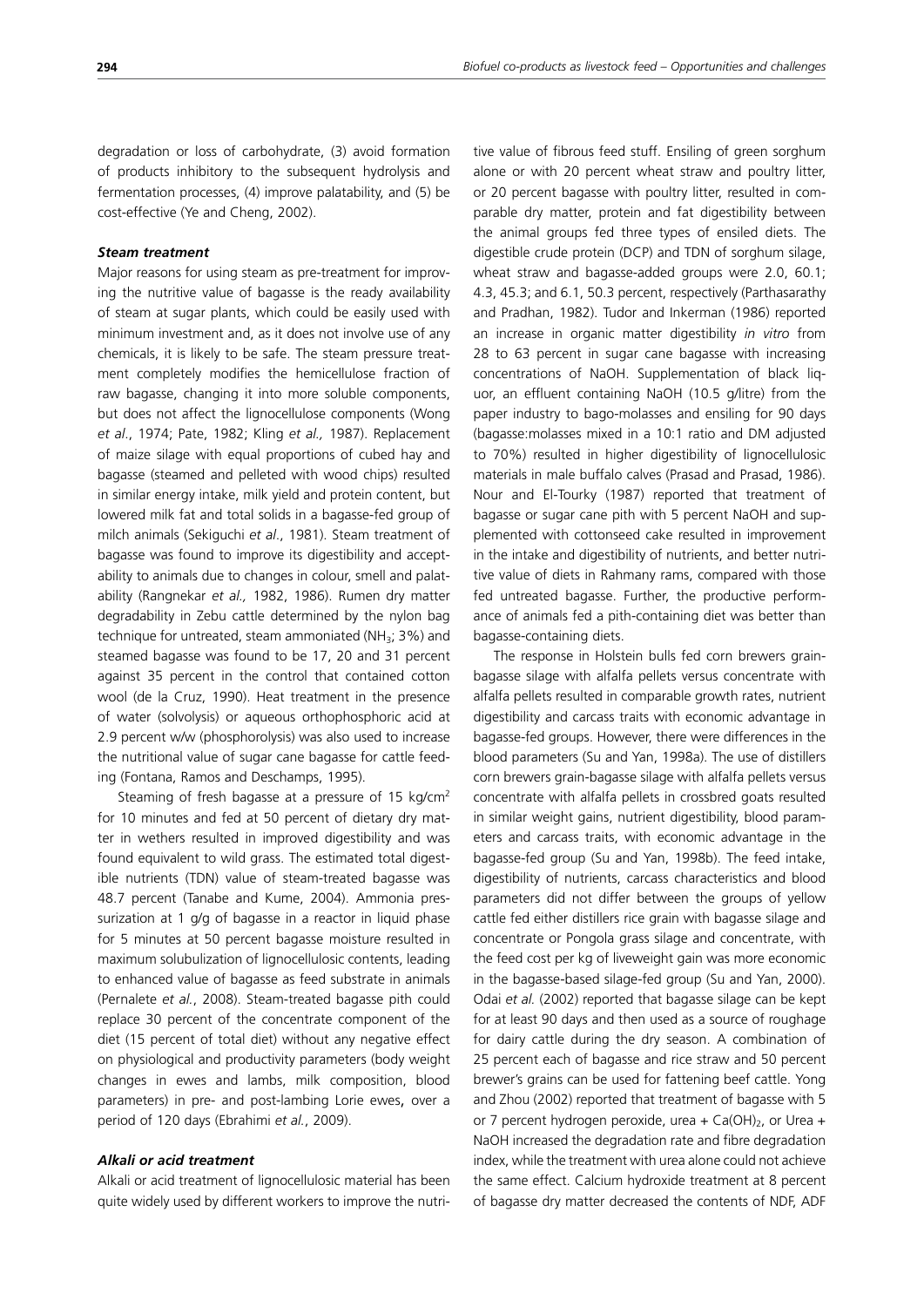and lignin by 23, 5 and 7 percent, respectively, while the *in vitro* digestibilities of DM and neutral-detergent fibre (NDF) increased by up to 60 percent. It was concluded that calcium hydroxide treatment can enhance the fermentation of sugar cane bagasse by rumen micro-organisms, and is most effective at 5.1–6.5 percent of dry bagasse (Guo and Meng, 2006). Nasuer, Chaudhry and Khan (2006), reported that urea treatment of bagasse should always include a source of urease to enhance the utilization of the crude protein content of the treated bagasse.

Studies in lactating buffaloes using four different roughage sources: (1) maize silage; (2) a mixture of sugar beet silage and sugar cane bagasse; (3) a mixture of sugar beet silage and wheat straw; and (4) a mixture of sugar beet silage, sugar cane bagasse and wheat straw, resulted in comparable milk yield, fat and solids-not-fat content. The cost of feeding for the group fed a mixture of sugar beet silage and sugar cane bagasse was found to be significantly lower than the other treatments on a 4 percent fat-corrected milk basis (Ebrahim, Reza and Hassan, 2008).

#### *Biological treatment*

While many studies have been conducted on the physical (steam) and chemical (acid or alkali) treatments of bagasse, there is little literature available on the biological treatment of bagasse, using lignolytic fungi through solid state fermentation. Bagasse is considered to be an ideal substrate for applications of microbial fermentations for the production of value-added products because of its rich organic content (Zadrazil and Puniya, 1996). Solid state fermentation with *Pleurotus sajur-caju* for 30 days in a chain of flasks resulted in significant improvement in digestibility of bagasse, from 45 to 63 percent (Puniya *et al.,* 1996). Biological treatment of bagasse with *Lentinula edodes,* a white rot fungus, for 12 weeks improved the *in vitro* organic matter digestibility from 45.6 to 68.6 percent (Okano *et al.*, 2006). Microbial fermentation of bagasse for 21 days, using chicken dropping (10 percent) improved its digestibility to the extent that it could be utilized as an alternative livestock feed (Anakalo, Abdul and Anakalo, 2009).

Pre-treatment of fibrous crop residues has been most widely studied and documented approach for improving the nutritive value, while physical, chemical and biological approaches, or a combination, have improved the digestibility of bagasse and pith. Treated bagasse or pith in most of the reports had a positive effect on the digestibility and production response in different species. Treated bagasse can be used to replace the conventional feed resources, augmenting other locally available feed resources, and can also be used to cut down feeding costs as bagasse is usually cheaper than other feed resources. Up-scaling of treatments to commercial scale, and the cost efficiency of these approaches, are the major factors in determining the practical application of the treatment approaches in utilizing bagasse. Studies on these aspects are virtually non-existent.

#### **Supplementation of bagasse**

Sugar cane bagasse can only provide a basal diet and it has to be supplemented with other, high quality feed resources to maintain and promote desired levels of production (milk, meat, draught, reproduction). The nature and quantity of supplements would be determined by a number of factors; of these, the level of production, nature of the supplement, cost of the supplement and produce value are important parameters. Of all the supplements, urea and molasses have been tried most extensively due to ready availability of molasses at sugar plants and low cost of urea. Kaushal, Kochar and Chopra (1972) observed that the soluble carbohydrate contents of factory bagasse did not supply sufficient energy for proper utilization of the urea in Sahiwal calves. Increasing levels (5 to 40% of diet) of alkali-treated bagasse (treated with 4 or 6% urea) together with molasses, resulted in decreased dry matter digestibility in sheep, with 4 percent alkali treatment found to be a better level. Furthermore, between sheep and goats fed 20 and 40 percent bagasse, goats were found to be able to digest significantly more fibre than sheep (Devendra, 1979)

Enriched bagasse with urea (2%) and molasses (20%) with or without alkali (4%) fed *ad libitum* to crossbred bulls with limited concentrate resulted in similar feed intake and digestibility of dry matter, protein and fat (Vaidya, Reddy and Mohan, 1981). Alkali treatment of bagacillo (the short fibre of sugar cane bagasse) at 6 percent NaOH with 20 percent moisture in the finished product, when fed with molasses resulted in higher weight gain, fibre digestibility and increased nitrogen retention than in the untreated bagacillo fed lambs. The superior performance of the lambs on the treated bagasse diet was attributed to its higher palatability (Chicco *et al.*, 1983). Crossbred bulls fed sugar cane bagasse-based complete feeds consisting of 5 kg of green maize and molasses (1–2 kg/day) over a period of 5 months resulted in satisfactory semen production and sperm concentration (Bhosrekar *et al.,* 1988). Use of pith as a "Molasses urea and pith" mixture in cattle diets up to 30 percent of the concentrate, replacing coconut cake totally, resulted in comparable quality and palatability of feed, body weight gain and feed efficiency. It was concluded that pith used as a "Molasses urea pith" mixture can substitute for coconut meal as a protein source in the concentrate for beef cattle (Wardhani *et al.*, 1985). Based on the series of experiments conducted in Taiwan over a period of 10 years, Wang (1986) concluded that feed cost can be reduced by utilizing sugar co-products such as cane top, bagasse, bagasse pith, molasses and processed sugar co-products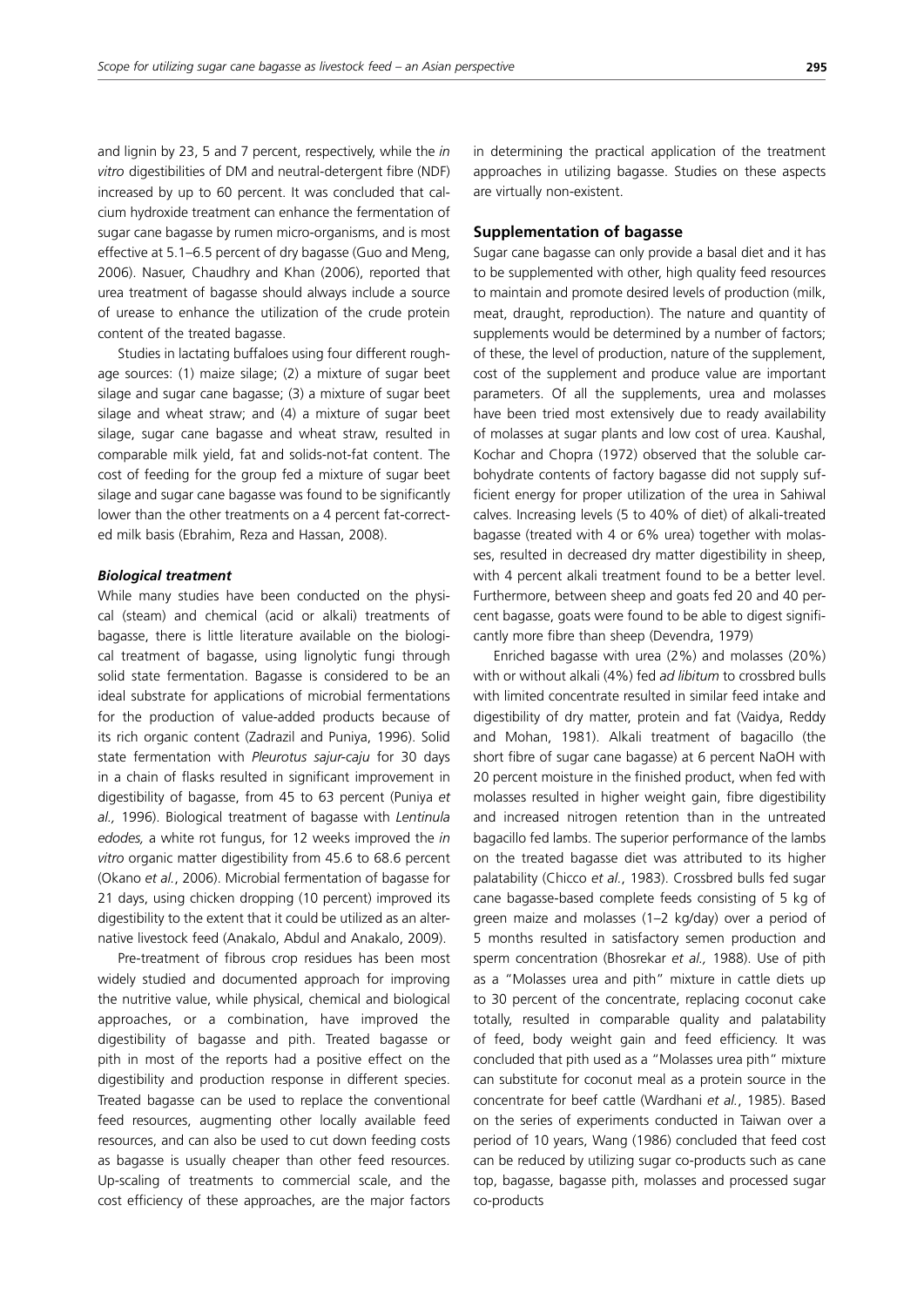Huang *et al.* (1993) reported that bulls fed a diet containing 34 percent sugar cane bagasse, together with concentrates, wherein soybean oil soap stock partially replaced cane molasses, over a period of 97 days could result in daily weight gains of around 1 kg. Sugar cane bagasse supplemented with 15 percent molasses and urea or poultry manure was as good as grass hay in crossbred goats fed 1 kg concentrate daily in supporting milk production and body weights over a period of 90 days (Sanchez and Garcia, 1994). Bagasse and sawdust-based poultry litter can replace up to 30 percent nitrogen in conventional concentrate mixture given with wheat straw to maintain adult crossbred cattle and Murrah buffaloes (Parthasarathy and Pradhan, 1994).

Reddy, Reddy and Nagalakshmi (2001) reported that sugar cane bagasse can be used as a sole roughage source at 40 percent of the diet containing 60 percent concentrate and converted into total mixed rations in pelleted as well as in mash form. As a total mixed ration diet, the digestibility was significantly improved compared with conventional diets containing 40 percent bagasse. Haque and Rahman (2002) reported that bagasse supplemented with 2 percent urea *vs* a group fed urea-molasses-straw resulted in lower feed intake and significantly lower digestibility, but had no significant effect on daily weight gains in indigenous bulls.

Supplementation of yeast in pelleted sugar cane bagasse feed in fattening sheep significantly improved the average daily gain (ADG) without affecting the dry matter intake (DMI), blood profile or carcass characteristics (Monjeghtapeh and Kafilzadeh, 2008). An economic analysis conducted by Cabello, Torres and Almazan (2008) to compare the economic viability for milk production of a diet based on bagasse, revealed that the net value of bagasse was in the range of US\$ 20–30/tonne, being lower than the net value of bagasse for electricity generation at sugar mills. Similarly, the calculations revealed that blackstrap molasses gives negative revenue when used for fattening cattle in comparison with its export price for ethanol production.

The success of supplementation strategies are mainly dependent on the volume and price structure of the supplements to support a given level of production, besides the quality of the basal roughage. Low nutrient density and digestibility of bagasse necessitates a reasonably good level of concentrate supplements to support various productive functions in livestock. Besides the supplement need, the form of feed, e.g. total mixed ration in the form of feed blocks or complete feed mash, can improve the nutrient utilization, as evident from some of the above studies. Furthermore, using locally available supplements, such as sugar cane tops or molasses, could make the feeding economic and promote the use of bagasse.

Further studies on responses in different categories of livestock fed untreated or processed bagasse are summarized in Table 4.

From the findings reported by different workers (Table 4) on the responses recorded from livestock fed treated and untreated bagasse, certain generalizations can be made. First, bagasse is a low quality roughage and it cannot be fed as sole diet to ruminants and must be supplemented with nitrogen, energy and minerals to sustain the animals. Second, the proportion of bagasse and supplements are dictated by production levels. In low and medium producers, bagasse can be fed up to 40–60% of the diet, provided the concentrate supplement is balanced properly to fulfil the animals requirements. Finally, a balanced bagasse-based diet can probably reduce the cost of feeding for milk and meat production, particularly when straw prices are high.

## **KNOWLEDGE GAPS AND FUTURE RESEARCH NEEDS**

The bulky and fibrous nature of bagasse makes it a poor roughage source and most of the times it has to be used locally. Its efficient use is directly linked to quality, cost and local availability of other feed supplements. Keeping in view the availability of feed resources and the production levels of animals in a particular area, there is a need to develop region-specific feeding regimens for different productive functions, integrating the sugar cane co-products (sugar cane tops, bagasse and molasses) with locally-available resources, for optimizing livestock production.

Furthermore, in view of the ongoing research activities on second-generation biofuels, where the use of complex carbohydrates trapped in crop residues are used as sources of ethanol production through appropriate pre-treatments, one can only hope that such studies may provide a lead to newer approaches for effective delignification of bagasse to improve its feeding value. The current need is for economic analysis and feasibility studies of the options for using sugar cane bagasse (treatments, supplementation, complete feed, etc.) for feeding livestock vs biofuel and non-feed uses. This should be undertaken through pilot projects, through field size operations and not laboratory-scale experiments, under various circumstances, to better understand the feasibility of various approaches (processing, supplementation) to using bagasse for livestock feeding.

### **CONCLUSIONS**

Considerable information is already available on the nutritive value of bagasse and the different approaches that have been adopted to improve its nutritional quality. Thus, the use of bagasse with different supplements for various productive functions in several species has been well documented. In general, the treated bagasse can be safely used up to 30–40 percent in ruminant diets to support a medium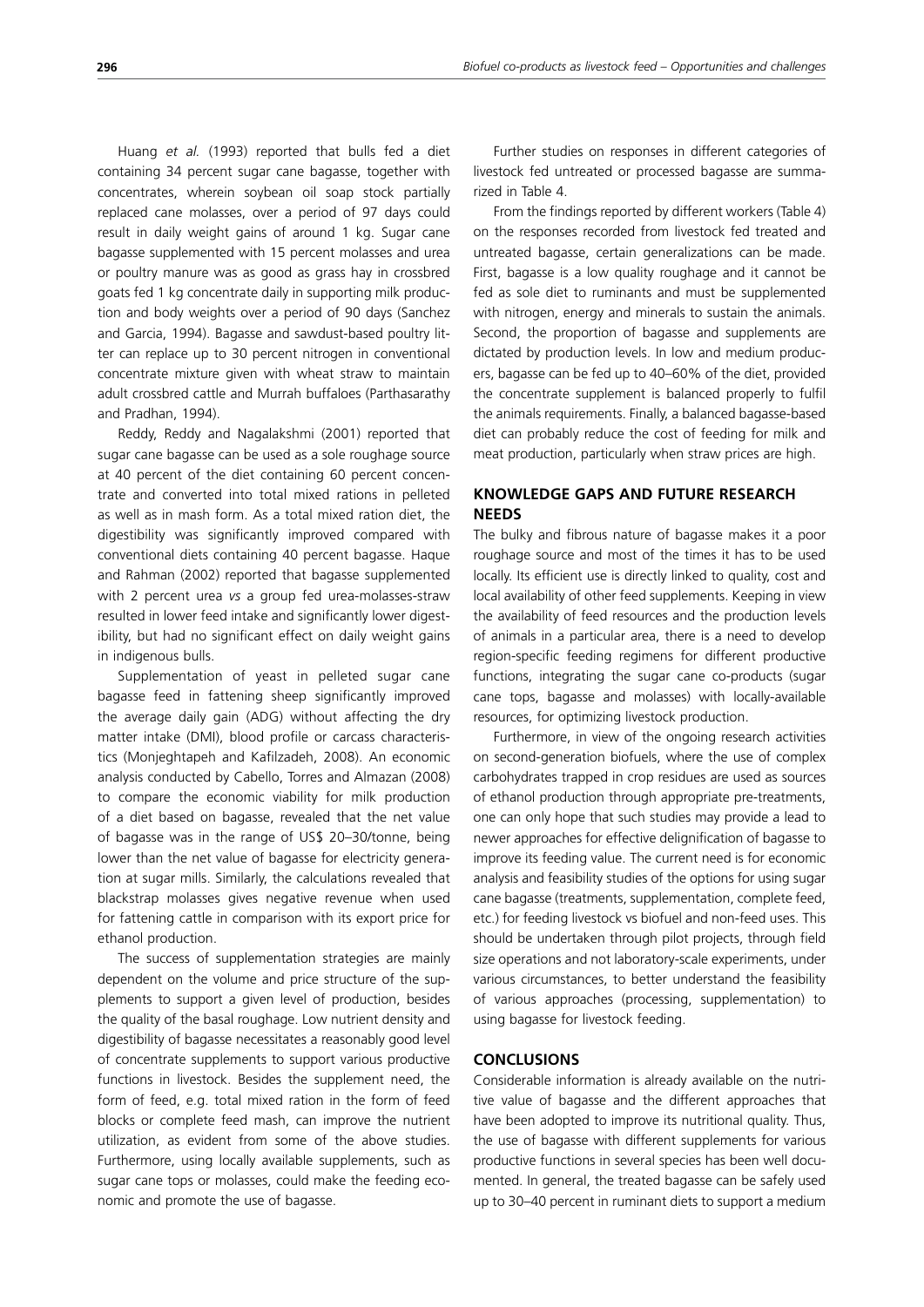TABLE 4

|  |  | Summary of reported responses in different categories of livestock fed untreated or processed bagasse |  |  |  |  |
|--|--|-------------------------------------------------------------------------------------------------------|--|--|--|--|
|--|--|-------------------------------------------------------------------------------------------------------|--|--|--|--|

| Treatment                                                                                                                                                                                                                                              | <b>Species and response</b>                                                                                                                                                               | Remarks                                                                                                                                                                                                      | Reference                                 |
|--------------------------------------------------------------------------------------------------------------------------------------------------------------------------------------------------------------------------------------------------------|-------------------------------------------------------------------------------------------------------------------------------------------------------------------------------------------|--------------------------------------------------------------------------------------------------------------------------------------------------------------------------------------------------------------|-------------------------------------------|
| Untreated bagasse/pith                                                                                                                                                                                                                                 |                                                                                                                                                                                           |                                                                                                                                                                                                              |                                           |
| Bagasse with molasses mixture at<br>10, 20 and 30% replacing maize                                                                                                                                                                                     | Pigs (local and exotic breeds)                                                                                                                                                            | ADG, DMI and FCR were significantly<br>lower in pigs given 30% mixture.                                                                                                                                      | Reddy <i>et al.</i> , 1985.               |
| Untreated bagasse (UB)                                                                                                                                                                                                                                 | Bulls fed complete feed blocks<br>containing 40% wheat straw or UB                                                                                                                        | Rumen fermentation in sugar cane<br>bagasse fed diet was comparable to<br>wheat straw based diet                                                                                                             | Hozhabri and Singhal,<br>2006.            |
| Complete feeds<br>(i) 30% Untreated bagasse + 70%<br>unconventional concentrates<br>(ii) 30% wheat straw $+70%$<br>concentrate                                                                                                                         | Crossbred calves fed for 40 weeks.<br>DMI and ADG were comparable in<br>both groups                                                                                                       | Complete feed with 30% sugar cane<br>bagasse and non-conventional feeds<br>was economical                                                                                                                    | Pandya et al., 2009.                      |
| Complete feeds<br>(i) 40% wheat straw $+60%$<br>concentrate<br>(ii) 40% untreated bagasse $+60\%$<br>concentrate                                                                                                                                       | Crossbred calves fed for 4 months                                                                                                                                                         | DMI, ADG and FCR were comparable<br>between the groups, with bagasse<br>diets being economical                                                                                                               | Fardin and Singhal,<br>2009.              |
| Steam treated bagasse and pith                                                                                                                                                                                                                         |                                                                                                                                                                                           |                                                                                                                                                                                                              |                                           |
| Steam pressure treated bagasse                                                                                                                                                                                                                         | Milch cows fed for 28 days, replacing<br>18-32% in complete diets                                                                                                                         | Greatly depressed DMI, milk yield and Horn et al., 1984.<br>milk fat content                                                                                                                                 |                                           |
| Steaming of bagasse at 170-195 °C<br>for 60 minutes.<br>+ NaOH addition @ 5% on DM<br>basis                                                                                                                                                            | Improved the DM digestibility from<br>27-30% to 52% in sheep<br>Further improved the digestibility to<br>65-66% in sheep                                                                  | Palatability was impaired                                                                                                                                                                                    | Ali, 1991.                                |
| Steam treated bagasse<br>supplemented with legumes, urea<br>molasses, rice bran and poultry<br>litter                                                                                                                                                  | Crossbred bulls fed for 141 days                                                                                                                                                          | Steam-treated bagasse was well<br>consumed and ADG varied from 0.57<br>to 0.75 kg                                                                                                                            | Héctor, 1990.                             |
| Steam treatment of bagasse<br>followed by anhydrous ammonia<br>treatment (3% by weight) for 15<br>days, plus supplements.                                                                                                                              | Crossbred bulls fed for 169 days                                                                                                                                                          | ADG in bulls fed steam treated<br>bagasse $(0.64 \text{ to } 0.54 \text{ q})$ was<br>significantly higher than the steam-<br>ammonia treated bagasse (0.30 g)                                                | Héctor, 1990.                             |
| Steam treated pith (STP)                                                                                                                                                                                                                               | Arabi lambs fed for 70 days. STP<br>constituted 0, 11, 22 and 33% of diet                                                                                                                 | DMI and ADG did not differ. FCR was<br>significantly lower at 33% of STP.                                                                                                                                    | Ensiyeh, Najafgholi<br>and Hamideh, 2009. |
|                                                                                                                                                                                                                                                        | and replaced barley at 0, 25, 50 and<br>75%, respectively                                                                                                                                 | STP at 11% level had the best<br>economic efficiency                                                                                                                                                         |                                           |
| <b>Chemical treatments</b>                                                                                                                                                                                                                             |                                                                                                                                                                                           |                                                                                                                                                                                                              |                                           |
| (i) Complete diets containing 40%<br>alkali treated (2% NaOH) bagasse<br>(ATB)<br>(ii) Complete diets containing 40%<br>untreated bagasse (UB)<br>(iii) Control: pasture + concentrates                                                                | Lactating cows fed for 300 days<br>Feed consumption- (i) 16.5 kg, (ii)<br>14.2 kg and (iii) 6 kg concentrate +<br>pasture.<br>Milk production $kg - (i)$ 17.2 (ii) 12.5<br>and (iii) 16.5 | UB resulted in significant drop in milk Randel et al., 1972.<br>production.<br>ATB was comparable to controls in<br>milk production but it resulted in<br>significant drop in milk fat and total<br>solids % |                                           |
| @ 360 g/liter milk<br>(i) urea-molasses enriched sugar                                                                                                                                                                                                 | Crossbred heifers fed for 61 days                                                                                                                                                         | ADG g (i) 158 (ii) 55 & (iii) 356                                                                                                                                                                            | Reddy, Mohan and                          |
| cane bagasse<br>(ii) (i) with alkali treatment<br>(iii) 4 kg green + paddy straw                                                                                                                                                                       | All three roughages were fed ad<br>libitum with 2 kg concentrate                                                                                                                          | Urea-molasses enriched bagasse,<br>without or with alkali treatment was<br>not suitable as the only source of<br>roughage.                                                                                   | Das, 1981.                                |
| Untreated and alkali-treated (5%<br>NaOH solution) bagasse                                                                                                                                                                                             | Awassi lambs<br>25, 40 and 50% untreated and alkali-<br>treated bagasse                                                                                                                   | Treatment had no significant effect on Al-Tawash and<br>ADG and FCR<br>NaOH treatment appeared mainly<br>to increase its palatability leading to<br>higher ADG                                               | Alwash, 1983.                             |
| Steam and alkali treated bagasse<br>(ATB)                                                                                                                                                                                                              | Dohne Merino lambs fed to appetite<br>for 56 days.<br>ATB improved ADG and FCR at 19 and<br>40% inclusion levels.                                                                         | Steam treatment improved<br>performance at lower inclusion<br>level, while at higher levels it had a<br>negative effect.                                                                                     | Jacobs and van<br>Niekerk, 1985.          |
| (i) Spray drying of fresh bagasse<br>with NaOH solution (30%)<br>containing 5% NaOH of dry fibre<br>(TAB).<br>(ii) Supplementation of (i) with<br>molasses (20: 40 w:w) and urea (1.5<br>to 2.0%)<br>(iii) supplementation of (ii) with<br>cotton seed | Increased IVDMD from 30 to 55%<br>Maintained weaner cattle<br>Daily gain up to 0.7 kg in growing<br>cattle                                                                                | TAB can be stored up to 6 months<br>without problem.<br>No health problems associated with<br>the feeding TAB-based diets provided<br>the concentration of NaOH does not<br>exceed 5% on dry fibre.          | Tudor and Inkerman,<br>1989.              |
| Raw bagasse pith (RBP) and urea<br>ammoniated bagasse pith (UABP)<br>(4% urea, 40% moisture and 21<br>days treatment)                                                                                                                                  | Crossbred bulls fed for 28 days<br>Complete feeds having 50 : 50<br>roughage and concentrate                                                                                              | RBP was inferior to wheat straw and<br>UABP was superior to wheat straw<br>based diets                                                                                                                       | Singh et al., 2004.                       |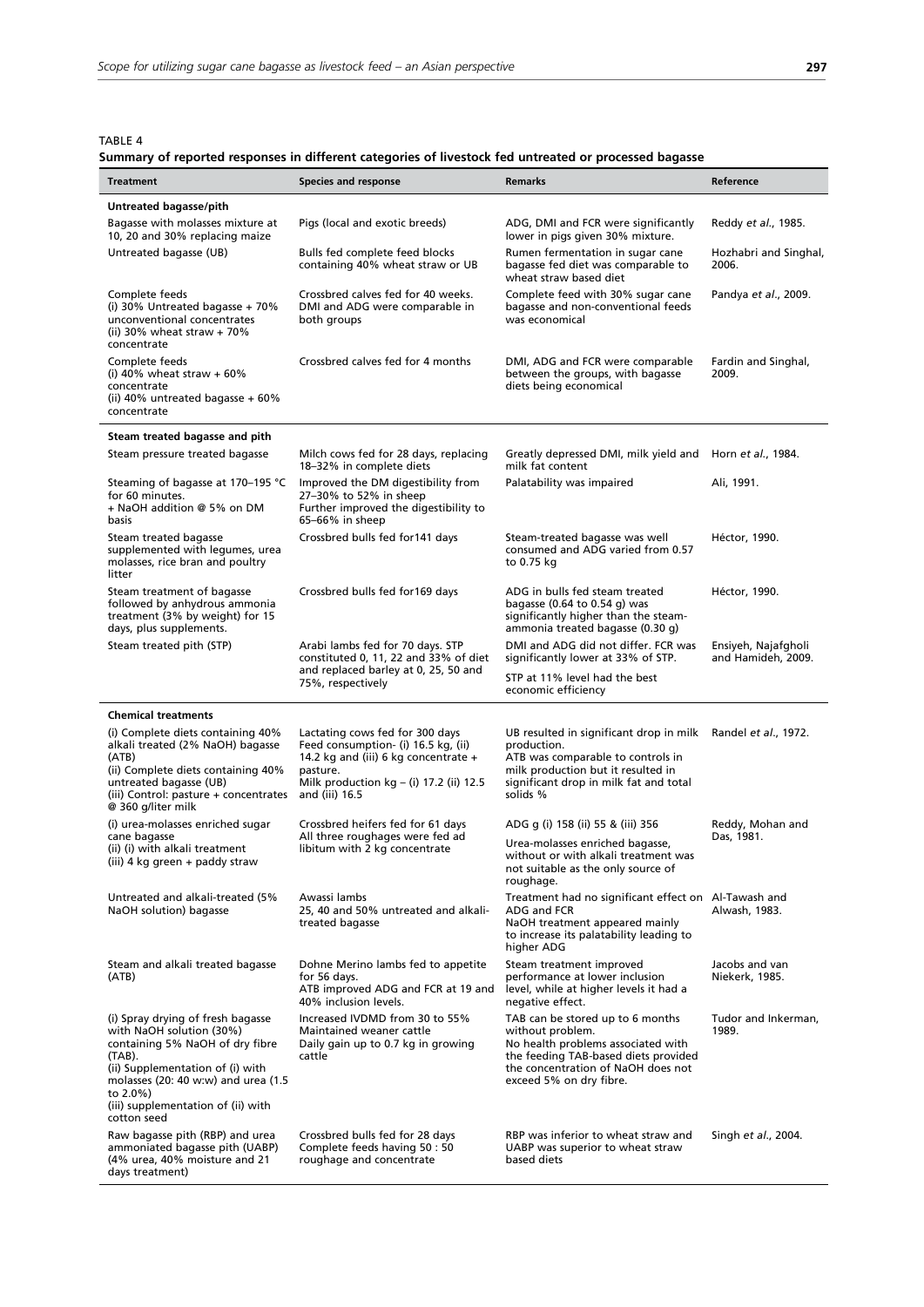TABLE 4 (Cont'd)

| <b>Treatment</b>                                                                                                                                                                                                      | <b>Species and response</b>                                                                                                                                                                | <b>Remarks</b>                                                                                                                                                                            | Reference                        |
|-----------------------------------------------------------------------------------------------------------------------------------------------------------------------------------------------------------------------|--------------------------------------------------------------------------------------------------------------------------------------------------------------------------------------------|-------------------------------------------------------------------------------------------------------------------------------------------------------------------------------------------|----------------------------------|
| Complete feed pellets containing<br>50% concentrate and<br>(i) Urea-ammoniated bagasse (UAB) $FCR - (i)$ 8.6 and (ii) 10.8<br>50%, or<br>(ii) Tree leaves 50%                                                         | Goat kids fed for 90 days. ADG - (i)<br>68.7 g and (ii) 44.1 g                                                                                                                             | UAB Improved performance, rumen<br>fermentation and blood biochemical<br>characteristics                                                                                                  | Dhore et al., 2006.              |
| Complete feed containing 60%<br>concentrate, 20% wheat straw and<br>20% Urea ammoniated bagasse<br>$-UAB$                                                                                                             | Crossbred bulls fed for 30 days                                                                                                                                                            | No adverse affects                                                                                                                                                                        | Tiwari, Garg and<br>Singh, 2006. |
| Concentrate 500 $q$ /day + ad libitum<br>1% urea treated:<br>(i) wheat straw (control)<br>(ii) sugar cane tops (T1)<br>(iii) bagasse (T2)                                                                             | Said rams were fed for 90 days and<br>used for breeding. ADG, testicular<br>size, scrotal circumference and semen<br>characteristics increased significantly<br>in T1 and T2.              | Pregnancy rates in groups (i), (ii)<br>and (iii) were 74.1, 86.7 and 81.5%,<br>respectively, suggesting that urea-<br>treated sugar cane tops and bagasse<br>was better than wheat straw. | Megahed and Etman,<br>2006.      |
| Urea fortified bagasse pith + sugar<br>cane bagasse with 15% molasses                                                                                                                                                 | Holstein lactating cows fed for 75<br>days, replacing 0, 40, 50, 60 or 70%<br>of alfalfa                                                                                                   | Milk yields in 0, 40, 50, 60 and 70%<br>replacement were 15.3, 14.5, 14.4,<br>14.1 and 13.4 kg milk/day.<br>Feed cost at 60% replacement was<br>most economical.                          | Ahmad, 2009.                     |
| <b>Biological treatment</b>                                                                                                                                                                                           |                                                                                                                                                                                            |                                                                                                                                                                                           |                                  |
| Acid/grinding/enzymatic hydrolysis<br>followed by culturing of<br>Geotrichum candidum or Oidium<br>lactis of bagacillo(1)                                                                                             | Fish. Feeding the granulated product<br>replacing 60% of concentrate                                                                                                                       | Improved the WG and FCR in grass<br>carp                                                                                                                                                  | Yu, 1990.                        |
| Solid state fermentation using<br>ligninolytic white-rot fungus,<br>Lentinus edodes                                                                                                                                   | Sheep<br>Degradation of lignin was 34.4%,                                                                                                                                                  | Increase of 34.3% digestibility in<br>sheep and the material was free from<br>toxins                                                                                                      | Pham and Ramirez,<br>1996.       |
| Basal diet of Bermuda hay<br>supplemented with ad libitum<br>(i) Fermented bagasse feed - Solid<br>state fermentation of bagasse<br>with wheat bran (w/w) in 1:3 using<br>Aspergillus sojae<br>(ii) Lucerne hay cubes | Crossbred bucks fed for 196 days<br>WG, DMI, FCR, DCP and TDN intakes<br>were comparable to groups fed<br>Lucerne hay.<br>Sensory attributes of meat were<br>superior in bagasse-fed group | Fermented bagasse feed could be an<br>alternative to Lucerne hay cube and<br>thereby reduce the feeding cost                                                                              | Ramli et al., 2005.              |
| <b>Combination of approaches</b>                                                                                                                                                                                      |                                                                                                                                                                                            |                                                                                                                                                                                           |                                  |
| (i) Untreated bagasse + GNC                                                                                                                                                                                           | Bull calves fed for 51 days                                                                                                                                                                | (i) DMI: 1.9 kg, ADG: 124 g/day and<br>DM digestibility: 53.8%                                                                                                                            | Joshi et al., 1984.              |
| (ii) Steam-treated bagasse (7 kg/<br>$cm2$ ) + GNC                                                                                                                                                                    |                                                                                                                                                                                            | (ii) DMI: 4.2 kg, ADG: 385 g/day and<br>DM digestibility-60.0%                                                                                                                            |                                  |
| (iii) Alkali-treated bagasse (4%<br>$NaOH - 1$ litre/kg) + GNC                                                                                                                                                        |                                                                                                                                                                                            | (iii) DMI: 2.3 kg, ADG: 182g/day and<br>DM digestibility: 62.8%                                                                                                                           |                                  |

*Notes*: (1) Bagacillo is the waste from paper manufacture using sugar cane bagasse. ADG = Average daily gain; DMI = Dry matter intake; FCR = Feed conversion ratio; UB = Untreated bagasse; UAB = Urea-ammoniated bagasse; STP = Steam-treated pith; ATB = Alkali-treated bagasse; WG = Weight gain; DCP = Digestible crude protein; TDN = Total digestible nutrients; GNC = Groundnut cake; RBP = Raw bagasse pith; UABP

= Urea-ammoniated bagasse pith; TAB = Treated alkaline bagasse.

level of production. With better quality supplements or processing, the level of bagasse in the diet of low producers could be increased, even up to 60%. Steam treatment, alkali treatment and supplementation with urea, molasses and locally available concentrate sources have been quite effective in improving the utilization of bagasse as ruminant feed. Bagasse as such is not harmful, but steam treatment in the presence of certain chemicals, especially alkali at higher levels, can induce certain changes that may prove harmful to animals. So one has to be careful in combining steam treatment of bagasse with other chemical treatments. However, most of the bagasse generated at sugar processing units at present continues to be primarily used for fuel purposes, and the practice of feeding bagasse to livestock is very limited and at times only seasonal. The ongoing "livestock revolution" of greater demand for livestock products, resulting in greater demand for feed resources, and thus increasing the cost of feed resources, both roughages and concentrates, are some of the factors that could have a positive impact on the use of bagasse for livestock feed. National policies favouring energy security, leading to greater emphasis on biofuels, and providing tax incentives and subsidies to the energy sector could favour the diversion of this potential feed resource, namely bagasse, to non-feed uses.

#### **BIBLIOGRAPHY**

- **Ahmad, K.** 2009. The use of urea-treated sugar cane bagasse in dairy cow nutrition. Khuzestan Agricultural and Natural Resources Research Centre, Khuzestan, Iran (Islamic Republic of) .
- **Al-Tawash, M.Y. & Alwash, A.H.** 1983. The effect of the level of raw and alkali-treated sugar cane bagasse on the digestibility of the rations and performance of Awassi lambs. *World Review of Animal Production*, 19(2): 25–29.
- **Alexander, A.G.** 1988. Sugar cane as a source of biomass. pp. 46–60, *in: Sugar cane as feed.* Proceedings of an Expert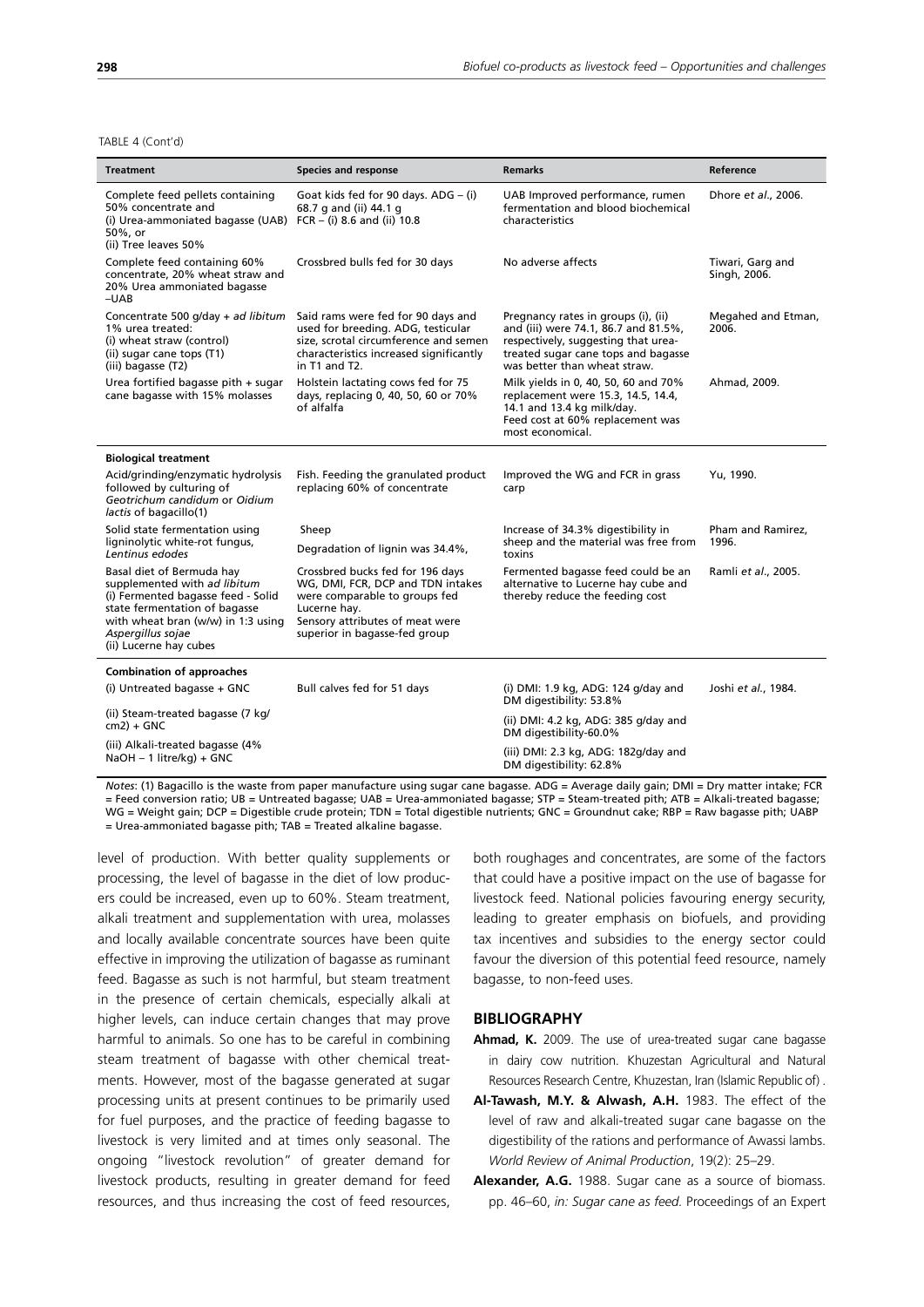Consultation on the Use of Sugar Cane as Feed, Santo Domingo, Dominican Republic, 7–11 July 1986. *[FAO] Animal Production and Health Paper*, no. 72. 319 p. Available at http://www.fao.org/ag/AGa/AGAP/FRG/AHPP72/ahpp72. htm Accessed 16 October 2011.

- **Ali, A.** 1990. Treatment of sugar cane bagasse for improving its nutritive value. *Technical Bulletin, Food and Fertilizer Technology Center*, no. 95. 10 p.
- **Ali, A.** 1991. Treatment of sugar cane bagasse for improving its nutritive value. *Progressive Farming*, 11(1): 56–61.
- **Anakalo, S., Abdul, F. & Anakalo, M.G.** 2009. Enhancement of the nutritive value of bagasse using chicken manure. *African Journal of Food, Agriculture, Nutrition and Development*, 9(8): 1712–1724.
- **Bhosrekar, M.R., Thole, N.S., Joshi, A.L., Purohit, J.R., Pande, A.B. & Mangurkar, B.R.** 1988. Performance of crossbred bulls fed bagasse-based complete diet. *Indian Journal of Animal Sciences,* 58(5): 619–622.
- **Cabello, A., Torres, A. & Almazan, O.** 2008. The economical viability of animal production based on sugar cane co-products under the present prices of commodities. *Sugar Technology*, 10(1): 25–28.
- **Chicco, C.F., Garcia, G., Fernandez, C. & Prays, C.R.** 1983. Cane molasses and NaOH-treated bagacillo diets for lambs. *South African Journal of Animal Science,* 13(1): 18–20.
- **de La Cruz, H.O.** 1990. Steam treated bagasse for fattening cattle. Effect of supplementation with *Gliricidia sepium* and urea/molasses. *Livestock Research for Rural Development,* 2(2).
- **Devendra, C.** 1979. The digestibility of chemical treated bagasse by sheep and goats. *MARDI Research Bulletin,* 7(2): 103–115.
- **Dhage, S.A., Fulpagare, Y.G., Jagtap, D.Z. & Kandalkar, Y.B.** 2009. Nutritive value of whole sugar cane based ration in lactating crossbred Phule Triveni cow. *Indian Journal of Animal Nutrition,* 26(3): 229–232.
- **Dhore, R.N., Chavan, G.V., Shital Chopde & Dhok, A.P.** 2006. Evaluation of urea treated sugar cane bagasse-based pelleted complete ration in goats. *Indian Journal of Small Ruminants*, 12(2): 179–184.
- **Ebrahim, F.N., Reza, M.M. & Hassan, F.** 2008. The effects of beet pulp, sugar cane bagasse and wheat straw silage on the performance of lactating buffaloes. Animal Science Research Institute, Karaj, Iran (Islamic Republic of).
- **Ebrahimi, R., Eslami, M., Fayazi, J. & Jahrom, M.F.** 2009. Effect of feeding steam treated pith bagasse on body change weight, milk constituents and blood parameters of Lori ewes in Khouzestan Province, Iran (Islamic Republic of). *Pakistan Journal of Nutrition*, 8(12): 1915–1919.
- **Ensiyeh Hashemipour, Najafgholi Dabiri & Hamideh Hashemipour.** 2009. Effect of diets containing different levels of steam treated pith bagasse on performance and carcass characteristics of fattening Arabi lambs. *Journal of Animal and Veterinary Advances*, 8(11): 2139–2142.
- **FAO [Food and Agriculture Organization of the United Nations].** 1988. *Sugar cane as feed.* Proceedings of an Expert Consultation on the Use of Sugar Cane as Feed, Santo Domingo, Dominican Republic, 7–11 July 1986. *[FAO] Animal Production and Health Paper*, no. 72. 319 p. Available at http://www.fao.org/ag/AGa/AGAP/FRG/ AHPP72/ahpp72.htm Accessed 16 October 2011.
- **Fardin Hozhabri & Singhal, K.K.** 2009. Influence of roughage sources and protected protein in complete feed block on nutrients utilization, growth performance, microbial protein synthesis and body composition in crossbred calves. *Indian Journal of Animal Nutrition*, 26(4): 297–305.
- **Fontana, J.D., Ramos, L.P. & Deschamps, F.C.** 1995. Pretreated sugar cane bagasse as a model for cattle feeding. *Applied Biochemistry and Biotechnology Part A, Enzyme Engineering and Biotechnology,* 51/52: 105–116.
- **Guo, W.S. & Meng, Q.X.** 2006. Effect of treatment of sugar cane bagasse with calcium hydroxide on its chemical components and ruminal fermentation traits *in vitro*. *Journal of China Agricultural University,* 11(3): 65–69.
- **Hamad, M. A. & El-Saied, H.** 1982. The ammoniation of agricultural residues. *Journal of the Science of Food and Agriculture,* (33)3: 253–254.
- **Helmling, O., Arnold, G., Rzehak, H., Fahey, G.C. Jr., Berger, L.L. & Merchen, N.R.** 1989. Improving the nutritive value of lignocellulosics: the synergistic effects between alkaline hydrogen peroxide and extrusion treatments. *Biotechnology and Bioengineering*, (33)2: 237–241.
- **Horn, H.H. van., Harris, B. Jr, Taylor, M.J., Bachman, K.C. & Wilcox, C.J.** 1984. By-product feeds for lactating dairy cows: effects of cottonseed hulls, sunflower hulls, corrugated paper, peanut hulls, sugar cane bagasse and whole cottonseed with additives of fat, sodium bicarbonate and *Aspergillus oryzae* product on milk production. *Journal of Dairy Science*, 67(12): 2922–2938.
- **Hozhabri, F. & Singhal, K.K.** 2006. Effect of incorporation of sugar cane bagasse and formaldehyde treated mustard cake in wheat straw based complete feed block on rumen fermentation pattern and outflow rate of digesta in crossbred bulls. *Indian Journal of Dairy Science,* 59(4): 239–244.
- **Huang, M.D., Chen, K.H., Kou, C.C., Chen, K.P., Kou, P.W., Huang, H.Y., Liou, W.T. & Chen,Y.C.** 1993. Soybean oil soap stock as a part substitute for sugar cane molasses for growing finishing beef cattle. pp. 101–108, *in:* Research Report, Animal Industry Research Institute, Taiwan Sugar Corporation.
- **Haque, K.S. & Rahman, M.M.** 2002.Utilization of sugar cane tops and bagasse as roughage sources in growing bulls. *Indian Journal of Animal Nutrition*, 19(3): 227–231.
- Jacobs, G.A. and van Niekerk, B.D.H. 1985. Sodium and steam-treated sugar cane bagasse in low and high fiber fattening diets for lambs. *South African Journal of Animal Science*, 15(4): 166–168.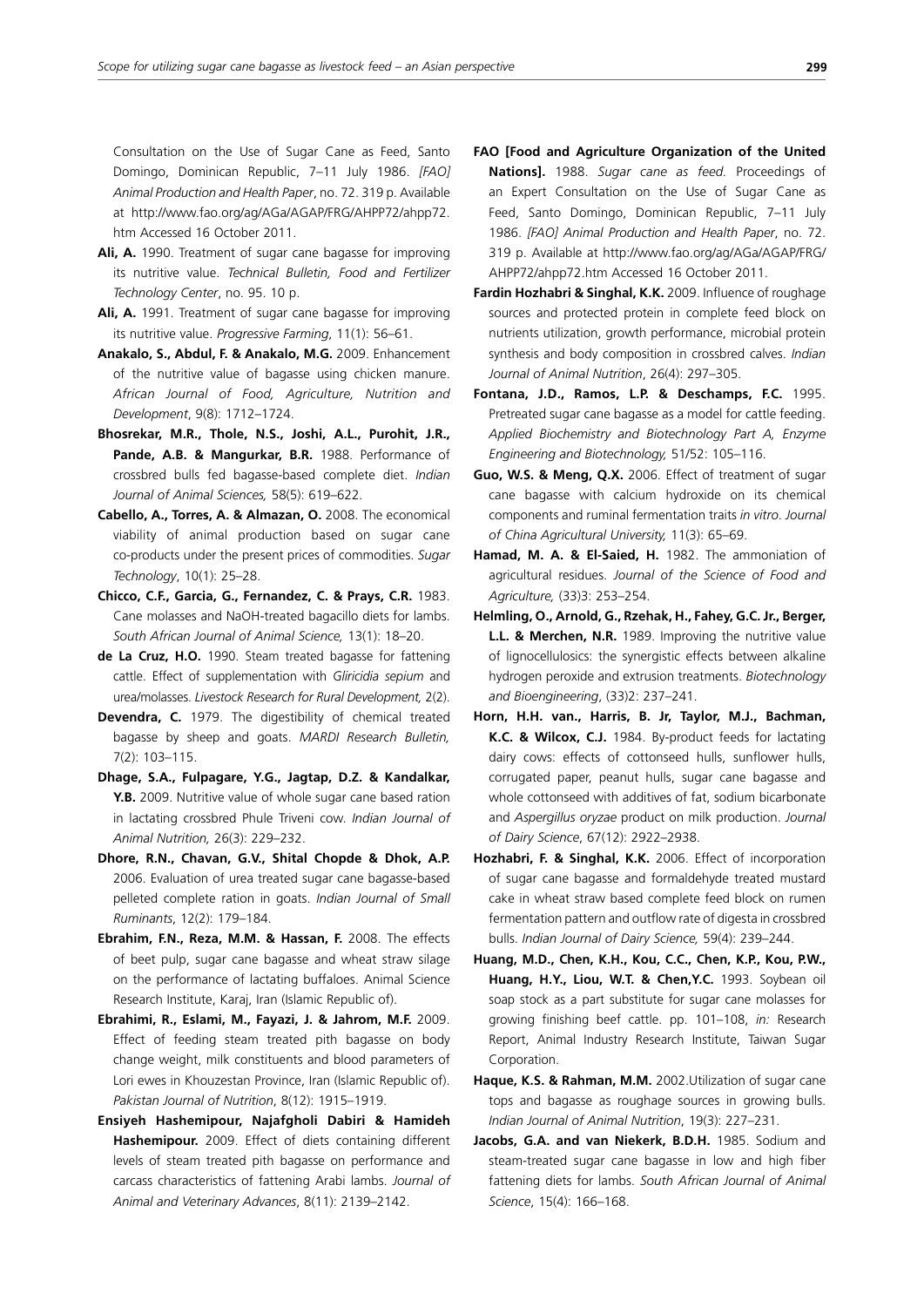- **Joshi, A.L., Rangnekar, D.V., Badve, V.C. & Waghmare, B.S.** 1984. Utilization of bagasse treated with steam and sodium hydroxide by crossbred calves. *Indian Journal of Animal Sciences,* 54(2): 149–152.
- **Kaushal, J.R., Kochar, A.S. & Chopra, A.K.** 1972. Effect of residual carbohydrates of factory bagasse on the utilization of urea in ruminants. *Indian Journal of Animal Sciences,* 42(6): 399–401.
- **Kewalramani, N., Kamra, D.N., Lall, D. & Pathak, N.N.**  1988. Bioconversion of sugar cane bagasse with white rot fungi. *Biotechnology Letters,* 10(5): 369–372.
- **Kling, S.H., Neto, C.C., Ferrara, M.A., Torres, J.C.R., Magalhaes, D.B. & Ryu, D.D.Y.** 1987. Enhancement of enzymatic hydrolysis of sugar cane bagasse by steam explosion pre-treatment. *Biotechnology and Bioengineering*, 29(8): 1035–1039.
- **Krishnamoorthy, U., Singh, K.C. & Kailas, M.M.** 2005. Evaluation of roughages for rumen microbial biomass synthesis. *Indian Veterinary Journal,* 82(4): 453–454.
- **Megahed, G.A. & Etman, A.H.M.** 2006. Effects of agricultural byproducts in ration on productive and reproductive performance of Saidi rams. *Acta Veterinaria,* 75: 22–27.
- **Monjeghtapeh, S.S. & Kafilzadeh, F.** 2008. Microbial directfed in small ruminant nutrition. P-004, *in: Agricultural and biosystems engineering for a sustainable world*. International Conference on Agricultural Engineering, Hersonissos, Crete, Greece, 23–25 June 2008.
- **Nagalakshmi, D. & Reddy, D.N.** 2010. Effect of feeding expander extruded processed complete diet containing sugarcane bagasse on performance of Murrah buffaloes. *Animal Nutrition and Feed Technology*, 10(1): 1–8.
- **Naseeven, M.R.** 1988. Sugar cane tops as livestock feed. pp. 106–122, *in: Sugar cane as feed.* Proceedings of an Expert Consultation on the Use of Sugar Cane as Feed, Santo Domingo, Dominican Republic, 7–11 July 1986. *[FAO] Animal Production and Health Paper*, no. 72. 319 p. Available at http://www.fao.org/ag/AGa/AGAP/FRG/ AHPP72/ahpp72.htm Accessed 16 October 2011.
- **Nasuer, Z., Chaudhry, S.M. & Khan, M.F.U.** 2006. A laboratory assessment of various urease sources on the chemical composition of urea-treated sugar cane bagasse. *Pakistan Journal of Agricultural Sciences*, 43(3/4): 169–172.
- **Nour, A.M. & El-Tourky, M.** 1987. Sugar cane and its co-products in animal feeding. 3. Utilization of co-products of sugar cane industry in the diets of sheep. *Alexandria Journal of Agricultural Research,* 32(3): 63–74.
- **Odai, M., Sumamal, W., Narmsilee, R., Pholsen, P., Chuenpreecha, T. & Indramanee, S.** 2002. Development and evaluation of bagasse silage for cattle feed. *JIRCAS Working Report,* 30: 167–171.
- **Okano, K., Iida,Y., Samsuri, M., Prasetya, B., Usagawa,T. & Watanabe,T.** 2006. Comparison of *in vitro* digestibility and chemical composition among sugar cane bagasse

treated by four white-rot fungi. *Animal Science Journal,* 77(3): 308–313.

- **Pandya, P.R., Desai, M.C., Patel, G.R., Talpada, P.M., Pande, M.B. & Parnerkar, S.** 2009. Economical rearing of crossbred calves on complete feeds, based on sugar cane bagasse and non-conventional feeds. *Indian Journal of Animal Nutrition,* 26(3): 211–215.
- **Parthasarathy, M. & Pradhan, K.** 1982. Fermentation characteristics and feeding value of ensiled poultry litter containing wheat straw, bagasse or sawdust. *Animal Feed Science and Technology,* 7(4): 341–349.
- Parthasarathy, M. & Pradhan, K. 1994. Comparative utilization of poultry-litter-containing rations by crossbred cattle and Murrah buffaloes. *Buffalo Bulletin,* 13(4): 90–93.
- Pate, F.M. 1982. Value of treating bagasse with steam under pressure for cattle feed. *Tropical Agriculture,* 59(4): 293– 297.
- Paturau, J.M. 1988. Alternative uses of sugar cane and its byproducts in agro-industries. pp. 24–45, *in: Sugar cane as feed.* Proceedings of an Expert Consultation on the Use of Sugar Cane as Feed, Santo Domingo, Dominican Republic, 7–11 July 1986. *[FAO] Animal Production and Health Paper*, no. 72. 319 p. Available at http://www.fao.org/ag/ AGa/AGAP/FRG/AHPP72/ahpp72.htm Accessed 16 October 2011.
- **Pernalete, Z., Pina, F., Suarez, M., Ferrer, A. & Aiello, C.**  2008. Fractionation of sugar cane bagasse by ammonia treatments: effect of bagasse moisture and ammonium dose. *Bioagro*, 20(1): 3–10.
- Pham, C.B. & Ramirez, J. 1996. Bio-delignification of sugar cane residues to increase the digestibility for ruminants feeding. Paper presented at the Asia-Pacific Biotechnology Congress, Makati City, The Philippines, 22–24 May 1996.
- **Prasad, J.R. & Prasad, D.A.**1986. Nutrient utilization in buffalo calves on feeding black-liquor treated bago-molasses with or without ensiling. *Indian Journal of Animal Nutrition*, 3(4): 229–232.
- **Preston, T.R.** 1980. A model for converting biomass (sugar cane) into animal feed and fuel. *In:* Animal Production Systems for the Tropics. International Foundation for Science, Stockholm, Publication No. 8.
- **Preston, T.R.** 1988. Fractionation of sugar cane for feed and fuel. pp. 310-319, *in: Sugar cane as feed.* Proceedings of an Expert Consultation on the Use of Sugar Cane as Feed, Santo Domingo, Dominican Republic, 7–11 July 1986. *[FAO] Animal Production and Health Paper*, no. 72. 319 p. Available at http://www.fao.org/ag/AGa/AGAP/FRG/ AHPP72/ahpp72.htm Accessed 16 October 2011.
- **Preston, T.R. & Leng, R.A.** 1984. Supplementation of diets based on fibrous residues and co-products. pp. 373-413, *in:* F. Sundstol and E.C. Owen (editors). *Straw and Other Fibrous By-products as Feed*. Elsevier Press, Amsterdam, The Netherlands.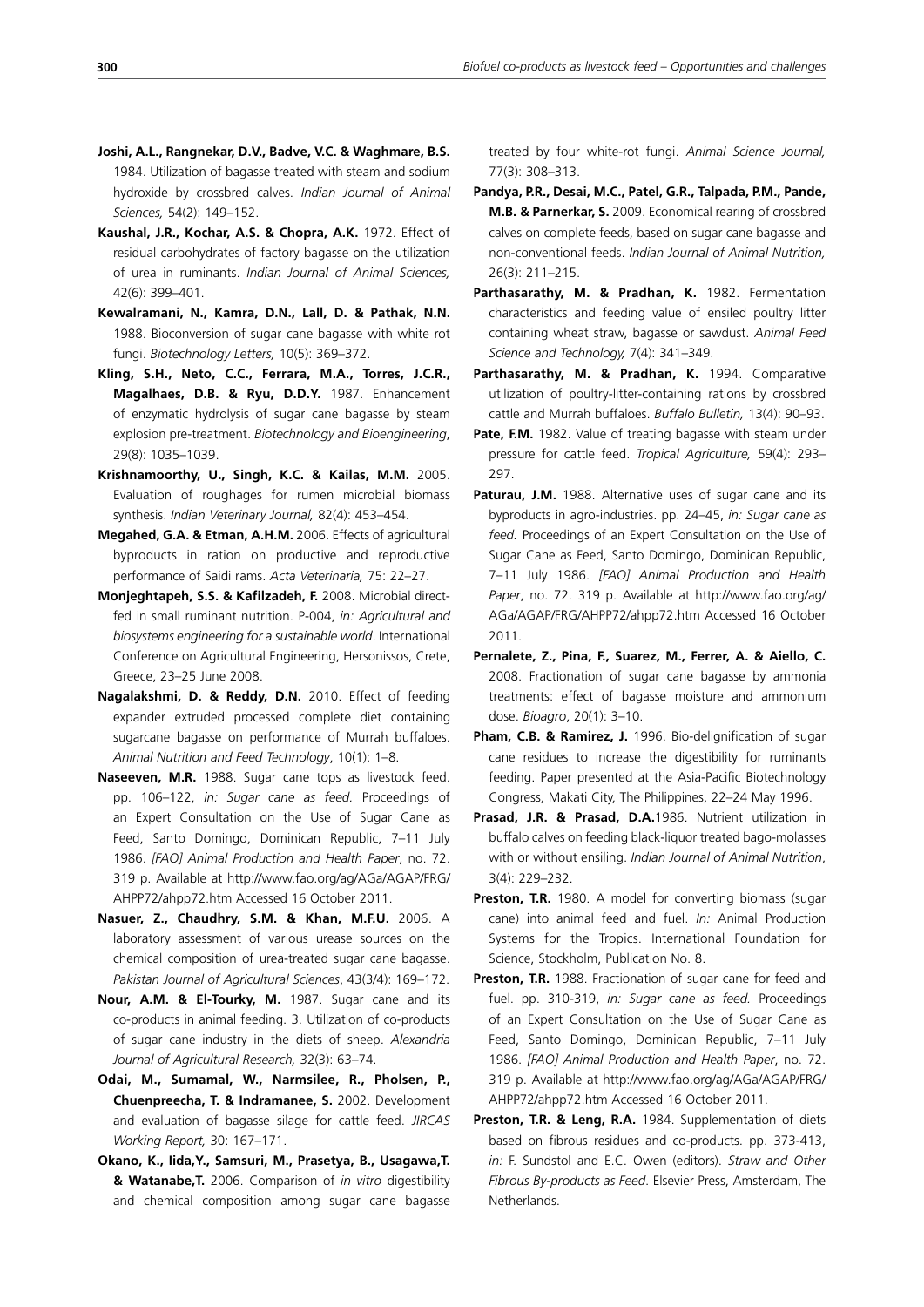- **Puniya, A K., Shah, K.G., Hire, S.A., Ahire, R N., Rathod, M.P. & Mali, R.S. 1996.** Bioreactor for solid-state fermentation of agro-industrial wastes. *Indian Journal of Microbiology*, 36(3): 177–178.
- **Ramli, M.N., Higashi, M., Imura, Y., Takayama, K. & Nakanishi, Y.** 2005. Growth, feed efficiency, behavior, carcass characteristics and meat quality of goats fed fermented bagasse feed. *Asian-Australasian Journal of Animal Sciences*, 18(11): 1594–1599.
- Randel, P.F., Ramirez, A., Carrero, R. & Valencia, I. 1972. Alkali-treated and raw sugar cane bagasse as roughages in complete rations for lactating cows. *Journal of Dairy Science,* 55(10): 1492–1495.
- **Rangnekar, D.V.** 1988. Integration of sugar cane and milk production in Western India. pp. 176–187, *in: Sugar cane as feed.* Proceedings of an Expert Consultation on the Use of Sugar Cane as Feed, Santo Domingo, Dominican Republic, 7–11 July 1986. *[FAO] Animal Production and Health Paper*, no. 72. 319 p. Available at http://www.fao. org/ag/AGa/AGAP/FRG/AHPP72/ahpp72.htm Accessed 16 October 2011.
- **Rangnekar, D.V., Badve, V.C., Kharat, S.T., Soble, B.N. & Joshi, A.L.** 1982. Effect of high pressure steam treatment on chemical composition and *in vitro* digestibility of roughages. *Animal Feed Science and Technology,* 7: 61–70.
- **Rangnekar, D.V., Joshi, A.L., Badve, V.C. & Thole, N.S.** 1986. Summary of studies on steam treatment of sugar cane bagasse for feeding of dairy cattle. Presented at the International Workshop on Rice Straw and Related Feeds in Ruminant Rations, Kandy, Sri Lanka, 24–28 March 1986.
- **Reddy, D.V., Prasad, D.A., Charulu, E.K., Reddy, M.R.N. & Audeyya, P.** 1985. Effect of replacing maize with bagasse and molasses mixture (w/w) on growth and digestibility coefficients in Desi pigs. *Cheiron*, 14(1): 1–7.
- **Reddy, M.R., Mohan, D.V.G. & Das, C.T.** 1981. Effect of feeding urea-molasses enriched sugar cane bagasse with or without alkali treatment as the sole source of roughage for growing cross-bred calves. *Indian Journal of Animal Research,* 15(1): 9–14.
- **Reddy, G.V.N., Reddy, K.J. & Nagalakshmi, D.** 2001. Nutrient utilization and rumen fermentation pattern of sugar cane bagasse based complete diets in buffalo bulls. *Indian Journal of Animal Nutrition,* 18(2): 138–145.
- **Rivers, D.B.** 1988. Factors affecting the enzymatic hydrolysis of bagasse and rice straw. *Biological Wastes*, 26(2): 85–95.
- **Rolz, C., de Arriola, M.C., Valladares, J. & de Cabrera, S.** 1987. Effects of some physical and chemical pre-treatments on the composition, enzymatic hydrolysis and digestibility of lignocellulosic sugar-cane residue. *Process Biochemistry*, 22(1): 17–23.
- **Sanchez, C. & Garcia, de H.M.** 1994. Effect of substitution of grass hay with sugar cane bagasse enriched with molasses

and urea or poultry manure on the productive performance of goats. *Zootecnia Tropical*, 12(2): 225–240.

- **Singh, P., Garg, A.K., Tiwari, R.K. & Agrawal, D.K.** 2004. Influence of feeding raw bagasse with urea treated bagasse pith on intake and utilization of nutrients in crossbred bulls. *Indian Journal of Animal sciences,* 74(12): 1223–1226.
- **Sekiguchi, H., Okubo, T., Goda, Y. & Tohata, R.** 1981. Pro Cane for lactating dairy cows. *Bulletin of the Tokyo Metropolitan Livestock Experiment Station,* 18: 1–15.
- **Su, A.K. & Yan, S.S.** 1998a. Effect of corn-brewer's grainbagasse silage on the growth performance of Holstein bulls. *Journal of Taiwan Livestock Research*, 31(4): 337–344.
- **Su, A.K. & Yan, S.S.** 1998b. Evaluation of corn-brewers' grainbagasse silage on the growth performance and economic benefit of crossbred goats. *Journal of Taiwan Livestock Research,* 31(4): 345–353.
- **Su, A.K. & Yan, S.S.** 2000. Evaluation of feeding distilled rice grain and bagasse silage on the growth performance of yellow cattle. *Journal of Taiwan Livestock Research,* 33(2): 192–199.
- **Sundstol, F.** 1988. Straw and other fibrous co-products. *Livestock Production Science,* 19(1/2): 137–158.
- **Tanabe, S. & Kume, S.** 2004. Evaluation of the nutritive value of steam-treated sugar cane bagasse. *Bulletin of National Institute of Animal Industry*, 54: 29–34.
- **Tiwari, R.K., Garg, A.K. & Singh, P.** 2006. Effect of cobalt supplementation on nutrient utilization in crossbred cattle fed wheat straw and urea-ammoniated bagasse-based complete feed. *Animal Nutrition and Feed Technology*, 6(2): 185–192.
- **Tudor, G.D. & Inkerman, P.A.** 1986. Intensive production of large ruminants on cassava- or bagasse-based diets. pp. 83–93, *in: Ruminant feeding systems utilizing fibrous agricultural residues*. Proceedings of the 6th Annual Workshop of the Australian-Asian Fibrous Agricultural Residues Research Network, Los-Banos, The Philippines, 1–3 April 1986.
- **Tudor, G.D. & Inkerman, P.A.** 1989. Alkali-treated bagasse – potential as feed for ruminants. pp. 53–66, *in: Recent advances in animal nutrition in Australia*.
- **Vaidya, K., Reddy, M.R. & Mohan, D.V.G.K.** 1981. Utilization of urea-molasses-enriched and/or alkali-treated bagasse as the sole source of roughage for growing cross-bred calves. *Indian Journal of Animal Sciences*, 51(10): 922–925.
- **Wang, M.T.K.** 1986. Research on beef cattle production by the Taiwan Sugar Corporation. Technical Bulletin, Food and Fertilizer Technology Center, no. 95. 10 p.
- **Wardhani, N.K., Achmanto, Y.P., Musofie, A. & Tedjowahjono, S**. 1985. Molasses urea pith mixture as a substitute for coconut oil cake used as protein source in concentrate feed for beef cattle. *Majalah Perusahaan Gula*, 21: 65–70.
- **Wong, Y., Cheong, Y., d'Espaignet, J.T., Deville, P.J., Sansoucy, R. & Preston, T.R.** 1974. The effect of steam